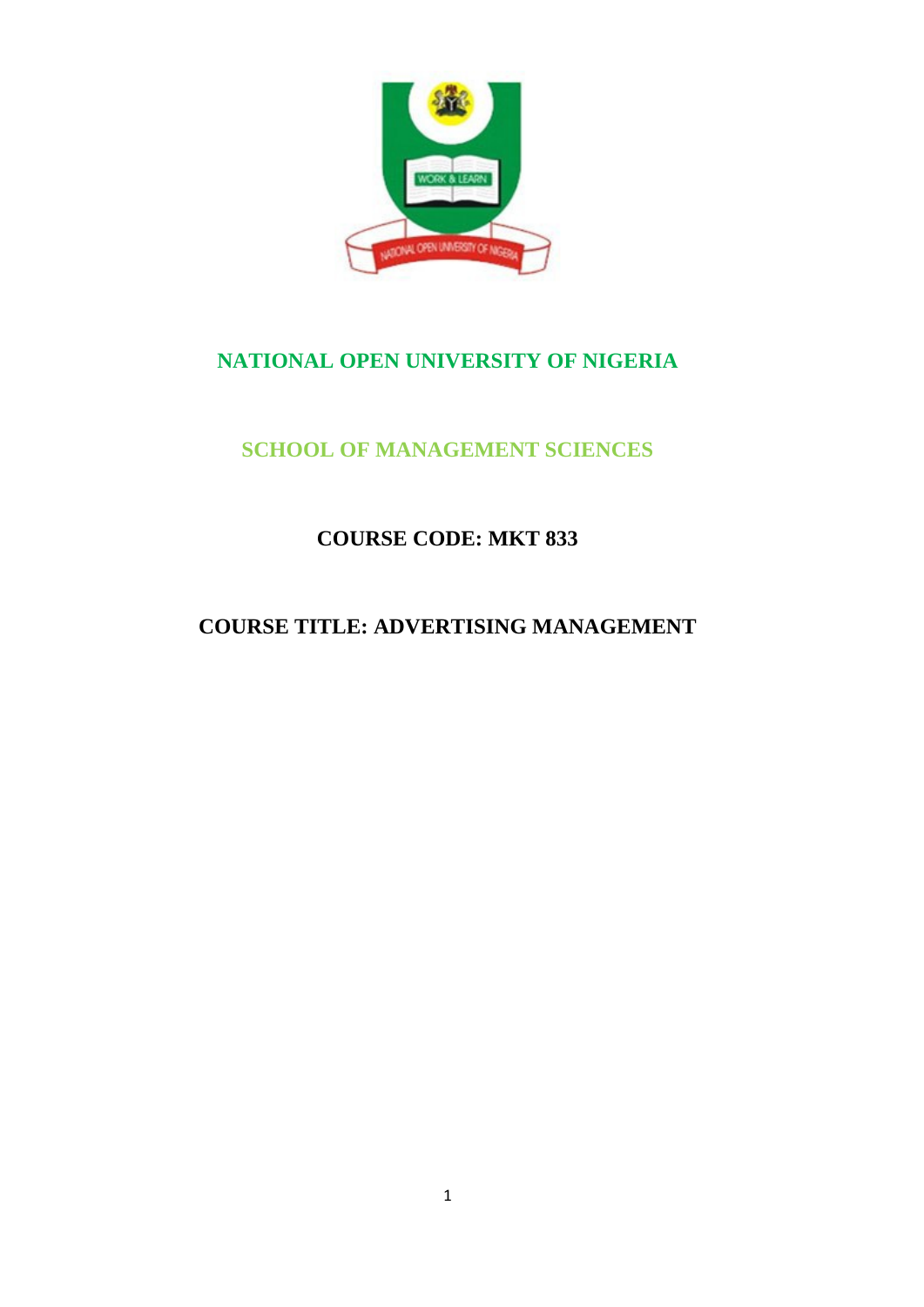## **COURSE DEVELOPMENT**

| <b>Course Code</b>        | <b>MKT 833</b>                      |  |  |
|---------------------------|-------------------------------------|--|--|
| <b>Course Title</b>       | <b>Advertising Management</b>       |  |  |
| <b>Course Developer/</b>  | Stowell O. Israel-Cookey            |  |  |
| <b>Writer</b>             | National Open University of Nigeria |  |  |
|                           | Lagos.                              |  |  |
|                           |                                     |  |  |
| <b>Course Editor</b>      |                                     |  |  |
|                           |                                     |  |  |
| <b>Programme Leader</b>   | Dr. C. I. Okeke                     |  |  |
|                           | National Open University of Nigeria |  |  |
|                           | Lagos.                              |  |  |
|                           |                                     |  |  |
| <b>Course Coordinator</b> | Dr. (Mrs.) Ofe I. Inua              |  |  |
|                           | National Open University of Nigeria |  |  |
|                           | Lagos.                              |  |  |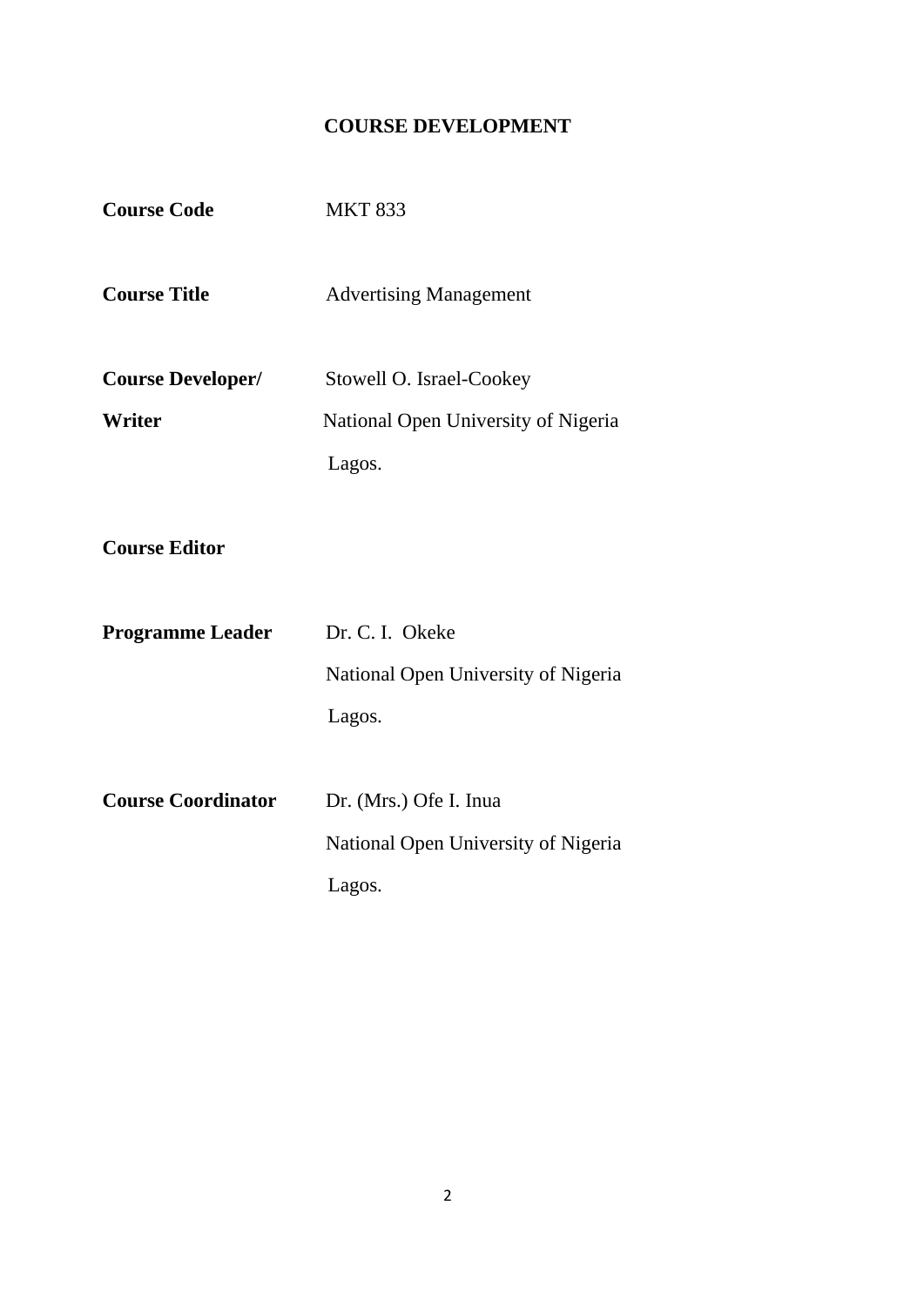#### **MKT 833 – ADVERTISING MANAGEMENT**

#### **Module 1**

- Unit 1 Overview of Advertising
- Unit 2 Advertising Management: Meaning, Role and Scope
- Unit 3 Integrated Marketing Communication
- Unit 4 The Agency World

#### **Module 2**

- Unit 1 Establishing Objectives and Budgeting for Advertisements
- Unit 2 Managing the Client-Agency Relationship
- Unit 3 How Advertising Works
- Unit 4 Planning Advertisements: The Strategy
- Unit 5 Planning Advertisements: Creative Briefing

## **Module 3**

- Unit 1 Creating the Adverts
- Unit 2 Evaluating Advertisements
- Unit 3 The Media
- Unit 4 Response and Interactive Advertising
- Unit 5 Planning the Campaign

#### **Module 4**

- Unit 1 Legal Issues in Advertising
- Unit 2 Advertising and Society
- Unit 3 Globalization and Advertising
- Unit 4 The Future of Advertising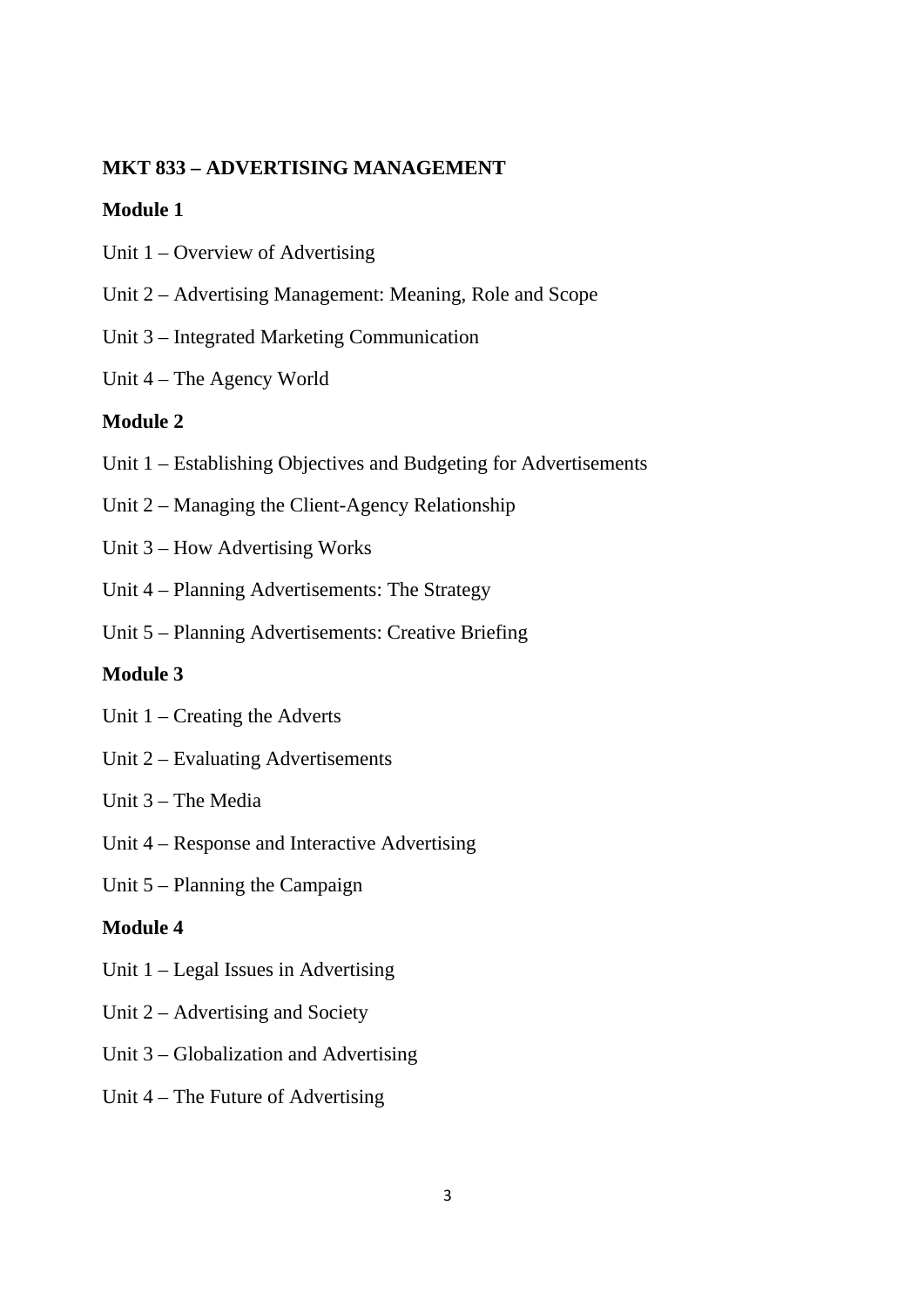#### **Module 1**

- Unit 1 Overview of Advertising
- Unit 2 Advertising Management: Meaning, Role and Scope
- Unit 3 Integrated Marketing Communication
- Unit 4 The Agency World

## **UNIT 1 – OVERVIEW OF ADVERTISING**

## **CONTENTS**

- 1.0 Introduction
- 2.0 Objectives
- 3.0 Main Content 3.1 Origin and Development of Advertising
	- 3.2 Advertising in Nigeria
	- 3.3 Definition of Advertising
- 4.0 Conclusion
- 5.0 Summary
- 6.0 Tutor-Marked Assignment
- 7.0 References/Further Readings

#### **1.0 INTRODUCTION**

The word "advertising" is a common term in our day to day activities. We see and hear it on the television, radio, newspapers and magazines; at street corners, on the walls and rooftops of houses, roadsides, airports, seaports, on vehicles, postage stamps, nozzles of petrol pumps, on bathroom tissues and so on. Advertising has become such a big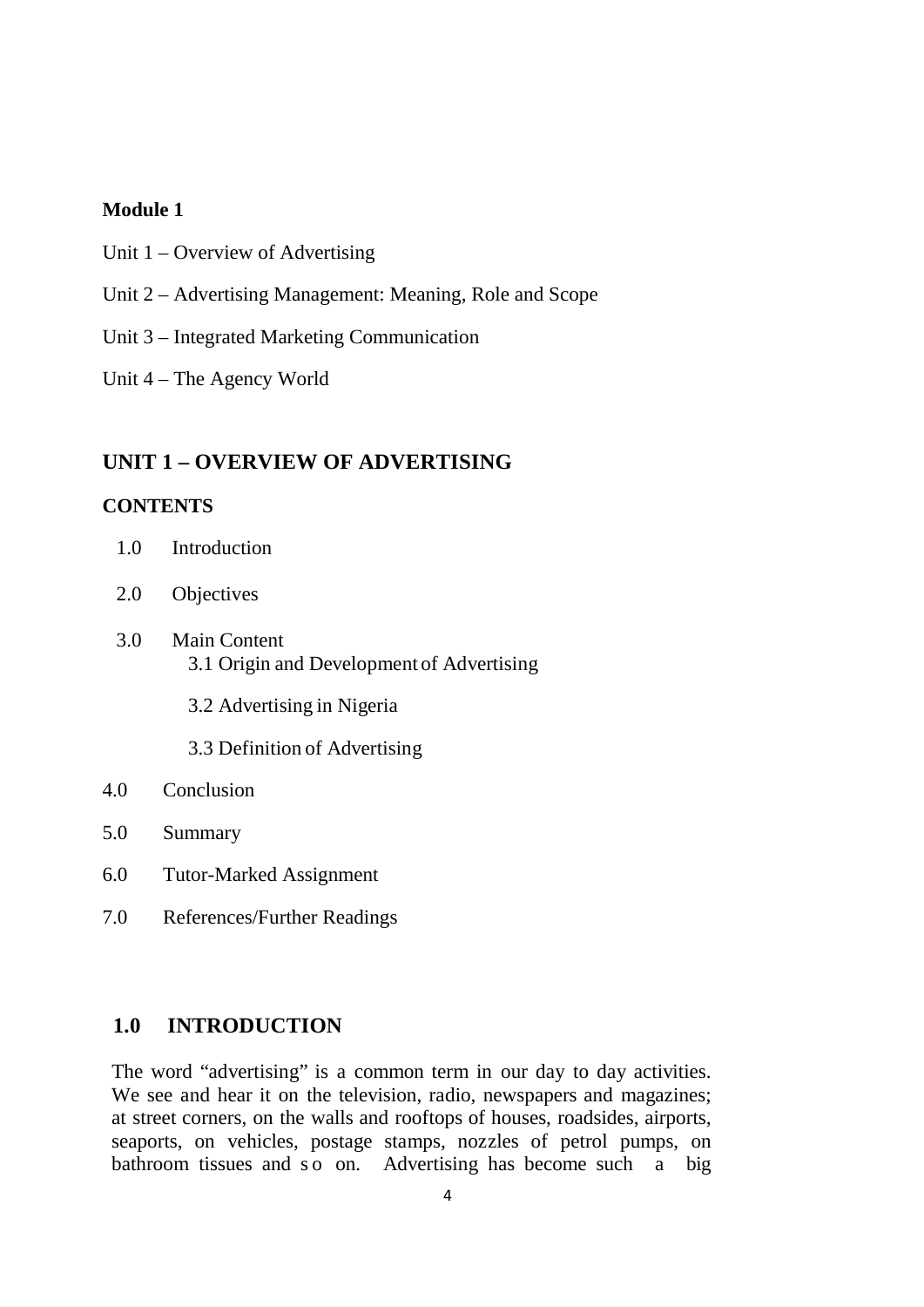institution that commercial activities in the society cannot exist without it. Indeed, advertising uses various media in the society to deliver its message and achieve its objective of selling a product or service. Therefore, to begin this course, we shall start by introducing you to the concept of advertising, its origin and development. This will not only situate the subject, but also endow us with the knowledge of how advertising came about both in Nigeria and generally in the world.

## **2.0 OBJECTIVES**

At the end of this unit, you should be able to:

- trace the origin of advertising generally and how it began in Nigeria, in particular;
- identify the factors that impacted on the development of advertising;
- define advertising as a concept.

## **3.0 MAIN CONTENT**

## **3.1 Origin and Development of Advertising**

Advertising has a distant origin in ancient times. In fact, it is safe to say that advertising started with the advent of the town crier and the street hawker. What these people did was to shout their messages, telling people about their products. Later on, another form of advertising was introduced with the advent of tradesmen and craftsmen, who put trademarks and symbols on their products. These trademarks and symbols grew to become identities of these products.

However, advertising, as we know it today actually started with the advent of the printing press. With the introduction of the printing press in the middle of 15th century came the newspapers, some of them broadsheets. The newspapers became the first channels of advertising, as we know it today, especially as traders advertise their products for people to read in these newspapers.

However, the advent of photography brought a major turning point in advertising. With the introduction of photography, advertising format changed, as people were able to read as well as view products being advertised in the newspapers. We need to note, in particular, that with the advent of newspapers came the advertising agencies, the first being V.B. Palmer, who first set up in Philadelphia, in the United States, in

1841. This tends to confirm that modern advertising really started in America.

Palmer and a few others started as newspaper agents, which is slightly different from what we have today. They engaged in selling newspaper spaces to tradesmen and producers and collected a commission of 25 per cent. Today, this form of commission system has continued in the advertising industry, though it could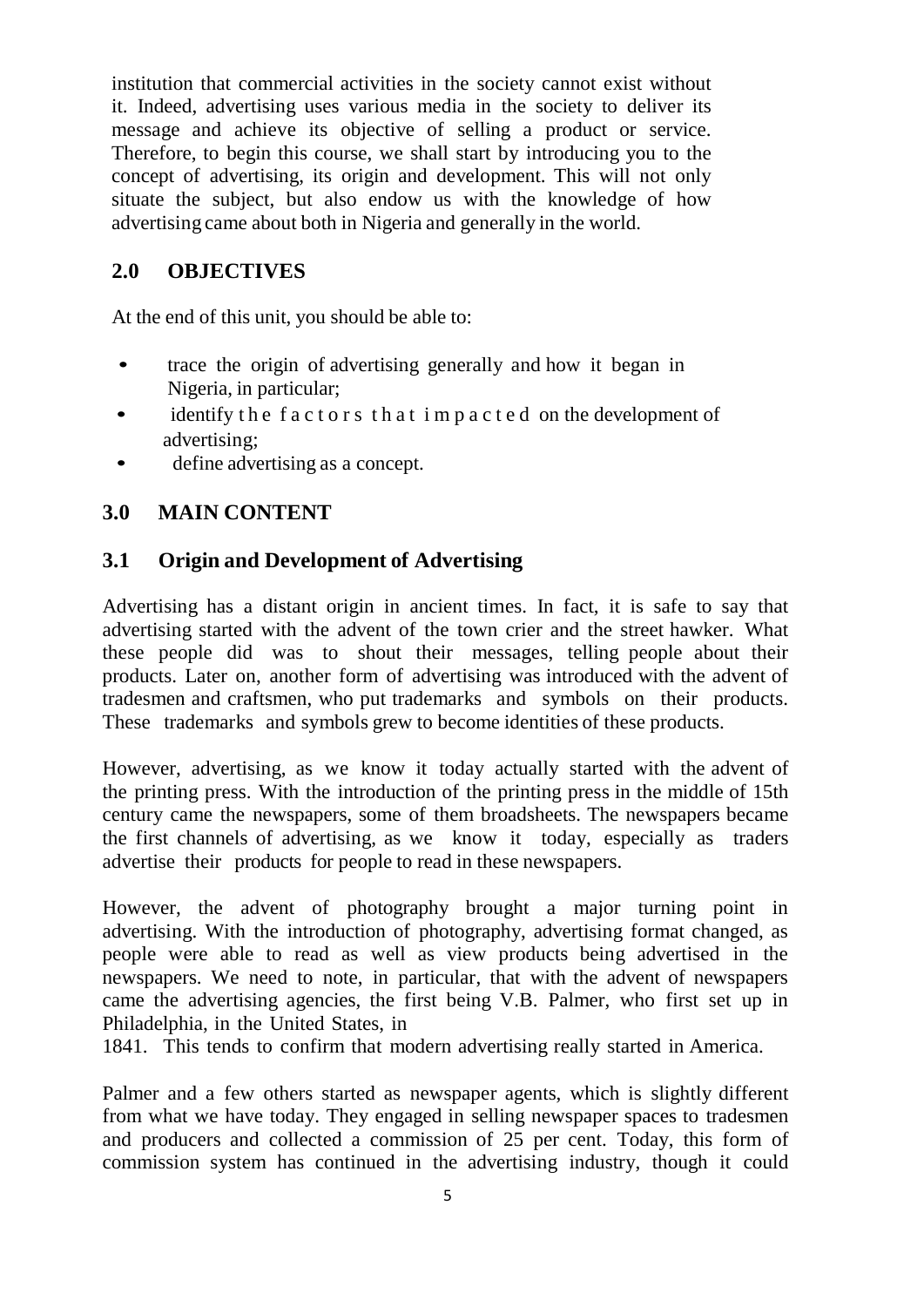sometimes be reduced to 15 or 10 per cent depending on bargaining and whether the advertisement is A or B grade.

Indeed, the industrial revolution, which swept through Europe and other parts of the world led to the introduction of marketing. Producers engaged in mass production and, thus, realised that they needed to work harder to make the people know about their products, the product prices and their uses, so that they can dispose them more easily. This way, advertising also became recognised as part of marketing.

Another factor which facilitated the growth of advertising, was public education. With the advent of modern education, the literate audience started to emerge and advertisers tried to identify which section of the public could perceive and buy which products. Other factors included invention of radio, as well as black and white and coloured television at the different times when they were invented. Of course, the television more than the radio had greater impact on advertising, especially because of the benefit that advertisement could contain both product image and symbols, with the symbols reinforcing the product image. There also came the advantage of demonstrating product usage on television.

However, by the turn of the 19th century, the character of advertising changed considerably as agencies started to create space for clients. This was because there was competition in the business of advertising as many people embarked on sale of spaces. Thus, the agencies had to focus on creating space for clients and promotion and marketing packages. This way, the agencies began what we today regard as full marketing services for products.

With the global economy depression, big agencies started to break up into what was called hot-shops instead of providing full marketing services, they became specialist agencies. Even today, depending on the dictates of the global and national economies, advertising agencies have revolved around providing full marketing services and specialisation.

## **3.2 Advertising in Nigeria**

Here in Nigeria, advertising also started with the introduction of the newspapers when traders began to place space in the available newspapers. The first advertising agency called West African Publicity Limited started in 1928. The agency was a subsidiary of the United African Company (UAC). Thus, we can say that the advertising agency business began with the expansion of the multinational sector of Nigeria's economy.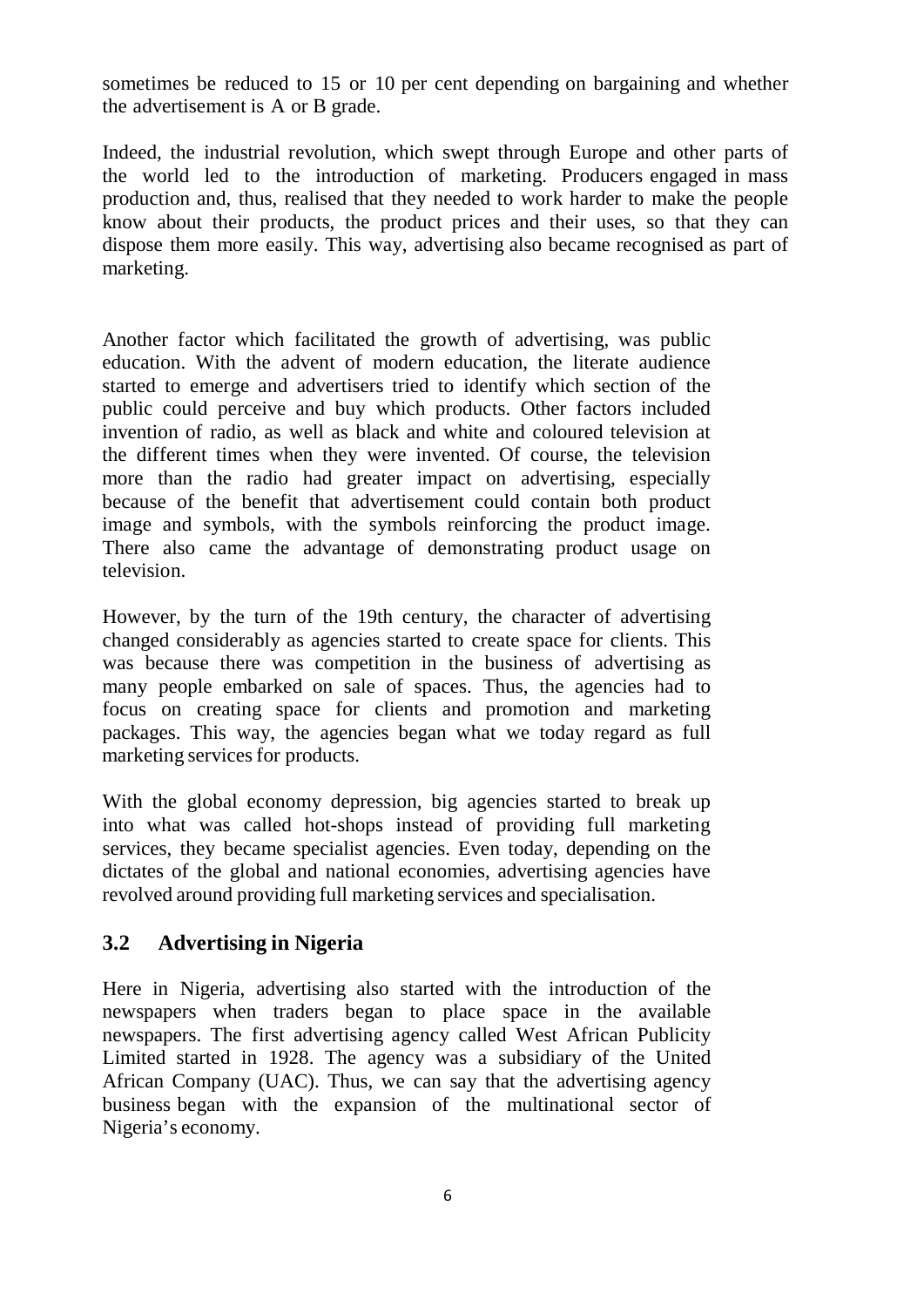The West African Publicity Limited had branches in Accra, Lagos and Freetown. It was this same company that later became LINTAS Limited, a reputable advertising agency in Nigeria today. Pathetically,, at the inception of the West African Publicity Limited, the literacy level in Nigeria was still very low, so the indigenous languages were used for most of the, and they were then essentially for the UAC Group interests. What could be regarded as the first meaningful advertising campaign was done in 1948 for Kingsway Stores by the West African Publicity Limited. In 1964, however, the West African Publicity Limited merged with LINTAS International.

This international affiliation of agencies became a trend as many global agencies, such as OBL and Ogilvy and Mather, later had subsidiaries in Nigeria. However, the Indigenisation Decree of 1973 changed all that. With the promulgation of the law, advertising business was reserved for only Nigerians. Consequently, the international agencies had to sell their interests to Nigerians. Today, some of the local advertising agencies still have technical partnership with international agencies. With numerous advertising agencies in Nigeria and the huge advertising billings (the total amount of money spent on advertising), advertising has now occupied a significant space in the nation's economy.

Records show that advertising billings rose from N10 million in 1972 to N54 million in 1974 and by 1982, it was estimated to be at about N300 million. Presently, it runs into billions, as we shall later see in this course, indicating a steady growth of advertising in the country, even though the sector continues to be affected by the economic crunch as manufacturers scale down their advertising budgets due to reduced production capacity. Thus, from the crude posters of the West African Publicity Limited, advertising has become so sophisticated that many aspects of our lives are affected by its impact. For example, since the return of the country to democratic rule in 1999, politicians and political contestants as well as their political parties from time to time embark on major adverting campaigns to sell their manifestoes and candidates' programmes. This is apart from the fact that our cultural life, social life and all the economic activities are affected by advertising in Nigeria today.

#### **3.3 Definition of Advertising**

In simple terms, advertising is a sales tool. If we agree with this, it then follows that we can stretch this further that advertising should be combined with other areas of marketing. Therefore, we can be talking of advertising and public relations, advertising and sales promotion, because the ultimate aim of advertising is to sell a product, service or idea.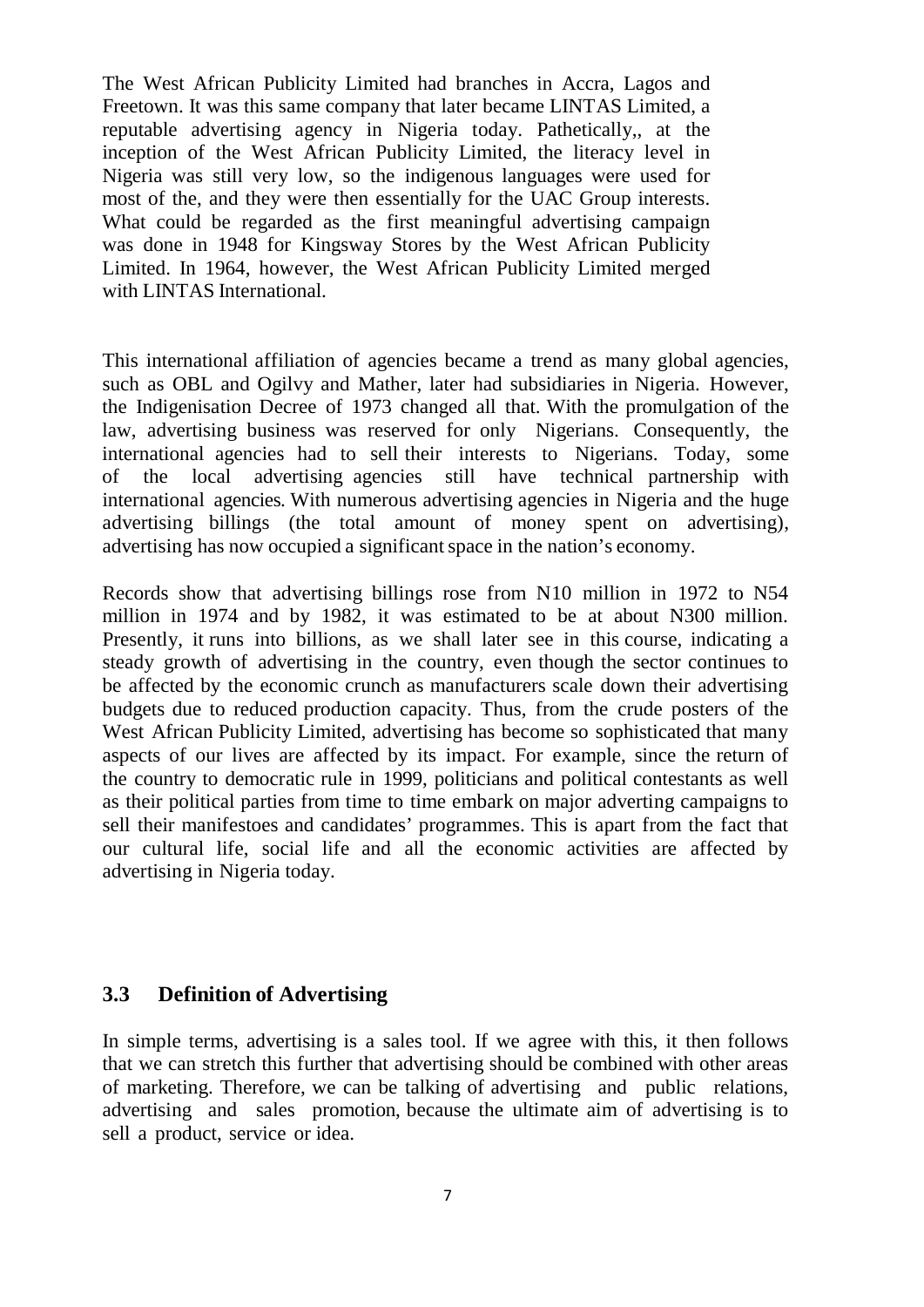Indeed, advertising has lends itself to various definitions. Advertising as described by the American Marketing Association, Chicago is basically "any paid form of non-personal presentation of ideas, goods and services by an identified sponsor."

This definition states that advertising is a form of persuasive communication by an identified sponsor about a product or service. This definition of advertising may be considered as apt by some scholars. However, it may sometimes be considered too simplistic, especially when there is no identified sponsor in some such as sometimes, social responsibility, which we shall later discuss in subsequent units in this course.

Similarly, the definition also suggests that advertising is aimed at manipulating its audience because it is one-way. Thus, in this context, it would not be wrong to say that advertising forces itself upon its audiences, leaving little scope of response from the receiver's end.

Another definition, however, says advertising is a mass commercial communication. This definition identifies the wider spread of advertising message and insists on particular sponsors of the advertisement; that is the advertiser, who pays for its media exposure, in whatever for, on television, radio, newspaper and so on. It also identifies the process for the exposure of the advertisement before it gets to the consumer.

For this course, we shall take a more comprehensive and internationally accepted definition of advertising as:

*"Advertising is a group of activities aiming at and inducing dissemination of information in any paid nonpersonal form concerning an idea, product or service to compel action in accordance with the intent of an identifiable sponsor".*

This is the definition of the International Advertising Association. It is a more acceptable and comprehensive definition of advertising. The definition shows a more complete description of the functions of advertising. For example, it shows that advertising involves copy writing, marketing research, production, arts and other functional aspects of advertising, which are aimed at disseminating information, which could be for a product, service or an idea, in any non-personal form. Besides, it also identifies that there must be a known sponsor of advertising, because the message has to be persuasive, otherwise it would not be effective.

## **4.0 CONCLUSION**

From its beginning, advertising has permeated human activities and existence, especially with the current communication explosion in the world today. It is a pervasive phenomenon, so there is the need to study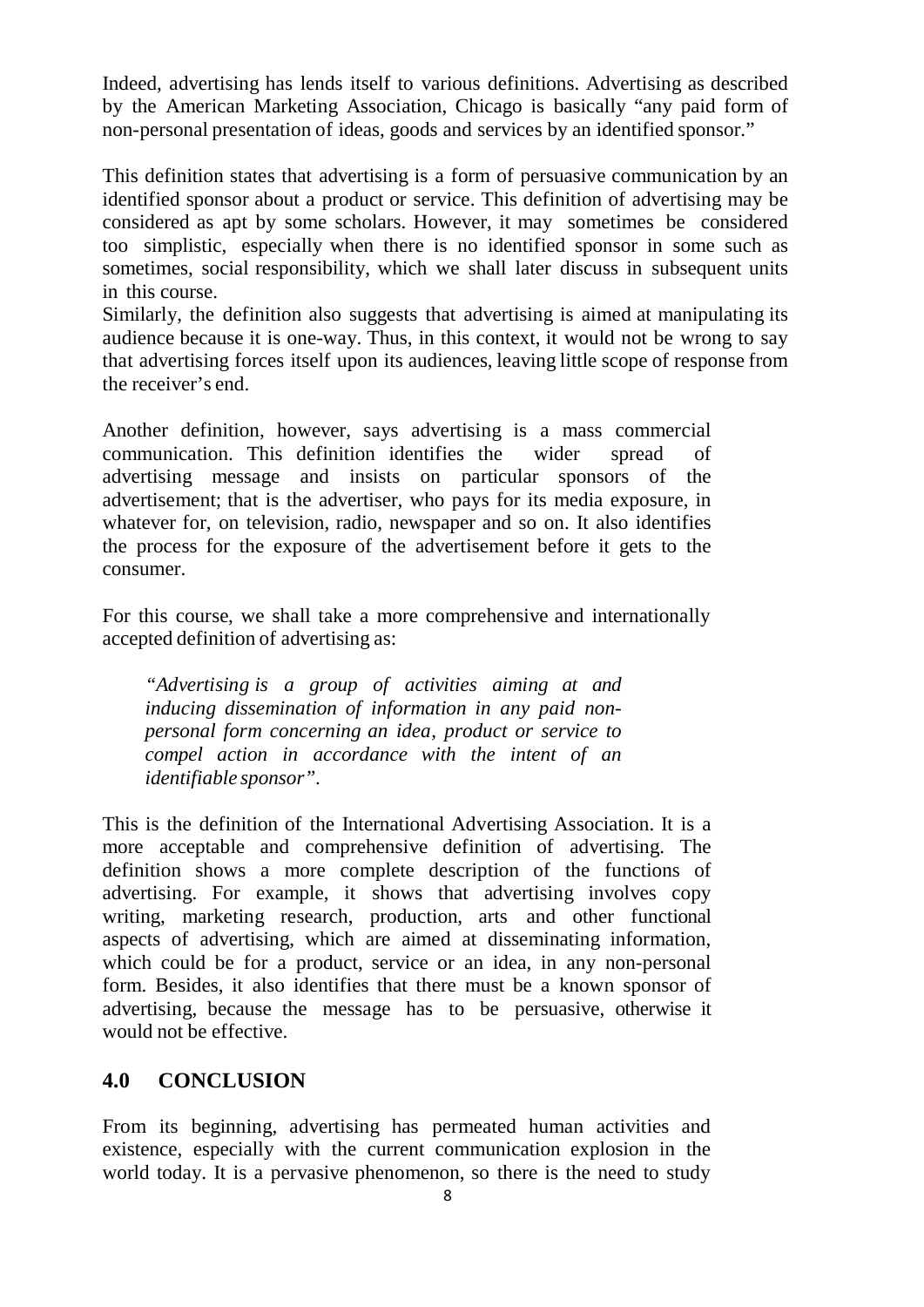its origin, growth and be able to conceptualise it because it uses various media of communication and impacts on human lives in all ways.

## **SELF-ASSESSMENTEXERCISE**

Identify five major impacts on the development of advertising in Nigeria.

## **5.0 SUMMARY**

In this unit, we have examined the various definitions of advertising and its origin with particular reference to Nigeria.

## **6.0 TUTOR-MARKED ASSIGNMENT**

• Define advertising and trace its development, with special reference to Nigeria?

• "Advertising is a nonpersonal communication of information usually paid for and usually persuasive in nature about products, services or ideas by identified sponsors through the various media." Explain.

## **7.0 REFERENCES/FURTHER READINGS**

Fadipe, S. (2002): *Advertising Practice with Nigerian Orientation.* Lagos: Christ Publishers.

Jefkins, F. (1987), *Introduction to Marketing, Advertising and Public Relations*. London and Basingstoke: Macmillan Publishers Ltd.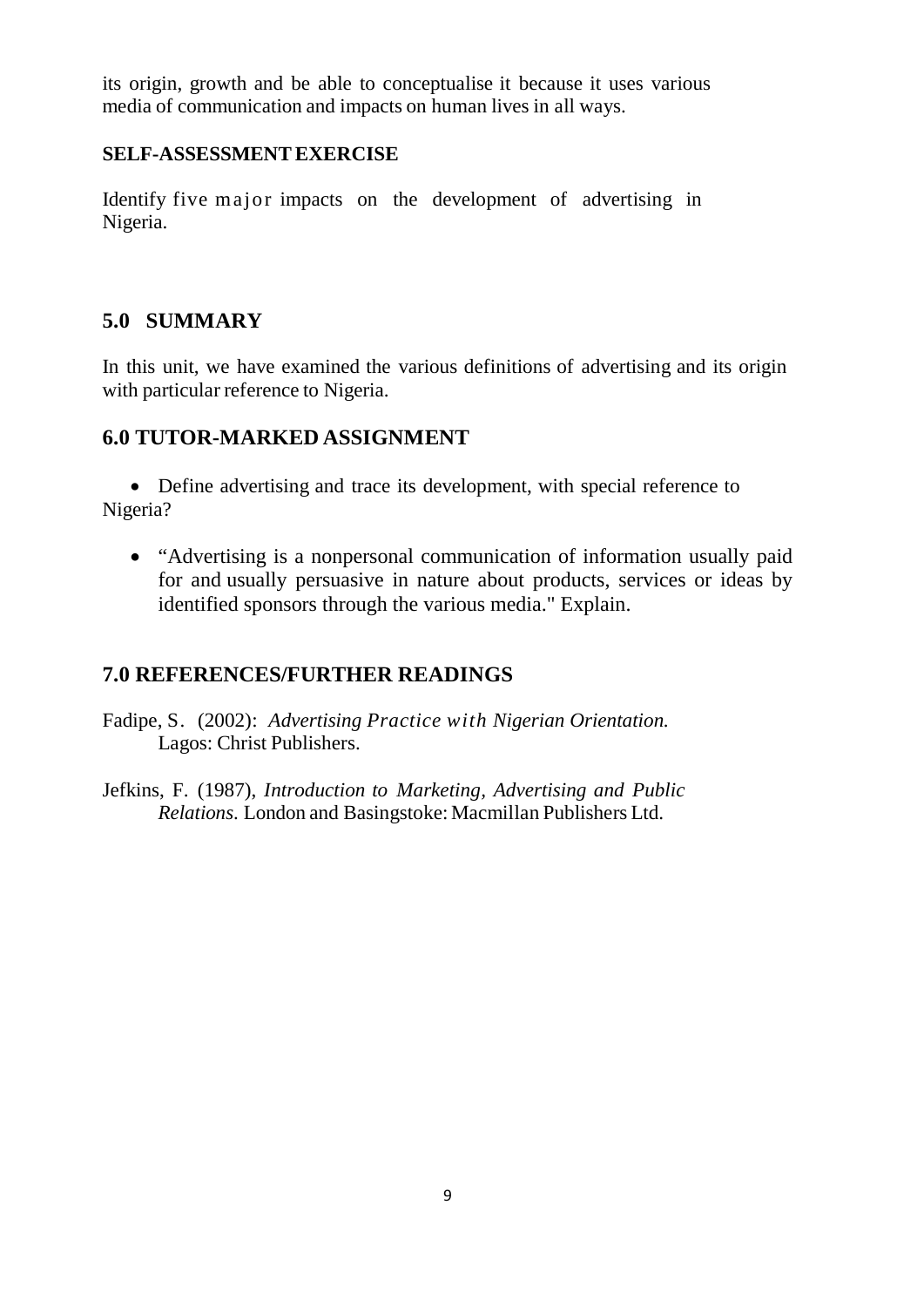# **UNIT 2 – ADVERTISING MANAGEMENT: MEANING, ROLE AND SCOPE**

#### **CONTENTS**

- 1.0 Introduction
- 2.0 Objectives
- 3.0 Main Content 3.1 Meaning of Advertising Management

3.2 The Brand and the Marketing Mix

3.3 Role and Scope of Advertising/Advertising Management

#### 4.0 Conclusion

- 5.0 Summary
- 6.0 Tutor-Marked Assignment
- 7.0 References/Further Readings

## **1.0 INTRODUCTION**

From the previous unit, we understand that advertising is an activity of attracting public attention to a product, service, or business as by paid announcements in the print, broadcast, or electronic media. We can define advertising thus:

"Advertising is the non-personal communication of information usually paid for and usually persuasive in nature about products, services or ideas by identified sponsors through the various media."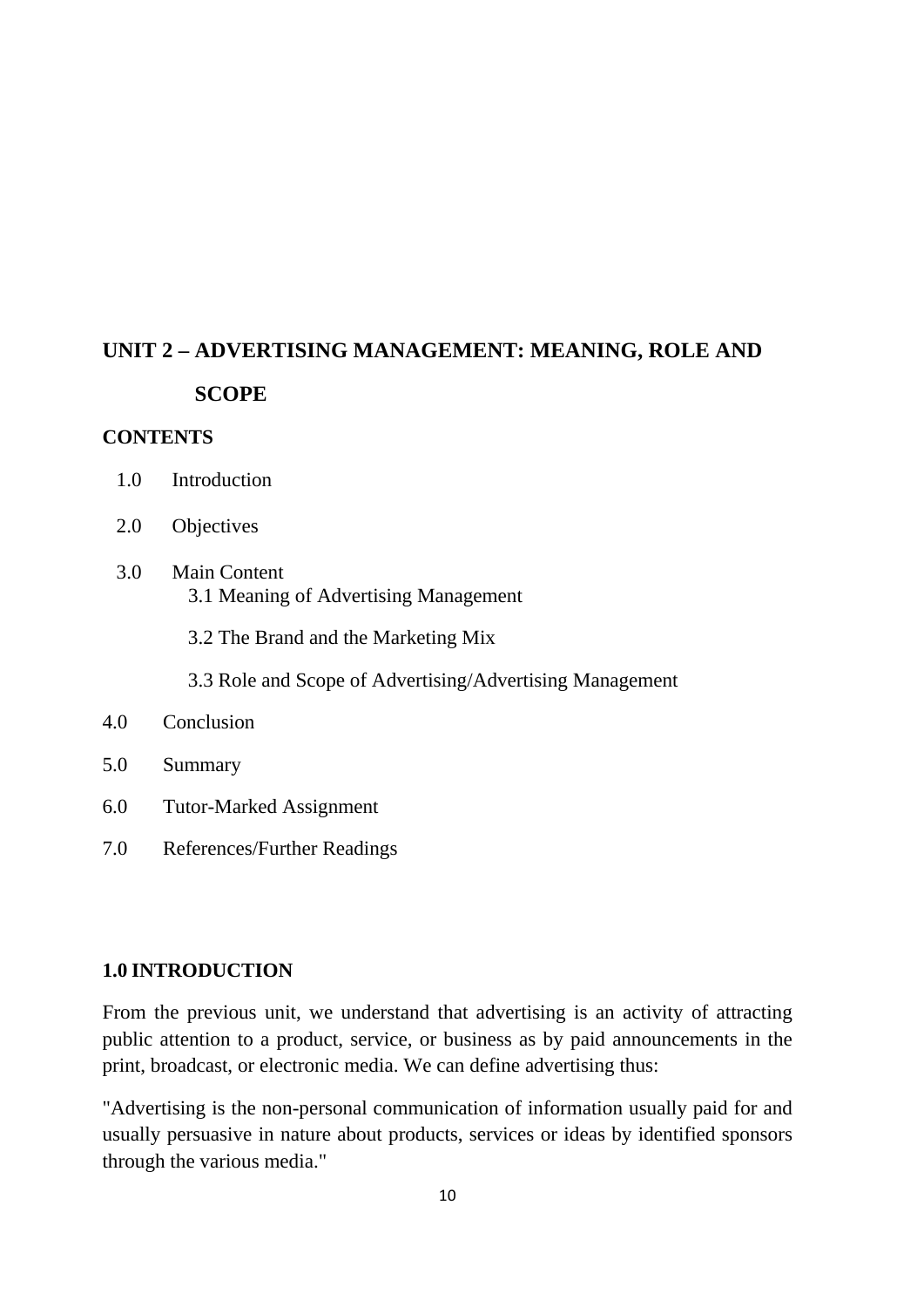In this unit, we shall consider basically, the meaning, role and scope of advertising management.

## **2.0 OBJECTIVES**

At the end of this unit, you should be able to:

- Define advertising management:
- Explain the brand and the marketing mix;
- Discuss the role and scope of advertising/advertising management.

## **3.0 MAIN CONTENT**

## **3.1Meaning of Advertising Management**

Advertising management is the process of overseeing campaigns that seek to inform and attract consumers regarding a particular good or service. This process begins with the first stages of the market research that helps to create the advertising strategy, moves on to the development of the general outline for the campaign, the creation of a specific plan of action and the launching of the completed project. Without effective advertising management, ad campaigns and public relations efforts tend to founder and produce little or no results.

Effective advertising always begins by engaging in competent advertising research. The research helps to identify the sectors of the consumer market that are most likely to positively respond to a given product. In order to identify these niche markets within the larger group of consumers, researchers will not only seek to understand what appeals to these buyers but why those goods and services have that inherent appeal. The data collected from the research can then be used to enhance the marketability of products, addressing everything from function to packaging.

The next phase of the advertising management process has to do with deciding exactly how to apply the data collected during the research stage. Here the basis for deciding on what forms of advertising are most appropriate begins to take shape. Depending on the specifics of the products and the nature of the niche markets that the campaign will seek to connect with, advertising services such as print media, and radio, television or the Internet may be deemed the most appropriate options.

Once the niche markets are identified and the determination of which types of advertising media are most appropriate for the campaign, advertising management focuses on the creation of the specifics of the overall campaign. This may involve such elements as the development of print ads for use in magazines and newspapers, audio campaigns for radio advertising, or commercials appropriate for television broadcast or streaming across the Internet. Because any given campaign may use several advertising options in one campaign, the process of advertising management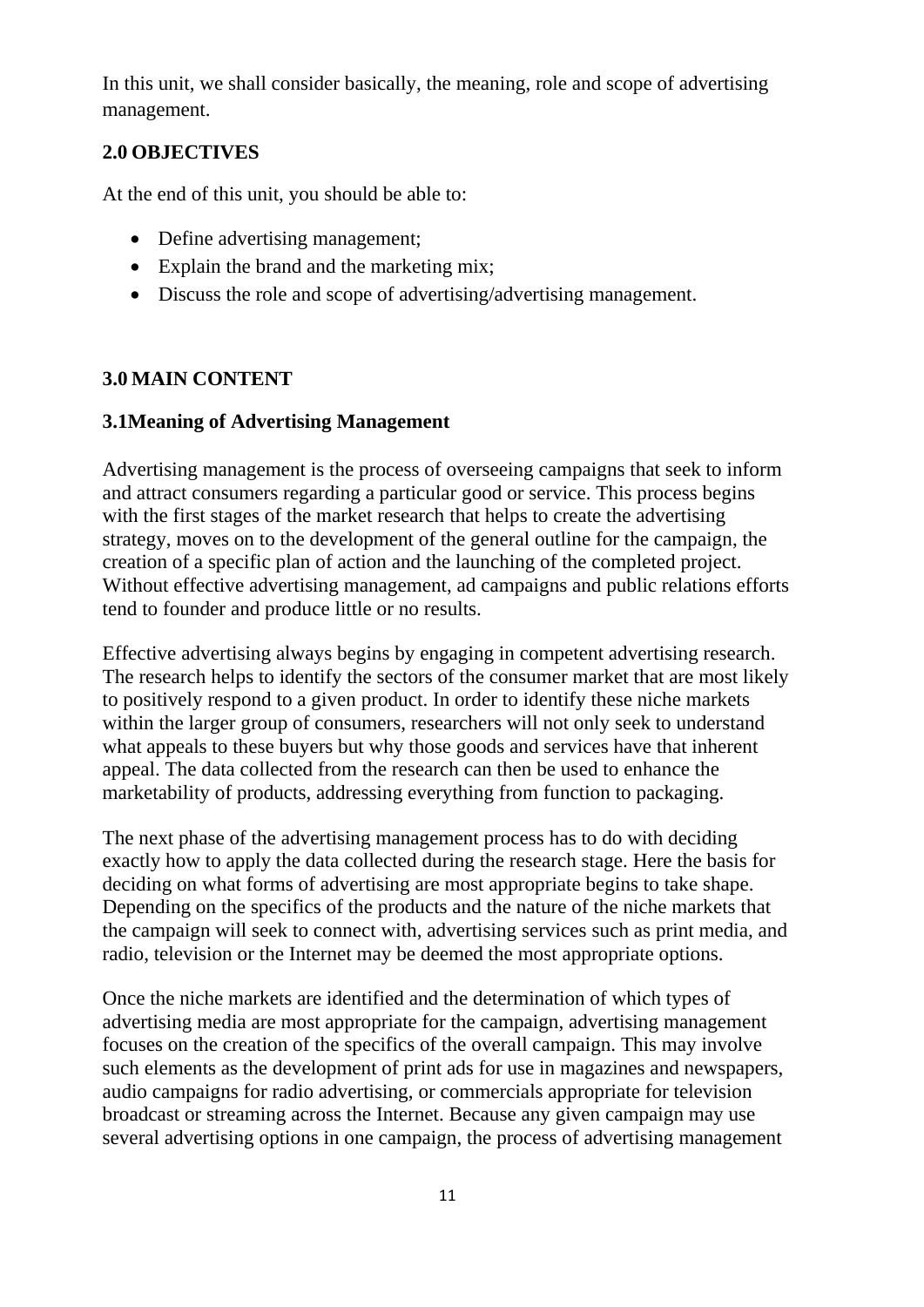also involves making sure all strategies complement one another and present a unified public image to consumers.

To function in advertising management, it is necessary to possess the proper training. Advertising training is often a combination of formal education and experience derived from working under the direction of more seasoned professionals who have learned over time how to identify and interact with consumers in order to secure the data needed to structure a campaign. While creativity and inspiration are always vital elements in any advertising campaign, the ability to organize and view the greater picture are essential to managing the process and launching a campaign that will successfully reach the right consumers and generate the desired amount of revenue over the lifetime of the campaign.

## **3.2 The brand and the marketing mix**

Advertising is just part of the marketing activity of a company, and part of the range of communications that can support a brand. Marketing, as a business discipline, can be thought of as the essential interface between a business and its customers or consumers. It is marketing's job to ensure that the business is, as far as possible, providing customers with what they want, rather than simply trying to unload on them what the business happens to have available to sell. In other words, it acts as a conduit, with the aid of market research, for consumer demand to reach the business. It then has to turn this demand into profitable sales, and, in most businesses, be sure that the customers are satisfied sufficiently to buy again—or, at least, not bad-mouth the company to all their friends.

To do this, the business deploys a range of tools and techniques, collectively known as the marketing mix*:* product formulation and variation; packaging; sales literature; the sales force, selling either direct to consumers or to retail distributors; pricing; sales promotion; direct mail; advertising; market research (see Figure 1.1). In particular, it usually aims to do this through the use of branding*.* The distinction between a product and a brand is important, because it explains much of what marketing tries to do, and much of the use of advertisements.

A product is simply something that may be offered to potential buyers: it may be good of its kind, but will not be systematically presented in a way that distinguishes it from its competitors. A brand*,* on the other hand, is a product whose producer has made every effort to make it uniquely desirable to potential buyers, consistently using every element in its presentation to do so. If this is done well, it makes the brand difficult to compete against—not necessarily because it is technically superior (though it may be), but because it has acquired an aura (a 'brand image') which makes it appear better than its competition.

|              | Operating    | Sales and          |
|--------------|--------------|--------------------|
|              | contribution | distribution costs |
| Gross margin |              |                    |
|              |              | The                |
|              |              |                    |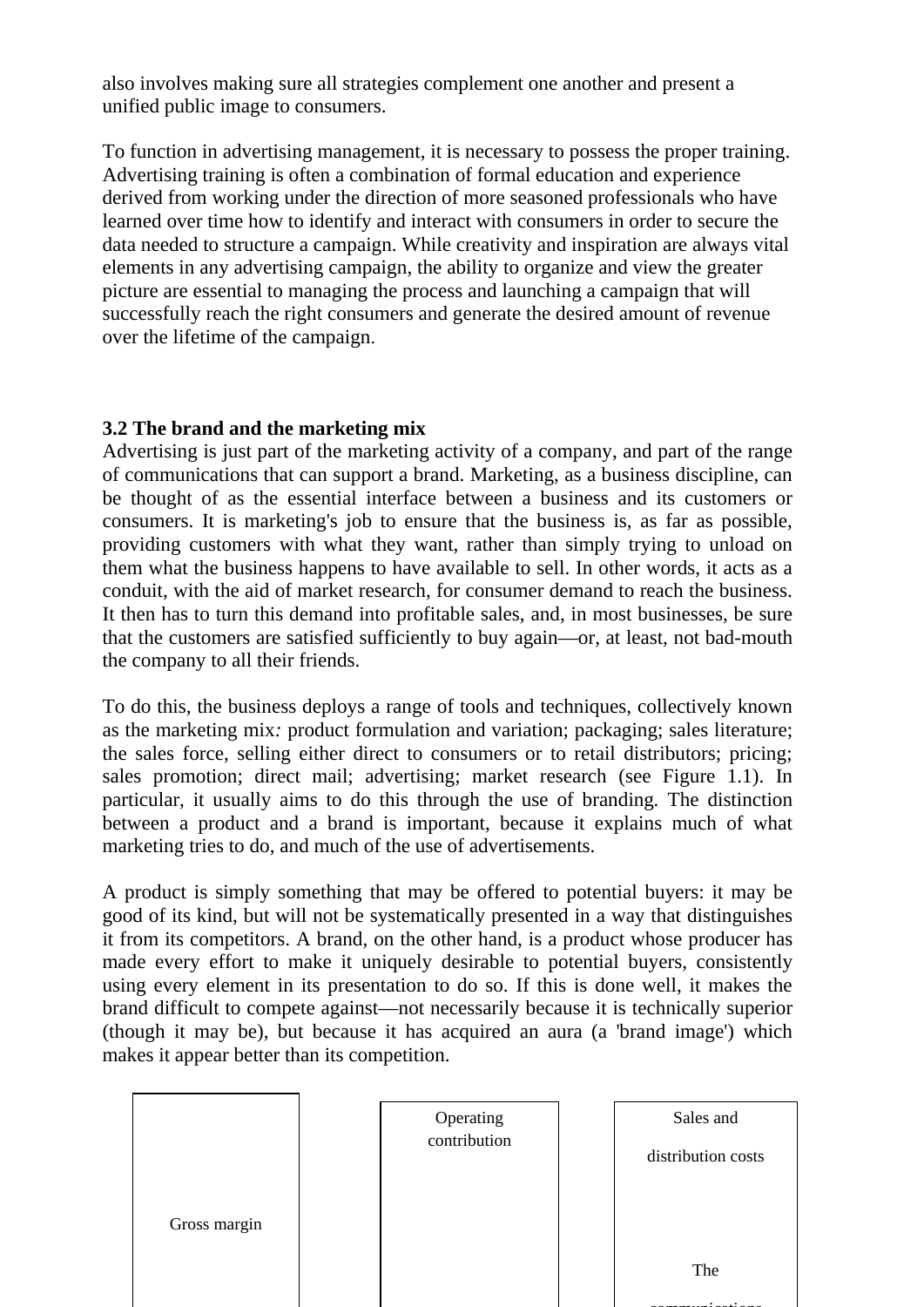

#### **Figure 2.1 Advertiser's costs: a schematic view**

A brand is created by all the elements of the marketing mix working together, consistently, to create a positive prejudice in people's minds: it has a place in their minds, where a mere product is simply a means of fulfilling a physical need. Indeed, it has been said that brands only exist in the minds of consumers. Certainly, a successful brand is seen by its market as having both rational and emotional characteristics that combine into a coherent and distinctive picture. The way a brand acquires this status can be illustrated simply by a diagram—which is, of course, a representation of the marketing mix (see Figure 1.2).

## **SELF-ASSESSMENT EXERCISE**

What do you understand by 'advertising management'?

## **3.3 Role and Scope of Advertising/Advertising Management**

Clearly, advertising is just one of the constituents of the mix that goes to build the brand. Advertising exists to help to sell things. In the case of off-the-page direct response ads, they actually do sell things, but mostly the process is less direct than this.

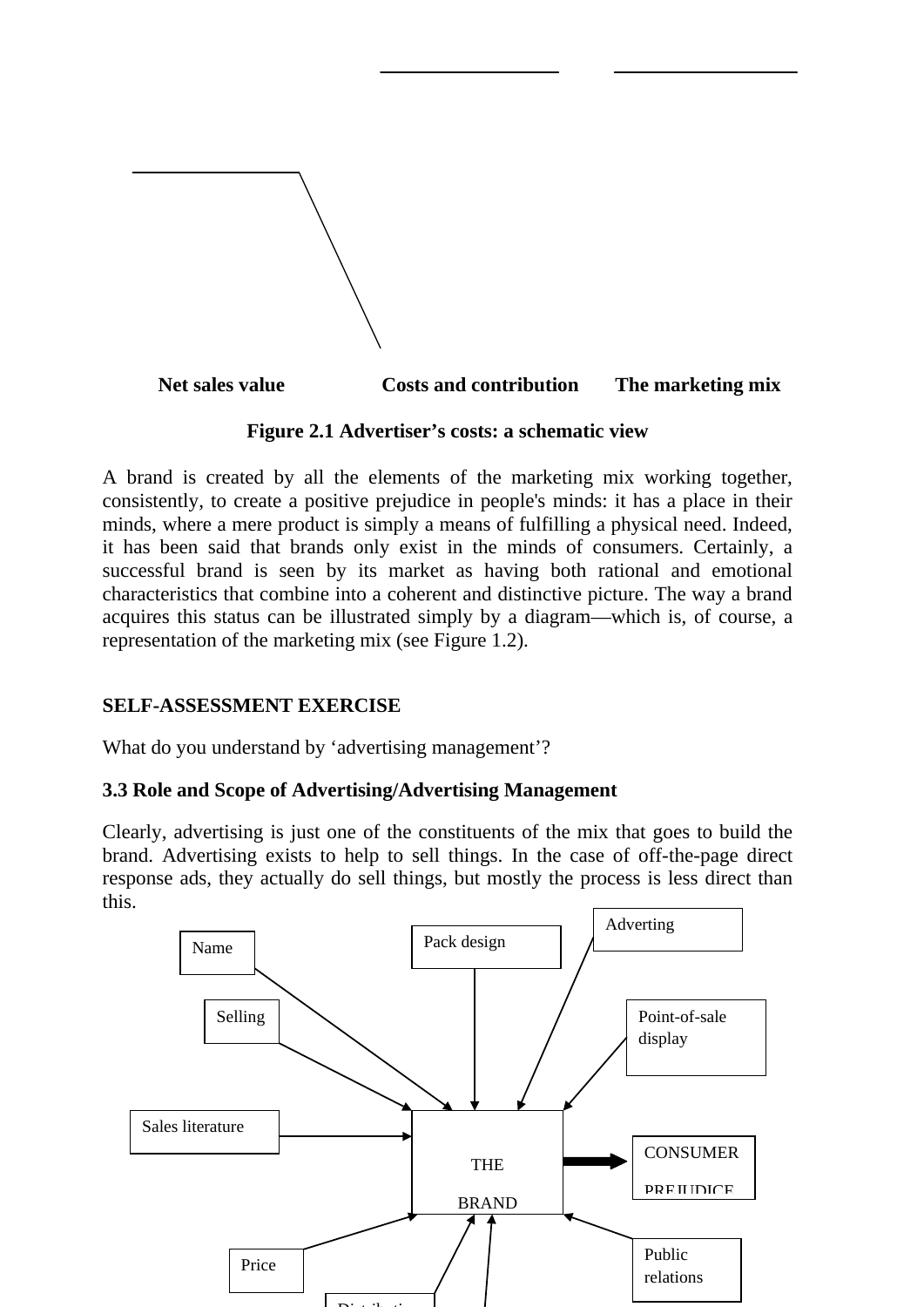## **Figure 2.2 How a brand fits together**

Advertising is mainly about brands. It is designed, consciously or unconsciously, to create and strengthen consumer impressions of the brand advertised, so that they will be more likely to buy it, or to buy it more often. An apparent exception to this is public service advertising, where governments use ads, for a variety of purposes that are essentially non-commercial in character.

However, a brand does not have to be advertised through media advertising. It is perfectly possible to devote the marketing budget to having salespeople knocking on consumer's doors or telephoning them to make a sales pitch, or to concentrate entirely on persuading suitable retailers to put the brand on their shelves so that the packaging and presentation will sell it to visitors to the store. The task of the marketing manager is to weigh up the costs and the likely benefits of alternative uses for the budget, and act accordingly. If advertising can be avoided, this can save a lot of money for other purposes.

What is reasonably certain, though, is that to do this will limit the brand's reach. Advertising is an ideal tool for reaching large numbers of people economically. There is a growing view that mass advertising and mass marketing are no longer the way forward for most consumer businesses, but it is equally true that the alternatives have their limitations. People still like to buy brands of which they have heard, and which they believe to be popular, in some sense. Media advertising is still the cheapest way of making sure that a brand is broadly known and recognized.

## **4.0 CONCLUSION**

Advertising management is a career path in the advertising industry. Advertising and promotions managers may work for an agency, a PR firm, a media outlet, or may be hired directly by a company to develop branding for the company's product or service. This position can include supervising employees, acting as a liaison between multiple agencies working on a project, or creating and implementing promotional campaigns.

## **5.0 SUMMARY**

In this unit, we have considered that: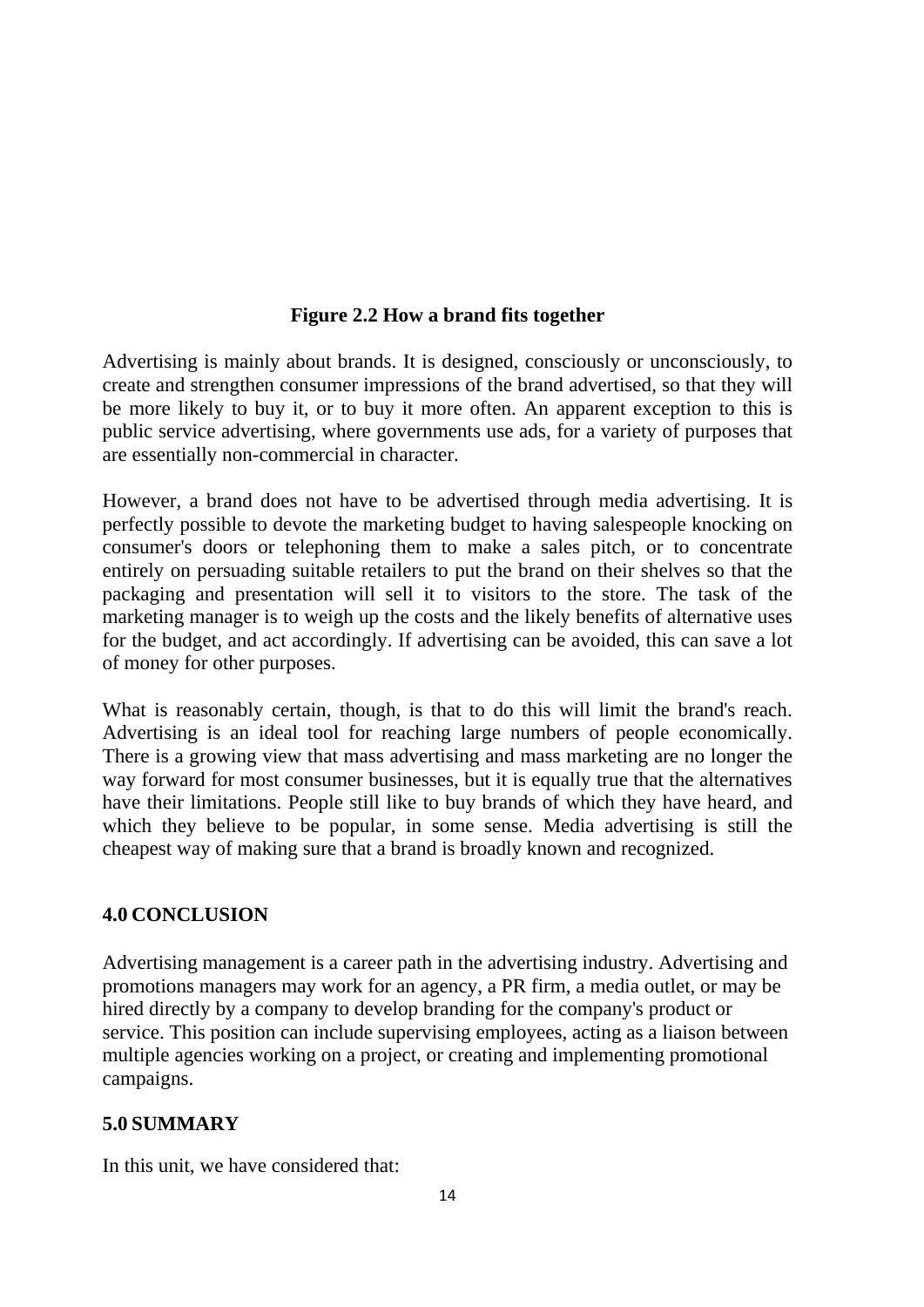- Advertising management is a complex process of employing various media to sell a product or service;
- Advertising is part of the marketing activity of a company as well as part of the range of communications that can support a brand;
- Advertising is an ideal tool for reaching large numbers of people economically.

## **6.0TUTOR-MARKED ASSIGNMENT**

Discuss the role and scope of advertising/advertising management.

## **7.0 REFERENCES/FURTHER READINGS**

Belch, George E. & Belch, Michael A. (2001). *Advertising and Promotion: An Integrated* 

*Marketing Communication Perspective, 5th Edition.* Boston: McGraw-Hill Irwin.

Fadipe, S. (2002): *Advertising Practice with Nigerian Orientation.* Lagos: Christ Publishers.

- Jefkins, F. (1987), *Introduction to Marketing, Advertising and Public Relations*. London and Basingstoke: Macmillan Publishers Ltd.
- White, Roderick (2000). *Advertising, 4th Edition.* London: McGraw-Hill Publishing Company.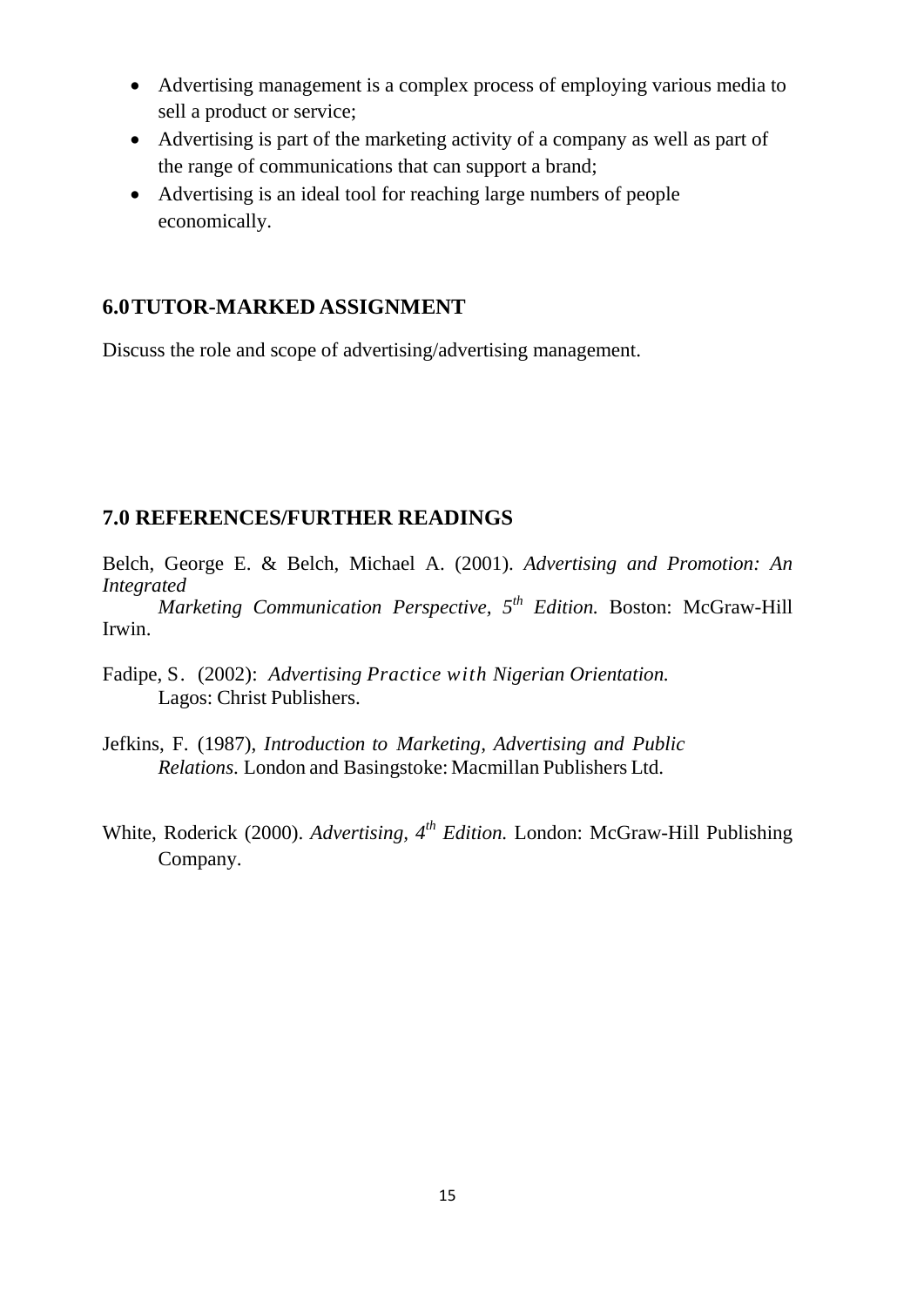## **UNIT 3 – INTEGRATED MARKETING COMMUNICATIONS**

#### **CONTENTS**

- 1.0 Introduction
- 2.0 Objectives
- 3.0 Main Content 3.1 Integrated Marketing Communications
	- 3.2 Integrated Marketing Communications Process
	- 3.3 Strategic Goals of Marketing Communications
- 4.0 Conclusion
- 5.0 Summary
- 6.0 Tutor-Marked Assignment
- 7.0 References/Further Readings

## **1.0 INTRODUCTION**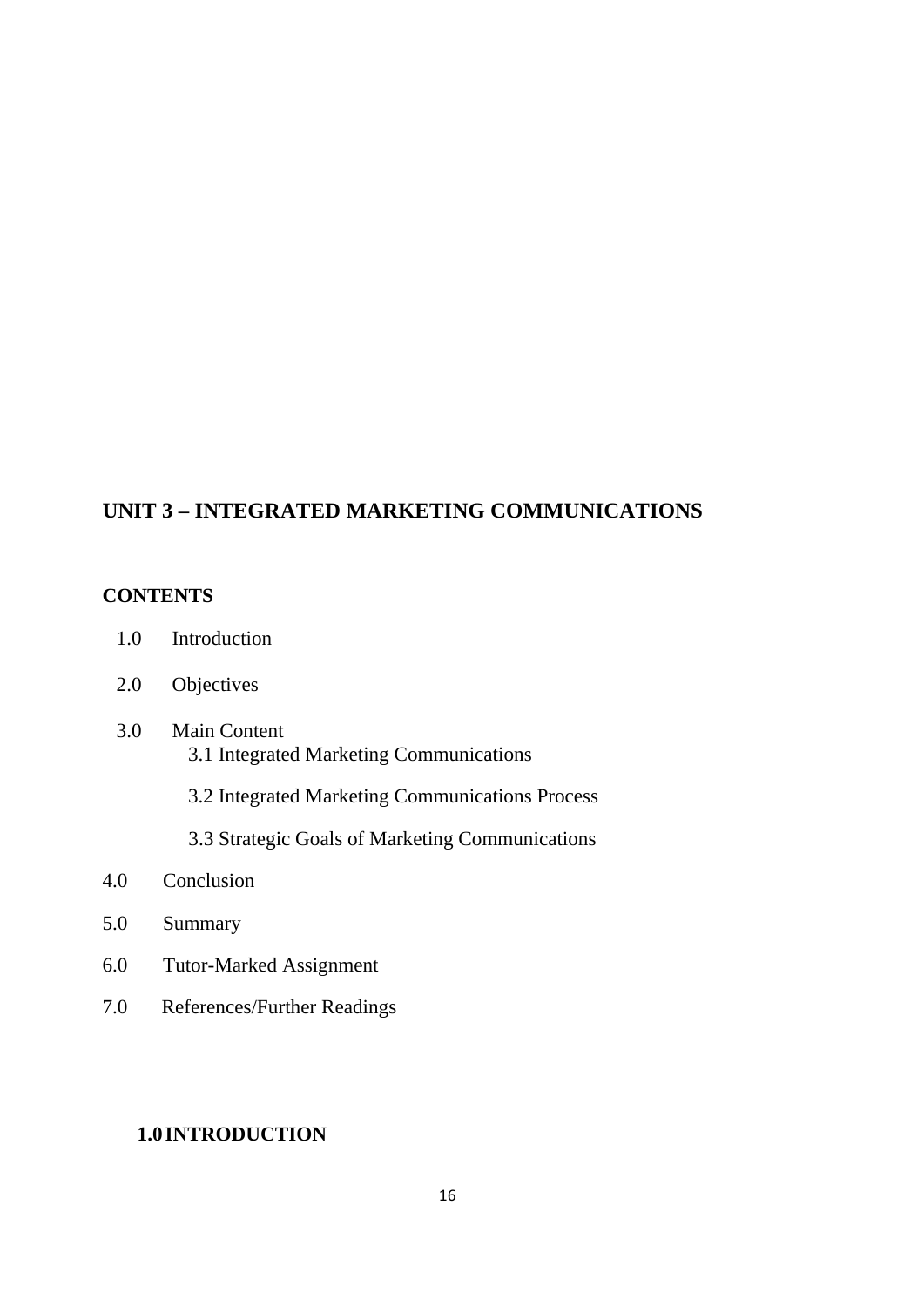One aspect of thinking about advertising and the marketing mix that is gaining currency is the idea that advertising must go hand in hand with other parts of the marketing mix—for instance, there is evidence that promotions are more effective, and brand building, when they are combined with advertising. This is an element in a change that has been developing for some years in how we approach advertising within the overall marketing and marketing communications mix. Integrated communications is now a well-established piece of jargon in the advertising and marketing world, although there is still a considerable debate about precisely what it means in practice, how to achieve it and who should be managing the process.

The principle is clear. If you accept that a brand is a combination of a product (which can be a service, like life assurance or a meal in Mr. Biggs) and of the communications about the product, it should go without saying that all the various communications designed to help present and sell the brand to its target consumers ought to work together to build a coherent, compelling picture of the brand.

They do not need all to be saying exactly the same thing, because they all work rather differently: what is needed is synergy between them, to make the sum of the communications more powerful than they would otherwise have been. Each of the activities—PR, advertising, direct mail, trade promotions, consumer promotions, packaging design, point-of-sale signage, brochures and other literature, spin-off merchandise, sponsorship, the web site ... —will have its own individual role in helping to achieve the marketing objectives for the brand. But each of them will also have a role in contributing to the brand's reputation among its customers. Some will communicate facts, or usage instructions and hints; some will be focused on convincing the potential buyer that the brand is excellent value for money; some will be providing it with positive and motivating associations; some will be calling attention to the brand's presence in the store, on the street, in a catalogue, on the Internet.

In this unit, therefore, we shall consider what this concept means as well as discuss the strategic goals of marketing communications.

## **2.0OBJECTIVES**

After a careful study of this unit, you should be able to:

- Explain the concept of integrated marketing communication;
- Discuss the process of integrated marketing communication:
- Discuss the strategic goals of marketing communications.

## **3.0 MAIN CONTENT**

## **3.1 Integrated Marketing Communications**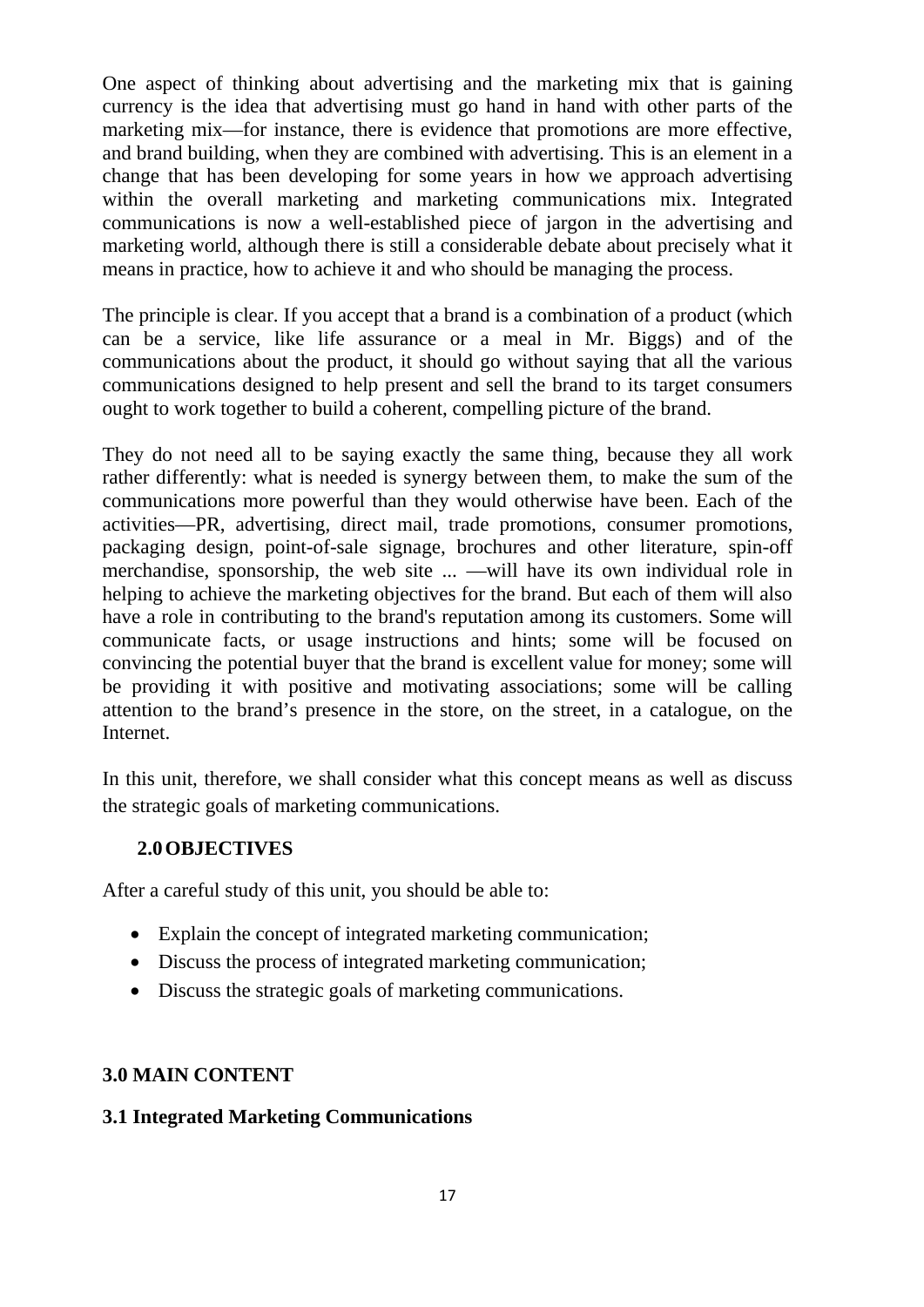Integrated Marketing Communications (IMC) is a strategic marketing process specifically designed to ensure that all messaging and communications strategies are unified across all channels and are centred around the customer. The IMC process emphasizes identifying and assessing customer prospects, tailoring messages to customers and prospects that are both serviceable and profitable, and evaluating the success of these efforts to minimize waste and transform marketing from an expense into a profit-centre.

Thus, IMC is an approach to achieving the objectives of a marketing campaign, through a well-coordinated use of different promotional methods that are intended to reinforce each other.

As defined by the American Association of Advertising agencies, **integrated marketing communications (IMC)** is a concept of marketing communications planning that recognizes the added value of a comprehensive plan. Such a plan evaluates the strategic roles of a variety of communications disciplines – for example, general advertising, direct response, sales promotion and public relations – and combines these disciplines to provide clarity, consistency, and maximum impact through the seamless integration of messages.

IMC is the use of coordinated messages and media on regular bases to consumers. The messages are consistent and clear in all the channels of communication. Databases are used to keep in touch with consumers. Repeat sales, customer attitudes and related purchases are some of the tools used to measure the effectiveness of IMC. Thus, IMC is the integrating and coordinating of a company's communications, so that the message delivered is consistent and clear in all channels used. These channels include:

- **Advertising**  AV material, brochures, cinema, company vehicles, directories, displays, leaflets, logos, packaging, package inserts, posters, point of purchase displays, print advertisements, radio, symbols, television, transit, outdoor (billboards), videotape;
- **Direct marketing** Bill inserts, catalogues, direct mail, e-mail, internet, TV shopping, telemarketing;
- **Public Relations**  Annual reports, community relations, company magazine, donations, internet sites, press releases, lobbying, publications, seminars, speeches, sponsorships;
- **Personal Selling**  Fairs, incentive programmes, presentations, trade shows;
- Sales Promotion Allowances, contests, coupons, demonstrations, exhibits, financing, incentive programmes, lotteries, premiums and gifts, rebates, sampling, trade shows, trade discounts.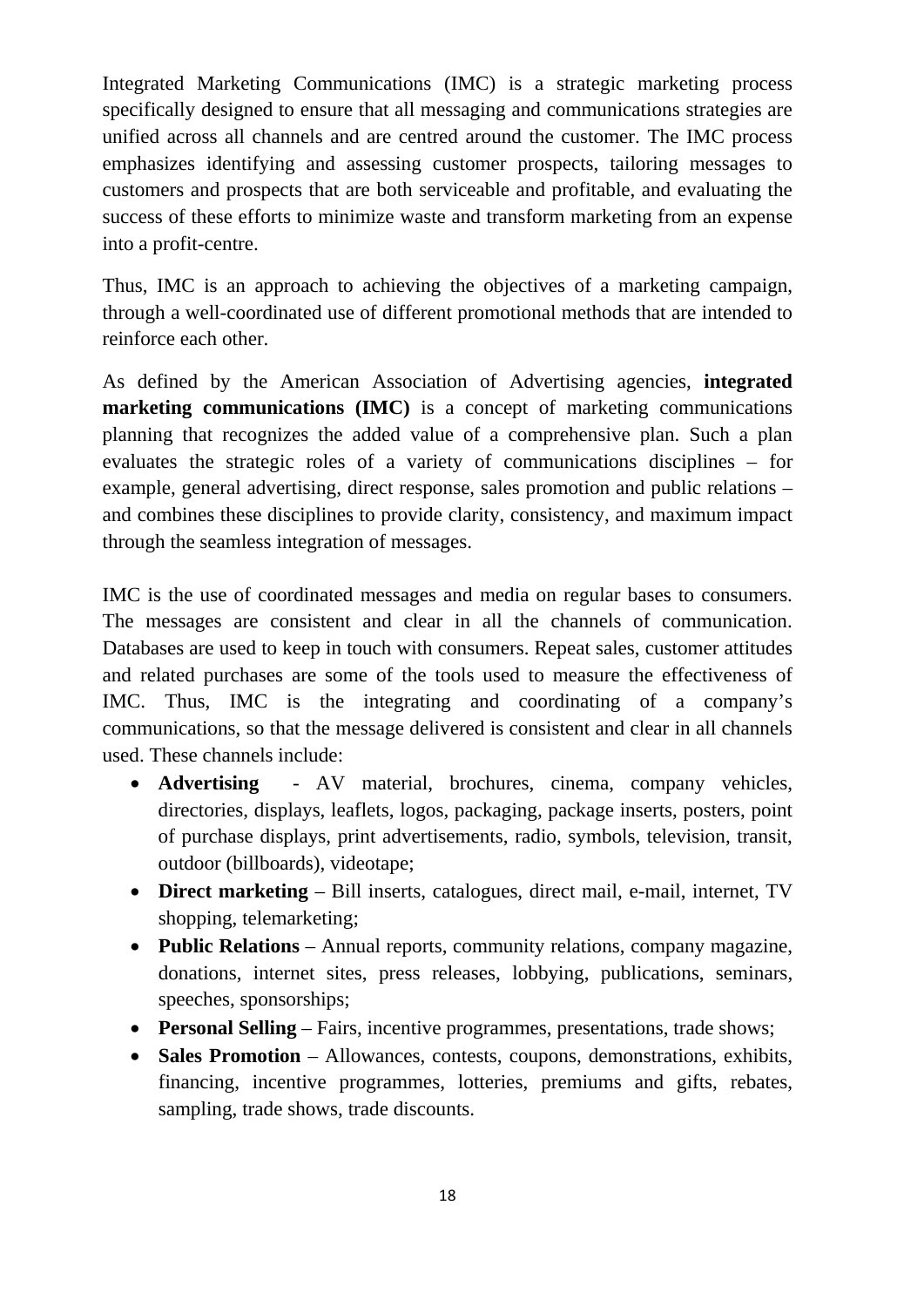The advocates of integrated marketing communications tend to agree on the following:

- there needs to be a consistent message in all communication vehicles;
- product design and packaging are integrated in the IMC plan;
- primary consumer research is key for targeting the right audience and message;
- a customer database can also be used to target.

#### **3.2 Integrated Marketing Communications Process**

Figure 3.1 shows the 5-step IMC process, which can be highlighted as follows:

- Customer identification from behavioural data;
- Valuation of customers/prospects;
- Creating and delivering messages and incentives;
- Estimating return on customer investment;
- Budgeting, allocation, evaluation and recycling.



**Figure 3.1**: The Five-Step IMC Process

**Source:** Journal of Integrated Marketing Communications (JIMC) Medill Department of Integrated Marketing Communications

#### **3.3 Strategic Goals of Marketing Communications**

Marketers seek to communicate with target customers for the obvious goal of increased sales and profits. Accordingly, they seek to accomplish several strategic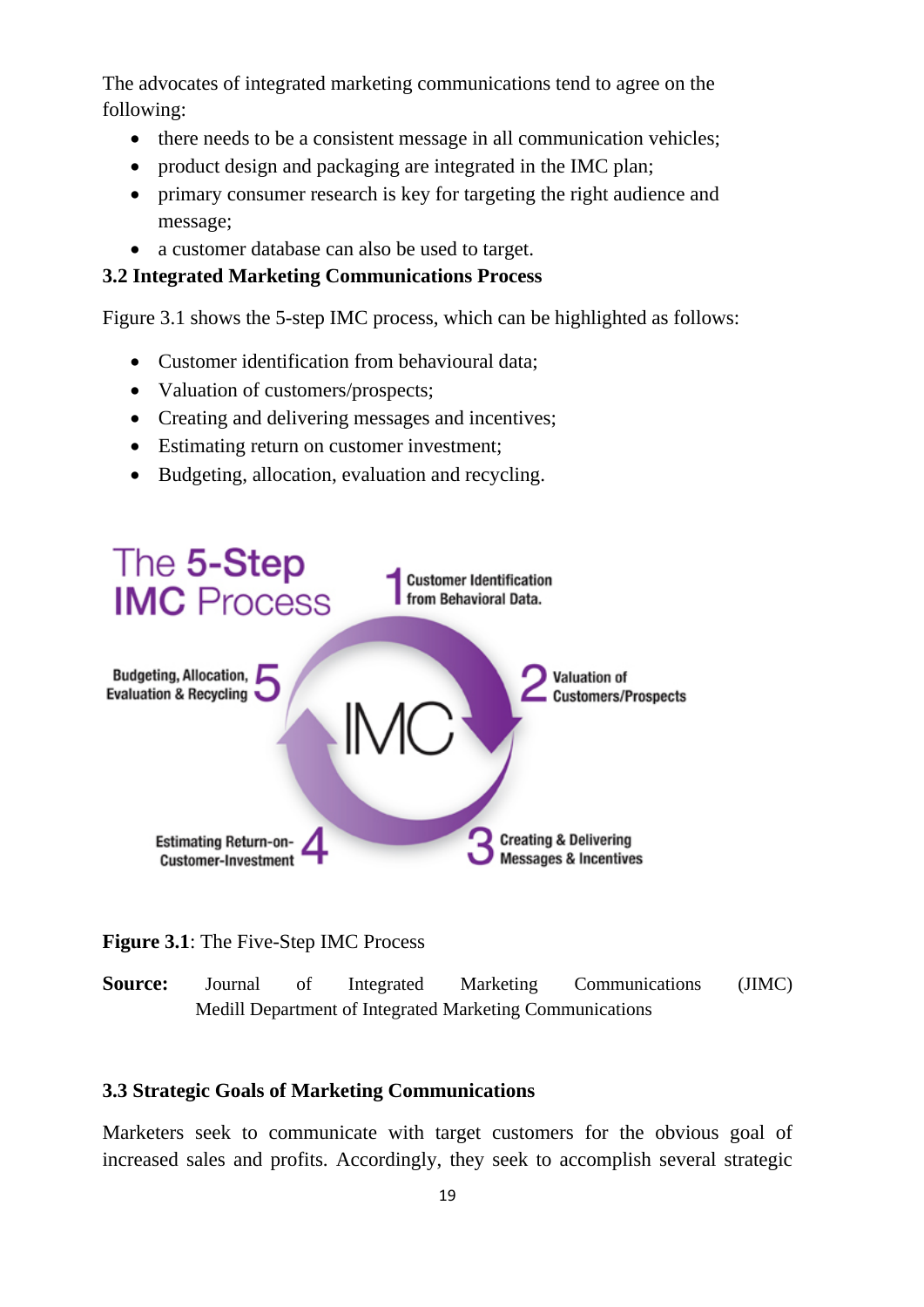goals with their marketing communications efforts. We shall look at the following goals:

## **1) Create Awareness**

Obviously, we cannot purchase a product if we are not aware of it. An important strategic goal must be to generate awareness of the firm as well as its products. Marketing communications designed to create awareness are especially important for new products and brands in order to stimulate trial purchases. As an organization expands, creating awareness must be a critical goal of marketing communications.

## **2) Build Positive Images**

When products or brands have distinct images in the minds of customers, the customers better understand the value of what is being offered. Positive images can even create value for customers by adding meaning to products. Retail stores and other organizations also use communications to build positive images. A major way marketers create positive and distinct images is through marketing communications.

## **3) Identify Prospects**

Identifying prospects is becoming an increasingly important goal of marketing communications because modern technology makes information gathering much more practical, even in large consumer markets. Marketers can maintain records of consumers who have expressed an interest in a product, then more efficiently direct future communications. Technology now enables marketers to stay very close to their customers. Websites are used to gather information about prospects, and supermarkets use point-of-sale terminals to dispense coupons selected on the bases of a customer's past purchases.

## **4) Build Channel Relationships**

An important goal of marketing communications is to build a relationship with the organization's channel members. When producers use marketing communications to generate awareness, they are also helping the retailers who carry the product. Producers may also arrange with retailers to distribute coupons, set up special displays, or hold promotional displays in their stores, all of which benefit retailers and wholesalers. Retailers support manufacturers when they feature brands in their advertisements to attract buyers. All members of the channel benefit because of such efforts. Cooperating in these marketing communication efforts can build stronger channel relationships.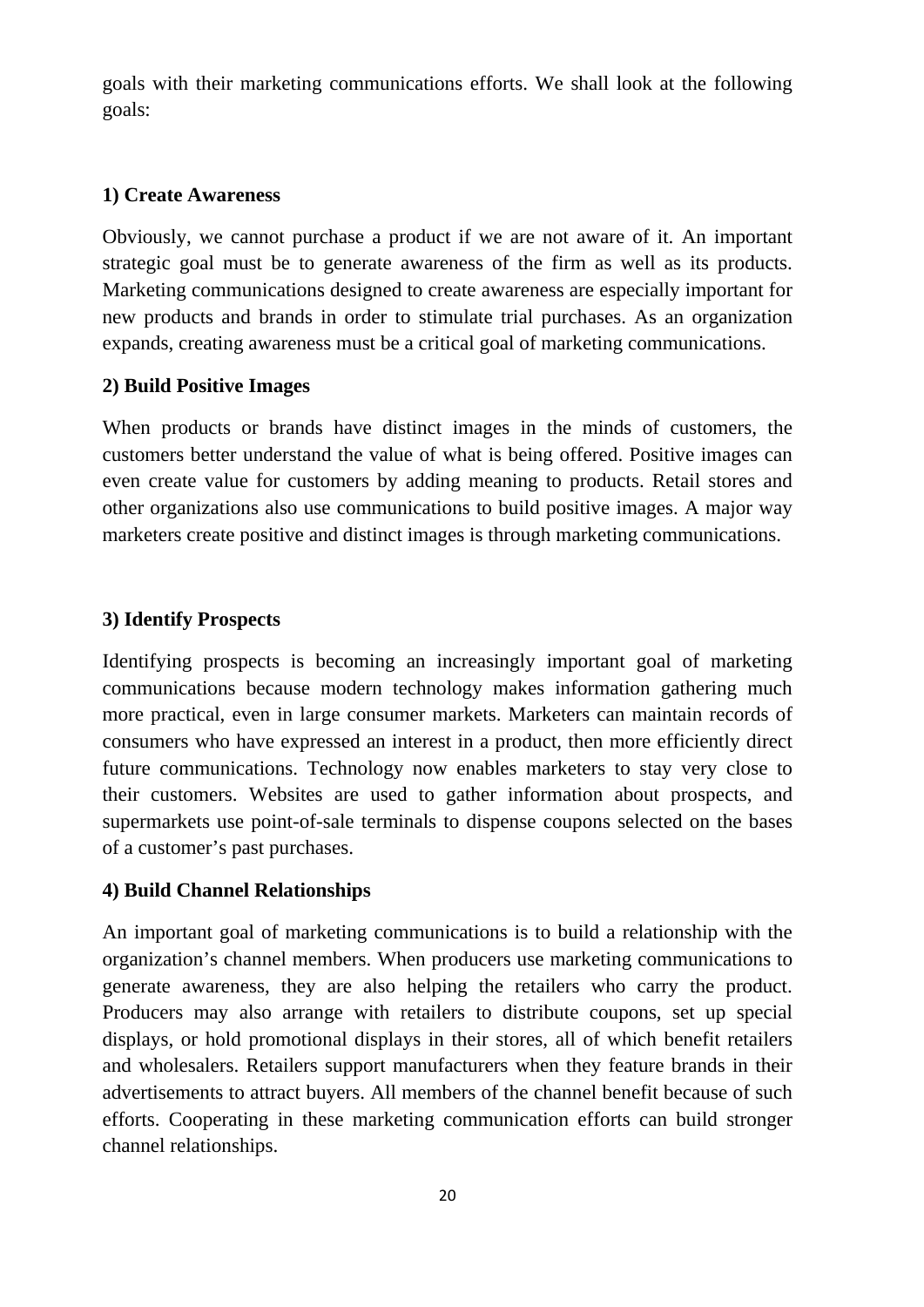## **5) Retain Customers**

Loyal customers are a major asset for every business. It costs far more to attract a new customer than to retain an existing one. Marketing communications can support efforts to create value for existing customers. Interactive modes of communication – including salespeople and websites – can play an important role in retaining customers. They can serve as sources of information about product usage and new products being developed. They can also gather information from customers about what they value, as well as their experiences using the products. This two-way communication can assist marketers in increasing the value of what they offer to existing customers, which will influence retention.

## **SELF-ASSESSMENT EXERCISE 1**

1. Marketing communications perform many functions for consumers. What are they?

2. Mention and explain the strategic goals of marketing communications.

## **4.0 CONCLUSION**

As defined by the American Association of Advertising Agencies, IMC "…..recognizes the value of a comprehensive plan that evaluates the strategic roles of a variety of communication disciplines – advertising, public relations, personal selling, and sales promotion and combines them to provide clarity, consistency, and maximum communication impact."

IMC is designed to make all aspects of marketing communication such as advertising, sales promotion, public relations, and direct marketing work together as a unified force, rather than permitting each to work in isolation.

## **5.0 SUMMARY**

In this unit, we have been able to:

- Explain that IMC is an approach to achieving the objectives of a marketing campaign, through a well-coordinated use of different promotional methods that are intended to reinforce each other;
- Discuss the five-step IMC process;
- Discuss the strategic goals of marketing communications.

## **6.0 TUTOR-MARKED ASSIGNMENT**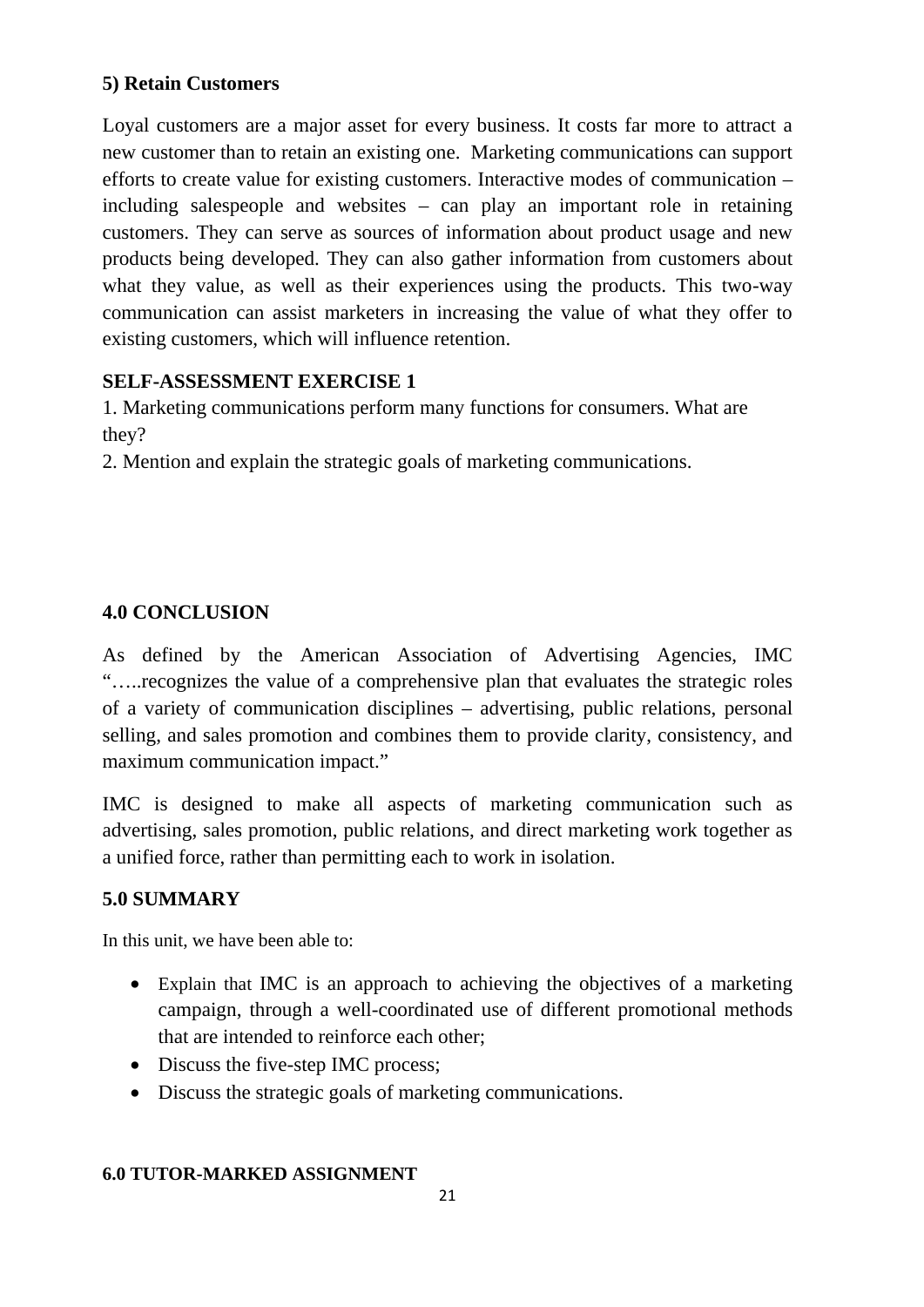- Explain integrated marketing communications and its implementation.
- Is advertising becoming more or less important to companies? Why should this be so?

#### **7.0 REFERENCES/FURTHER READINGS**

Doyle, Peter (2002). *Marketing Management & Strategy, 3rd Edition.* Essex: Pearson Educational

Limited.

Ferrell, D. C. & Hartline, Michael D. (2005). *Marketing Strategy, 3rd Edition.* Ohio: Thomson

South-Western.

Kotler, Philip & Keller, Kevin Lane (2006). *Marketing Management, 12th Edition.* New Jersey:

Pearson Prentice Hall.

Perreault, William D., Jr. & McCarthy, Jerome E. (2005). *Basic Marketing: A Global-*

*Management Approach*. Boston: McGraw-Hall Irwin.

Peter, J. Paul & Donnelly, James H., Jr. (2011). *Marketing Management: Knowledge & Skills,* 

*10th Edition.* New York: McGraw-Hall Irwin.

Westwood, John (1996). *The Marketing Plan: A Practitioner's Guide*, 2<sup>nd</sup> Edition. London:

Kogan Page Limited.

White, Roderick (2000). *Advertising, 4th Edition.* London: McGraw-Hill Publishing Company.

Wood, Marian B. (2007). *Essential Guide to Marketing Planning.* London: Prentice Hall.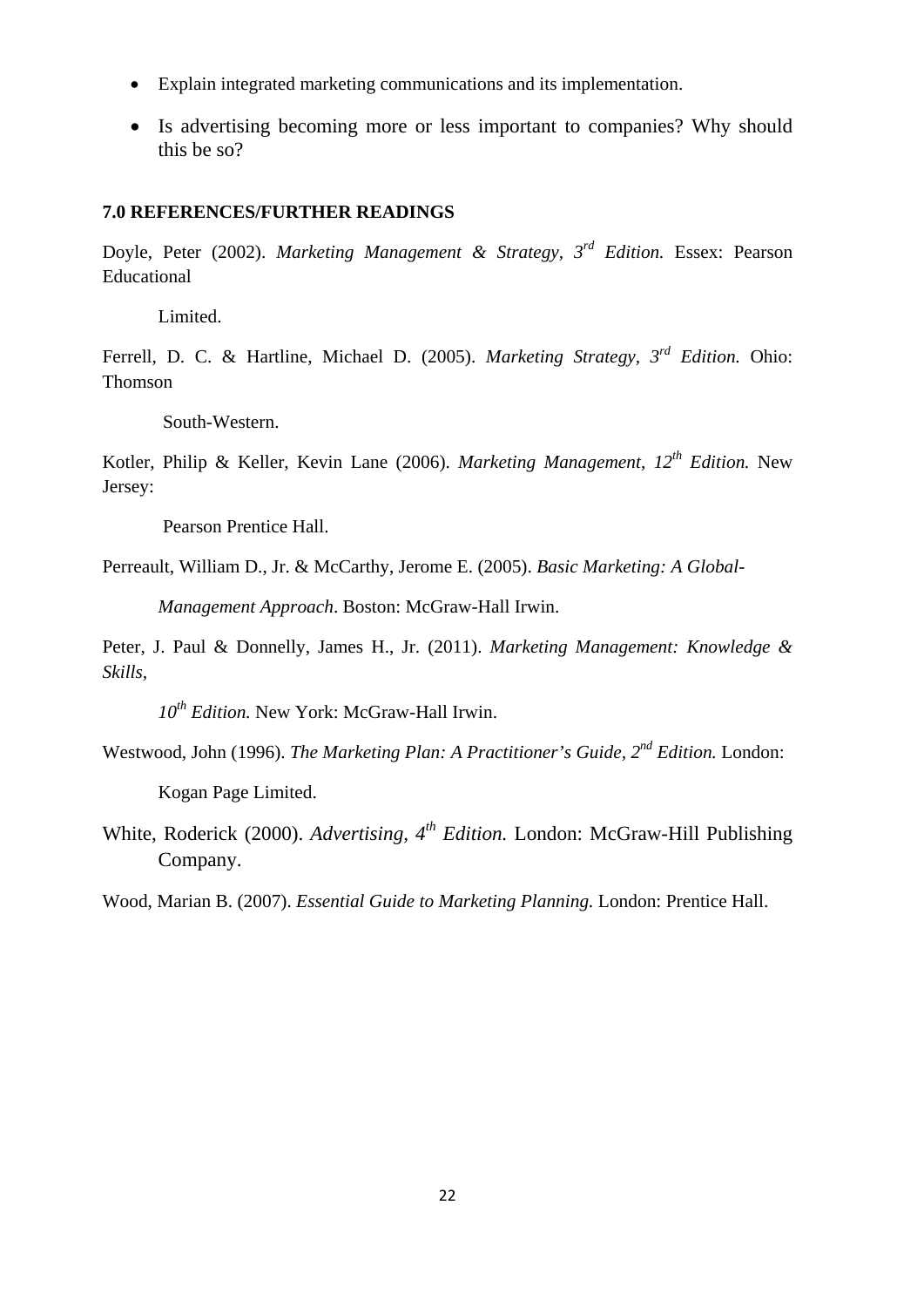# **UNIT 4 – THE AGENCY WORLD**

## **CONTENTS**

## 1.0 Introduction

## 2.0Objectives

# 3.0Main Content

3.1 The Traditional Agency

3.2 New Agency Structures

3.3 The Growing Range of Specialists

3.4 Selecting an Agency

3.5 Paying the Agency

- 4.0 Conclusion
- 5.0 Summary
- 6.0 Tutor-Marked Assignment
- 7.0 References/Further Readings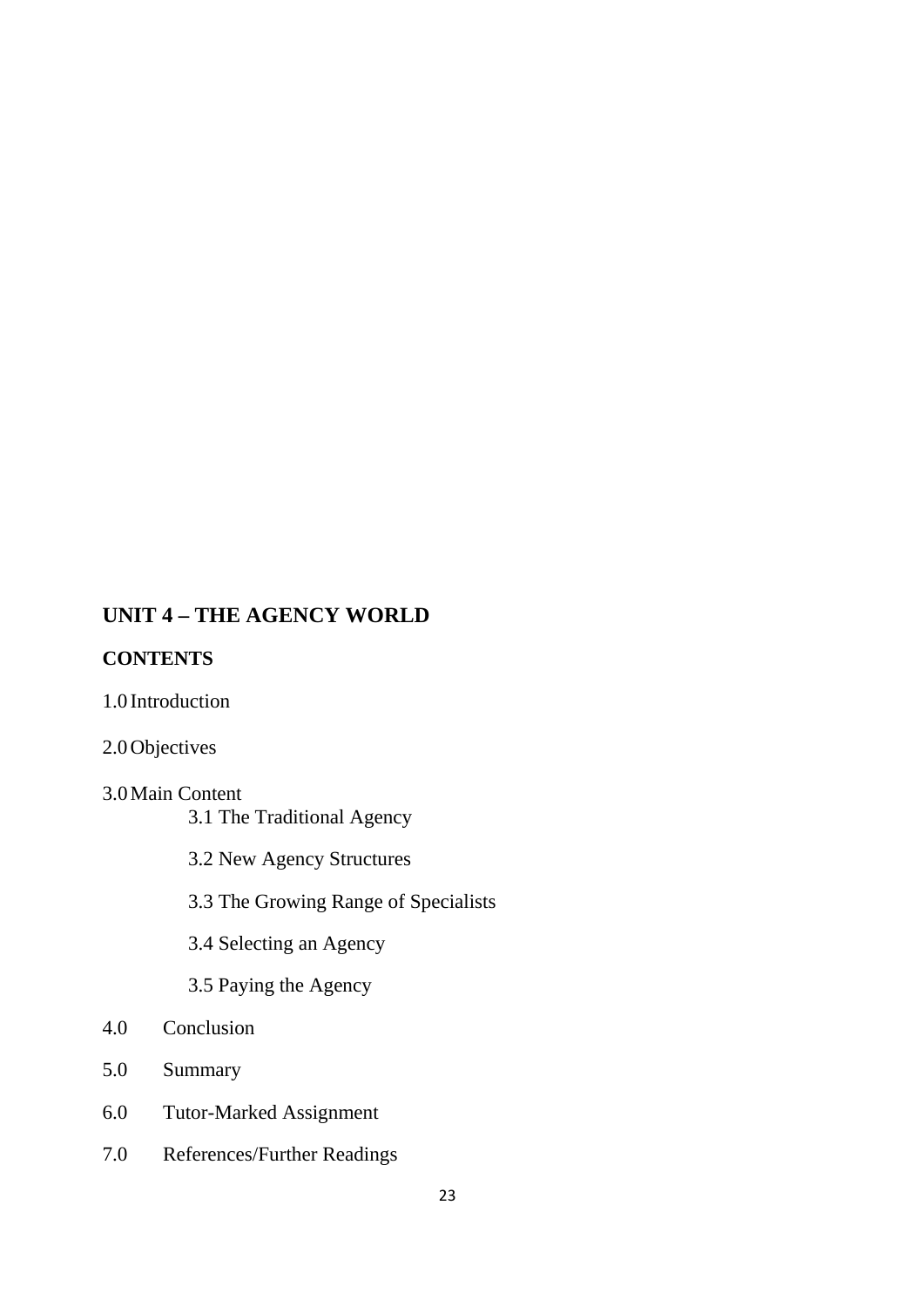## **1.0 INTRODUCTION**

No business absolutely needs an advertising agency. It is perfectly possible to handle all marketing communications in-house, or buy the services and processes involved from a series of separate specialists. However, most businesses find it easier to use an agency (or several). That way, they also gain the benefits of simple lines of communication, expertise, creativity and, often, a great deal of experienced advice that they might pay much more for from a firm of consultants.

Advertising agencies come in a variety of shapes and sizes, with, increasingly, a range of specialist firms carrying out parts of what used to be done by a single firm—the so-called `full-service' agency, which was able and willing to carry out the entire range of advertising processes, and often a number of other related activities in addition. While full-service agencies are still common, it is increasingly rare for their clients to demand the full range of services. This unit starts from the full-service advertising agency, but also looks at how an advertiser may choose to use a creative agency in conjunction with

other specialists.

## **2.0 OBJECTIVES**

After a careful study of this unit, you should be able to:

- Discuss the traditional agency;
- Explain the new agency structures;
- Enumerate and explain the growing range of specialists;
- Explain how the agency is selected and paid.

## **3.0 MAIN CONTENT**

#### **3.1 The Traditional Agency**

An advertising agency has four key functions (see Figure 2.1): planning the strategy for the advertising, creating and producing the ads, planning and buying the media in which to run them, and managing this process together with the client. It will also have its own business support functions—finance, personnel, progress/production, information/library, office management, IT—and may be able to offer other forms of marketing communications. These range from public relations to sales promotion, and larger agencies have usually hived these off into separate profit centres. Of course, this gets in the way of effective integrated communications.

Agencies have for years organized themselves in departments, corresponding to the key functions, and in large agencies these are usually found on separate floors. The main departments you will meet are:

• *Account management:* These have the job of managing the agency's business with one or more clients. It is their responsibility to be in regulareven intimate- contact with the client's key people; agree with the client the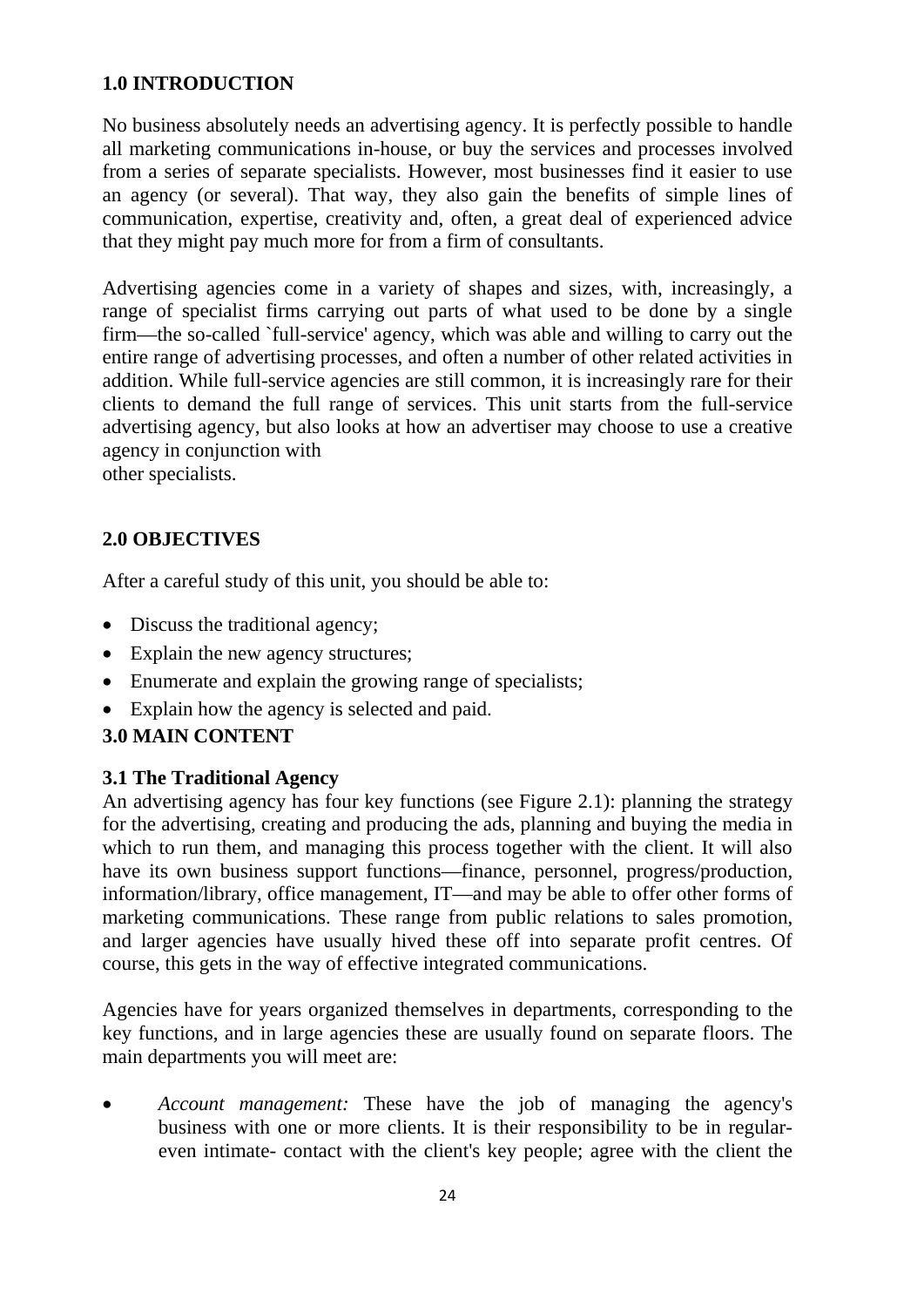strategy, objectives and brief for each campaign or activity; ensure that the brief is understood within the agency; and organize the agency's resources to achieve the client's demands. This means that they have to understand the client's business in detail and be, in effect, business associates for the client. What's more, they are responsible to the agency's management for delivering a satisfied client and a continuing profitable business.



**Figure 2.1 Traditional agency structure – the key departments**

- *Creatives:* These are the ones with jeans and trainers and unpredictable habits, who have the task of turning the brief into ideas that will sell. While they can be extremely professional business people, with a real grasp of the realities of the market, they are sometimes frustrated poets and artists manques, and less disciplined than may seem ideal. Usually, creatives come in pairs ('teams'): an artist or visual thinker, and a writer; though the artist Cart director') may not be very good at drawing and the writer ('copywriter') can often be highly visual as well as reasonably literate.
- *Account planning:* Planners were a British invention that is now widely followed, especially in the US. Their role is to use detailed understanding of the customer or consumer, based on market research, experience and any other information, to develop the brief for the advertising. This involves defining the target audience as precisely and evocatively as possible and creating a strategy that can inspire the creatives to do great work. Planners have to combine a good knowledge of research techniques and interpretation with a more or less magpie mind and the ability to empathize, and argue, with the creatives. In some agencies, it is the planner's job to carry out personally a large part of the qualitative research that supports the creative development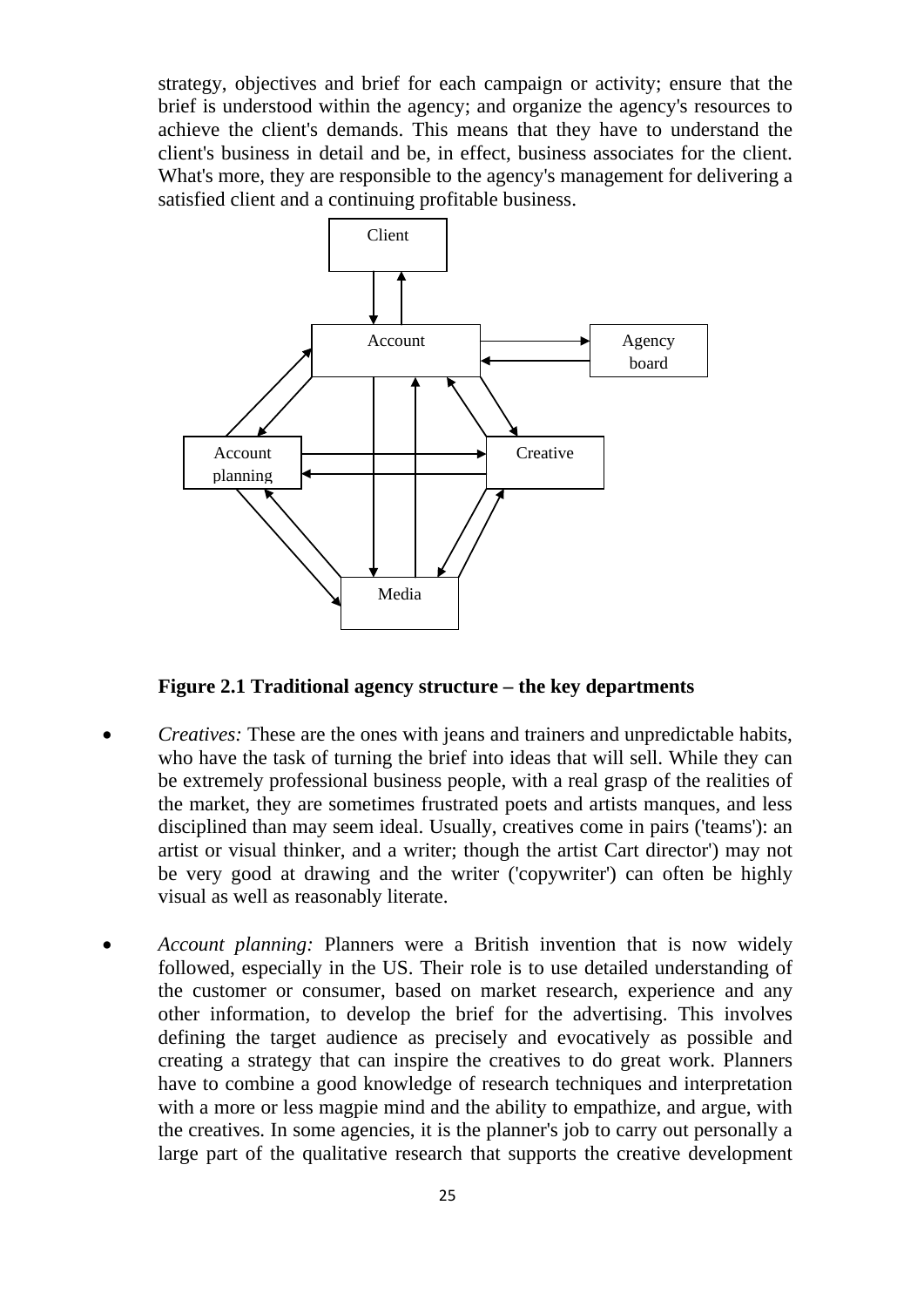process.

• *Media:* The department's job is to plan and buy media. They work with the rest of the team to identify the most effective and cost-efficient ways to reach the target audience, and then negotiate with the media to buy the specific spots or spaces to do the best job for the brand. With a growing range of media research available on-line, they have to be computer-literate and capable of extracting value from a mass of figures. Sharp negotiating skills are needed, too, to get the best value from the media owners—media planners and buyers are usually different people, though they have to work closely together.

Normally, as a client, you rarely meet anyone from an agency outside these functions, except for some of those involved in actually producing the ads, especially the agency TV production team.

The traditional agency structure has become a target for rethinking. This has taken two main forms: the hiving off of specialist functions into separate agencies and the development of more or less radical new ways of organizing agencies. While the first of these is longer established and more obviously successful, it is logical to start with the second.

#### **3.2 New Agency Structures**

Three key factors influence the ways in which new agency formats have emerged: technological changes, the growing importance of internationally held accounts for large agencies, and the recognition that different clients' demands on the agency vary widely. Allied to these is the belief that the old structures were not especially good at fostering teamwork and team thinking within the agency.

These factors have moved some agency managements to reorganize their businesses in one of several directions. The most common is to structure the agency around its clients, so that there is an office, or area of the office, for each account, with often the furniture, furnishings and decoration designed to reflect the client's business. The idea is to create a focus for the account team, with an appropriate atmosphere to ensure that they keep close to the brand and what it stands for. It also gives the client the feeling that his or her interests are being closely cared for by a committed team whereas, in every agency, almost everyone works on several accounts, and the team for each account will be different.

Closely related to the 'account room' approach, aided by modern technology, is the 'virtual account group' or 'virtual agency'. There is no real need to have everyone working on the account in the same room, the same building or even the same country. All you need is some carefully linked computers, an intranet, videoconferencing and ISDN or equivalent connections. There are virtual agencies and virtual departments in existence. The beauty of the virtual agency is that it can include, or leave out, anyone or any function: if the client needs specialized advice, a specialist consultant can join the team, for just as long as they are needed. If all that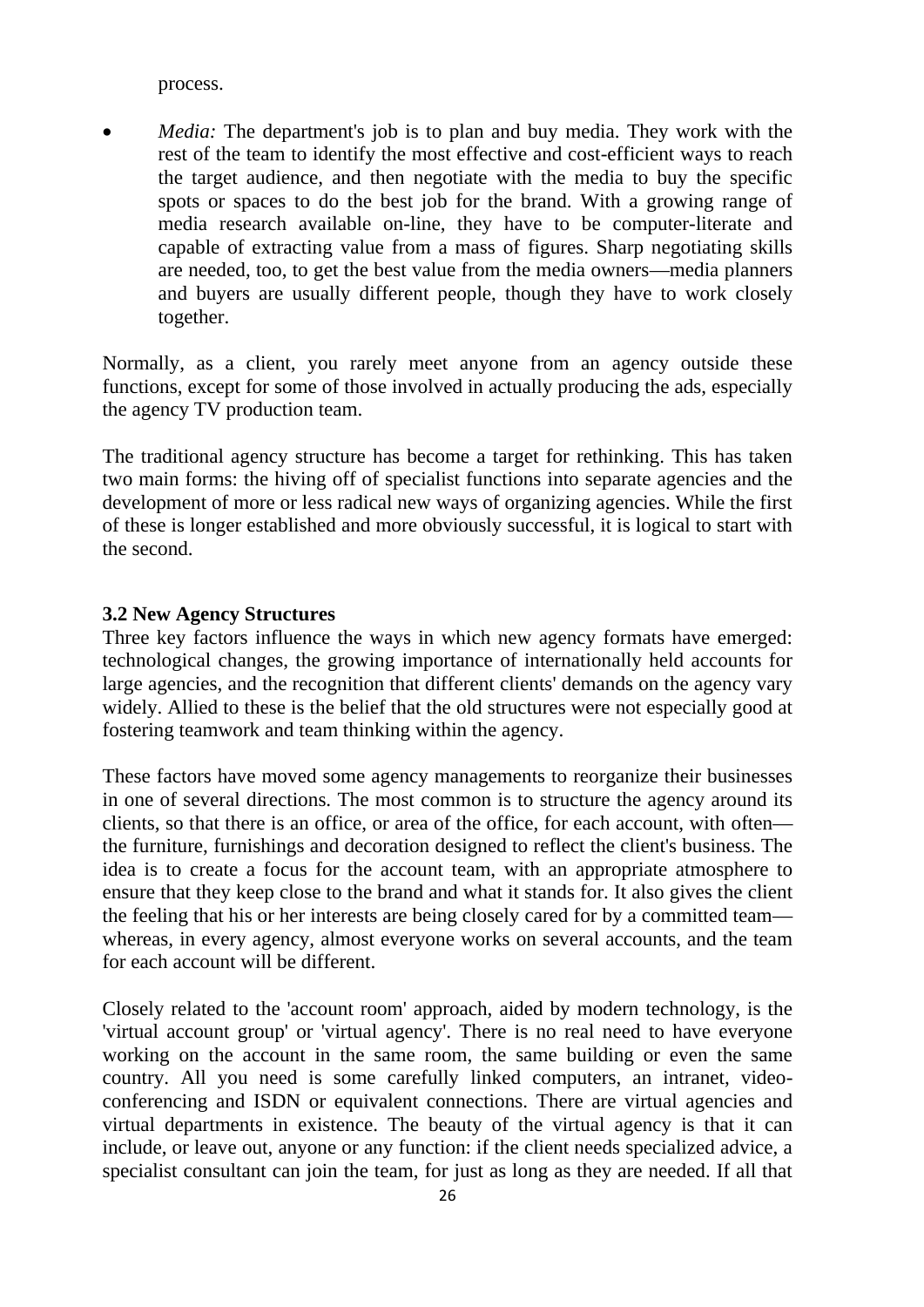is required is an occasional ad, there is no need to keep a permanent operation in place.

Somewhere between these formats comes the use of 'hot desking'. Lots of agency people spend much of their time out of the office, at meetings, producing commercials or at photographic shoots, and space is expensive. So, in some areas of the office, desks are available on a first-come, first-served basis. (When everyone turns up at once, there's an unholy scramble.)

All this is trying, with varying degrees of success and conviction, to get away from the things agencies have always criticized in their clients: a focus on products and production and too little attention to the needs of customers. The traditional agency format was specialty-driven, with the built-in assumption that creativity was the sole property of the creative department. In practice, although it is the job of the creatives to come up with the actual ads, anyone on the team should be able to contribute to the creative process.

#### **3.3 The Growing Range of Specialists**

There have always been specialist companies fulfilling some of the tasks that a fullservice agency performs. Ad agencies themselves started in the early 19th century as brokers, selling advertising space for newspapers and news-sheets. It was only later that they realized that they could make more money, and give a better service, by providing the advertisers with copy to fill the space they had sold.

#### *Media buying agencies*

The big break-out from full-service dates back to the late 1960s, when a few pioneers set up specialist agencies to handle media buying. They recognized that this activity was different in character from other agency tasks, and argued that by concentrating purely on buying they could offer better value to advertisers than the traditional agencies. Practices varied between countries: in France, where Carat rapidly came to dominate the media business, media shops could buy blocks of space or time from media owners at a discount, and then sell on to their clients at whatever prices they judged appropriate—they became, in effect, media wholesalers. In the UK this was never the practice, and was probably actually illegal, and the French situation became so non-transparent, and possibly corrupt, that legislation—the Loi Sapin—had to be introduced to prevent abuses.

One advantage media shops have is that they can usually sell their services to competing—`conflicting'—clients in the same field (in France, Carat handle 10 car accounts). Ad agencies have always found this difficult, both because of their own scruples about confidentiality and, more importantly, because few clients were prepared to put their business into an agency working for a competitor. (There *are*  specialist agencies that handle competing clients within selected markets, but these are mostly small.

#### *Creative boutiques*

Around the end of the 1960s, in the UK at least, several leading creative people from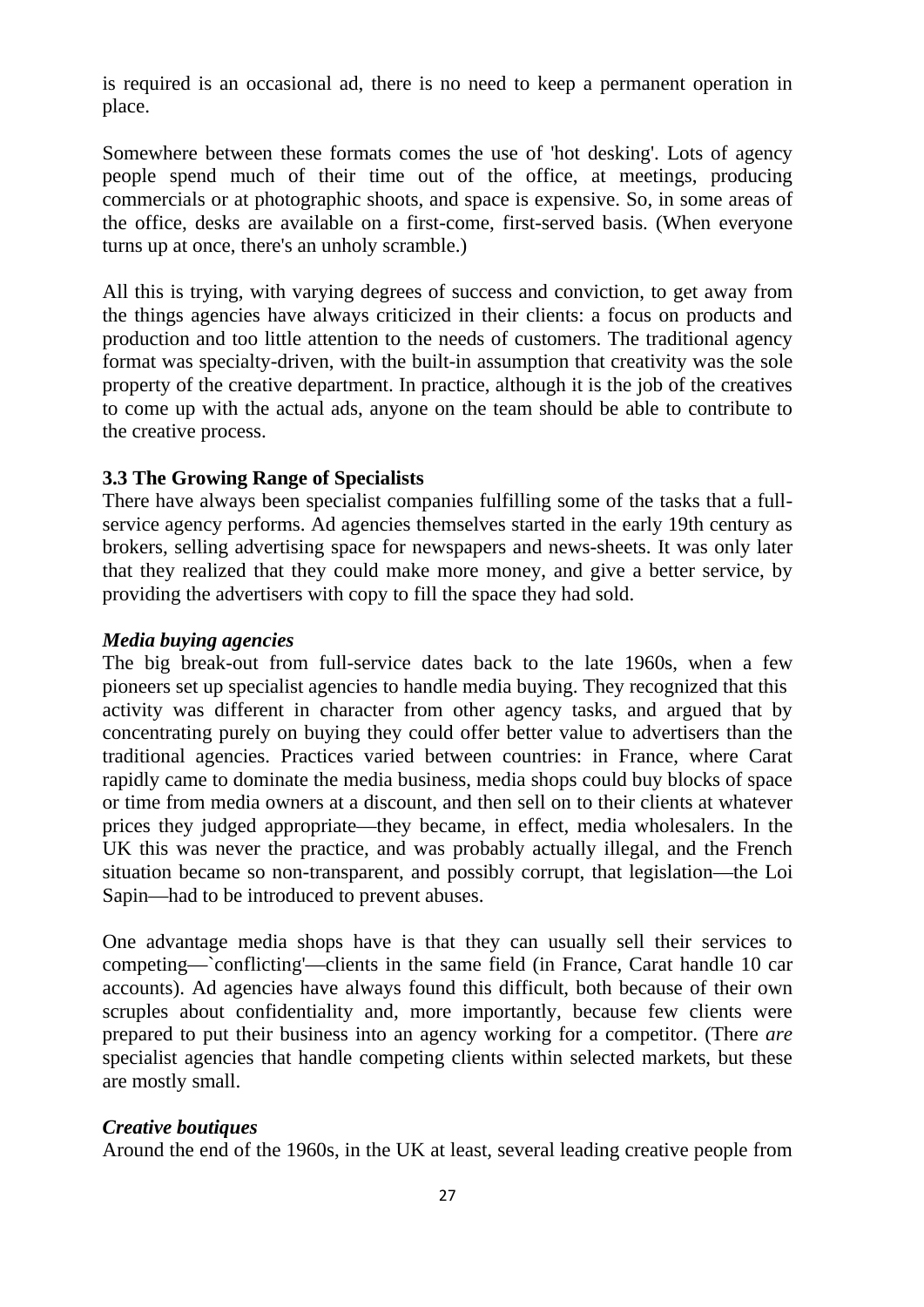agencies set up 'creative hot-shops', an idea that had originated a little earlier in the US. These agencies originally did nothing but create ads to meet a brief from the client. In time, they often found themselves acting as an extra creative resource for agencies that found themselves under pressure, while the more successful ones, such as The Creative Business, branched out to include account planners on their staff. Nowadays, it is more common to find creative teams working as freelances, rather than whole agencies. These freelances may work directly for a client, or supplement the resources of an agency that finds itself short of time or talent.

#### *Direct marketing*

Direct marketing—direct mail, off-the-page selling and now direct response TV (DRTV), radio and the Internet—has always been part of the advertising business. Some of the industry's founding fathers and pre-eminent figures, have been direct marketing specialists. For many years direct marketing has been regarded as a distinct branch of advertising, and specialist agencies have developed to handle it.

As direct marketing becomes more and more a key element in many companies' marketing, full-service agencies will expand their capabilities in this field: it certainly makes sense, in terms of integrated marketing, to have media advertising and direct marketing under common creative direction. Full-service agencies are acquiring or merging with direct specialists, or actively developing their own skills in the area, as well as moving into so-called 'new media' (the Internet and the World Wide Web). This last area is teeming with small specialist agencies and consultancies, though a shake-out seems inevitable.

#### *Account planning*

A relatively new phenomenon is the proliferation of specialist planning agencies. There have been one or two of these in the UK for years—The Planning Shop and The Planning Partnership, for example. The last few years have seen many more, such as Red Spider and Forrest Associates, spurred by a combination of the recession of the early 1990s and the realization that modern technology makes it perfectly possible for planners to operate outside the walls of an agency. There is a developing grey 'area between planning shops, marketing strategy consultants and market research companies with a planning focus.

The rationale for planning specialists lies in the way in which planning has developed: downsizing by agencies has led to planners being thinly spread across accounts, and downsizing by advertisers has meant that marketing departments need more help. Agency planners' ability to work in depth has been reduced. This provides the opportunity for specialist organizations either to take over the planning role for an agency, or to act as a supplementary source of ideas for agency or advertiser.

#### *Management consultants*

Recently, some senior agency managers have suggested that corporate managements have turned to the big general consultancy firms for advice on brand strategy, thus excluding ad agencies from a key traditional role and cutting off an important part of the agency's influence with its clients.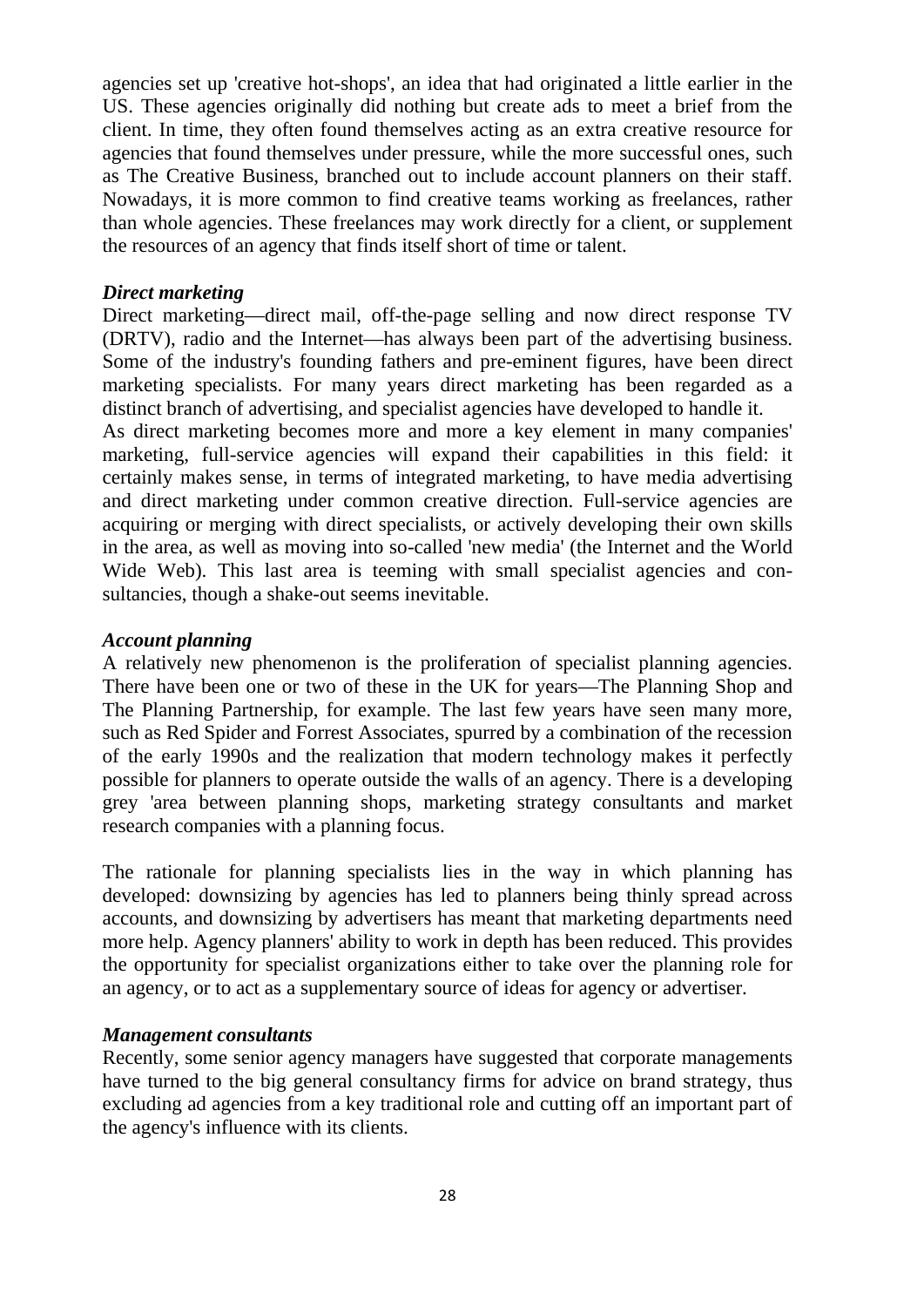It has been argued—probably rightly—by some agency thinkers that this fails to recognize that agencies, uniquely among consultancy organizations, not merely analyse and recommend strategies but create solutions to marketing problems, but the threat remains.

There is some evidence of a trend for major advertisers to set their own strategies and then run creative contests to see who can come up with the best ideas to fulfil them. One logical conclusion of all this has been suggested by Coca-Cola's use of an American creative talent shop, CAA, to produce creative ideas in response to briefs developed by Coca-Cola's own marketers.

#### **3.4 Selecting an agency**

Every year, in the UK, some 300-400 advertising accounts move agencies. The larger moves create massive speculation in *Campaign,* the London agency 'village's' weekly magazine. Agencies vie to pitch for the business. A short-listed few get invited to compete. Midnight oil is burnt. Members of agency teams explore the client's business, go out into the streets to interview and—often—film consumers talking about the brand. Speculative campaigns are created, argued about, torn up, redeveloped, researched, and fought over. For large accounts, billing millions of pounds, a complete commercial may be produced. Over a brief period, the client's executives see formal presentations of strategy, creative material, media plans and unique 'deals', and a whole lot else. Eventually, a decision is reached: the account is assigned to a new agency (or perhaps the old one); there are headlines in *Campaign,*  champagne in the winning agency, and then everyone goes back to normal.

The problem is human nature. Clients expect agencies to produce ads, and agencies like doing so. Indeed, agencies relish the freedom a pitch gives them to create ads without the detailed constraints that inevitably appear in a real-life relationship with any client's brands and management. So, even when the client has stipulated that creative work is not required for the pitch, it is a safe bet that one or more of the agencies will produce ads. Experience suggests that, if one agency does so and the others do not, that agency tends to win: so, of course, they all do it.

But how does a client decide who should pitch? The following screening questions are important:

- Have they fully understood the brief?
- Do they know how to use market research? Can they contribute to our thinking here?
- Is their strategic thinking sound?
- Is it imaginative? Have I learned anything useful from it?
- Are they professional and businesslike?
- Can I work with their senior people? And will they be actually working on my business?
- Are their capabilities high in all key areas—management, strategy, creative, media?
- Do they work well as a team—both among themselves and with our people?
- Is their creative work of a high quality?
- Is this confined to TV, or does it go across all media?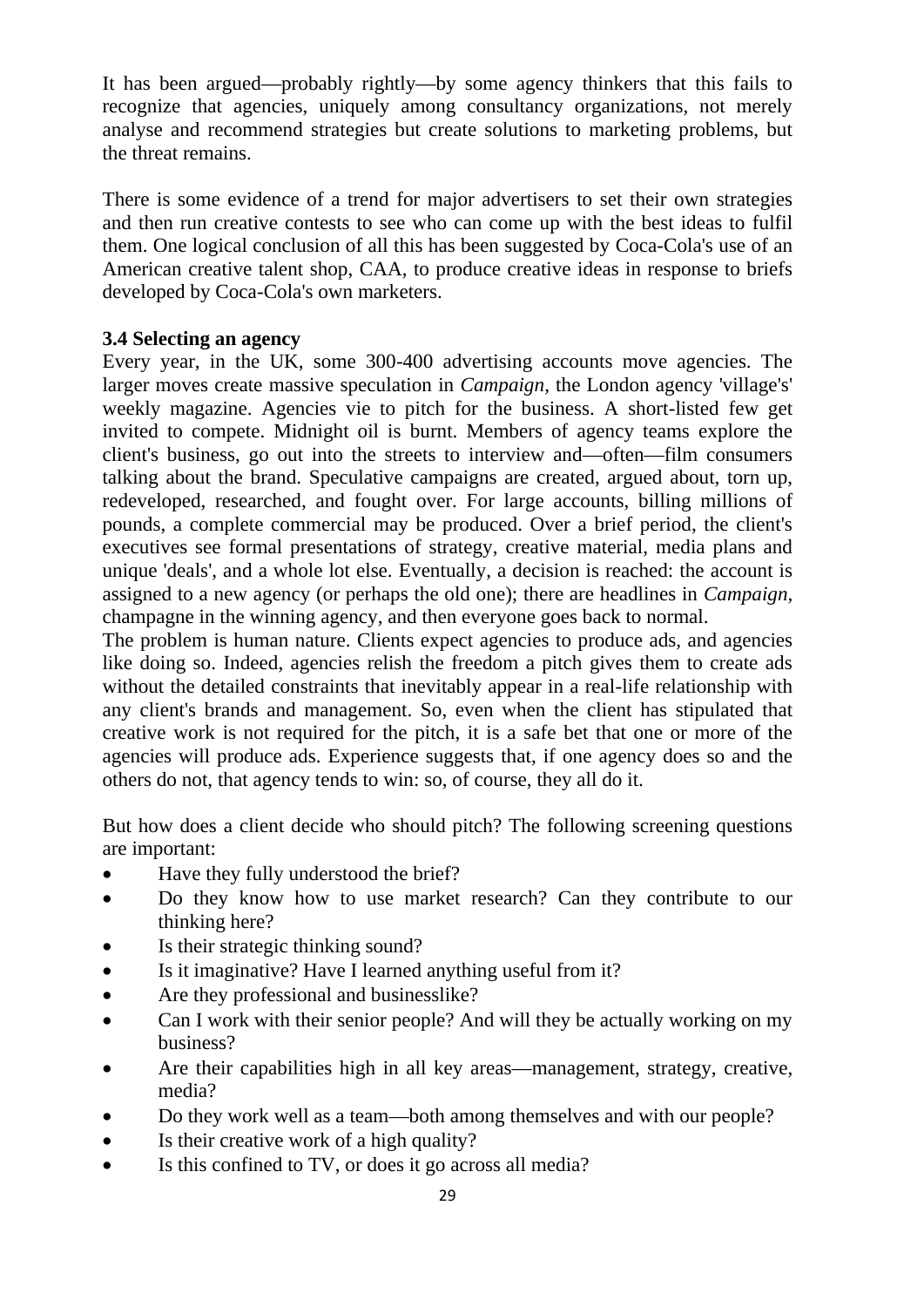- Does this include below-the-line? New media? Can they offer an integrated service?
- Do they have real expertise in the specialist areas which we are looking at, e.g. direct marketing, new media?
- Can they work with us internationally (now or in the future)?
- How do they propose to evaluate the effectiveness of the campaign?
- What is their attitude to costs? Will they save us money?
- How will they relate to our media buying agency/ other specialists?
- Will they fit with our ways of working? Are they willing and able to be business partners, or will they simply be suppliers? (This depends—of course—on how we see our own style of dealing with agencies).
- How important to them will our account be? Will we be one of their larger accounts, or simply a small fish in a very large pool?

Each client needs to determine in advance what the basis for its judgement will be: this process is, in itself, a distinctly useful one, and may teach the company more than it expects about how it handles the advertising process and its relationships with agencies. Drawing up a score sheet, and deciding how it should be weighted, is an essential basis for a rational decision in this area.

## **3.5 Paying the agency**

Traditionally, agencies earned commissions on the space or time they bought in the media —a practice going back to their origins as space brokers. In addition, agencies charged the same mark-up (or more) on production of ads and other materials, and most agency groups would negotiate an extra commission for handling advertising in foreign countries.

## **4.0 CONCLUSION**

There is no doubt that fee systems are rapidly replacing commission, though the residual value of the commission system is that it is conceptually and administratively very simple to operate. The same is true of straightforward fee systems, which are, in fact, usually proposed by agencies on the basis of calculations about what the commission would have been. It is much more difficult to arrive at an effective payment by results (PBR) system that both motivates and rewards the agency and satisfies the client's desire for transparent value for money. A key factor promoting PBR is the growing pressure on marketing management to make their advertising budgets accountable: PBR provides a clear route to—at least—a specific, measurable result from the advertising. Of course, it still leaves open the trickier question of whether the advertising budget might have been better spent on other activities.

## **SELF-ASSESSMENT EXERCISES**

Does it make sense for a modern agency to offer a full service? What are the arguments for and against?

## **5.0 SUMMARY**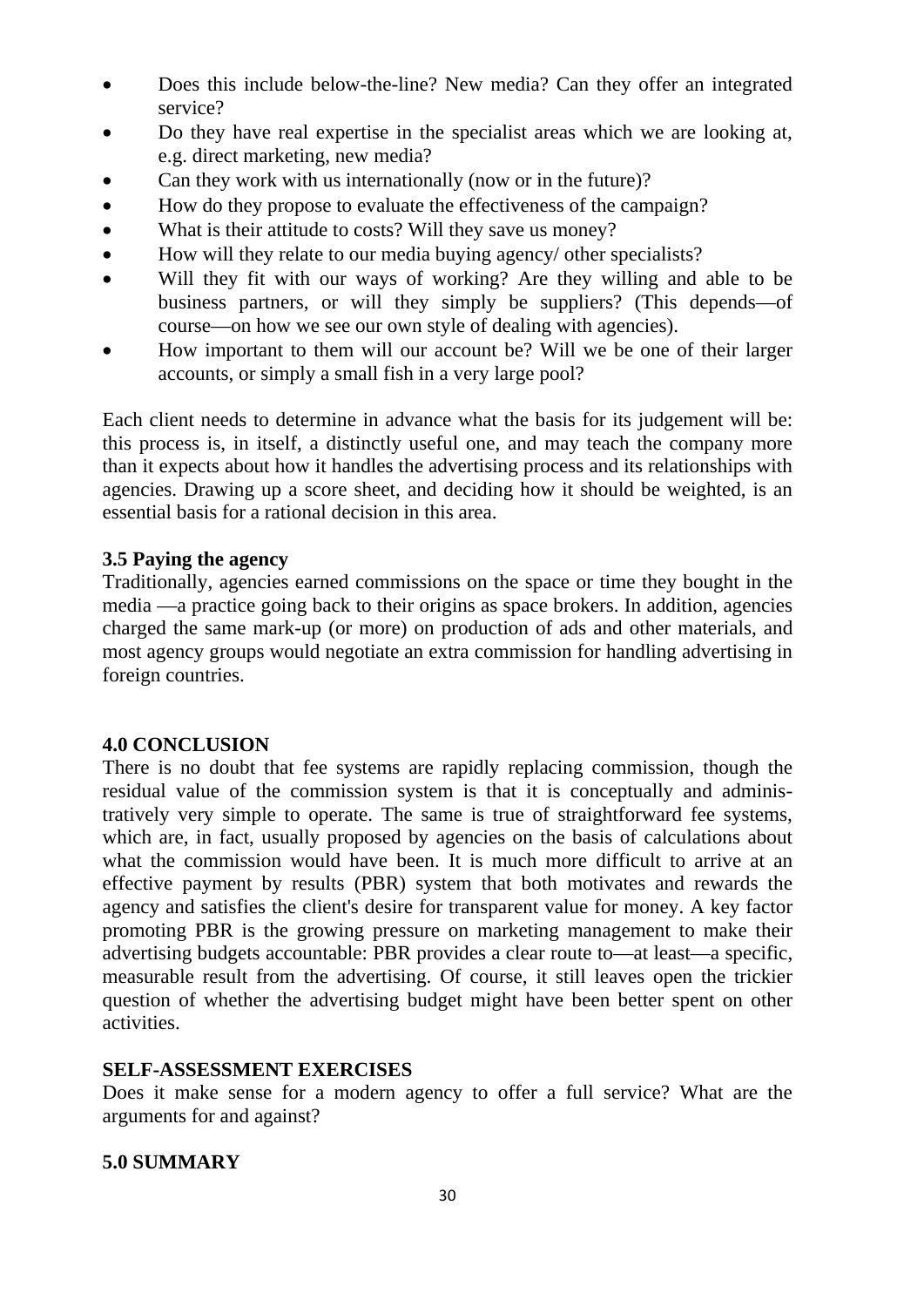In this unit, we have been able to explain/discuss:

- The traditional agency;
- New agency structures;
- The growing range of specialists which include media buying agencies, creative boutiques, direct marketing, account planning, and management consultant;
- How agency is selected and paid.

#### **6.0 TUTOR-MARKED ASSIGNMENT**

- Discuss the relevance of the checklist in agency selection.
- What are the pros and cons of using specialist agencies? How can their efforts best be coordinated?

#### **7.0 REFERENCES/FURTHER READINGS**

Doyle, Peter (2002). *Marketing Management & Strategy, 3rd Edition.* Essex: Pearson Educational

Limited.

Ferrell, D. C. & Hartline, Michael D. (2005). *Marketing Strategy, 3rd Edition.* Ohio: Thomson

South-Western.

Kotler, Philip & Keller, Kevin Lane (2006). *Marketing Management, 12th Edition.* New Jersey:

Pearson Prentice Hall.

Perreault, William D., Jr. & McCarthy, Jerome E. (2005). *Basic Marketing: A Global-*

*Management Approach*. Boston: McGraw-Hall Irwin.

Peter, J. Paul & Donnelly, James H., Jr. (2011). *Marketing Management: Knowledge & Skills,* 

*10th Edition.* New York: McGraw-Hall Irwin.

Westwood, John (1996). *The Marketing Plan: A Practitioner's Guide, 2nd Edition.* London:

Kogan Page Limited.

White, Roderick (2000). *Advertising, 4th Edition.* London: McGraw-Hill Publishing Company.

Wood, Marian B. (2007). *Essential Guide to Marketing Planning.* London: Prentice Hall.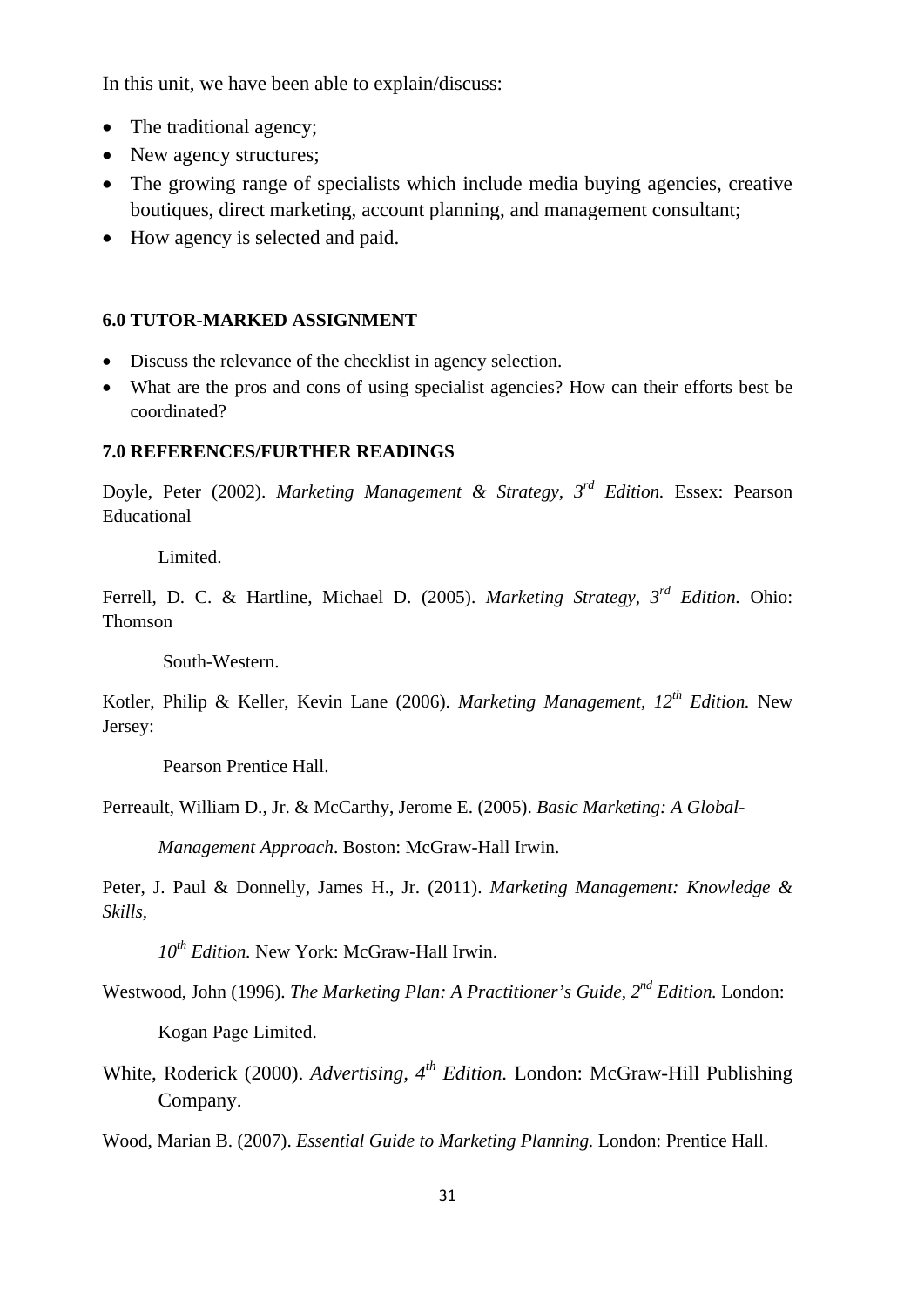## **Module 2**

- Unit 1 Establishing Objectives and Budgeting for Advertisements
- Unit 2 Managing the Client-Agency Relationship
- Unit 3 How Advertising Works
- Unit 4 Planning Advertisements: The Strategy
- Unit 5 Planning Advertisements: Creative Briefing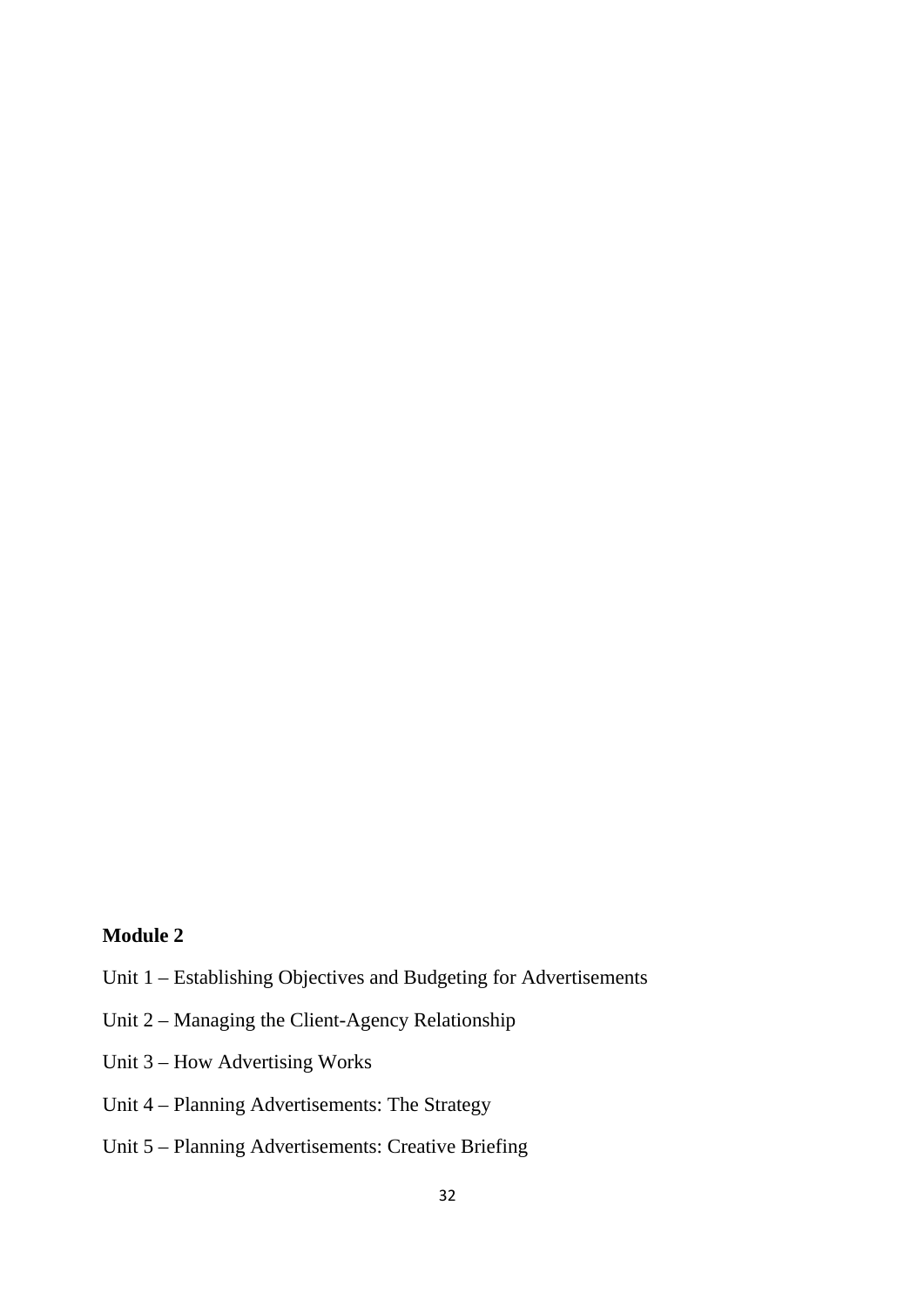# **UNIT 1 – ESTABLISHING OBJECTIVES AND BUDGETING FOR ADVERTISEMENTS**

#### **CONTENTS**

1.0 Introduction

2.0Objectives

#### 3.0Main Content

3.1 DAGMAR: An Approach to Setting Objectives

3.2 Establishing the Budget

- 4.0 Conclusion
- 5.0 Summary
- 6.0 Tutor-Marked Assignment
- 7.0 References/Further Readings

## **1.0 INTRODUCTION**

Many companies have difficulty with the most critical step in the promotional planning process – setting realistic objectives that will guide the developmental process of Integrated Marketing Communication (IMC) programme, and invariably, advertisements. Complex marketing situations, conflicting perspectives regarding what advertisements and other promotional mix elements are expected to accomplish, and uncertainty over resources, make the setting of marketing communications objectives 'a job of creating order out of chaos'. While the task of setting objectives can be complex and difficult, it must be done properly because specific goals and objectives are the foundation on which all other promotional decisions are made. Budgeting for advertisements and other promotional areas as well as creative and media strategies and tactics, evolve from these objectives. They also provide a standard against which performance can be measured.

## **2.0OBJECTIVES**

After a careful study of this unit, you should be able to:

- Discuss the DAGMAR approach to setting objectives for advertisements;
- Explain advertising budget;
- Discuss approaches to develop advertising budget;
- Discuss the various factors that influence allocation of advertising budget.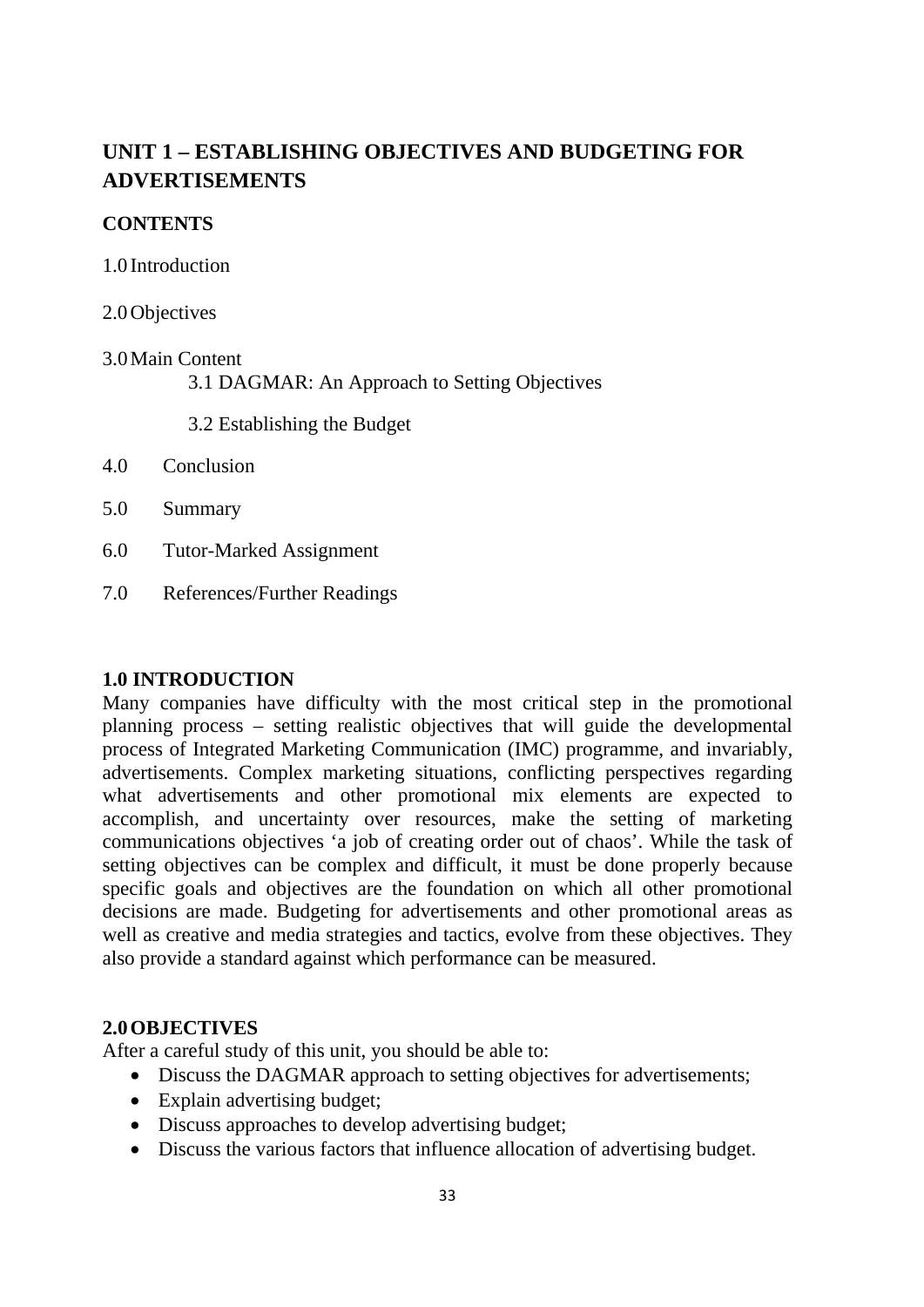#### **3.0MAIN CONTENT**

#### **3.1DAGMAR: An Approach to Setting Objectives**

Many marketing and promotional managers recognize the value of setting specific communication objectives and their important role as operational guidelines to the planning, execution, and evaluation of the promotional programme. Communications objectives are the criteria used in the DAGMAR approach to setting advertising goals and objectives, which has become one of the most influential approaches to the advertising planning process.

In 1961, Russell Colley prepared a report for the Association of National Advertisers entitled 'Defining Advertising Goals for Measuring Advertising Results (DAGMAR). In it, Colley developed a model for setting advertising objectives and measuring results in an ad campaign. The major thesis of the DAGMAR model is that communication effects are the logical basis for advertising goals and objectives against which success or failure should be measured. Colley's rationale for communications based objectives was as follows:

*Advertising job, purely and simply, is to communicate to a defined audience information and a frame of mind that stimulates action. Advertising succeeds or fails depending on how well it communicates the desired information and attitudes to the right people at the right time and at the right cost.*

Under the DAGMAR approach, an advertising goal involves a communication task that is specific and measurable. A communication task, as opposed to marketing task, can be performed by, and attributed to, advertising rather than to a combination of several marketing factors. Colley proposed that the marketing task be based on a hierarchical model of the communication process with four stages:

- **Awareness** making the consumer aware of the existence of brand or company.
- **Comprehension** developing an understanding of what the product is and what it will do for the consumer.
- **Conviction** developing a mental disposition in the consumer to buy the product.
- **Action** getting the consumer to buy the product.

While the hierarchical model of advertising effects was the basic model of the communications response process used in DAGMAR, Colley also studied other specific tasks that advertising might be expected to perform in leading to the ultimate objective of a sale. He developed a checklist of 52 advertising tasks to characterize the contribution of advertising and serve as a starting point for establishing objectives.

## *Characteristics of Objectives*

According to Colley, objectives should be stated in terms of concrete and measurable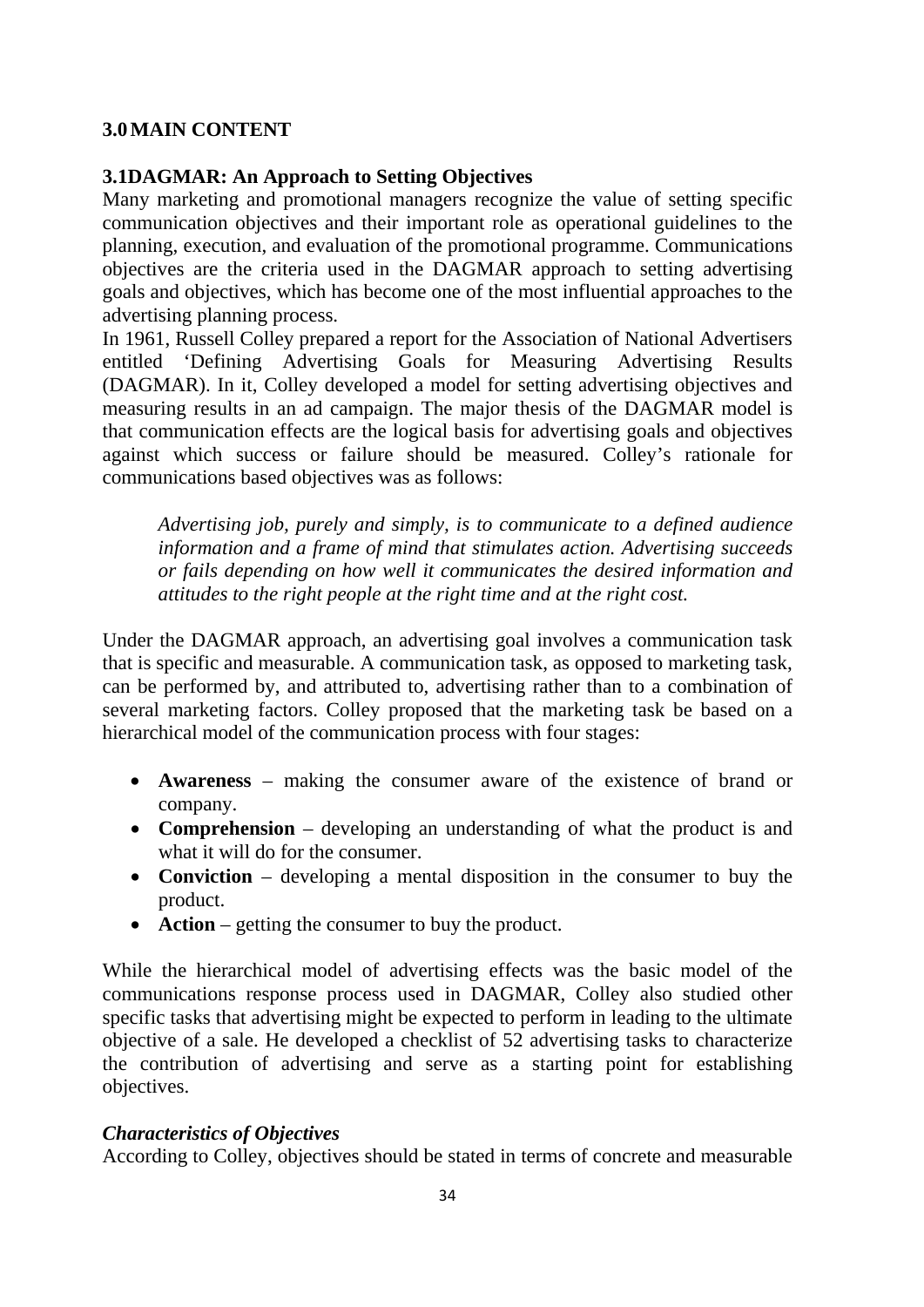communication tasks, specify a target audience, indicate a benchmark starting point and the degree of change sought, and specify a time period for accomplishing the objectives(s).

#### *Assessment of DAGMAR*

The DAGMAR approach of setting objectives has had considerable influence on the advertising planning process. Many promotional planners use this model as a basis for setting objectives and assessing the effectiveness of their promotional campaigns. DAGMAR also focused advertisers' attention on the value of using communication – based rather than sales-based objectives to measure advertising effectiveness and encouraged the measurement of stages in the response hierarchy to assess a response hierarchy. Colley's work has led to improvements in the advertising and promotional planning process by providing a better understanding of the goals and objectives toward which planners' efforts should be directed. This usually results in less subjectivity and also leads to better communication and relationships between the client and its agency.

## **SELF-ASSESSMENT EXERCISE**

Discuss DAGMAR as an approach to setting objectives.

## **3.2 Establishing the Budget**

While establishing objectives is an important part of the planning process, the limitations of the budget are important too. No organization has an unlimited budget, so objectives must be set with the budget in mind. The budgeting decisions have a significant impact not only on the firm itself but also on numerous others involved either directly or indirectly. Two primary budgeting decisions are establishing a budget amount and allocating a budget. However, there is no universally accepted method of setting a budget figure.

## *Advertising Budget*

In this advertising world, we see much advertisement of different products or brands. Organisations invest heavily in advertising to make their product popular and to increase sales. But, here the question is - how the organisations decide - how much to advertise? How much to invest in advertisement? What should be the size of advertising budget?

*"Advertising budget is an estimated amount an organisation decides to invest in its promotional expenditures over a period of time. An advertising budget is the money a company set aside to accomplish its marketing objectives."*

It is difficult to measure the effect of advertising on business sales. Advertising is just one of the variables that affect sales in a period of time. As a percentage of sales, advertising expenditure varies from business to business. Because of such complications it is very difficult for business organisations to decide the size of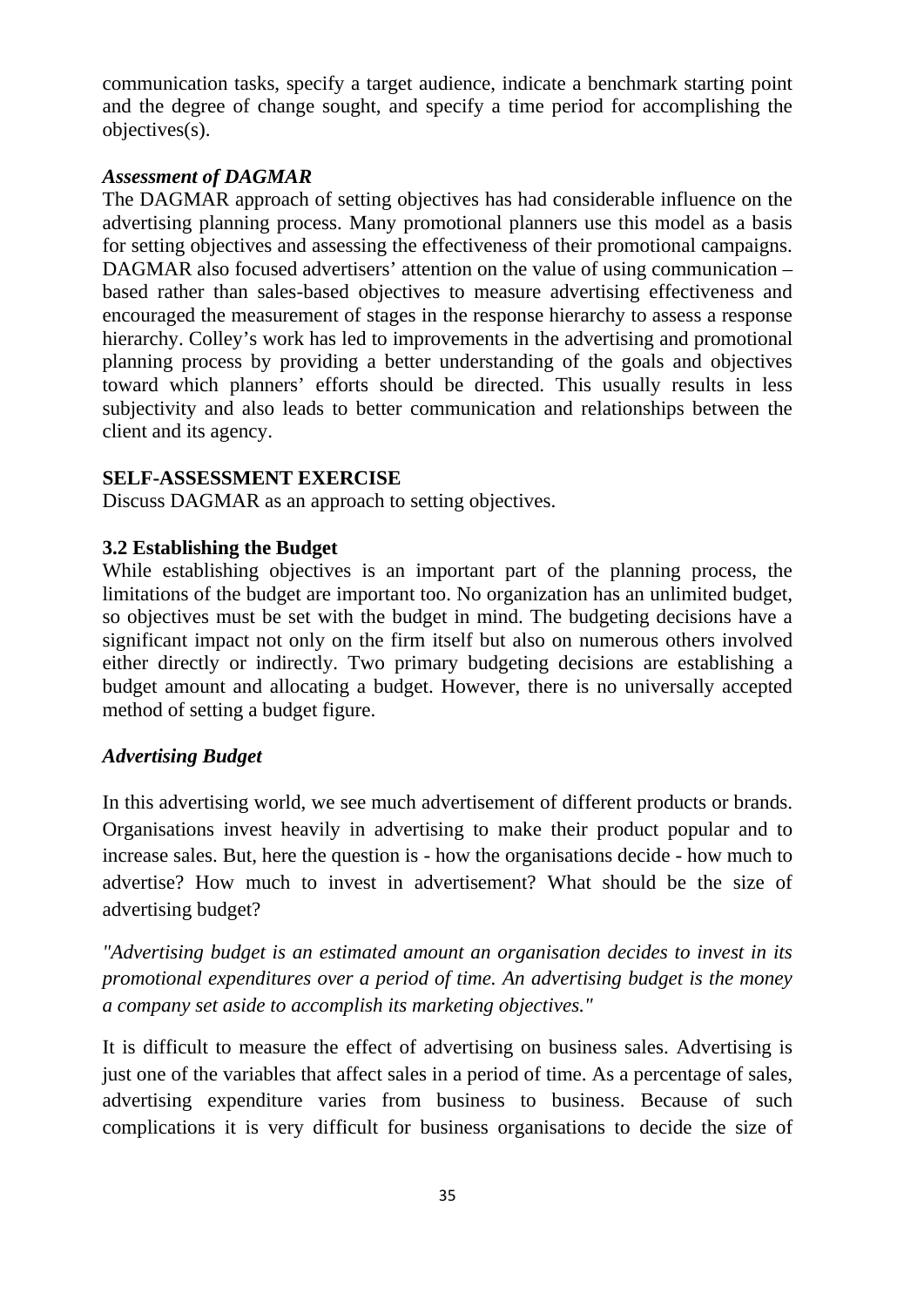advertising budget. There are various approaches that can be used to set advertising budget.

## *Approaches to Develop Advertising Budget*

- 1. Percentage of Sales Budget
- 2. Competitive Parity Approach
- 3. Objectives and Task Approach
- 4. All Organisation can Afford Approach
- 5. Market Share Approach
- 6. All Available Fund Approach
- 7. Managerial Judgment Approach

## • **Percentage of Sales Budget**

According to this approach the business organisation have to set their advertising spending at a fixed percentage of either past or anticipated sales. This Approach can be followed by organisations operating in markets with stable and predictable sales pattern. As it is simple in application, it is most commonly used by small business organisations. This approach has some disadvantages, as sales is not directly related to advertising, it get affected by different variables too.

## • **Competitive Parity Approach**

This approach is followed by organisations whose product is well established and operating in market with predictable sales pattern. Organisations following this approach compare their advertising spending with that of its competitors. As the organisation is aware of how much its competitors are spending in advertising, it can logically decide its advertising budget either equal, more, or less to that of the competitors.

Here, considering competitors advertising budget organisation should consider its objectives too, as the competitors' objectives may not be similar or comparable.

## • **Objectives and Task Approach**

This approach is followed by big organisations having well defined marketing objectives, and business goals. Following this approach advertiser can correlate its advertising spending to marketing objectives. In long term, this correlation is important to keep organisational spending focused on business goals.

## • **All Organisation can afford Approach**

It is difficult for small business organisations to invest heavily in advertising. Small business organisation's advertising spending depends more on their affordability. According to this approach advertisers base their advertising budget on what they can afford.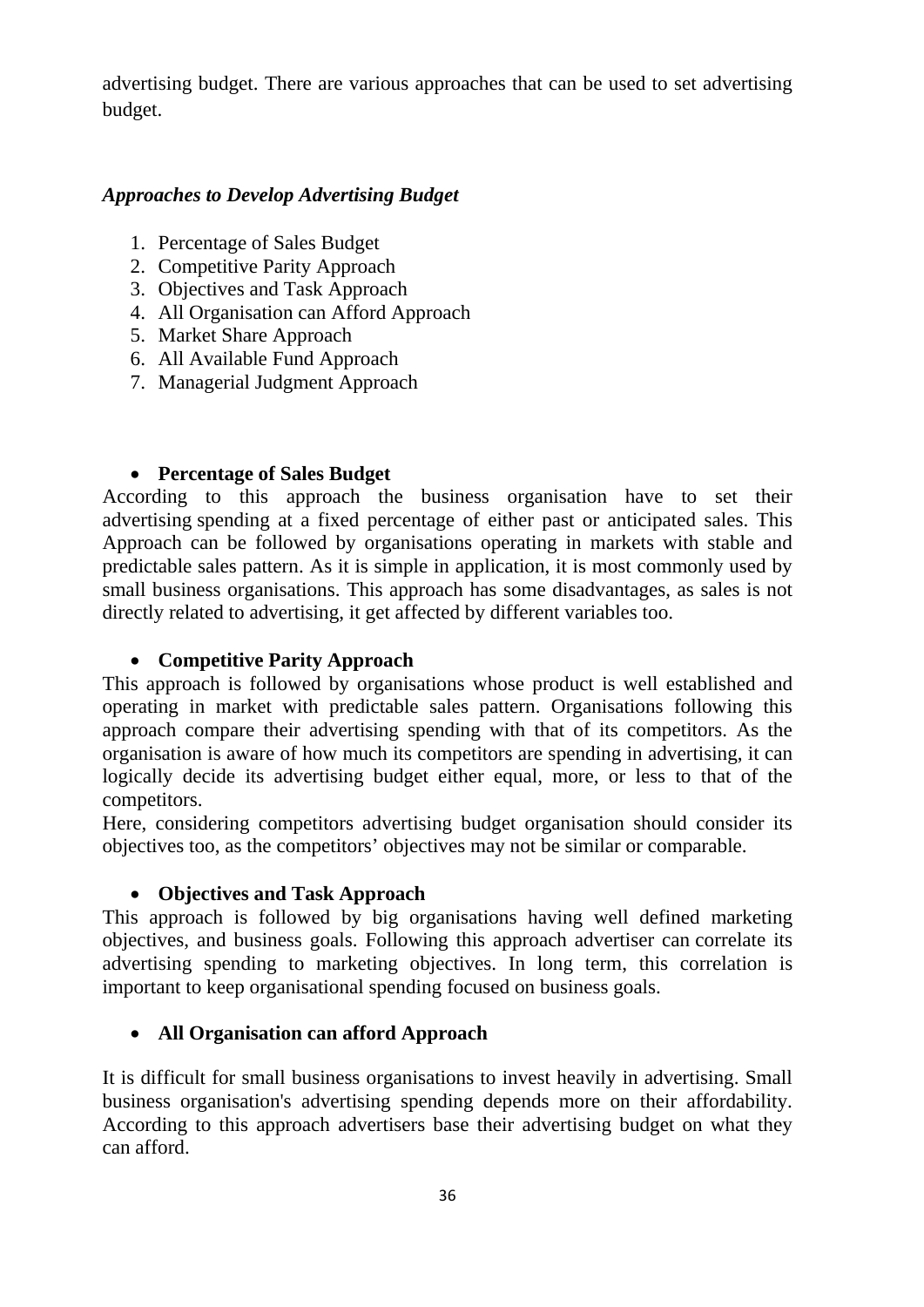## • **Market Share Approach**

Similar to competitive parity approach, the market share approach bases its advertising spending on external market trends. With this method a business equates its market share with its advertising expenditures.

# • **All Available Fund Approach**

According to this approach, all available profit is used in advertising spending. It can be too risky for any size of organisation as the all available fund is used in advertising and no fund is allocated to help business grow in other ways liketechnology up-gradation, or work force development. This approach is useful for new business organisations trying to develop its brand.

# • **Managerial Judgment Approach**

In long run managers gain expertise in their field of operation. Similarly, some of the marketing managers working over the years develop a feel for the market that permits them to arrive at appropriate decisions. According to this approach the organisations advertising spending depends on the judgment of experienced managers.

# *Allocating the Budget*

Once the budget has been appropriated, the next step is to allocate it. The allocation decision involves determining which markets, products and/or promotional elements will receive which amounts of the funds appropriated. Allocation can be influenced as follows:

- Allocation to advertising and promotion elements
- Client/agency policies
- Market size
- Market potential
- Market share goals
- Economies of scale advertising
- Organisational characteristics

# **4.0CONCLUSION**

Setting specific objectives should be an integral part of the planning process. However, many companies either fail to use specific advertising objectives or set the ones that are inadequate for guiding the development of the promotional plan or measuring its effectiveness. Many companies fail to recognize the specific tasks that advertising and other promotional mix variables must perform in preparing customers to buy a particular product or service.

# **5.0 SUMMARY**

We have considered the following in this unit: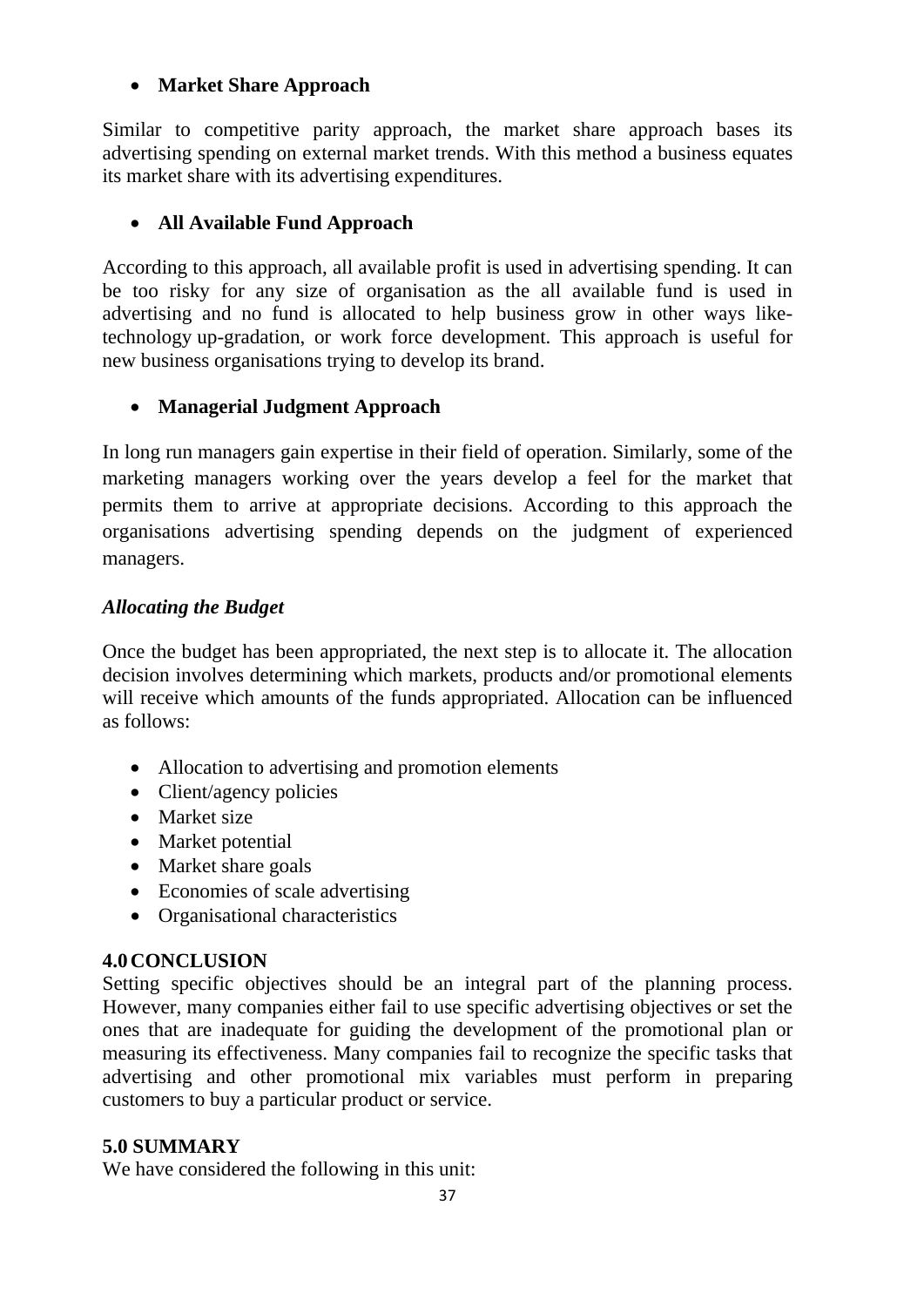- The DAGMAR approach to setting advertising objectives, pointing out that the approach has had considerable influence on the advertising planning process;
- Establishing advertising budget, and observed that there is no universally accepted method of setting a budget figure;
- Approaches to develop advertising budget;
- Various factors that influence the allocation of advertising budget.

## **6.0 TUTOR-MARKED ASSIGNMENT**

In meeting with your new boss, he informs you that the only goal of advertising and promotion is to generate sales. Present your argument as to why communications objectives must also be considered.

# **7.0 REFERENCES/FURTHER READINGS**

Doyle, Peter (2002). *Marketing Management & Strategy, 3rd Edition.* Essex: Pearson

Educational Limited.

Ferrell, D. C. & Hartline, Michael D. (2005). *Marketing Strategy, 3rd Edition.* Ohio:

Thomson South-Western.

Kotler, Philip & Keller, Kevin Lane (2006). *Marketing Management, 12th Edition.* New

Jersey: Pearson Prentice Hall.

Perreault, William D., Jr. & McCarthy, Jerome E. (2005). *Basic Marketing: A Global-*

*Management Approach*. Boston: McGraw-Hall Irwin.

Peter, J. Paul & Donnelly, James H., Jr. (2011). *Marketing Management: Knowledge &* 

*Skills, 10th Edition.* New York: McGraw-Hall Irwin.

Westwood, John (1996). *The Marketing Plan: A Practitioner's Guide, 2nd Edition.*

London: Kogan Page Limited.

White, Roderick (2000). *Advertising, 4th Edition.* London: McGraw-Hill Publishing Company.

Wood, Marian B. (2007). *Essential Guide to Marketing Planning.* London: Prentice Hall.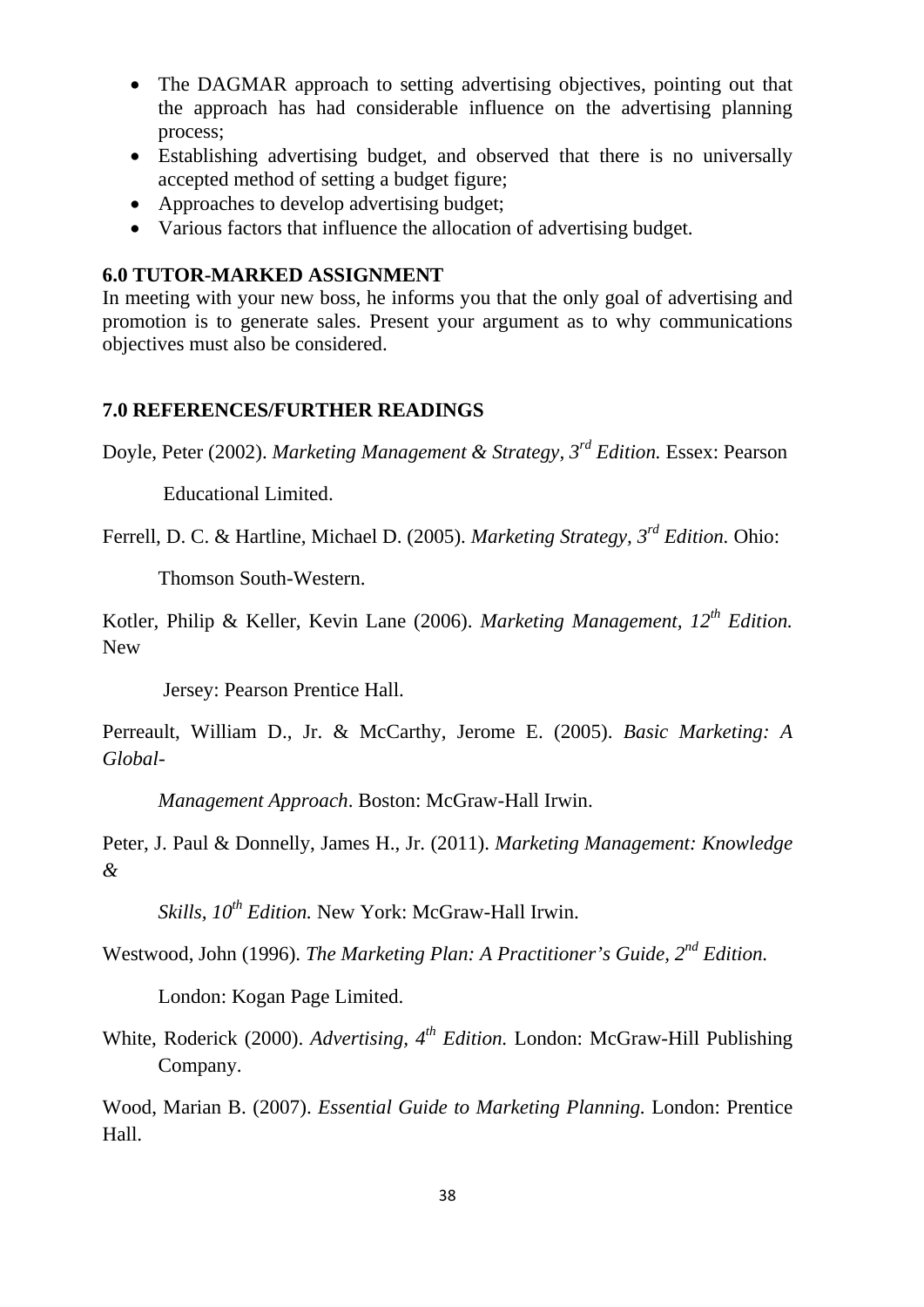# **UNIT 2 – MANAGING THE CLIENT-AGENCY RELATIONSHIP**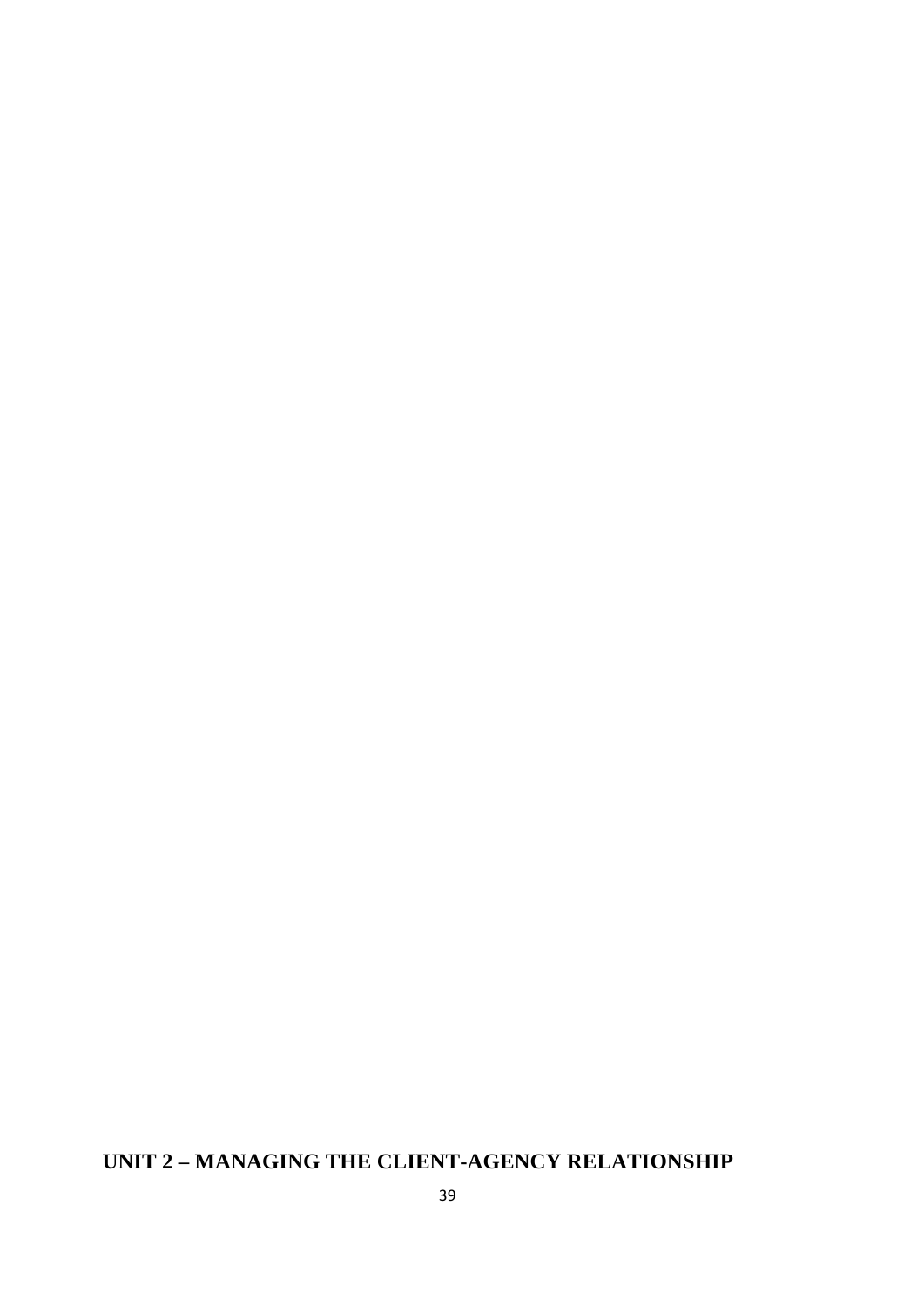# **CONTENTS**

- 1.0 Introduction
- 2.0 Objectives
- 3.0 Main Content 3.1 Setting the Terms
	-
	- 3.2 Methods of Payment
	- 3.3 Running the Relationship
- 4.0 Conclusion
- 5.0 Summary
- 6.0 Tutor-Marked Assignment
- 7.0 References/Further Readings

### **1.0 INTRODUCTION**

In this unit, we shall discuss management of the client-agency relationship. Once the client has selected the agency that is going to help the business to hitherto undreamed-of heights, the two parties to the deal have to do two things. One is relatively trivial in the greater scheme of things, though it may well carry the seeds of future divorce: agreeing the commercial and financial terms of the relationship. More important is the need to establish exactly how the relationship is going to work, on a day-to-day basis. The quote above is not the only way to run the relationship, though it is likely to be the most fruitful.

Exactly how this works will depend on the client company's attitude to its ad agency or agencies. Most agencies are hoping to arrive at a relationship with their clients where they become, in effect, business partners. Some clients, however, prefer to see their agency as simply a supplier: just another business from whom they buy, with the transactions concerned being tightly defined, and a subject for often aggressive price negotiation.

## **2.0 OBJECTIVES**

At the end of this unit, you should be able to:

• Discuss the essential features in respect of setting the terms in client-agency relationship;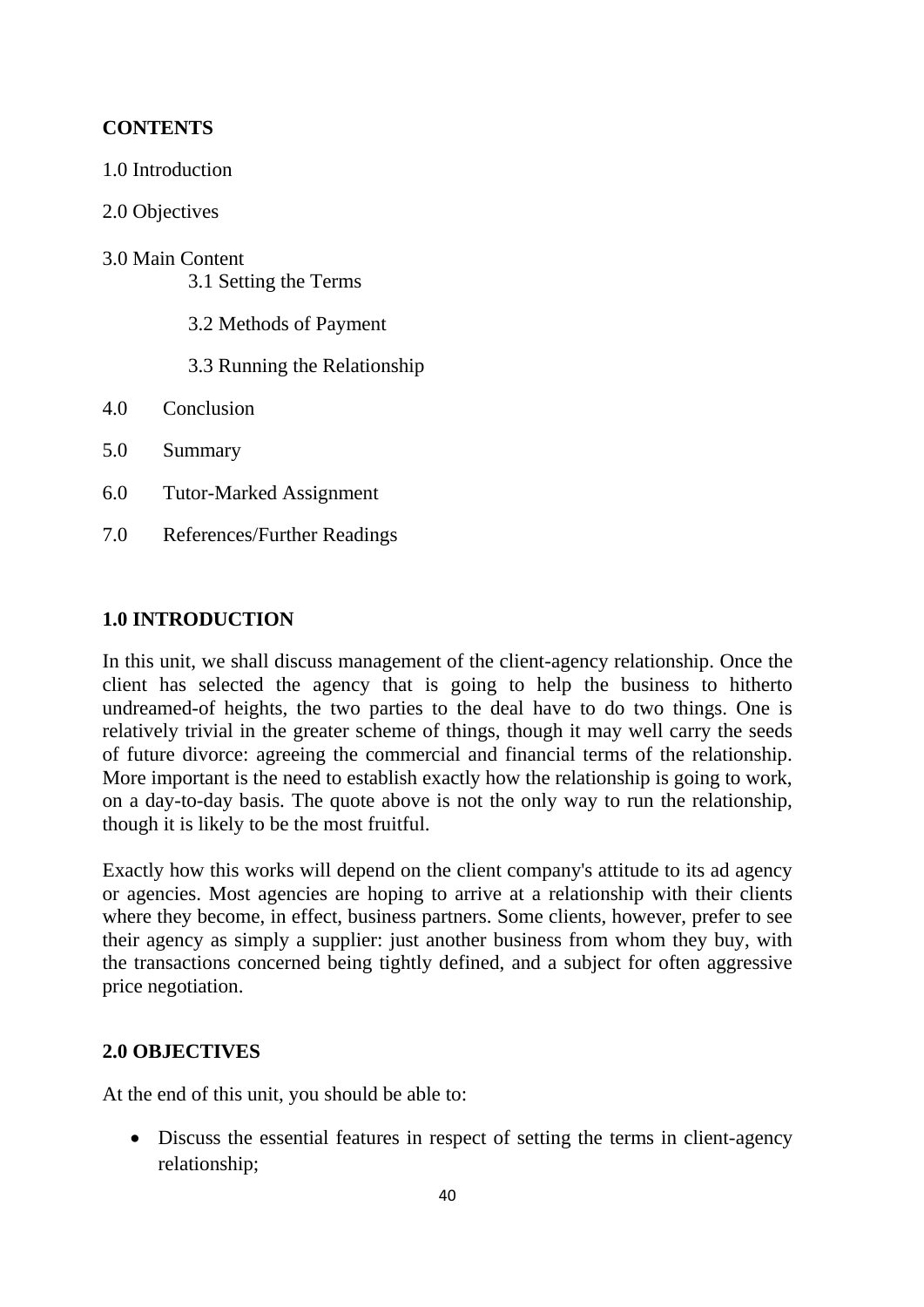- Discuss the methods of payment relative to the client-agency relationship;
- Explain the running of the relationship between the client and the agency.

# **3.0 MAIN CONTENT**

## **3.1 Setting the Terms**

The ways in which clients pay their agencies have been changing. Indeed, the current situation can best be described as one of flux. There is a need first to define, in detail, precisely what the client expects of the agency; and then to define the methods of payment for this.

Both agency and client need to have a clear understanding on a whole range of issues as the basis for a formal contract. Within this, the key areas are likely to be remuneration, the handling of intellectual property, and—unfortunately—severance arrangements. The contract should be an essential element confirming the relationship. The contract is not usually of day-to-day importance in a successful ongoing client–agency relationship—only when things start to go wrong (which, as Murphy's Law states, they inevitably will).

From the agency's point of view, the vital issue is to be sure that they get paid, adequately, for everything they do for the client. The client, naturally, wishes to get as much as he can from the agency, while paying as little as possible. A good client will realize that the best way to achieve this is not, in practice, to screw the agency down and exploit every opportunity to get extra work beyond what is in the contract. This means that the scope of the agency's responsibilities should be clearly spelled out and agreed, and it should be recognized that the agency is entitled to ask for extra money if it is asked to go significantly beyond the agreed tasks. (This should not preclude the agency from taking a speculative initiative from time to time, but it should not expect to get paid for that: it is a standard ploy in the continuing game of seducing the client to give the agency more business.) In the last resort, both sides need to recognize that the agency is in business to make a profit. If it cannot do that on an account, it has to renegotiate the terms, or resign the account.

## **3.2 Methods of Payment**

Essentially, there are four main methods, with a variety of variations and combinations. The issues that emerge when the agency contract is being drawn up are specific to the format used, and most of these provide opportunities for negotiation.

## *Commission*

The main issue here is the rate of commission:

- Its absolute level.
- Whether it should vary with, for instance, different media, different levels of total spend.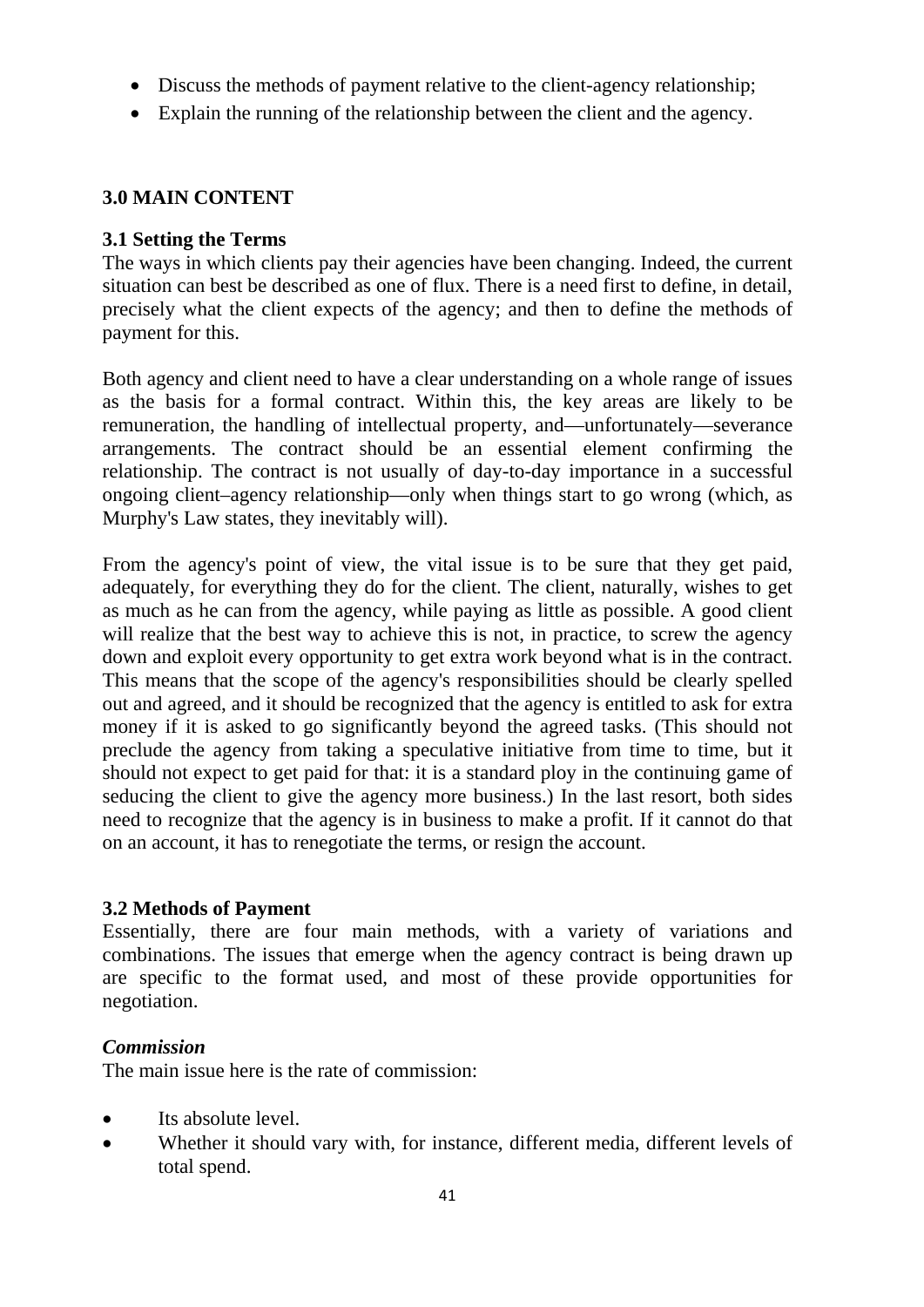• How—if at all—it should apply to non-media items (mostly production costs).

The alert client will be aware, too, that while media discounts are built into media rate cards, studios and production houses often pay discounts to agencies, which can make the production side of the business far more profitable to the agency than appears on the surface.

The key problem with commission, though, is that it distorts—or can distort—an agency's advice to its clients. There are clear benefits from persuading the client to use media and creative material that entail limited work by the agency for large expenditure, which is why large agencies have become rich on the back of TV campaigns. You produce one expensive commercial (or group of commercials in a campaign), on which you earn substantial production commissions, and then run , the campaign for some time on national TV, the most expensive medium, without any need to do more creative work. By contrast, a good press campaign requires far more individual pieces of creative work for the same level of expenditure and is therefore significantly less profitable to the agency.

### *Fees*

Time-based fee systems look like the answer to the problem just described. In essence, the agency is paid for the work it does on the client's behalf, and this should mean that every option is given equal weight in the agency's recommendations.

Again, however, there are problems. First, the agency has to have in place an effective and efficient time-sheet system as the basis for charging. Most agencies have such systems, as part of their internal financial controls, but they are not always the most religiously observed part of agency life. Then, the agency and the client have to be prepared to agree on the rate for the time of each member of the team. This may be easy enough, but it focuses the client's attention either on how costly it is to have the services of the top people, or on the fact that he or she gets a nice cheap deal, but never sees the top people who were promised, at the pitch, to be working on the business. Finally, from the agency's point of view, the most costly People are the creative talent, and the most valuable thing the agency can do for the client is to produce a great creative idea. Great creative ideas may take many hours' hard work, but are equally likely to emerge from 10 minutes' thought in the bath. This does not give the agency much reward for the idea.

### *Menu systems—work-unit pricing*

These operate on a cost-per-task basis. The agency draws up a schedule of the types of activity it is likely to have to do for the client, and puts a price on each. Developing the idea for a national TV campaign will, on these systems, be considerably more costly than designing a sales brochure, even though the latter may involve more physical work, in time terms.

The main virtue of this approach is that it provides a transparent price structure, lends itself to tight cost control by the client and meshes well with standard costaccounting processes. It also can be a valuable tool for the agency's management,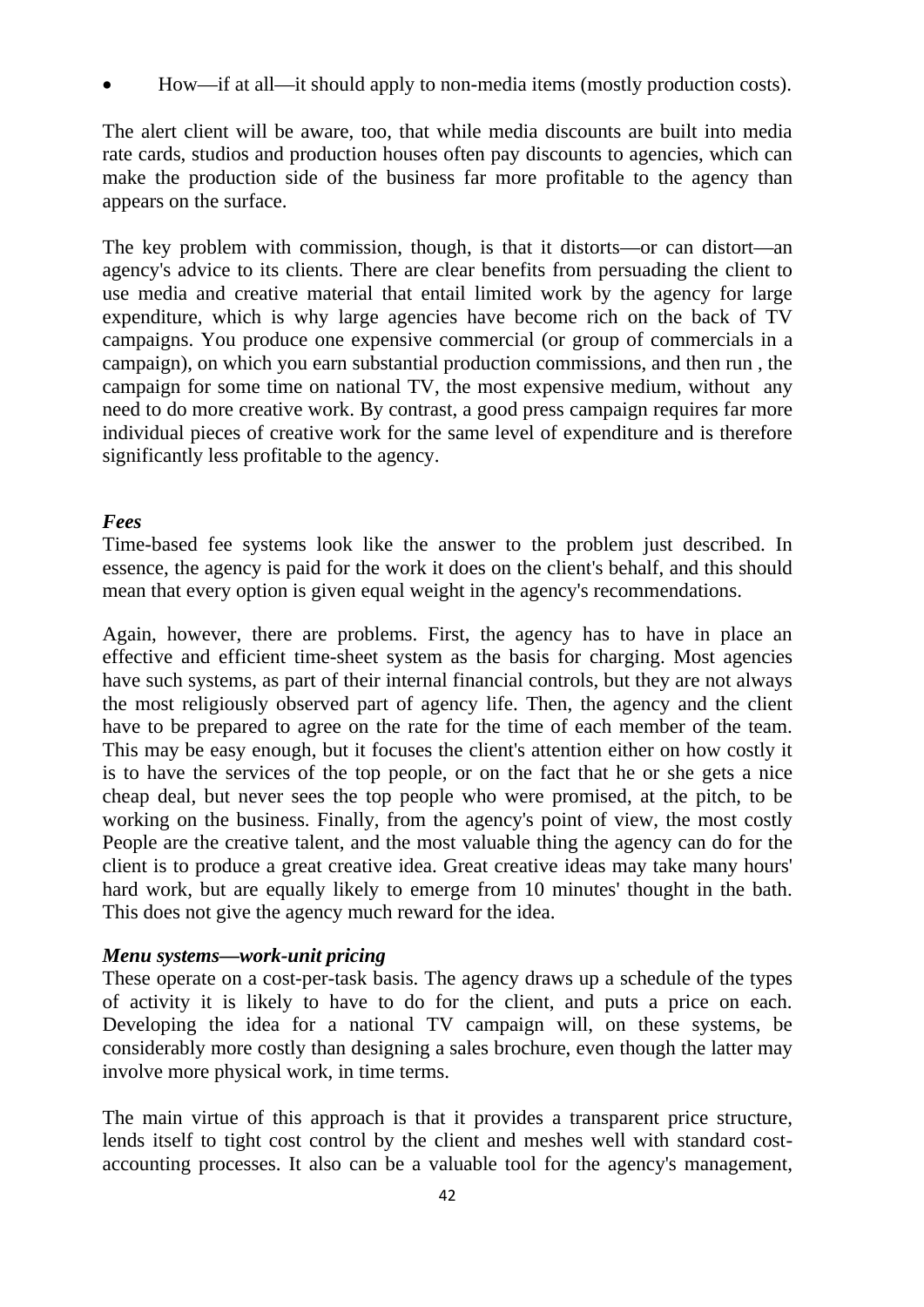since devising the scheme requires detailed understanding of how the agency's operating costs are structured, something many agencies are surprisingly vague about.

The obvious problem is that it treats the job of devising and producing a client's communication campaign as a series of discrete elements, and fails to allow for the possible existence, and value, of synergy between them. From the agency's point of view, too, it lays them open to the client looking for competitive quotes, purely on a price basis, which can quickly erode the scale of the business and the trust in the relationship between agency and client. Finally, it needs some way of dealing with quality: a cheap bad idea is no use to anyone, but how do you devise the necessary system for rewarding great ideas? Unless you can do this, the agency has little motivation to go the extra mile on your behalf.

#### *Payment by results*

Payment by results (PBR) systems are usually combined with one of the other approaches, so that the agency can earn a bonus for exceeding agreed targets, however these are set. Thus, Unilever's international agencies operate on commission, but can earn up to an extra 3-4% for above-target performance.

The obvious problem for both client and agency is to develop attainable targets and measure progress towards them. The obvious way of setting targets is in relation to sales, but there are considerable pitfalls in this, even for direct response operations. As a result, many clients adopt a 'softer' approach, agreeing ratings for each aspect of the agency's service, and rewarding attainment over a certain level. From the agency's point of view, it is probably better to have a system that focuses more closely on the attainment of agreed advertising objectives, expressed in the forth of some type of communication measure. This will require the regular use of consumer research to monitor progress against the benchmarks. The crucial issue is that both client and agency have to be able to agree, fairly precisely, how they expect the advertising to work and what to measure to see that it has done so. This can be difficult to achieve.

#### *The creative fee*

There is the view that what clients are buying is their creativity, so that that is what they will charge for. Their practice is to use a two-part charging system: they charge a monthly fee based on the proportion of the work of each individual assigned to the account that the client can be expected to require; this fee includes an allowance for overheads, and is designed to enable the agency to break even on its service to the client. Then, they determine a value for the creative idea that can meet the client's needs: this is agreed in advance, but payable only once the client is satisfied that the right idea has been delivered. The basis for deciding this fee varies, but may relate to the scale of the intended effect on the client's business, or be fixed in relation to the total marketing budget. For ideas used beyond the first year, there is a pre-agreed basis for charging, in effect, a royalty for continuing use of the idea. Similar arrangements can be agreed for use in international markets. Clearly, the major issues here are, first, to agree the basis for the fee and, second, to agree whether the creative solution is worth what is being charged for it.

Whatever system is used, there will need to be detailed arrangements to ensure that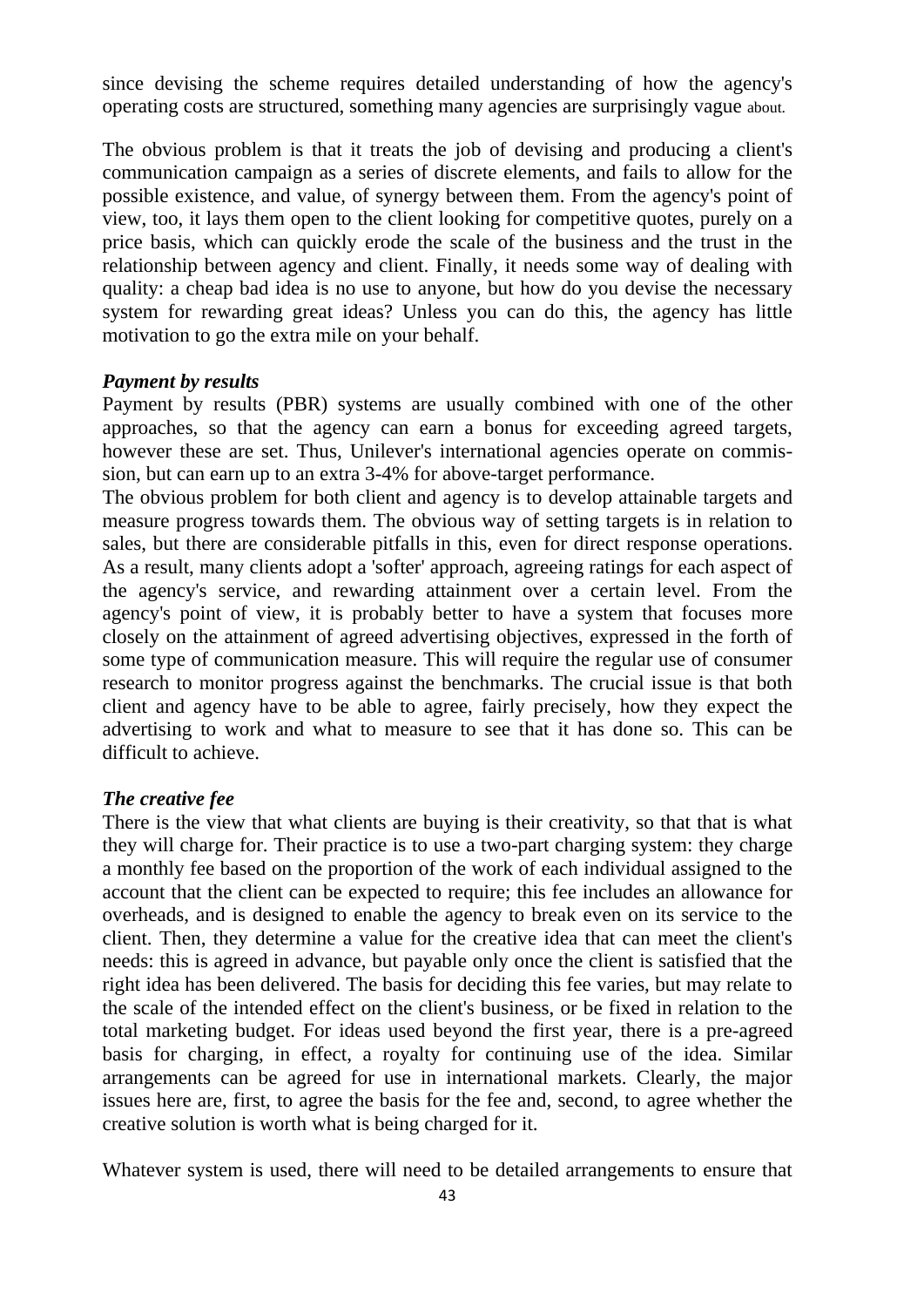non-standard items are adequately covered. Mostly these will occur in the area of production and special events, such as sales conferences, in which the agency may become involved. A particular issue that the clients need to be aware of is that TV contractors expect to be paid in advance of the break of a campaign, and the agency will expect to be paid accordingly; no agency can afford to be a banker for its clients.

### **3.3 Running the Relationship**

Once the details are agreed—or, often, in advance of this—client and agency will actually start working together. Very often, the change of agency takes place with a view to developing a major new campaign with a considerable leadtime, but equally often there is on-going activity to be attended to, quickly.

This means that both teams have to get up and running very fast. They have to get to know each other, and to establish day-to-day systems for contact and contact reporting. These days, they will probably want to set up electronic links to exchange information and data and to enable both sides to look at rough ads and other material without incurring massive courier charges. A video-conferencing link, too, may be needed.

At the same time, the agency team will want to learn everything they can about the client's business and the brands being advertised. This should involve visits to offices and factories, conversations with distributors or retailers selling the brand, a complete review of all available market research and, of course, getting to know each other's teams of people.

The most important immediate element to get into place, though, is the structure and basis of day-to-day contacts. Who will talk to whom, and how often? What arrangements should be made for reviews and evaluation? How should this all fit into the client's business planning cycle?

### *Structuring contact*

The primary contact between the agency and the client is the account manager (account director, account executive or whatever). This manager is responsible for the smooth running of the account and the effective use of the agency's resources on the client's behalf. On a large account, or in a large agency, there will usually be two or even three levels of account management: an account director (who is often on the agency's board); a senior account executive or account manager (titles vary); and an account executive, who is usually quite a junior assistant, who may be learning the business.

On the client side, there will usually be a marketing director who is ultimately responsible for the advertising, along with the rest of the marketing mix. Increasingly, though, the chief executive takes an active interest in the advertising, and will want to be involved in major discussions. Under the marketing director, structures vary widely, and not simply with the size of the company. Some very large companies have specialist advertising or communications directors or managers, and perhaps also—again among the very largest—a specialist media manager. Most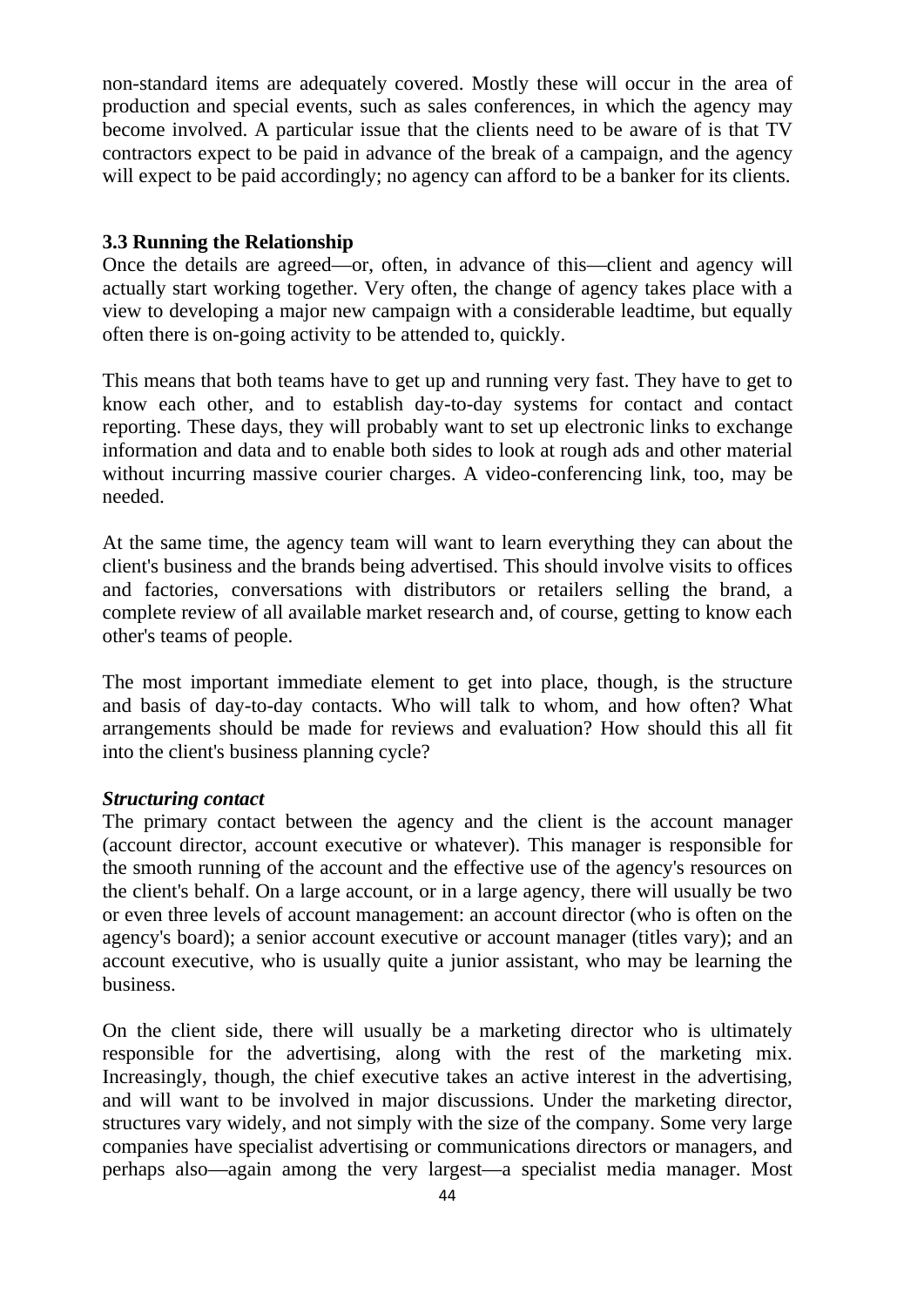companies have some sort of brand or market manager system, where one or more layers of management take the responsibility for the marketing of specific brands or product categories within the business. They will always be involved in the preliminary stages of advertising development, but increasingly they are not in any position to give the final sign-off to a campaign. This decision will be taken at a higher level, and this means that brand managers can typically say 'no', but not 'yes', to an idea. Increasingly, too, the purchasing department has a role in the client's advertising management, particularly in the area of controlling production operations and costs.

Most agencies aim for a structure where, for a particular client, the agency has one contact person for each level of the client's business. Thus, the chairman or CEO talks to the managing director; the account director to the marketing director; and so on down the line. Obviously, this is purely formal and there is no reason, in principle, why the links should not cross each other: in practice they do, frequently, in most cases.

This is not least because most agencies these days like to have in-depth contacts with their clients. The appropriate people at the client company are able to talk with-saythe media planner, or the account planner, or the TV production department, without always having to go through the account management team. The one possible exception to this, which is very much a matter of agency style, is that access to the creative department of the agency tends to be carefully protected.

There are two reasons for this. One is the practical one, that the creatives are supposed to be busy creating, and do not want their train of thought broken by an importunate client. The other is that creative people are widely—and sometimes rightly—seen as 'loose cannon' within the agency, and liable to tell the client a few unwelcome home truths that might do fatal damage to the relationship.

### *Formalizing contacts Day-to-day contact*

It makes sense for the key managers on either side to meet regularly: depending on the scale and nature of the business, this may be weekly, fortnightly or monthly; though at times of major activity meetings may be daily. These meetings are effectively progress chasing, as well as providing the opportunity to discuss new work, exchange a new brief, look at media plans, and the like. Obviously, between meetings there are always the telephone, fax and, increasingly, email (even if security dictates that this should be via a joint intranet) and even video conferencing.

Where the exchanges at these meetings are not in writing, each meeting or contact will be routinely (and briefly) reported, through what the business calls 'call reports', or 'contact reports'. These are usually simply a note of decisions made and areas discussed, not essays on the state of the world, and are circulated to everyone involved with the account, on both sides. They provide a record of decisions and, in some cases, a call to action by named individuals.

### *Major meetings*

Day-to-day meetings between the key managers are not an adequate forum for discussing major issues. These come in two main varieties: new briefs for major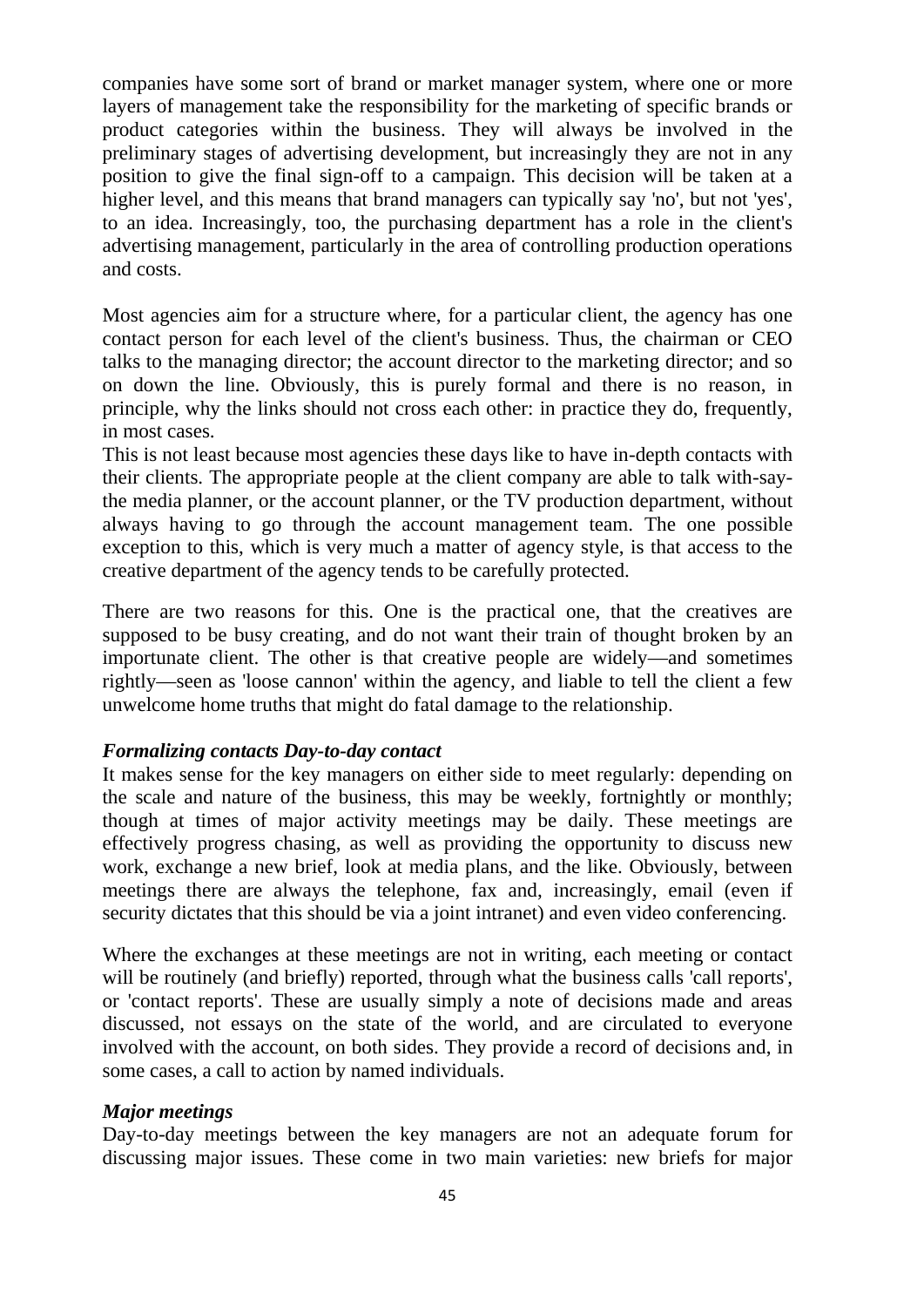campaigns, the presentation of new campaign proposals, research debriefs and so on—what may be called 'operational' meetings—and 'review' meetings designed to look at progress and results and to develop ideas for the future. Both categories demand a significant level of preparation from the agency, and sometimes (especially for new briefs) from the client as well.

### **SELF-ASSESSMENT EXERCISE**

Discuss the methods of payment in the client agency relationship.

### **4.0 CONCLUSION**

Playing on the fact that most people in the agency, not just the creative team, and, indeed, on the client side are quite capable of being creative, they spend a day in a team brainstorming session, focused on solving the communications problems for the campaign.

## **5.0 SUMMARY**

Let us summarize our thoughts in this unit as follows:

- Working with an agency should be a professional business relationship and structured accordingly;
- This requires a formal contract, with especial attention paid to the thorny question of how the agency will be remunerated for its efforts. The contract should also cover a range of other details;
- The agency will aim to tailor its account team to fit with the client's structure, with the main contacts going through the account management team and the client marketing department. This should not preclude direct contact between the client and other departments of the agency;
- The relationship will inevitably revolve around a series of meetings, which need to be a call reported to provide a record of the decisions taken.

## **6.0 TUTOR-MARKED ASSIGNMENT**

Discuss the running of the client-agency relationship.

## **7.0 REFERENCES/FURTHER READINGS**

Doyle, Peter (2002). *Marketing Management & Strategy, 3rd Edition.* Essex: Pearson

Educational Limited.

Ferrell, D. C. & Hartline, Michael D. (2005). *Marketing Strategy, 3rd Edition.* Ohio:

Thomson South-Western.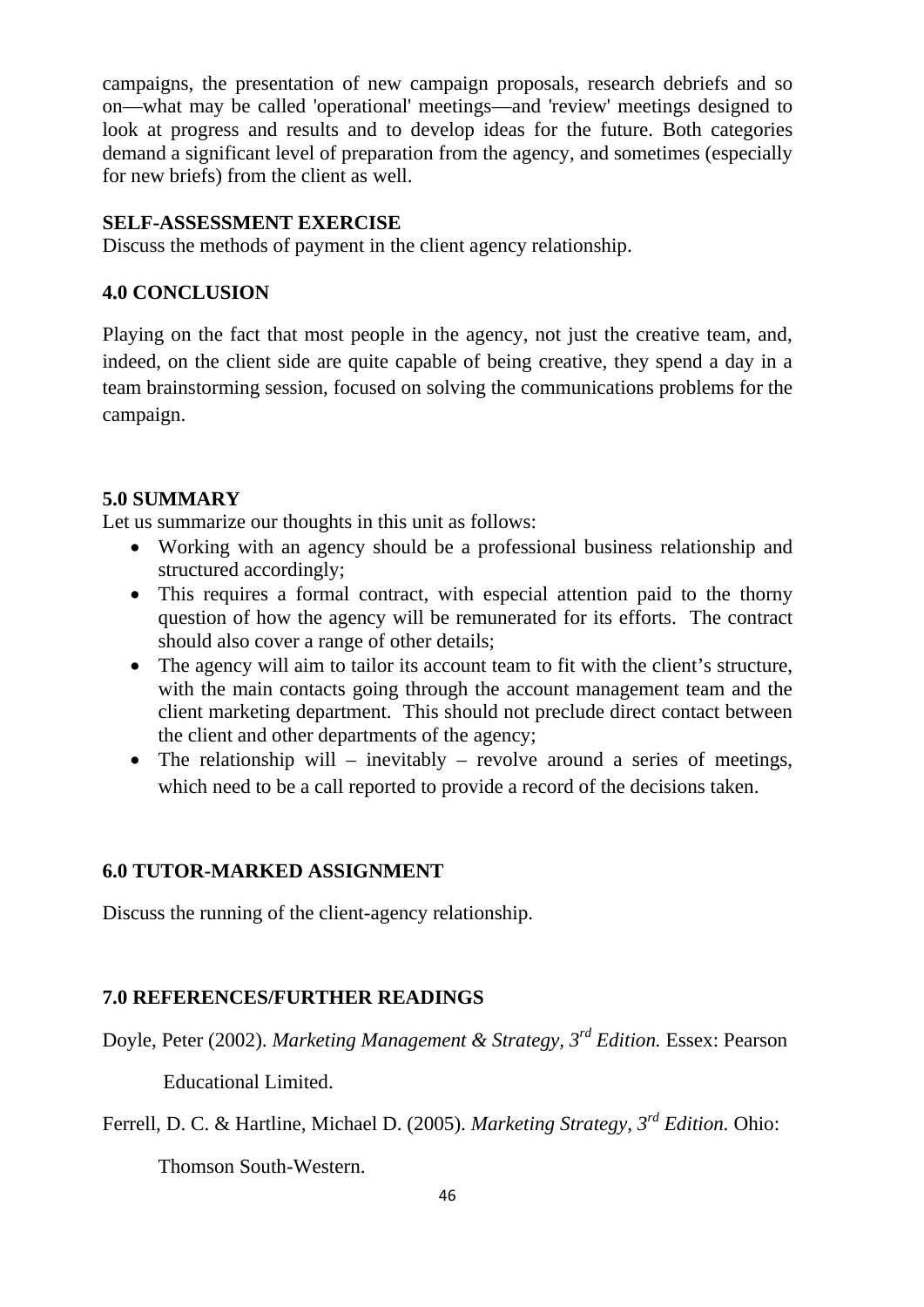- Kotler, Philip & Keller, Kevin Lane (2006). *Marketing Management, 12th Edition.* New Jersey: Pearson Prentice Hall.
- Perreault, William D., Jr. & McCarthy, Jerome E. (2005). *Basic Marketing: A Global-Management Approach*. Boston: McGraw-Hall Irwin.
- Peter, J. Paul & Donnelly, James H., Jr. (2011). *Marketing Management: Knowledge & Skills, 10th Edition.* New York: McGraw-Hall Irwin.
- Westwood, John (1996). *The Marketing Plan: A Practitioner's Guide, 2nd Edition.* London: Kogan Page Limited.
- White, Roderick (2000). *Advertising, 4th Edition.* London: McGraw-Hill Publishing Company.
- Wood, Marian B. (2007). *Essential Guide to Marketing Planning.* London: Prentice Hall.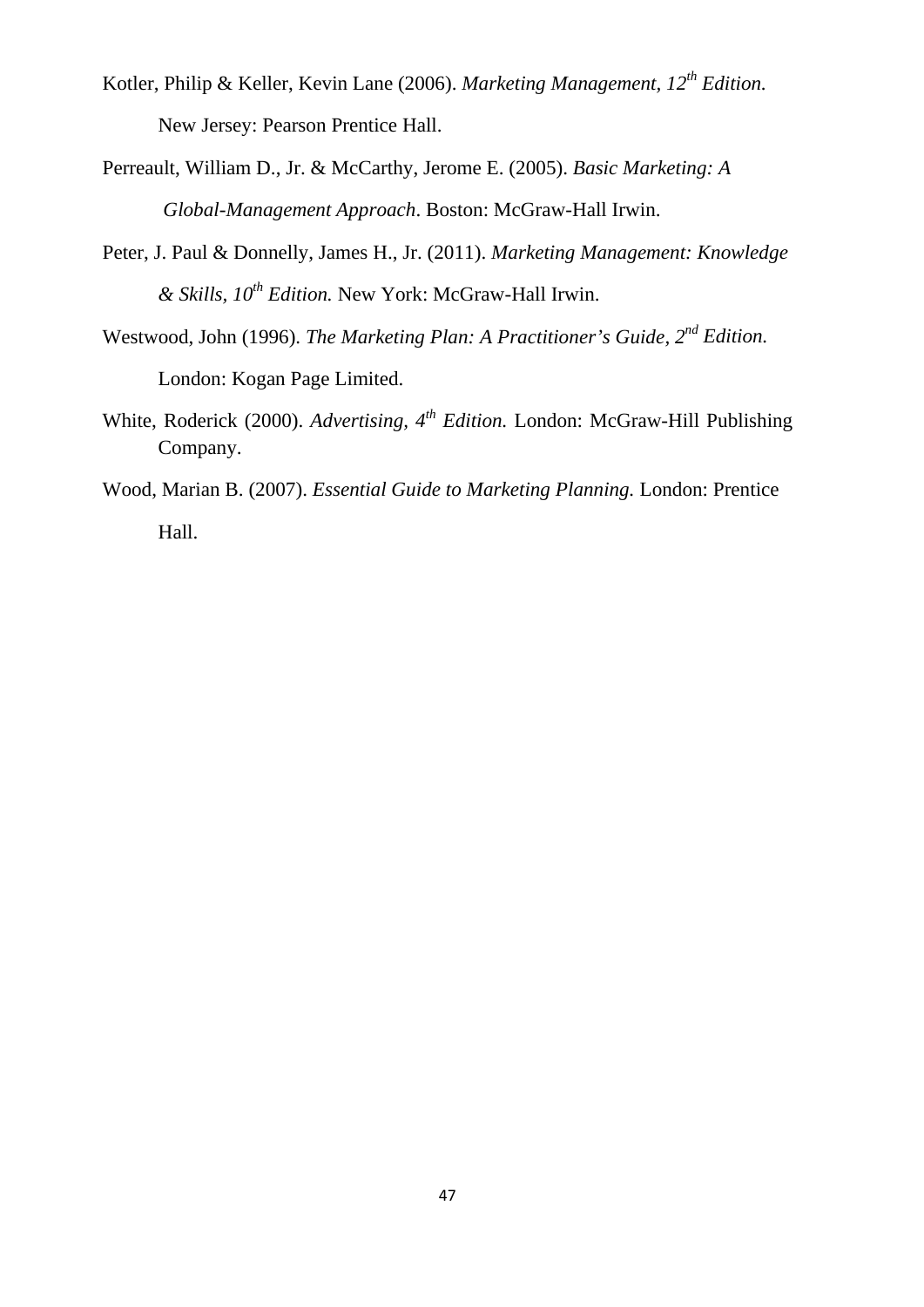# **UNIT 3 – HOW ADVERTISING WORKS**

## **CONTENTS**

- 1.0 Introduction
- 2.0 Objectives
- 3.0 Main Content 3.1 Advertising and Brands

3.2 The Traditional View

3.3 People Using Ads

3.4 Consumer Expectations

- 4.0 Conclusion
- 5.0 Summary
- 6.0 Tutor-Marked Assignment
- 7.0 References/Further Readings

## **1.0 INTRODUCTION**

Advertising sells. Advertisements inform, persuade, remind, influence, change opinions; they may even alter attitudes and feelings. Advertising changes society, and makes people buy things they do not want. Before we start looking at the process of planning, creating and placing advertisements, it is important to understand what advertisements can be expected to achieve, and how they do this.

It may seem somehow obvious that ads persuade people to buy things; and, indeed, it is frequently claimed by people who want to control or suppress some form of advertising that advertising 'forces people to buy things they don't want'.

Things are not as simple as this, and there is considerable argument about just what ads can and cannot do, and how they do it. The fact that this argument exists is important for anyone involved in advertising, because our assumptions affect our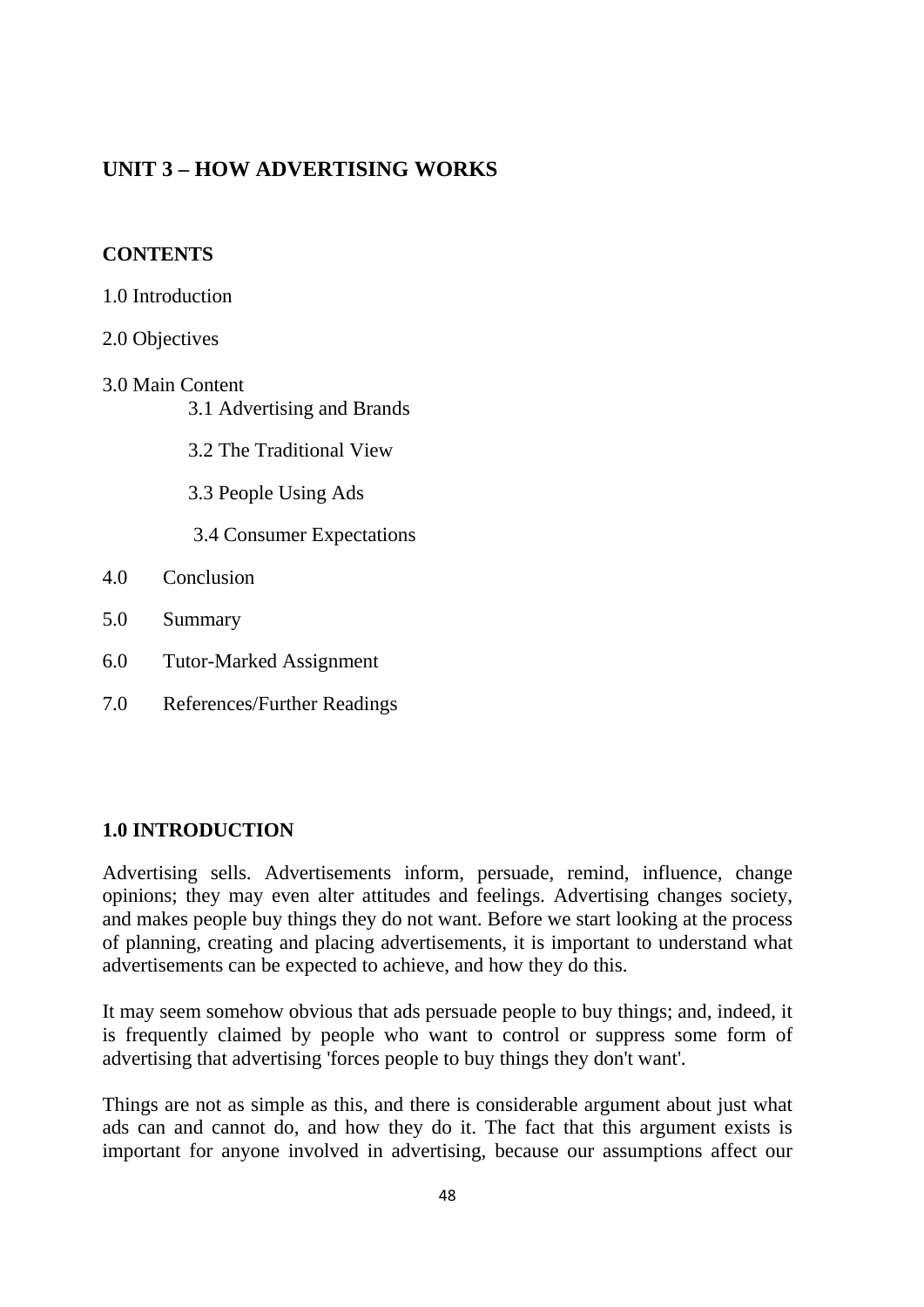expectations of what an ad campaign can achieve, and the way in which we set out to measure the results (or to pre-test the ads, in order to try to establish that they will work).

In practice, most people who work with advertising do not think very hard or often about these questions. They carry built-in assumptions, based on their experience, or on something they may have read or been told, and which direct their thinking in ways which may not be inappropriate. It is assumed that ads can do, basically, one or more of the following: create awareness of the brand, inform people about it, encourage—or even persuade—them to try it and create some sort of emotional or attitudinal bond between consumers and the brand that will lead to regular purchase (brand loyalty). The ways in which ads can do this are seen through a variety of different theories.

#### **2.0 OBJECTIVES**

After a careful study of this unit, you should be able to:

- Explain the relationship between advertising and brands;
- Discuss the marketing input to the brand;
- Discuss the key functions of advertising.

### **3.0 MAIN CONTENT**

#### **3.1Advertising and Brands**



**Figure 3.1The brand**

We should recognize from the start that most advertising (with the possible exception of some public service campaigns and the occasional generic campaign for a commodity) is concerned with *brands.*

A brand is the way in which its owner sets out to identify and differentiate a product or service from those of competitors. This is done both by exploiting the brand's functional qualities (its taste, texture, efficiency, quality, etc.) and by endowing the brand with an attractive set of emotional associations or 'values'. The combined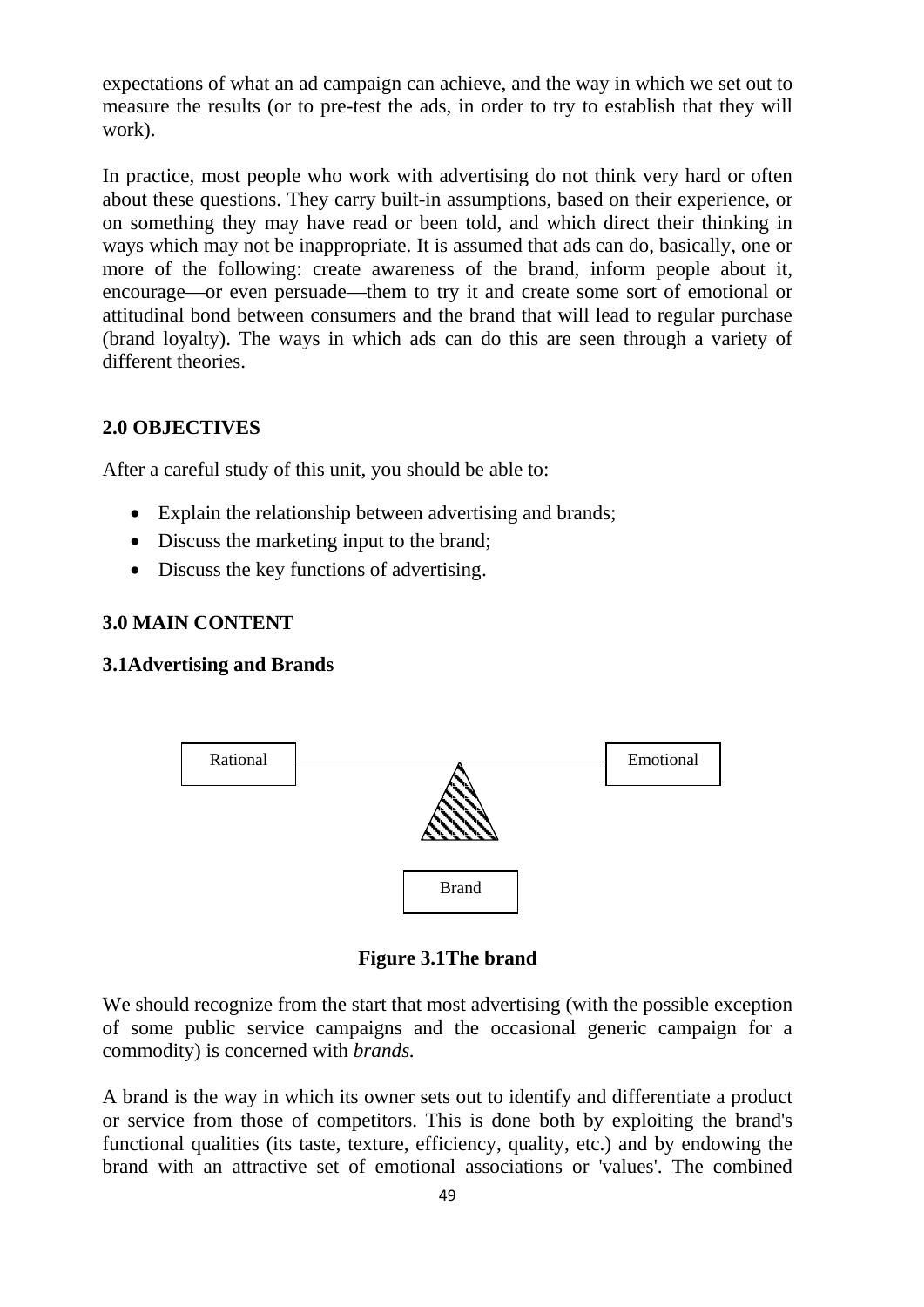effect of this process is to make the brand more or less unique in its market, with recognizable advantages over its competitors and a positive relationship with its users. As a result, the brand can be maintained in its market, even if competitors achieve functional parity and it may well be able to hold a price premium over the market as a whole.

### Stephen King (1970) said:

*'A product is something made in a factory: a brand is something that is bought by customers. A product can be copied by a competitor: a brand is unique. A product can be quickly outdated: a successful brand is timeless.'* 

A brand is, in fact, a combination of what the brand owner has fed into it, through the marketing mix, and how the consumer has perceived this, rationally, emotionally and—above all—through experience of the brand. As Figure 3.1 suggests, all brands have a balance of rational and emotional elements. These are built up by the brand owner's various inputs, especially advertising and other communications (see Figure 3.2). When the brand touches the consumer, this input is processed—not always exactly as the brand owner wishes—and the consumer's knowledge, attitudes and experience combine with the rest to create the brand's real-world position (see Figure 3.3). (Note that the brand only really exists as a set of images and associations in the minds of consumers.)

Advertising's job is to help to communicate to consumers the relevant information about the brand, and the emotional values that the marketer wishes to associate with it, so as to make the brand as strong and attractive as possible. This involves informing, persuading and motivating; it also involves maintaining the established reputation or image of the brand, once it has developed its position in the market. Over time in the life of the brand, the role for the advertising shifts from an aggressive search for new customers to a more defensive stance, to protect the ground won.

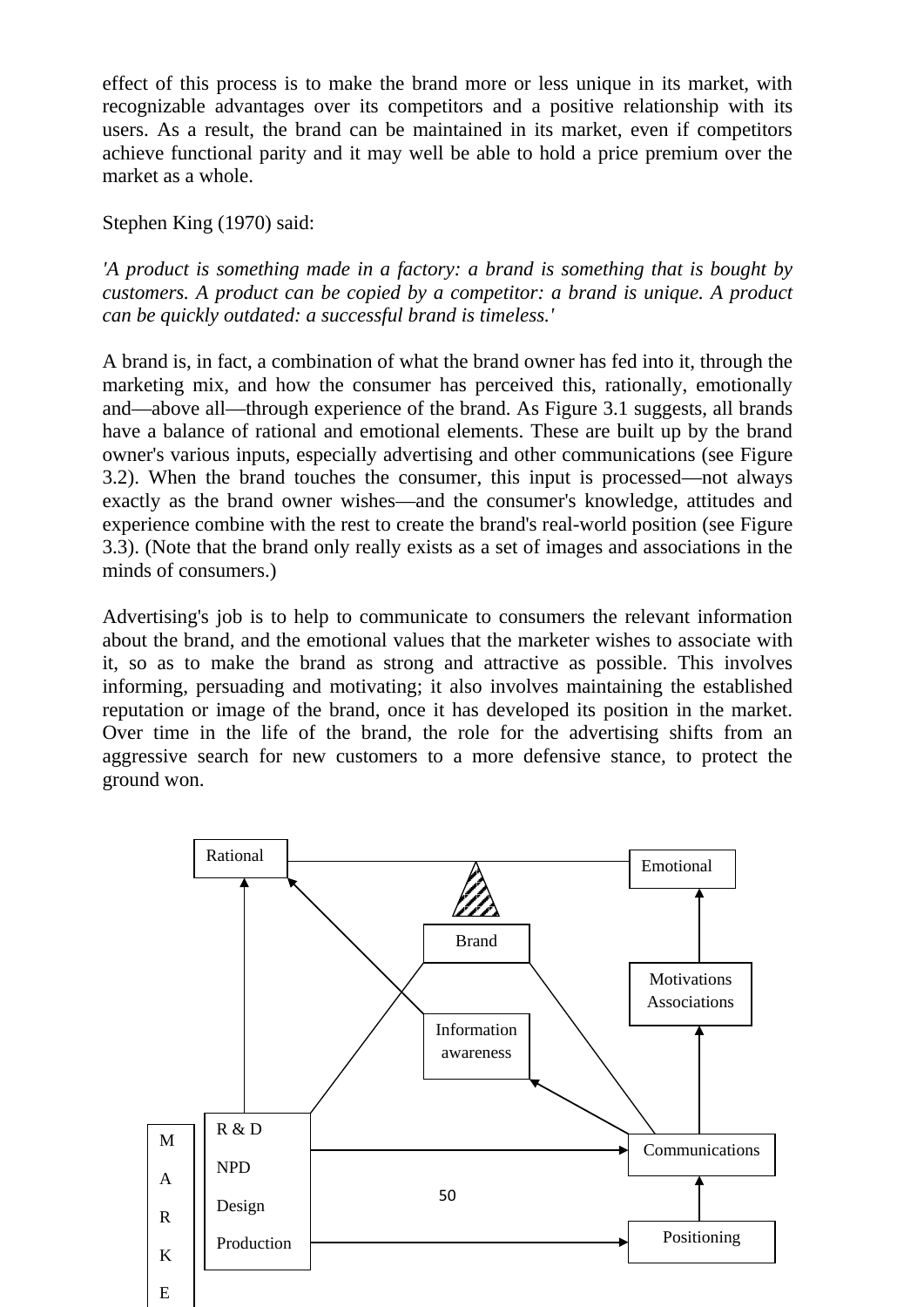

**Figure 3.2 The Marketing Input to the Brand**

 **Figure 3.3 The Brand and the Consumer**

### **3.2 The Traditional View**

For many years, most people in advertising thought that an ad worked in a tidy, structured, linear way: the ad attracted the consumer's attention, then created interest in the brand, which led, in turn, to the desire to buy it and, hence, to a purchase. The first 'model' of this kind was formulated by Elmo St J. Lewis in 1898 and was called 'AIDA': Attention—Interest—Desire—Action. This type of model of how ads work is called a 'hierarchy of effects' model, and many people still act as if this is how they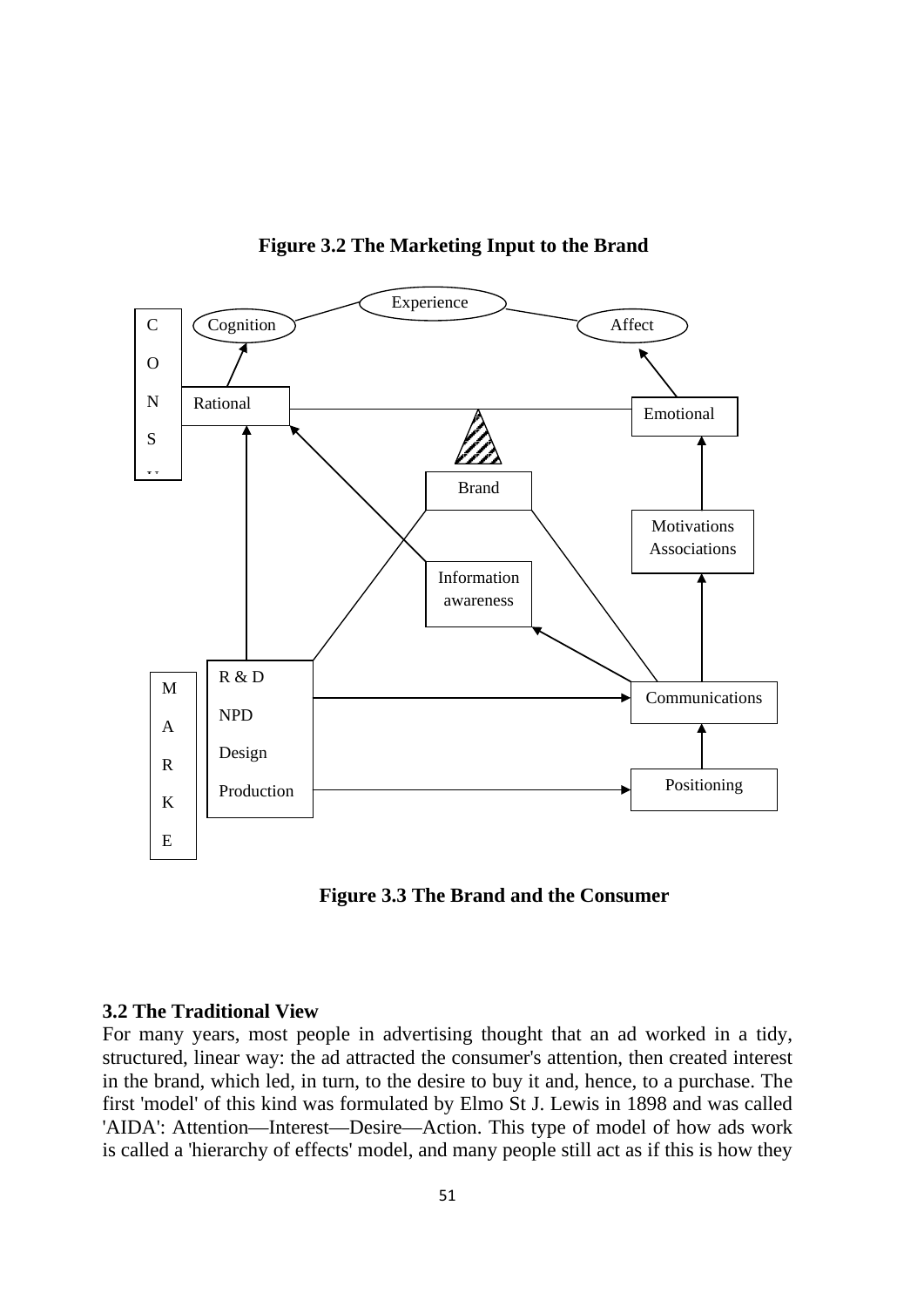think ads work, even today.

AIDA, and a member of more refined successors, is now really a museum piece. It doesn't fit the facts, in terms of what actually happens in the marketplace; it does not fit what we know from psychology, which tells us that whatever happens in people's minds, it certainly does not follow the orderly sequence suggested; and it takes absolutely no account of the fact that mot ads, most of the time, are seen by  $-$  and indeed targeted at – people who have already bought the brand at least once. Furthermore, it makes the fundamental assumption that ads do things to people.

### **SELF-ASSESSMENT EXERCISE**

Explain the marketing input to the brand.

### **3.3 People using ads**

Modern analysis shows rather clearly that people do things to (or with) ads: they are not the passive recipients of messages from people who want to sell things. Rather, people decide which ads, from the thousands they are exposed to every day, they will take any notice of. They pay attention only to part of the ad. Some people are quite resistant to looking at ads at all, especially on TV. Others treat ads as a subject for derision or discussion in the pub—or even, sometimes, as information to be remembered. What's more, people very rarely take any immediate action on seeing an ad, except sometimes for direct response ads. Whatever they do as a result of seeing the ad will happen when they next go shopping, or when they next run out of the product category advertised, which may be weeks or months later.

What this means, therefore, is that ads depend on what sticks in people's memories. This raises further technical questions, because it is easy to assume that it is essential that people should remember as much as possible of your ad. This is not, really, the important thing (though it can be reassuring). What matters is that they remember enough about your *brand,* so that when they are next in the market, your brand is the one they choose. A lot of research about the effects of advertising has concentrated on the recall of the advertisement: what it said about the brand, what the story was, who the star actor in it was, the slogan at the end. While this can tell us something about the memorability of the ad as such, it says little about its effect on the brand. Indeed, Gordon Brown, founder of market research agency Millward Brown, which is the world leader in advertising tracking research, concluded that the only important measure of recall of the advertising was, quite simply, that it had been advertised recently.

What is important is that consumers take out of the advertising enough memorable associations with the brand, so that when faced by a brand choice in a store (or wherever), they will tend to choose the advertised brand, because of its favourable associations. In other words it is not what the advertiser puts into the ad that ultimately matters: it is what the consumer takes out of the ad.

## **3.4 Consumer Expectations**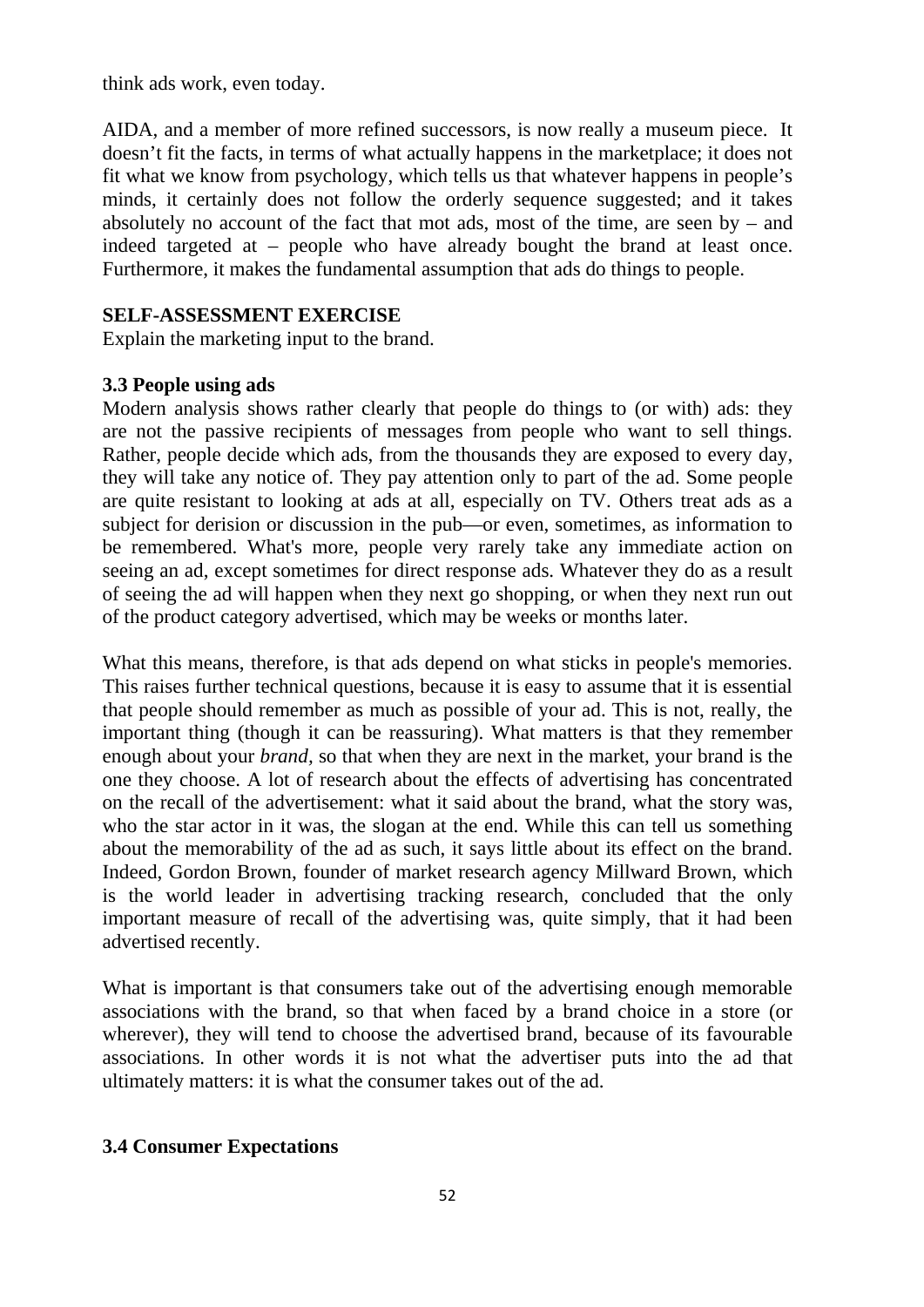We can look at advertisements from the point of view of consumers to start to shed further light on the whole process. What do people want from an ad—always assuming that they are remotely interested?

#### *Information*

One of the key functions of advertising is to provide information (which includes, of course, reasons for purchase—'persuasion'). In fact, for many years, this was the only value that economists were prepared to attribute to ads, and this led, logically, to calls from left-wing economists and politicians to restrain or tax advertising that was not providing information in support of new products. This, of course, failed to recognize the need for advertisers to keep competing, by reminding their customers of products that they might already buy, in the face of the clamour for attention from new competitors.

Consumers, certainly, look to ads for information, sometimes. In general terms, this can be seen from the relative success of ads that offer what we now describe as 'new news' about a brand. If you run an ad that tells people something new and relevant about a brand, the ad will score well in various forms of research. More specifically, there is a whole class of products, in particular durables and financial services, that demand a great deal of understanding by consumers if they are to make a sensible choice. These 'high information' products can be effectively advertised with advertisements that carry a great deal of information: people in the market will make the effort to attend to a commercial or to read a long-copy press ad.

The converse of the need for information for 'high-information' products is, of course, that it will always be difficult to keep people's attention if you try to provide a lot of information about a low-information brand or category. This is why most fragrance ads, for example, carry almost no information. It can be argued, indeed, that most perfume ads are quite simply saying 'Here I am', and that they are purely announcements. A look at a variety of perfume ads would tend to confirm this, if we want to take it literally. However, it is equally clear that most of them embody an attitude or character which is inviting a specific type of consumer to identify emotionally with the idea of the brand and, hence, to try it.

### *Support and confirmation*

An important use to which consumers put ads, which is not readily recognized by commentators outside the industry, is to use ads as an endorsement of a purchase or purchase habit already established. There is plenty of evidence to show that car buyers will read ads for the car they have just bought, sometime after the purchase, looking for reinforcement of their decision. Even for quite trivial grocery brands, the knowledge that the brand is popular, that it is putting out advertising with which the consumer feels in tune, is support for its continued use.

This, of course, underlies the massive use of advertising in support of established brands: it also underlines the risk inherent in radically changing the nature of a brand's advertising. If a set of users of the brand is contented with the product and happy with the image that the brand conveys in its advertising, a major change may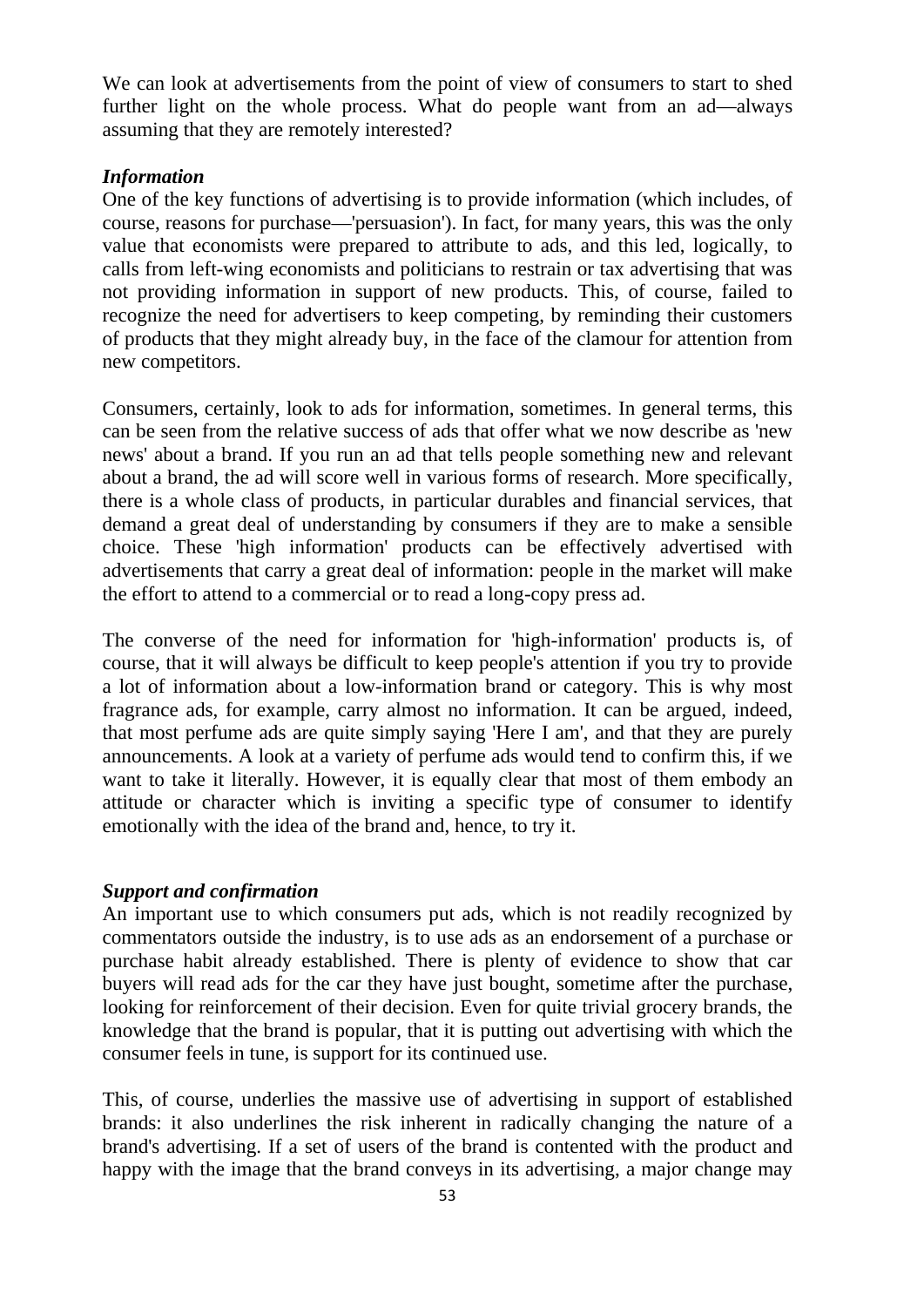start to undermine this confidence and identification with the brand.

### *Entertainment*

One of the most surprising research findings of recent years for much of the advertising community was the discovery, in a 1991 project mounted by the US Advertising Research Foundation, that the best research predictor available in pretesting of ads that were proven to be successful in the market was whether consumers liked the ad or not. This was, in fact, a formal recognition of academic research dating back some 10 years earlier, but it ran heavily counter to existing research thinking.

Ad liking does not necessarily entail the ad being, literally, entertaining. This may help, but if it is also irrelevant to the consumer, the ad will not be liked. Liking, in fact, can result as easily from the provision of necessary information in an accessible and helpful way as from a magical song-and-dance routine. A growing body of research shows that ad liking can be successfully related to other measures of advertising effects, such as recall and sales effectiveness.

### *Attention*

There is rarely any very good reason for a consumer to pay any attention to an ad. The only time that ads may be deliberately looked for is when a particular purchase planned and the Consumer is actively seeking information. Then, ads may be seen as one place to look, along with others. Other ads are typically only attended to if they have something that actively attracts the consumer's attention. Even then, they may well get a good deal less than full attention. This does not mean, however, that they will have no effect. Modern analysis of the processes of attention and memory shows that memory works by the stimulation of the neural networks in the brain, and each time a stimulus activates the relevant set of neurons, the memory trace is strengthened. This can happen virtually subconsciously: in fact, we operate like this all the time in our daily life. No one sets out deliberately to learn the layout of their living room, but it takes little use of it before we can walk through it in the dark without bumping into anything or knocking things off tables.

This is, in fact, a learning process, but one which is unlike the active rehearsal that goes into school learning. Nonetheless, as we see, over time, several ads for a brand, and perhaps buy the brand to try it, this all strengthens the memory traces in the brain, so that, when faced by an in-store display, we recognize the brand as familiar and, perhaps, desirable.

From the advertiser's point of view, there is a massive and obvious temptation to do everything possible to get noticed: to achieve what the business calls 'cut through'. The reason is simple enough. We are exposed to a massive range of advertising stimuli every day.

From what has gone before, there is clearly a conflict between this kind of attentionseeking and the need for an ad to be likeable. Consumers like ads to be likeable: one of the things they tend *not* to like about ads is when they force themselves upon their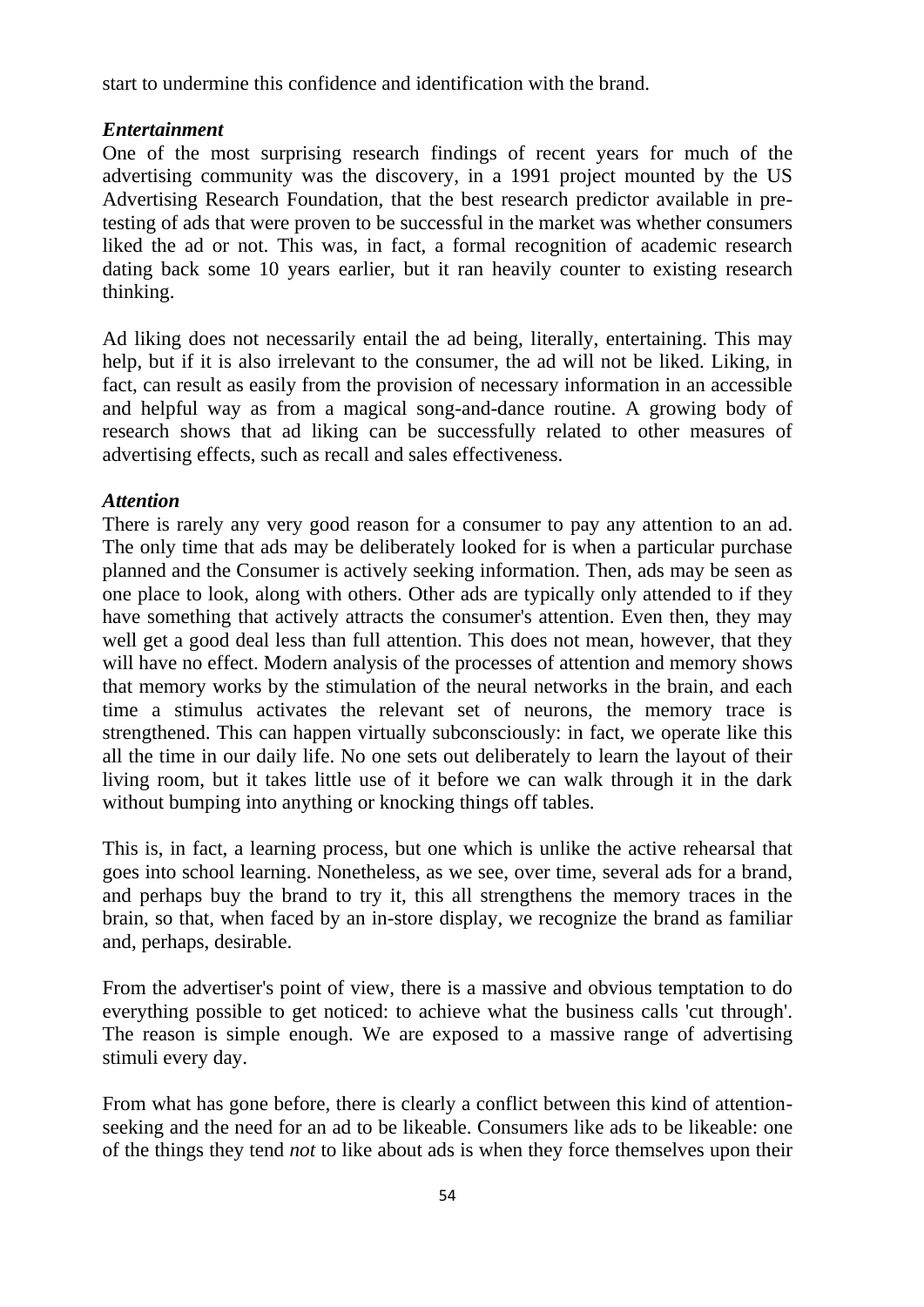attention.

### *Attitudes*

It has long been believed that advertisements work, ultimately, by their effect on people's attitudes. This is what persuasion is all about. So, we ought to be able to measure changes in people's attitudes to our brand and its competitors, and use this information to forecast changes in the relative market shares. Similarly, if we can identify the key attitudes in our market, we can seek to strengthen our brand's position in respect of these.

Unfortunately, this raises problems. First, there is now a lot of evidence that, in many markets, changes in attitude—whatever they can be attributed to—follow purchasing behaviour, rather than preceding it. It has pointed out that attitude differences between brands among a population of all users of the category can be accounted for almost completely by the relative market shares of the brands. (This argument looks less good if the research is done so as to separate out users of each individual brand.) Finally, it appears to be quite difficult to get attitudes, as measured by standard research techniques, to change at all.

## **4.0 CONCLUSION**

It seems reasonably clear that, whatever else advertising can or cannot do, successful advertising does involve, at least over time, some form of shift or strengthening in consumers' attitudes. The only problem is how to measure it both satisfactorily and sensitively enough. We need to recognize, too, that attitudes interact with brand experience as well as with brand advertising. Just because we have been advertising, and an attitude changes, it is not necessarily safe to assume that the advertising is responsible.

## **5.0 SUMMARY**

In this unit, we have been able to:

- Discuss the relationship between advertising and brands;
- Explain the marketing input to the brand;
- Examine people using ads;
- Discuss the key functions of advertising.

## **6.0 TUTOR-MARKED ASSIGNMENT**

- Discuss the major functions of advertising.
- 'Persuasion' is a task for advertising. How could you decide whether or not an ad is persuasive? What different meanings can you attach to the word in an advertising context?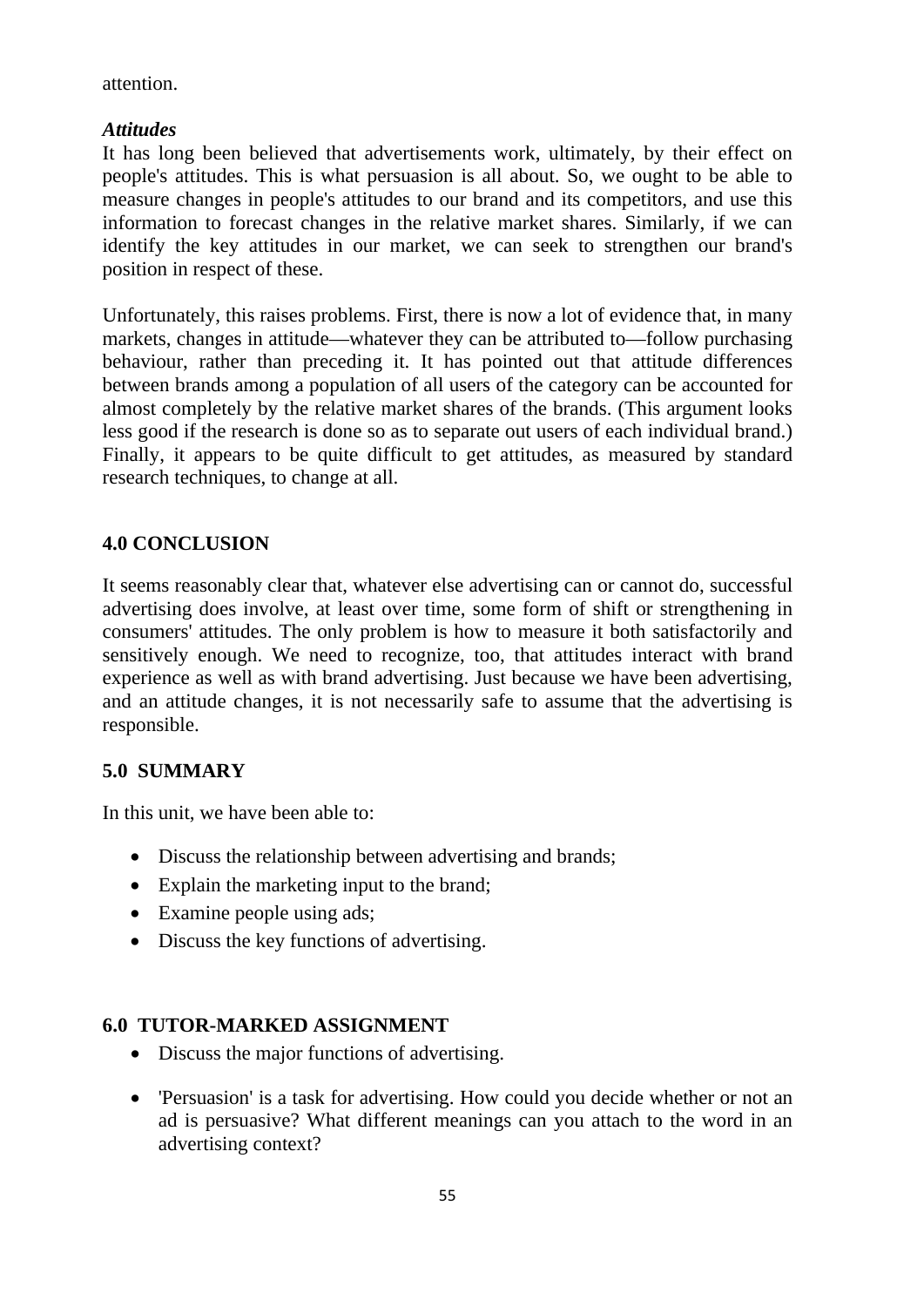#### **7.0 REFERENCES/FURTHER READINGS**

Doyle, Peter (2002). *Marketing Management & Strategy, 3rd Edition.* Essex: Pearson Educational Limited.

Ferrell, D. C. & Hartline, Michael D. (2005). *Marketing Strategy, 3rd Edition.* Ohio: Thomson South-Western.

Kotler, Philip & Keller, Kevin Lane (2006). *Marketing Management, 12th Edition.* New

Jersey: Pearson Prentice Hall.

Perreault, William D., Jr. & McCarthy, Jerome E. (2005). *Basic Marketing: A Global-*

*Management Approach*. Boston: McGraw-Hall Irwin.

Peter, J. Paul & Donnelly, James H., Jr. (2011). *Marketing Management: Knowledge &* 

*Skills, 10th Edition.* New York: McGraw-Hall Irwin.

Westwood, John (1996). *The Marketing Plan: A Practitioner's Guide, 2nd Edition.*

London: Kogan Page Limited.

White, Roderick (2000). *Advertising, 4th Edition.* London: McGraw-Hill Publishing Company.

Wood, Marian B. (2007). *Essential Guide to Marketing Planning.* London: Prentice Hall.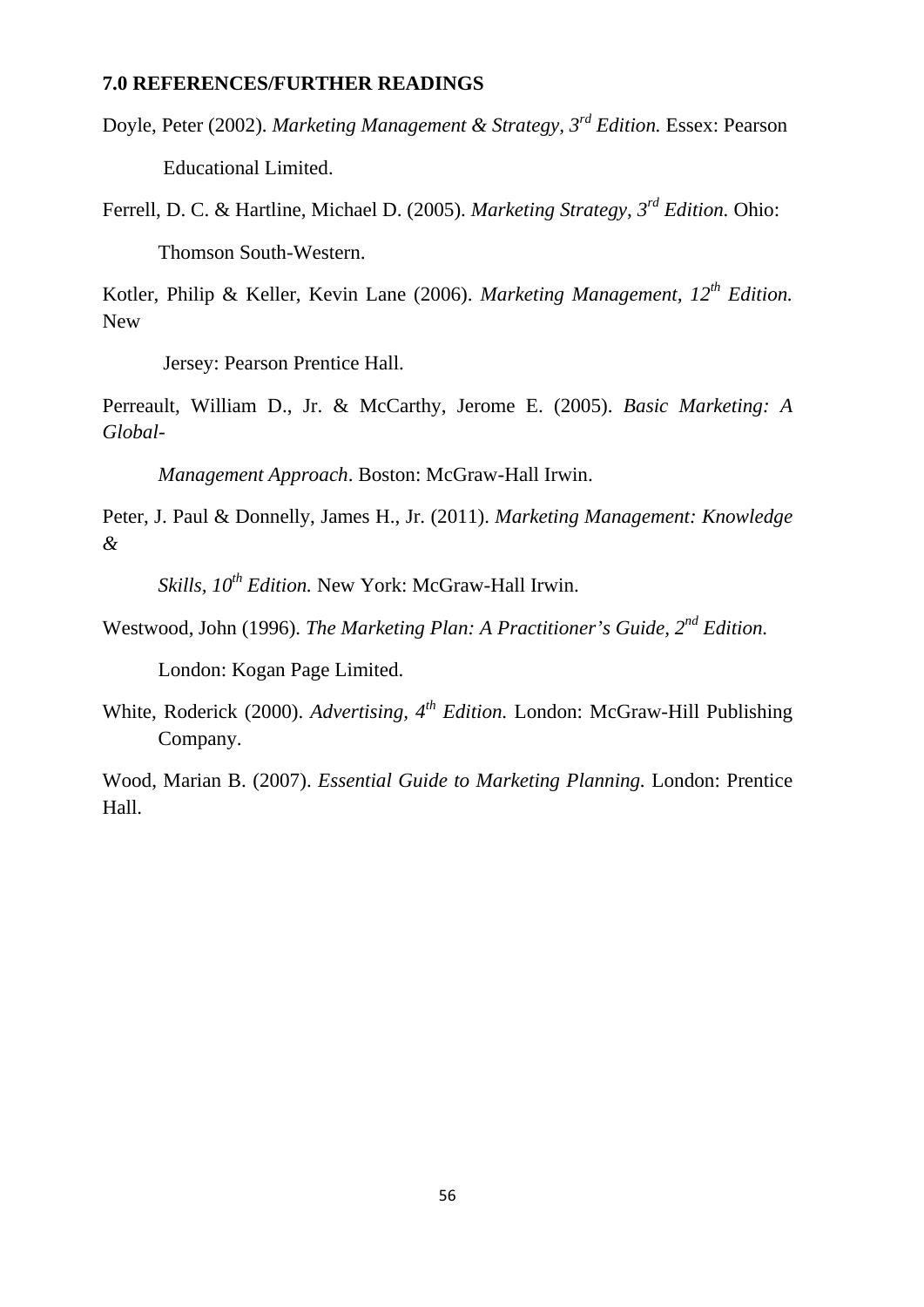## **UNIT 4 – PLANNING ADVERTISEMENTS: THE STRATEGY**

### **CONTENTS**

- 1.0 Introduction
- 2.0 Objectives
- 3.0 Main Content 3.1 Strategies and Objectives
	- 3.2 Developing the Strategy
	- 3.3 What should the Target group get from our Ads?

### 4.0 Conclusion

- 5.0 Summary
- 6.0 Tutor-Marked Assignment
- 7.0 References/Further Readings

### **1.0 INTRODUCTION**

Advertisements do not usually spring fully-formed from the fertile brain cells of an agency's resident creative genius. They are derived—often painfully and laboriously—from a careful process of strategic analysis. The client and agency team work together to identify precisely what the advertising is intended to do, to what target audience or audiences; what information it must convey; what emotional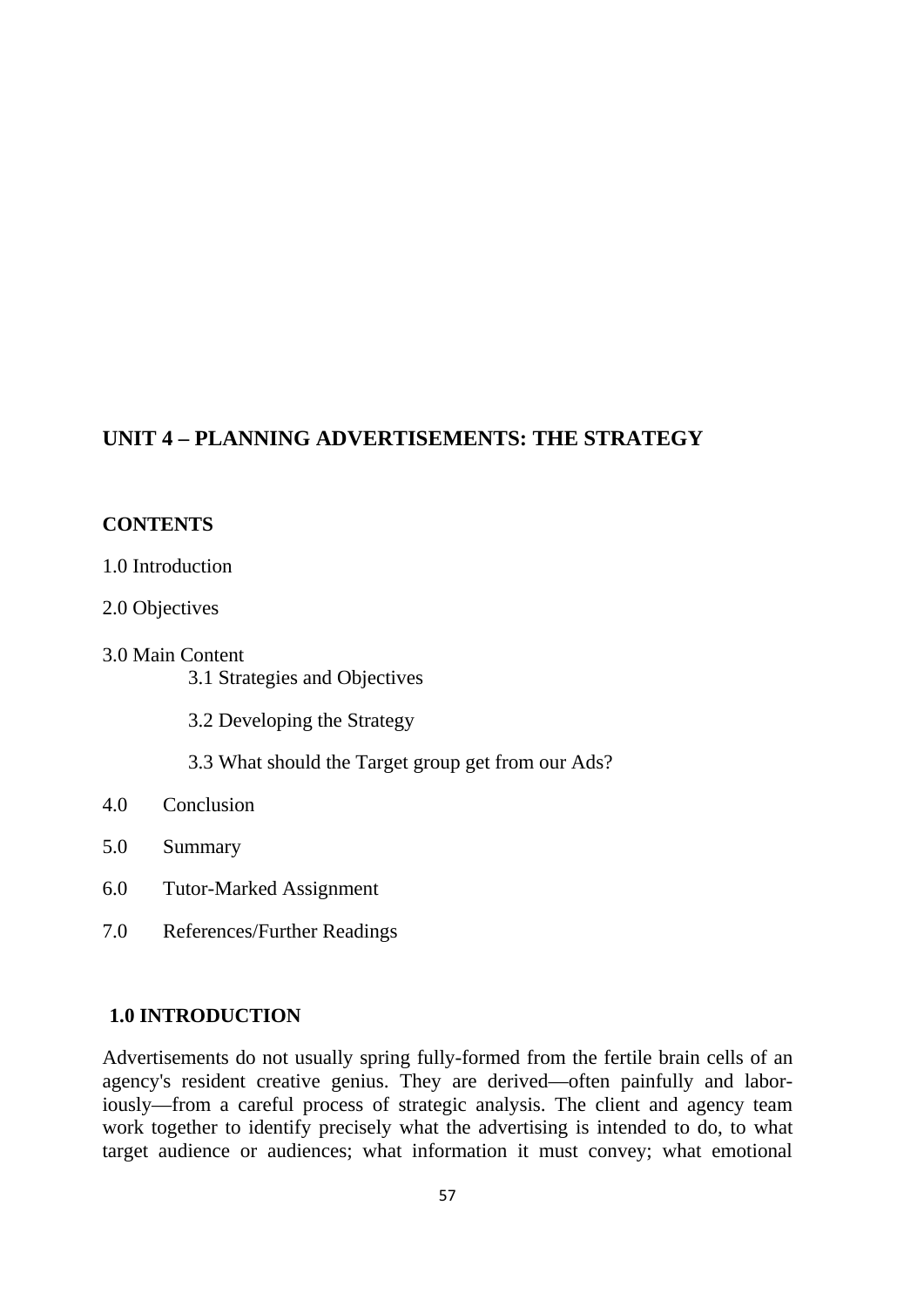values or associations..it needs to ally with the brand. Only when all this has been done do the creatives get let loose on the project, and the strategy agreed between agency and client provides the guidelines and the control mechanism for the creatives' work.

As a client, you may be impatient to see ideas from the agency: that's what you hired them for. As an agency, you may be anxious to develop ideas; particularly for a new client and a new brand, you may be bursting with half-formed thoughts that look as if they may turn into valuable, indeed sensational, ads. If you succumb to these temptations, you are liable to be wasting your time. Unless you have a very good idea of where you are trying to get to, you will find the whole process very frustrating.

It's for precisely this reason that most large- or medium-sized agencies have a planning department: in some agencies, especially smaller ones, the job of developing strategies belongs to the account director. It should be recognized, however, that planning is too important to be left to the planners: a good planner will work with both agency and client teams as the strategy is formulated, and the finetuning of the detailed creative brief may well be discussed with the creative team before it reaches its final form. As ever, good ideas may come from anyone: the number 3 on a player's shirt does not preclude the odd successful shot on goal.

## **2.0 OBJECTIVES**

At the end of this unit, you should be able to:

- Distinguish between objectives and strategies;
- Explain the planner's aim relative to developing the strategy;
- Explain the concept of SWOT analysis;
- Identify what the target group should get from the ads.

## **3.0 MAIN CONTENT**

## **3.1 Strategies and Objectives**

First, we need to distinguish between objectives and strategies, as these still seem to be regularly confused in marketing documents. Objectives are, simply, targets: what we wish to achieve. These may be set in terms of sales, market share, consumer penetration (the proportion of the target audience buying a brand), brand awareness, etc. The advertising objectives will be a subset of the overall marketing objectives for the brand (see Figure 4.1).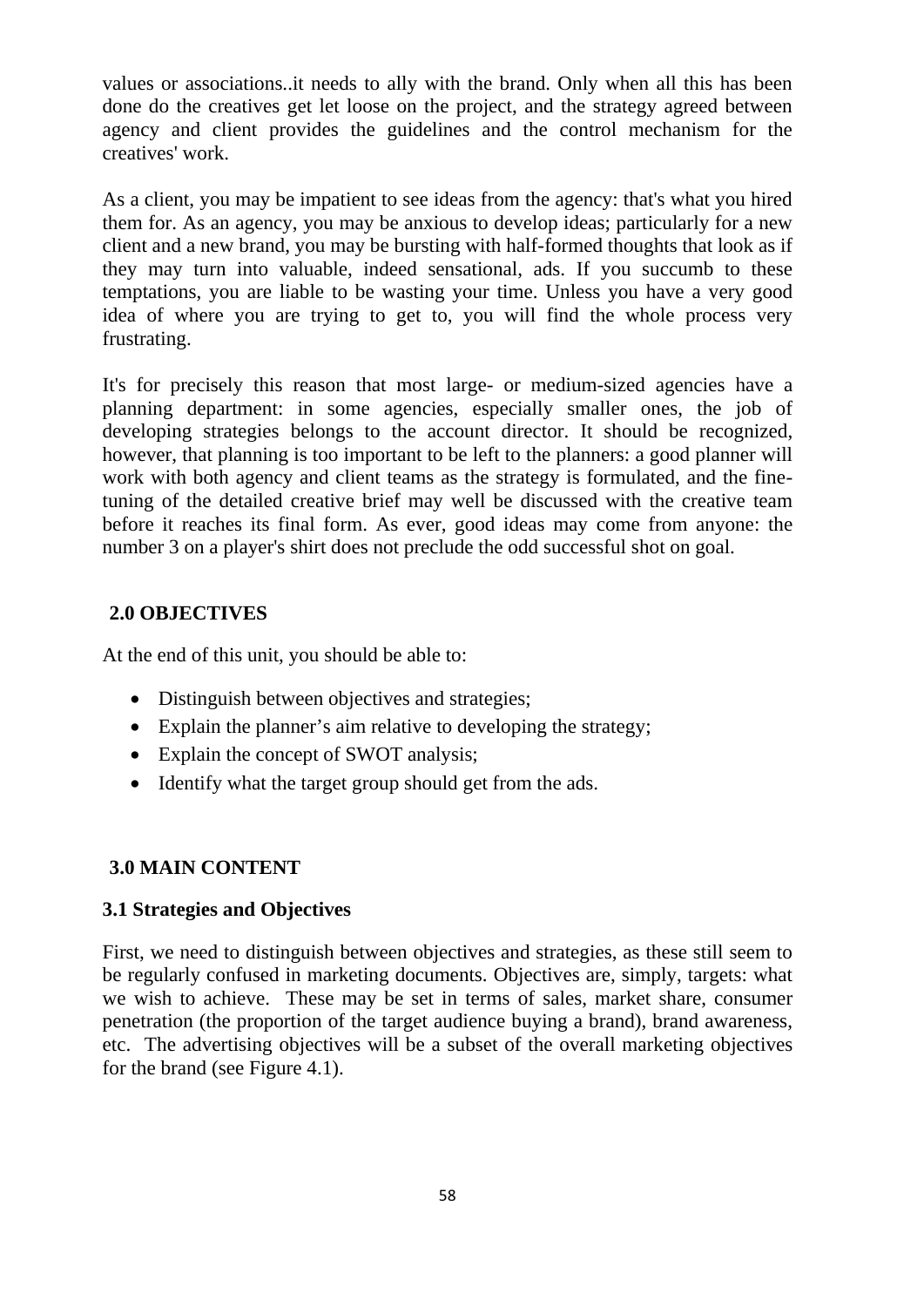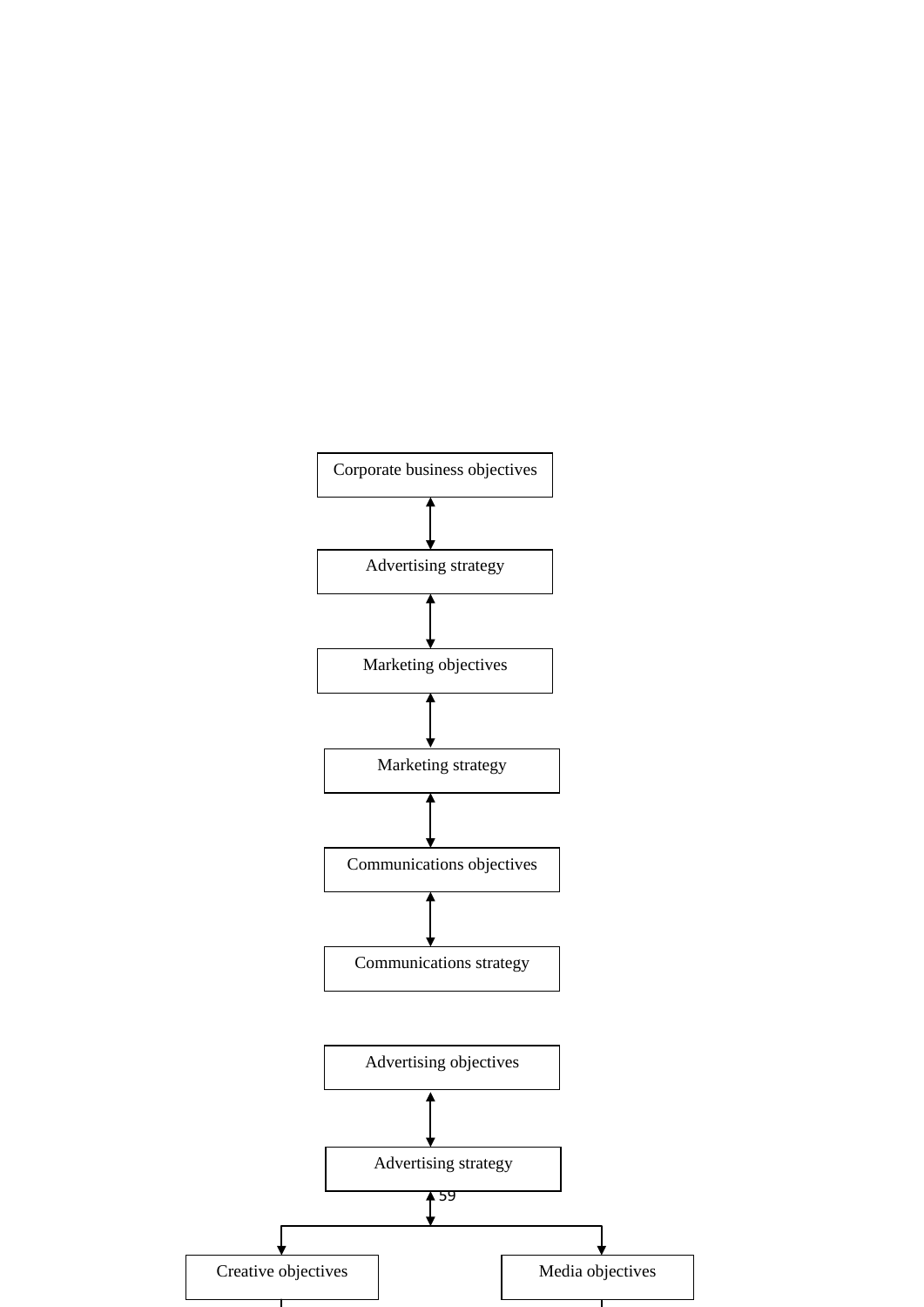Strategy is the means by which we aim to achieve the objectives. Our marketing strategy will cover all the main aspects of the marketing mix. While it may be prefaced by an overall vision statement ('We will continue to lead the market in quality, innovation and customer service'), it will define elements such as: the overall brand positioning and any desired changes; distribution strategy; pricing strategy; range policy; communication strategy (which includes advertising, but also other forms of communication); service standards; and so on.

The development of the marketing strategy and the marketing objectives sets the framework for developing the advertising strategy. Advertising strategy development starts by identifying specific objectives that can be met by the advertising, and which will enable advertising to fulfil its role in the overall marketing mix.

Advertising *objectives* are more or less specific statements of what is to be achieved by advertising, in terms of (for example) increased awareness, or improved scores on certain attitude scales, or increased liking of the ads, or response rates for direct response campaigns.

Advertising *strategy* is a statement of how the objectives are to be achieved, in terms of creative content and media deployment. These two elements—specific objectives and specific strategy—provide the basis of the brief to the creative department.

## **3.2 Developing the Strategy: The Planning Cycle**

The advertising strategy may be a lengthy document, which has, in turn, to be translated into a creative brief; the latter, ideally, should occupy no more than one or two sheets of paper, and will present a tightly refined summation of the strategy. We will go into this in more detail in the next unit.

The planner's aim is to provide the answers to two deceptively simple questions:

- Who do we want to talk to?
- What do we want them to get out of our advertising?

To arrive at the answers, you have to go through a more or less logical process of analysis, based on a combination of the advertiser's and the agency's knowledge of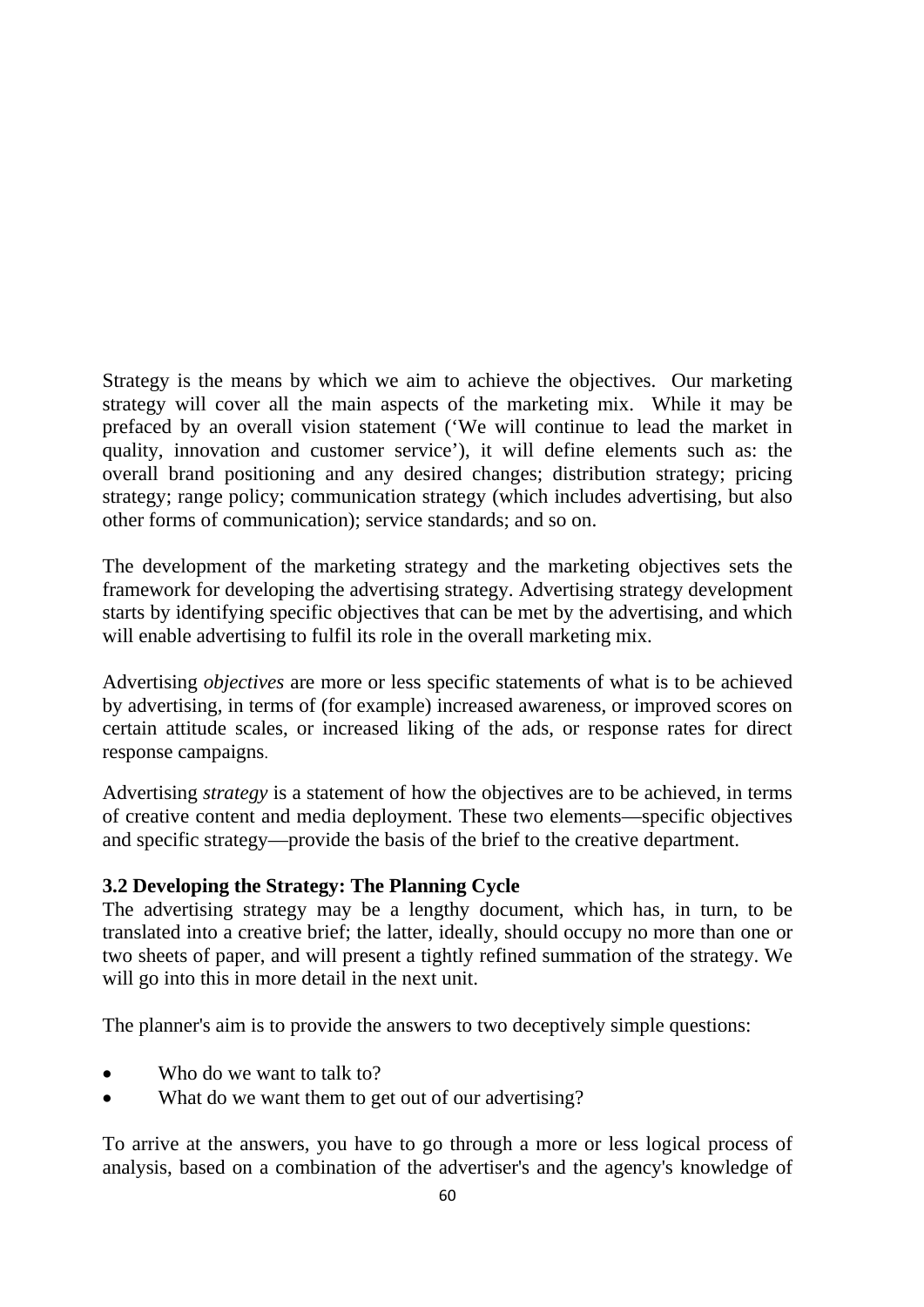the brand, market research and experience. Then, to turn the answers into a creative brief that will genuinely inspire the creative team, there is a need for imagination and creativity on the part of the strategists.

What the planner needs to know can be viewed as a cycle of information and analysis. It is a cycle because marketing and advertising are continuous processes, and the knowledge gained from one campaign can be built on as we develop the next. The planning cycle is illustrated in Figure 4.2



This version starts at the top with an examination of the marketplace, and the various terms used in the figure cover the following areas:

### *The marketplace*

The market in which our brand competes: trends in sales, market share, consumption, distribution; the state of product development and innovation; patterns of consumption—who are the heavy and light users of the category, and why? This material can provide us with the basis for an understanding of how our brand stands in the marketplace.

#### *The present—where are we now?*

This is the next area for examination. We describe the brand's position in the market: brand shares and trends in brand share; product advantages and disadvantages over the competition both in physical terms (lab tests and blind consumer tests) and in terms of consumer attitudes and opinions; planned and possible product improvements; recent marketing activity, together with that of competitors. This stage can usefully include a SWOT analysis (Strengths, Weaknesses, Opportunities, and Threats).

### *The future—where could we be?*

Here we are looking initially at the marketer's ambitions for the brand, as expressed in the marketing objectives: what are the targets for sales, brand share, consumer penetration and consumer usage of the product? This immediately focuses attention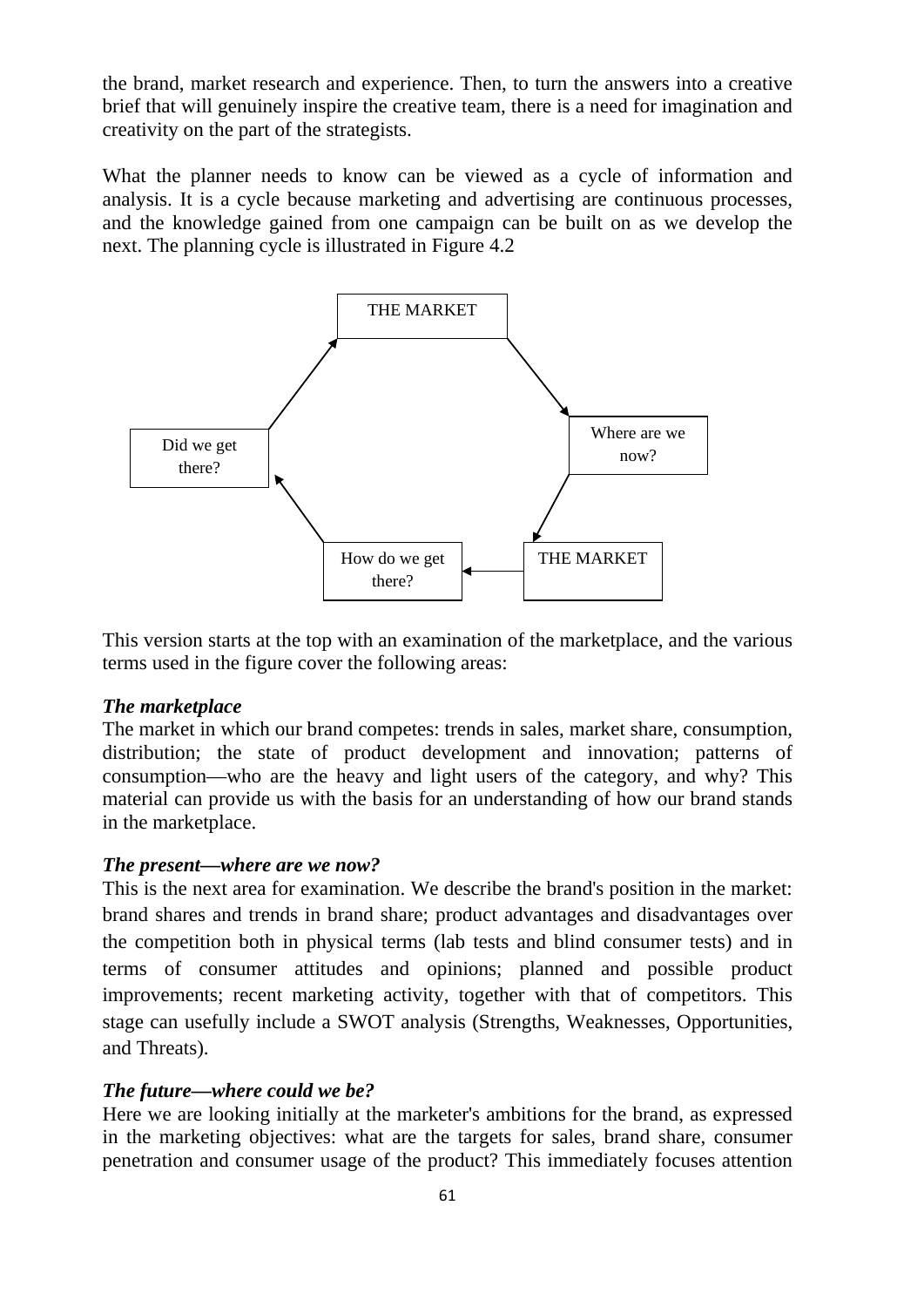on two things: whether the targets are realistic (or ambitious enough), and what is going to be required to attain them. The first of these can usually be answered, to an extent, by looking at recent market history. But the answer will ultimately depend on the availability of the required resources, and the successful use of the resources to influence the target audience in the right way. (It may be, for example, that the market share targets are unrealistic unless retail distribution is significantly improved. It is better for the agency to point this out in advance than to find itself blaming the client's sales force for a failure that is being attributed to the advertising.)

### *Objectives and strategy—how do we get there?*

The marketing objectives can be translated into a series of communication (and, other) objectives. The communication objectives are where advertising fits in, but it is important to recognize the role of other forms of communication—PR, point of w sale, direct marketing, staff communications and so on. All these different items ought to be integrated in a way that ensures that together they build up the brand's communications in the right way. Each of the possible elements in the communications plan can contribute something rather different, and for an individual brand the pattern may have its own variations.

In defining specifically the role of advertising, we need to be aware of what advertising can and cannot do. It cannot, for example, do the *complete* job of selling a product, in most cases. It cannot usually do the job assumed by much retail advertising, of providing consumers with a list of prices that they will then remember: this is done much more efficiently at the point of sale—but what such ads do achieve is to put across the idea that here is a store with a wide range of interesting products at what must be competitive prices, or they would not bother to advertise them.

#### *Advertising objectives and strategy*

From this analysis, we can begin to develop specific objectives and strategies for advertising.

#### *Effects—did we get there?*

Your advertising, if it is well-planned and works together with the rest of the marketing mix, should have an effect! It is clearly essential, within the planning cycle, to measure the effects of the advertising, because this provides a key part of the input for the start of the next planning cycle.

#### **SELF-ASSESSMENT EXERCISE**

Explain the SWOT analysis.

#### **3.3 What should the Target group get from our Ads?**

Every marketer's dream is the product that meets some fundamental human need, perfectly, and does this in a way that no other product can match. In today's competitive markets, very few—if any—products are like that, and, if they are, you can bet that pretty soon someone will have either matched it at a lower price or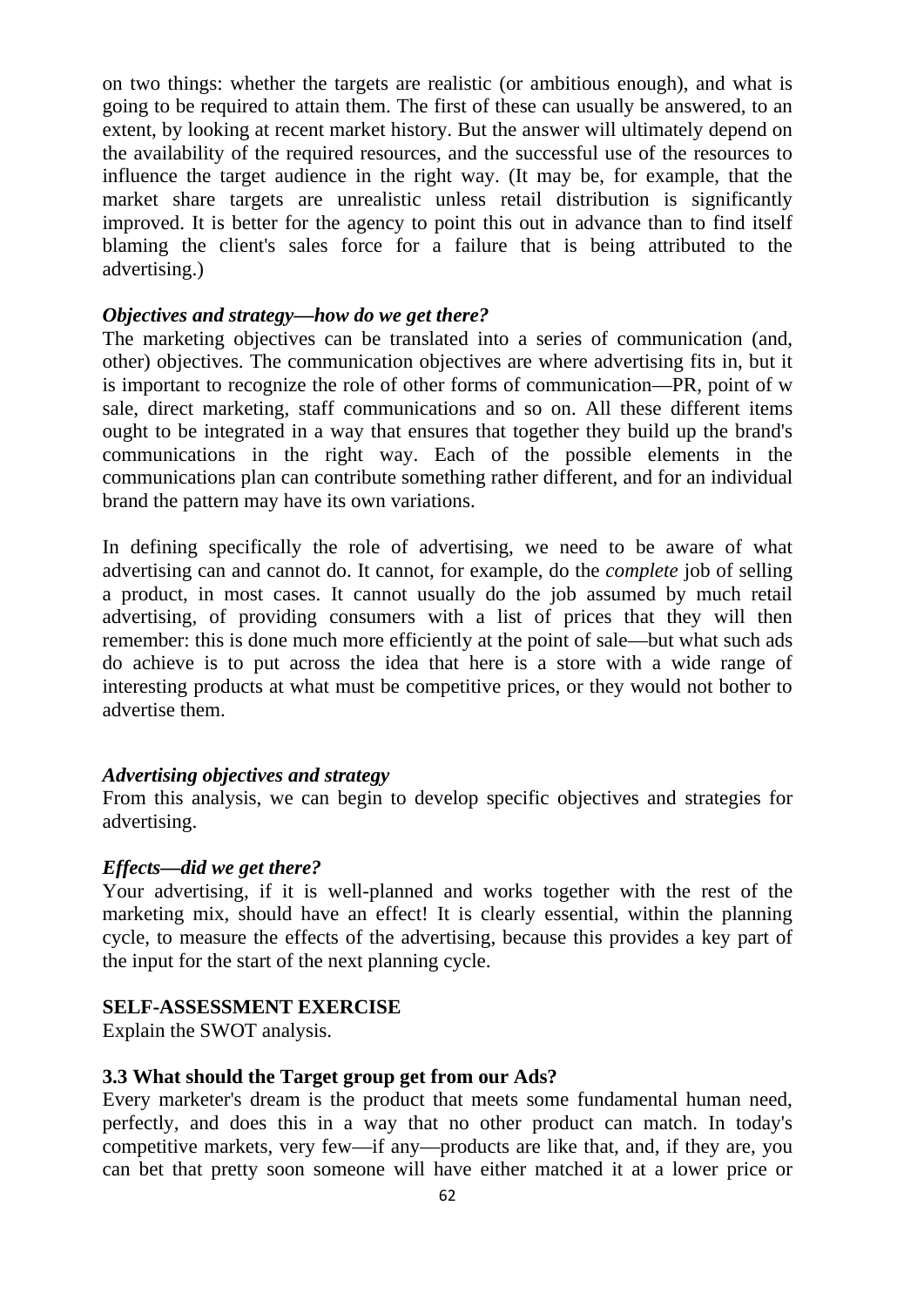introduced something 'even' better.

This means that any brand you find yourself advertising is going to have to compete, and compete against other brands that, by and large, deliver exactly the same benefits to buyers, in much the same way, to much the same standard of quality.

As a result, advertiser and agency are going to have to work hard to sort out what has to be said about the brand to ensure that enough consumers buy it, or go on buying it, regularly. The object of the exercise has become to try to *differentiate* your brand effectively from its almost identical competitors (think of Coke and Pepsi).

Deciding what should be said about the brand has to start from two related points:

- 1. The brand itself and the product it embodies; and
- 2. The way in which the brand is—or is intended to *be—positioned* in people's minds and in the market.

# **4.0 CONCLUSION**

A good brand positioning, which can be hard to develop, should be true to the brand and its products, distinctive, relevant to consumers and competitive. A positioning is a way of describing what is really important about the way in which the brand is meant to fit into its market. It must, obviously, represent a truth about the brand, and it must offer benefits to its potential buyers that are strong enough to make them interested in buying. And it needs to be a means of differentiating the brand, in a relevant way, from its key competitors.

# **5.0 SUMMARY**

May we summarize as follows:

- A clear and defined strategy is an essential prerequisite for advertising development.
- The process of defining a strategy is essentially logical and analytical. It goes through a series of steps – the planning cycle – which are, in fact, a continuous process through the life of the brand. The strategist may use a variety of tools, such as SWOT analysis.
- The aim is to establish realistic and attainable objectives, and to identify appropriate strategies to achieve them, with the aid of market research and other information available about the brand and its market.
- For advertising, the focus of analysis is the consumers: who are they and how do they relate to the brand and its competitors?
- The key output of the analysis, providing the basis for creative strategy, is the definition of the target audience and of a competitive and distinctive positioning for the brand.

# **6.0 TUTOR-MARKED ASSIGNMENT**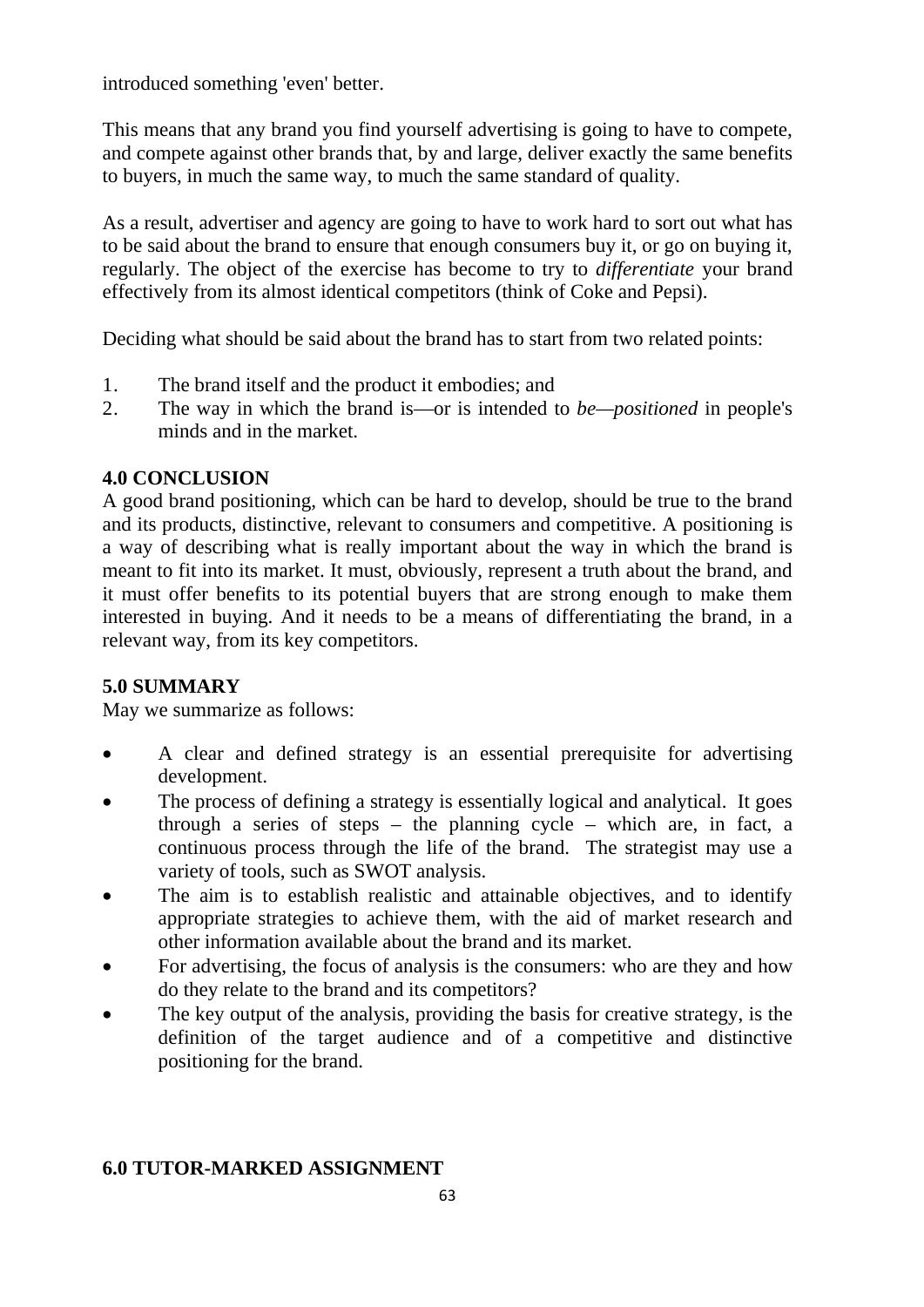Take a brand that is very familiar to you (perhaps you use it every day). How would you describe its strengths and weaknesses in its market? Which of these strengths or weaknesses lend themselves to, or require, action that might involve advertising?

#### **7.0 REFERENCES/FURTHER READINGS**

Doyle, Peter (2002). *Marketing Management & Strategy, 3rd Edition.* Essex: Pearson

Educational Limited.

Ferrell, D. C. & Hartline, Michael D. (2005). *Marketing Strategy, 3rd Edition.* Ohio:

Thomson South-Western.

Kotler, Philip & Keller, Kevin Lane (2006). *Marketing Management, 12th Edition.* New

Jersey: Pearson Prentice Hall.

Perreault, William D., Jr. & McCarthy, Jerome E. (2005). *Basic Marketing: A Global-*

*Management Approach*. Boston: McGraw-Hall Irwin.

Peter, J. Paul & Donnelly, James H., Jr. (2011). *Marketing Management: Knowledge &* 

*Skills, 10th Edition.* New York: McGraw-Hall Irwin.

Westwood, John (1996). *The Marketing Plan: A Practitioner's Guide, 2nd Edition.*

London: Kogan Page Limited.

White, Roderick (2000). *Advertising, 4th Edition.* London: McGraw-Hill Publishing Company.

Wood, Marian B. (2007). *Essential Guide to Marketing Planning.* London: Prentice Hall.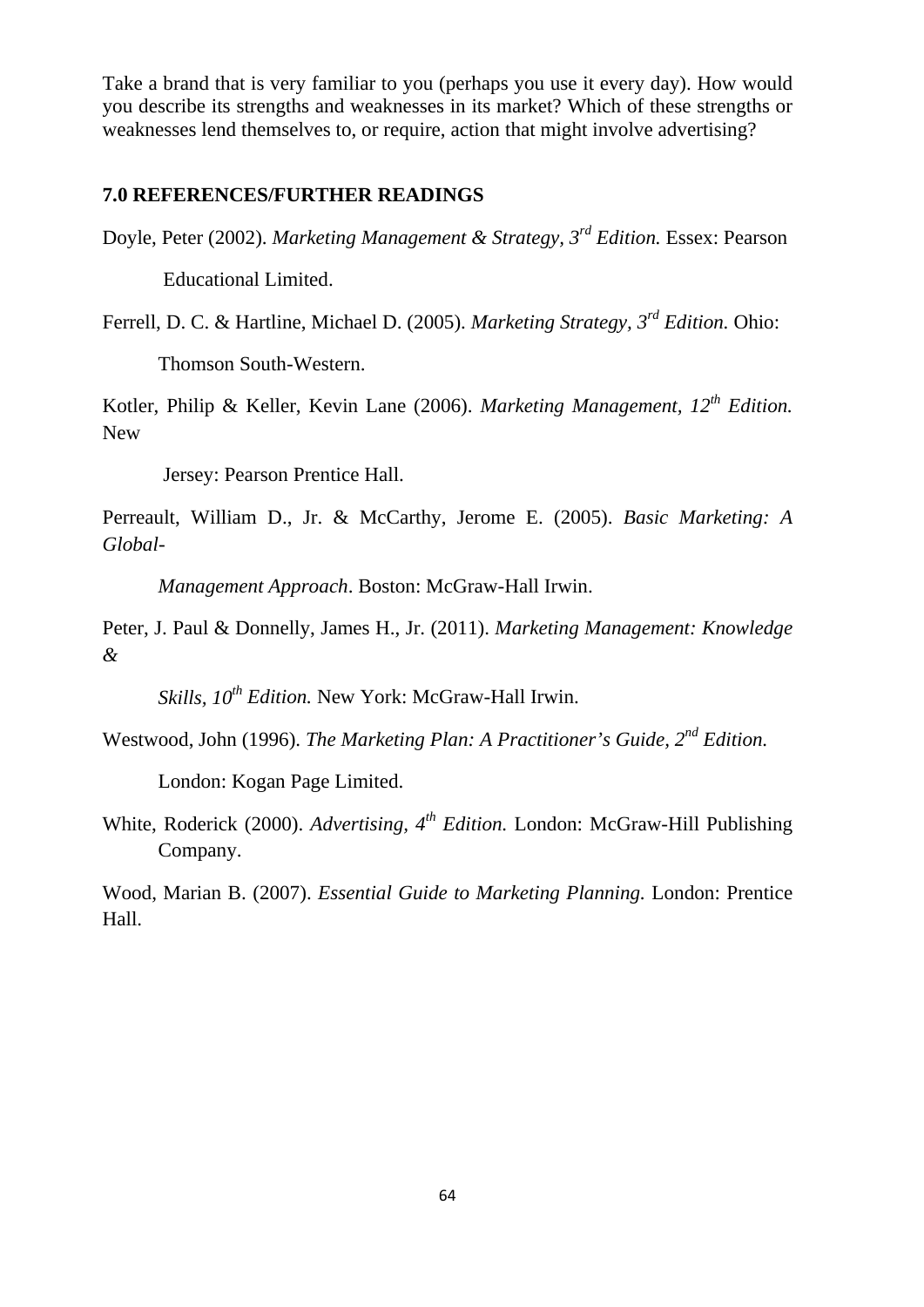# **UNIT 5 – PLANNING ADVERTISEMENTS: CREATIVE BRIEFING**

### **CONTENTS**

- 1.0 Introduction
- 2.0 Objectives
- 3.0 Main Content
	- 3.1 Creative Briefing Forms
	- 3.2 Describing the Target Audience
	- 3.3 The Strategy: What would the Target group get from our Ads?
	- 3.4 Creative Briefs
	- 3.5 Briefing
- 4.0 Conclusion
- 5.0 Summary
- 6.0 Tutor-Marked Assignment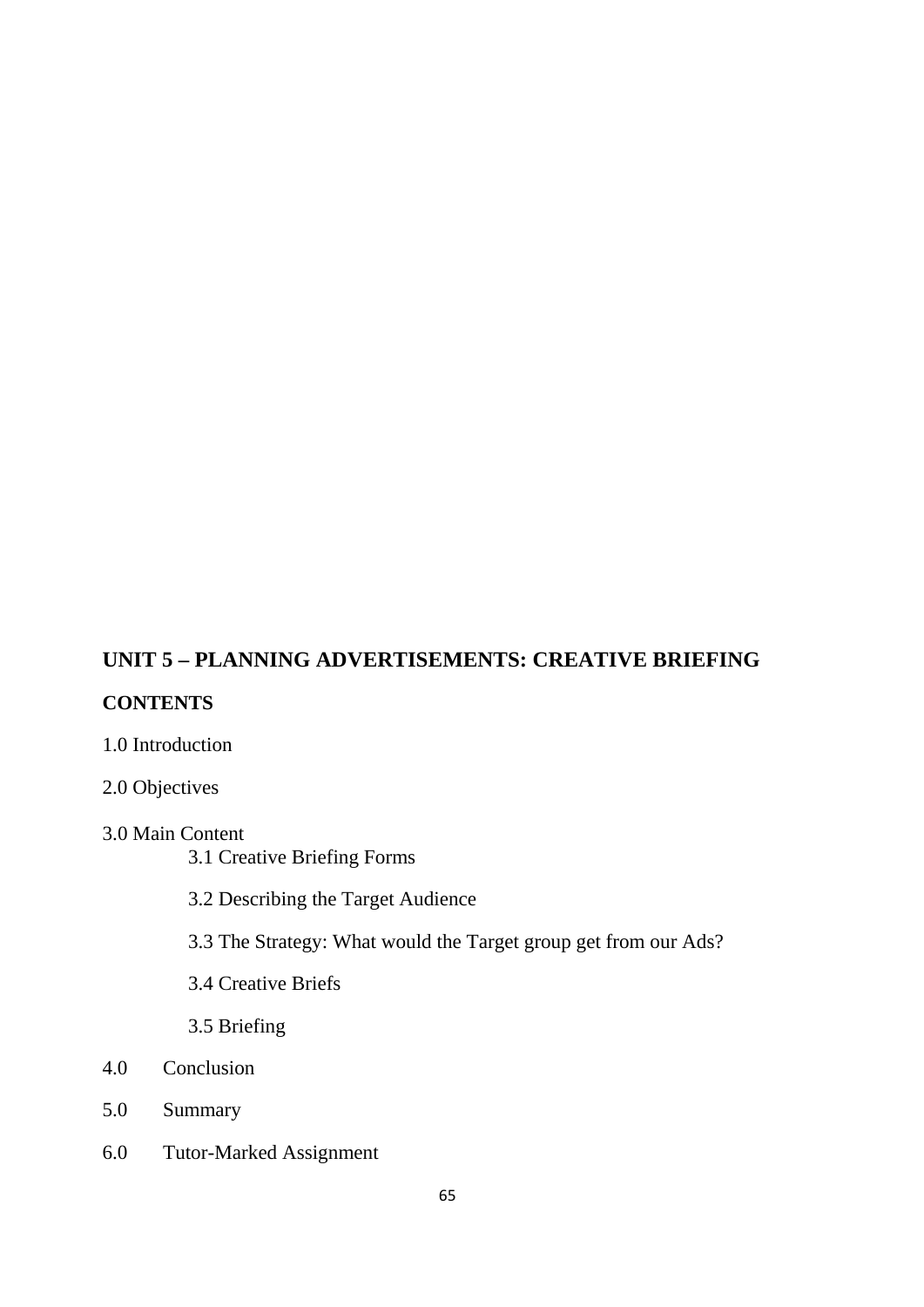# **1.0 INTRODUCTION**

It is one thing to sort out the strategy. It is another to turn it into something that the creative team will respond to with enthusiasm and imagination—and the better the creative team, the more demanding they are likely to be. This unit suggests some of the ways in which a creative brief can be designed both to meet the demands of the strategy and to turn on the creatives.

It is important to recognize two things about creative briefs: first, that they are not the same thing as briefing the creative team: it is no good distilling the strategy into two carefully crafted pages of A4, and then throwing it to a 'team and telling them to get on with it. We will come back to this. Secondly, there is undoubtedly room for the creatives to contribute to the development of the brief: while they may want to argue with the original version simply because something else appears, to be easier to execute, they may

also have more positive contributions to make. The brief can often be sharpened through a dialogue between the planner and the creatives.

## **2.0 OBJECTIVES**

After a careful study of this unit, you should be able to:

• Describe some of the ways in which a creative brief can be designed both to meet the demands of the strategy and to turn on the creatives.

# **3.0 MAIN CONTENT**

## **3.1 Creative Briefing Forms**

Nearly all agencies of any size have a 'creative briefing form'. This is a short series of headings that the planner has to complete, together with various administrative details, such as the media to be used, the dates of key meetings and presentations- and the first insertion or airdate—and the signatures of key people who have to sign off the brief before it can be given to a team to work on.

Most of these forms follow pretty similar formats, though there are variations. In all of them, however, there are three key elements that define the way in which the brief will work: the description of the target audience and its relationship with the brand, the 'proposition' and the supports for the proposition. Some would say that the tone of voice of the communication is also a key ingredient (see Figure 6.1).

| <b>KAY</b>                    | <b>KAR</b>                     | <b>KAN</b>                 |
|-------------------------------|--------------------------------|----------------------------|
| 1. The role of Advertising    | The product is:                | What is this brand called? |
| - What do we want people      |                                |                            |
| to do as a result of our ads? | What is the brand personality? | Who do we want to buy it?  |
| - How do we believe the       |                                |                            |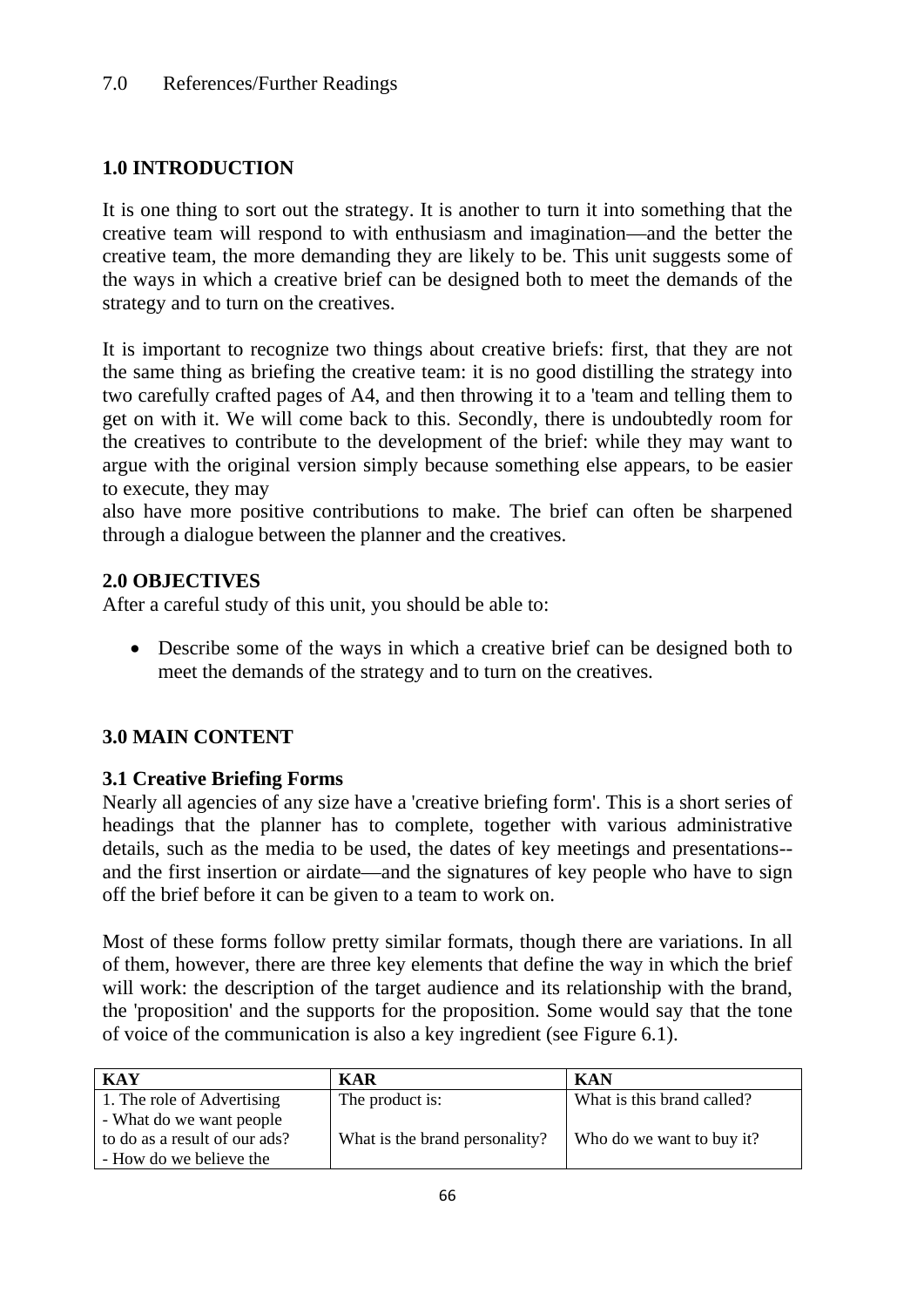| ads will work to achieve this?                                          | Who is the target audience?               | Why should people buy this |
|-------------------------------------------------------------------------|-------------------------------------------|----------------------------|
| 2. Who are we talking to?                                               | What are we advertising for?              | brand?                     |
| 3. What is the single most<br>important thing the ads should<br>convey? | What is the proposition?                  |                            |
|                                                                         | What is the support for this?             |                            |
| 4. Why should people believe                                            |                                           |                            |
| this?                                                                   | What do we want people to<br>think or do? |                            |
| 5. What practical considerations<br>are there?                          |                                           |                            |

All three briefing forms also include details of timings, media to be considered, etc.

# **Figure 5.1: Creative Briefing Forms: Main Headings**

# **3.2 Describing the Target Audience**

As we have seen, there are many ways in which a planner can look at market data to identify the target audience for a campaign. But the audience still needs to come alive in the minds of the creative team if they are to find it at all easy to write ads that will get over the barriers that lie between an ad and success.

The planner has to put into the brief enough information to define the audience, to identify its existing relationship with the brand, and to bring it to life. So, a marketing plan may talk about the target audience in almost purely demographic terms: 'Younger families with children: XYZ housewives aged 25-40, especially occasional users of Brand X'. But an advertising strategy and the brief that is based on it will say something more like this (for a confectionery brand):

- Women, aged 25-40, who love—but may feel guilty about—eating chocolate. A bit self-indulgent, and able to afford little luxuries. They enjoy most forms of pampering.
- They are well aware of [our brand], but buy it (or several of the direct competitors) infrequently, and for special occasions: they do not see it as a day-to-day, casual eat.
- They think of the brand as special, and like eating it, but they don't know what the product contains, and they rarely think about how nice it is.
- They see it as being a bit distant—aloof, stuck-up, probably foreign.
- They are reluctant to buy [our brand] for themselves, but they like being given it.

This definition is, clearly, based on quite detailed research and specific decisions about which people to target (most boxed chocolates have an older age profile than that of the target), and the sort of things that the planner is hoping to achieve.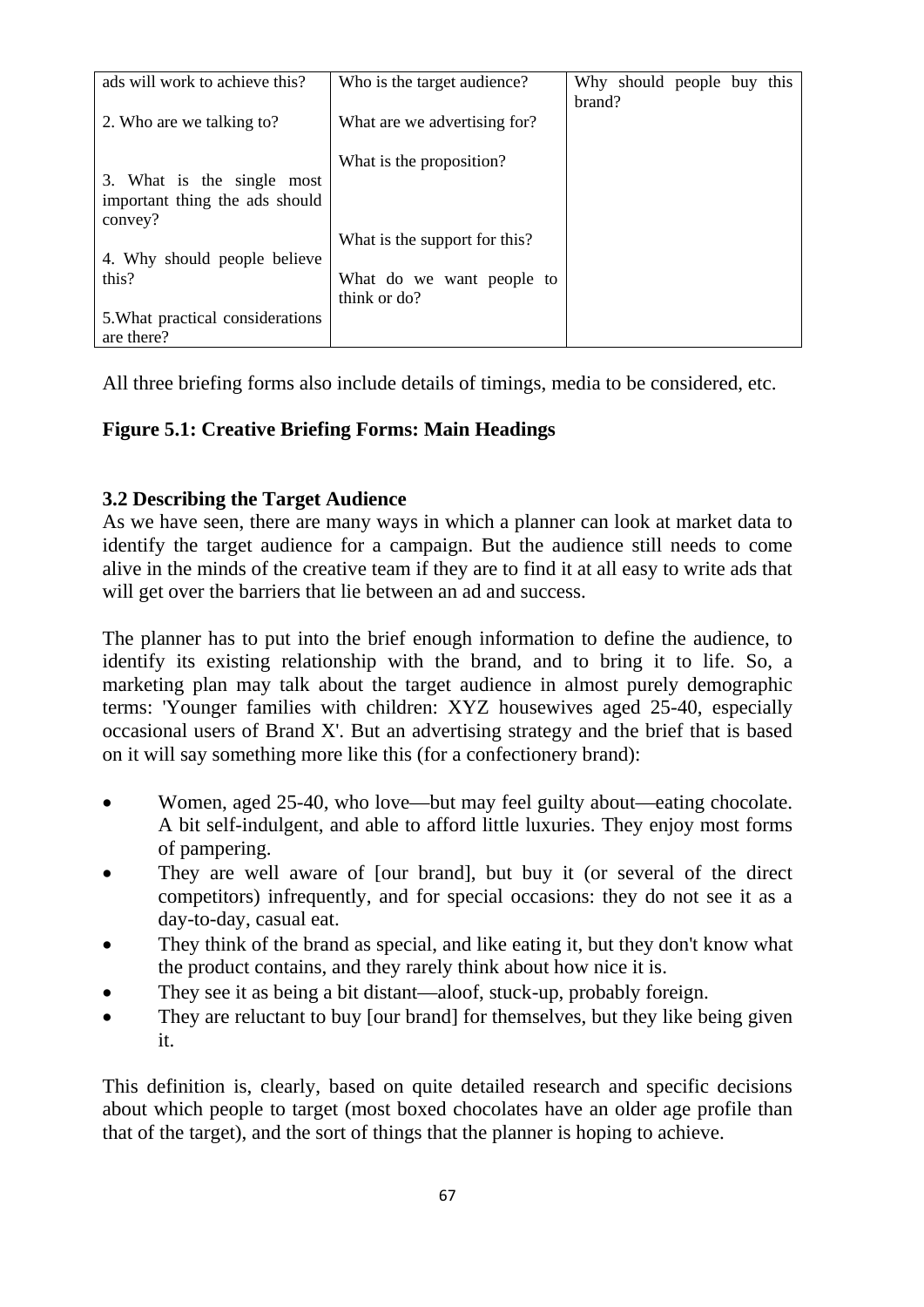In a different sort of market—say cars—the target might be specifically defined in terms of owners of particular competitive models that could be seen as susceptible to switching makes at their next purchase. It would need, in addition, the sort of psychological characteristics mostly used in the chocolate example, in order to show how the target group look at cars and approach buying them.

More generally, it is quite important to be clear about what sort of relationship the target consumers have with the brand to be advertised: are they very familiar with it? Are they current light users, who we wish to encourage using our brand more often? Are they lapsed users, who will, we hope, respond to news of a relaunch or reformulation by trying the brand again? Are we hoping to attract people who have never tried—or perhaps never heard of—our brand?

Why this matters should be fairly obvious: if we are trying to get new users, we are going to have to work hard to attract their attention, and give them good reasons (rational or emotional, or both) to try the brand. This may require a combination of salience and persuasion—perhaps with a bit of involvement thrown in If, on the other hand, we are aiming to make sure that our heaviest users keep taking the juice, what is needed is going to be almost pure involvement, wrapped round a gentle reminder of all the things that—we hope—make them love the brand.

### **3.3 The Strategy: What should the Target group get from our Ads?**

As can be seen, the analysis to define the target group has gone into some detail about who uses the product, how they use it, what they think of it, and so on. This provides the basis for deciding what the advertising has to achieve. This starts from studying the brand itself, in order to identify its strengths and weaknesses (SWOT analysis).

The task of the advertising is likely to be to try to strengthen the brand's good points, or to bring these points to the attention of a new audience. Equally, however, it may be to try to redress a weakness. From the target audience description for our chocolate brand, it is easy to deduce that whoever is doing the thinking about the brand believes that it is too 'special' for its own good: the idea is to try to get people to loosen up about it, to buy it and eat it for more casual occasions. To do this, it looks as if the brand has, somehow, to become friendlier and more accessible. Further, targeting it at a younger audience than the majority of regular eaters of boxed chocolates suggests that someone has identified either a weakness in the brand's user profile or the opportunity to influence a more susceptible and less habituated group of women.

We have, in fact, applied behavioural, attitudinal and demographic segmentation to our search for the target group.

We are also beginning to get towards what we would like them to get out of our ads. Why do I put it like this? Why not 'what we want to tell them about our brand'? The answer goes back to what actually happens to ads when people see or hear them. Ads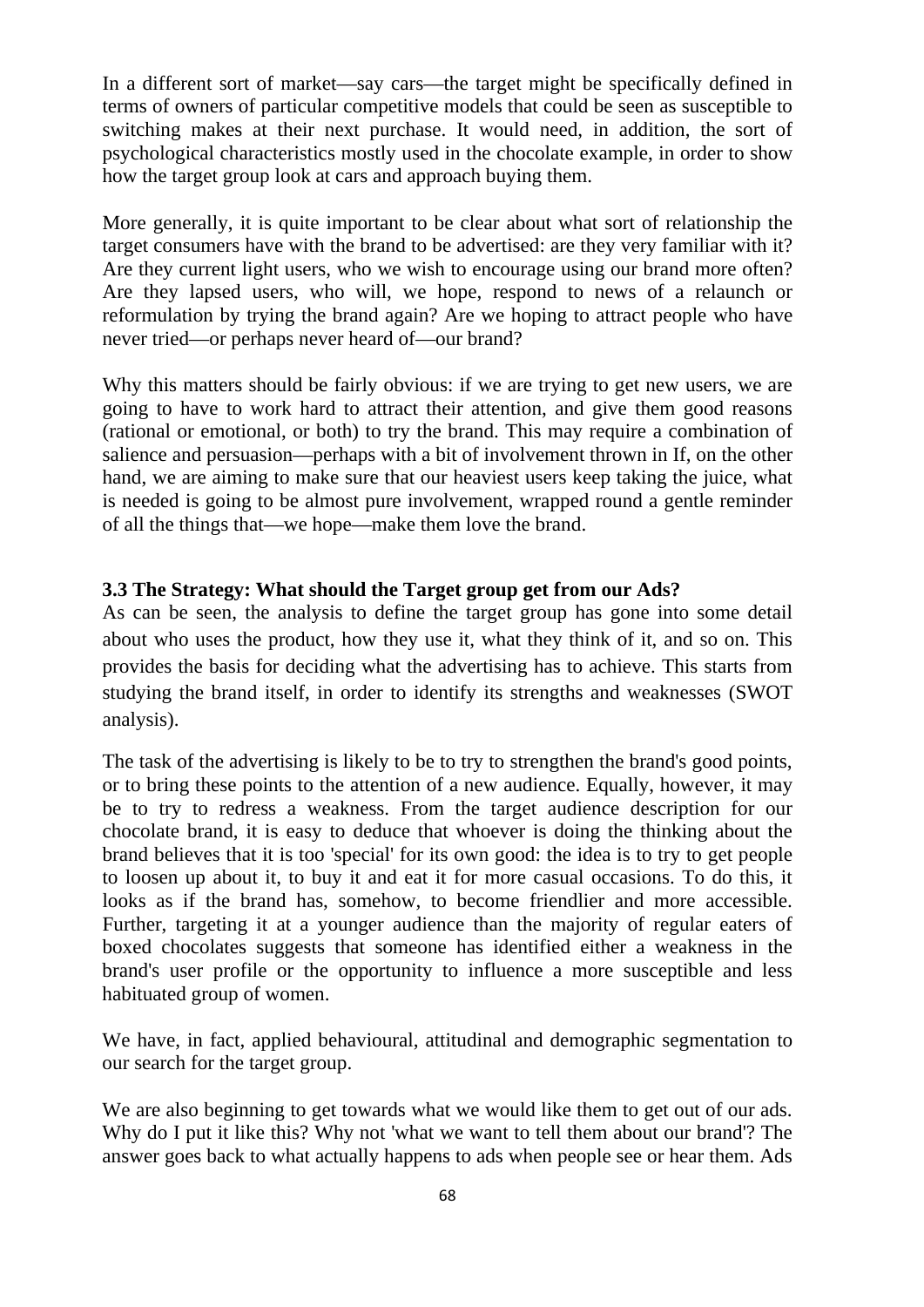are not something that people especially want to take any notice of. They intrude into our lives, sometimes noisily and aggressively; they get in the way of what we are reading; they interrupt our favourite TV programme. So we very often switch them off altogether (mentally, or physically, by 'zapping' with the remote control on the TV): we are very good at this. Or, when we do attend to an ad, our response to it is filtered through a whole range of diversions and mental barriers. We very often only take notice of part of an ad, and succeed in ignoring the key points that the advertiser really wants to get across. It is rather as if people are involved in a game of 'Chinese whispers' with the ads.

We also, very often, get far more out of the visual clues in the ad than the words, because our eyes are quicker, usually, than our ears, and memory tends to be more efficient at preserving visual stimuli than absorbing verbal material. So much so, that research has shown that a radio commercial that picks up on key elements of the sound track of a TV campaign can easily stimulate visual images from the TV commercials—a process known as 'visual transfer' .

What this means is that we need to be very careful about how we think about the communication process by which our ads will work. Communication is not a simple, one-directional stimulus response process: between the sender and the desired recipient of a message, there is a great deal of distortion and noise, rather like lots of short-wave radio; and the recipient can decide—voluntarily or instinctively—to accept only part of the message. Increasingly, too, people are coming to recognize that communication should, ideally allow for the chance to reply: people like dialogue. At its simplest, this means that ads with a response mechanism—a coupon, and address to write to, a telephone number to call, a web site to visit—are often more attractive than ads without.

### **3.4 Creative Briefs**

Creative briefs are not easy to write. Potentially, they can lead to great advertising, but to do so they have to start out with that aim. As Steve Henry, creative director of HHCL, one of the top creative agencies in the UK, has said, you should write the brief to change the world. This is, obviously, easier to do for an exciting product and a client who is committed to great things. One of the advertising world's great problems is that it is too easy to produce routine creative briefs and routine advertising—and that both agency and client are often happy with that: it's safer.

### 3.5 **Briefing**

It is not enough for the planner to write the brief, get it signed off by the account director and—probably—the creative director, and then drop it off on the desk of the designated creative team. This is fine for a minor job within an on-going campaign, though even then it is probably worth a few minutes' discussion.

For a major new campaign, more is needed. The creative team needs to emerge from the briefing both knowledgeable and inspired with enthusiasm. This means that they have both to become immersed in the brand and be given a direction and momentum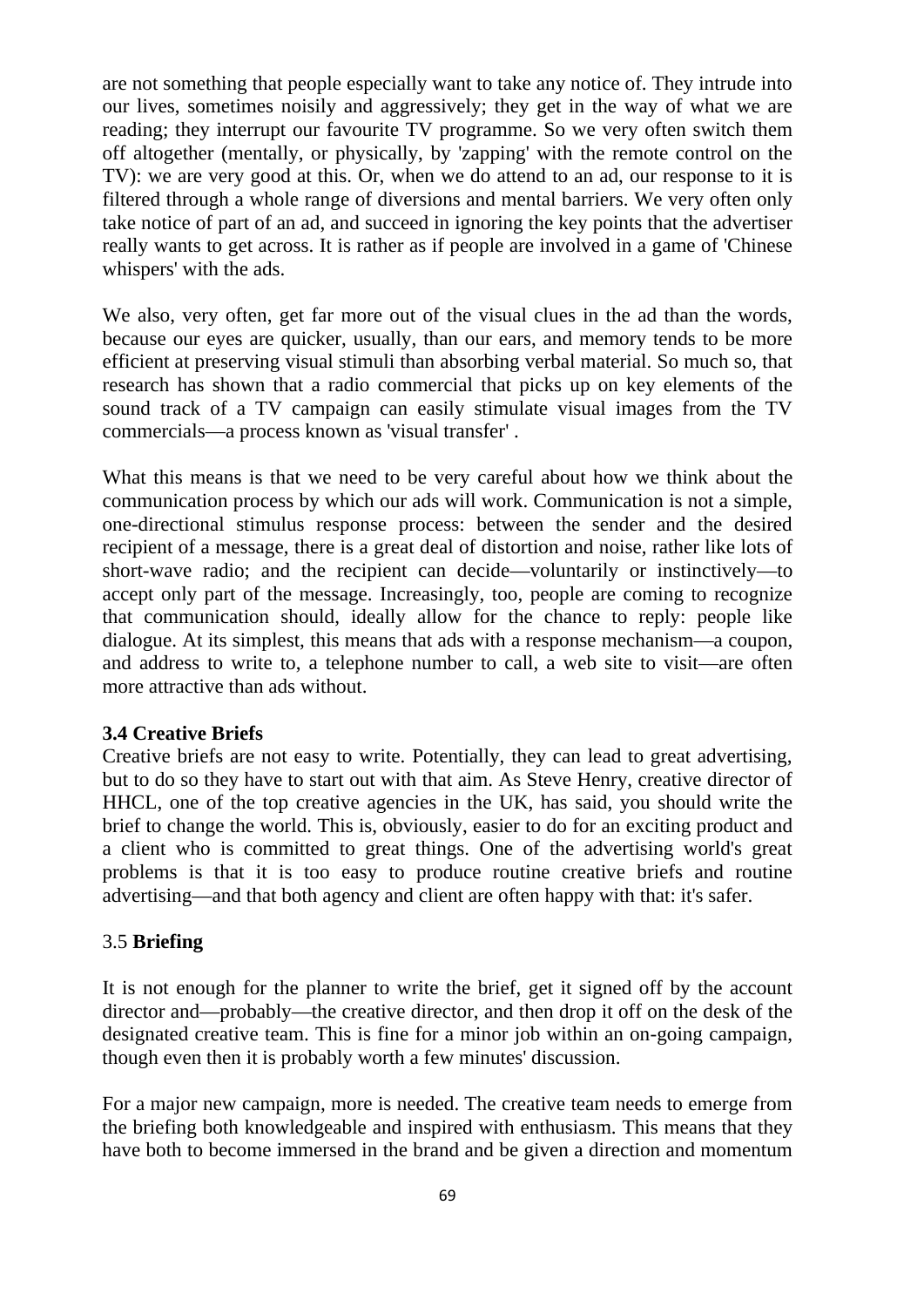towards it. At some stage in the process, they need to go round the factory, visit the shops or restaurants, apply for the bank account or the loan, fly the airline ... They need to meet the people who make the products and run the business, the people who have to handle the customers (and their complaints and queries) ... They should get a chance to talk to consumers about the brand, or at least to be exposed to videos of consumers describing their experiences. They will need to have available the fact sheets, the brochures, the technical specifications.

Much of this is part of the pre-planning process, and it can produce the sort of insights that can be crucial for the eventual campaign. As the team absorbs the brand experience, the shape of the brief is being developed, and rough ideas are being developed in (at least) the back of the team's minds.

This all becomes crystallized in the actual brief, and what is then needed is to create an event that will reestablish the key points in everyone's minds before they go off and start the hard work.

## **4.0 CONCLUSION**

There are, obviously, an infinity of ways in which a briefing session can be made into an event. Certainly, it will be helped by a bit of 'theatre'. This can involve simply the use of the agency's presentation facilities to show video clips, display the product, and so on; but it could involve a carefully structured visit to one of the client's outlets or branches, or an 'away-day' in an unusual location.

## **5.0 SUMMARY**

At this juncture, we can summarize as follows:

- The creative briefing process is designed to guide and stimulate the creative team to produce brilliant advertising. The planner and the team should, ideally, work together to agree the brief.
- All agencies have creative briefing forms. These vary, mostly in fine detail, but are designed to be succinct and precise.
- A brief should bring the target audience to life, as literally as possible, and show how the audience is expected to relate to the brand and respond to the advertising.
- The brief should provide the creative team with enough supporting evidence to back up the proposition – but not too much.
- Briefing the team can be a crucial factor in stimulating their enthusiasm. A good briefing can, and sometimes should be, theatre.

## **6.0 TUTOR-MARKED ASSIGNMENT**

Take an advertising campaign you admire. Deconstruct it to arrive at the brief. Who are the target audience? What are their attitudes to the brand? What is the advertising trying to modify or strengthen in these attitudes? What is the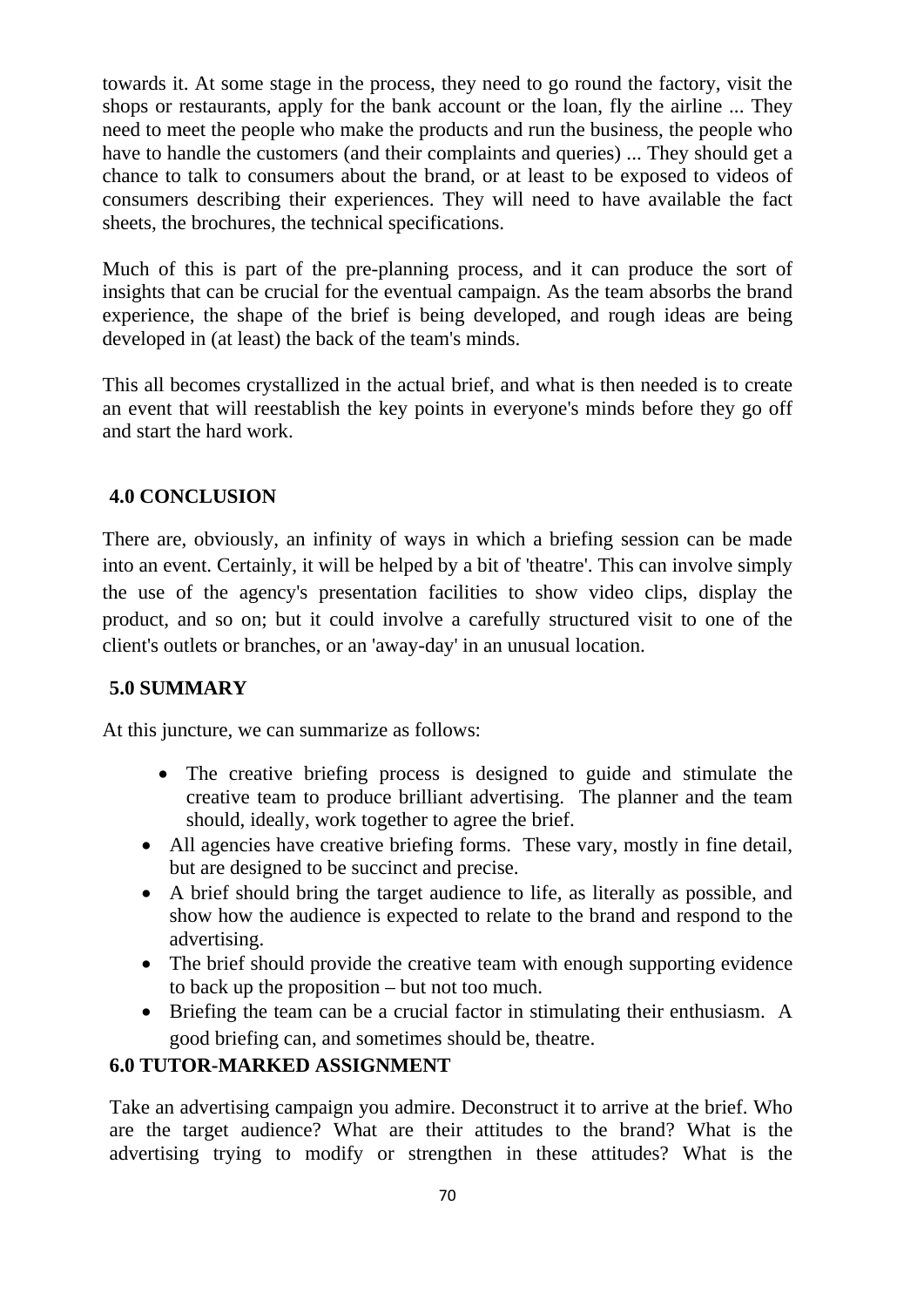proposition? What evidence do we find in the ads to support the proposition? What are the audience expected to do as a result of seeing the ad? **7.0 REFERENCES/FURTHER READINGS**

Doyle, Peter (2002). *Marketing Management & Strategy, 3rd Edition.* Essex: Pearson

Educational Limited.

Ferrell, D. C. & Hartline, Michael D. (2005). *Marketing Strategy, 3rd Edition.* Ohio:

Thomson South-Western.

Kotler, Philip & Keller, Kevin Lane (2006). *Marketing Management, 12th Edition.* New

Jersey: Pearson Prentice Hall.

Perreault, William D., Jr. & McCarthy, Jerome E. (2005). *Basic Marketing: A Global-*

*Management Approach*. Boston: McGraw-Hall Irwin.

Peter, J. Paul & Donnelly, James H., Jr. (2011). *Marketing Management: Knowledge &* 

*Skills, 10th Edition.* New York: McGraw-Hall Irwin.

Westwood, John (1996). *The Marketing Plan: A Practitioner's Guide, 2nd Edition.*

London: Kogan Page Limited.

White, Roderick (2000). *Advertising, 4th Edition.* London: McGraw-Hill Publishing Company.

Wood, Marian B. (2007). *Essential Guide to Marketing Planning.* London: Prentice Hall.

### **Module 3**

Unit 1 – Creating the Adverts

Unit 2 – Evaluating Advertisements

Unit 3 – The Media

Unit 4 – Response and Interactive Advertising

Unit 5 – Planning the Campaign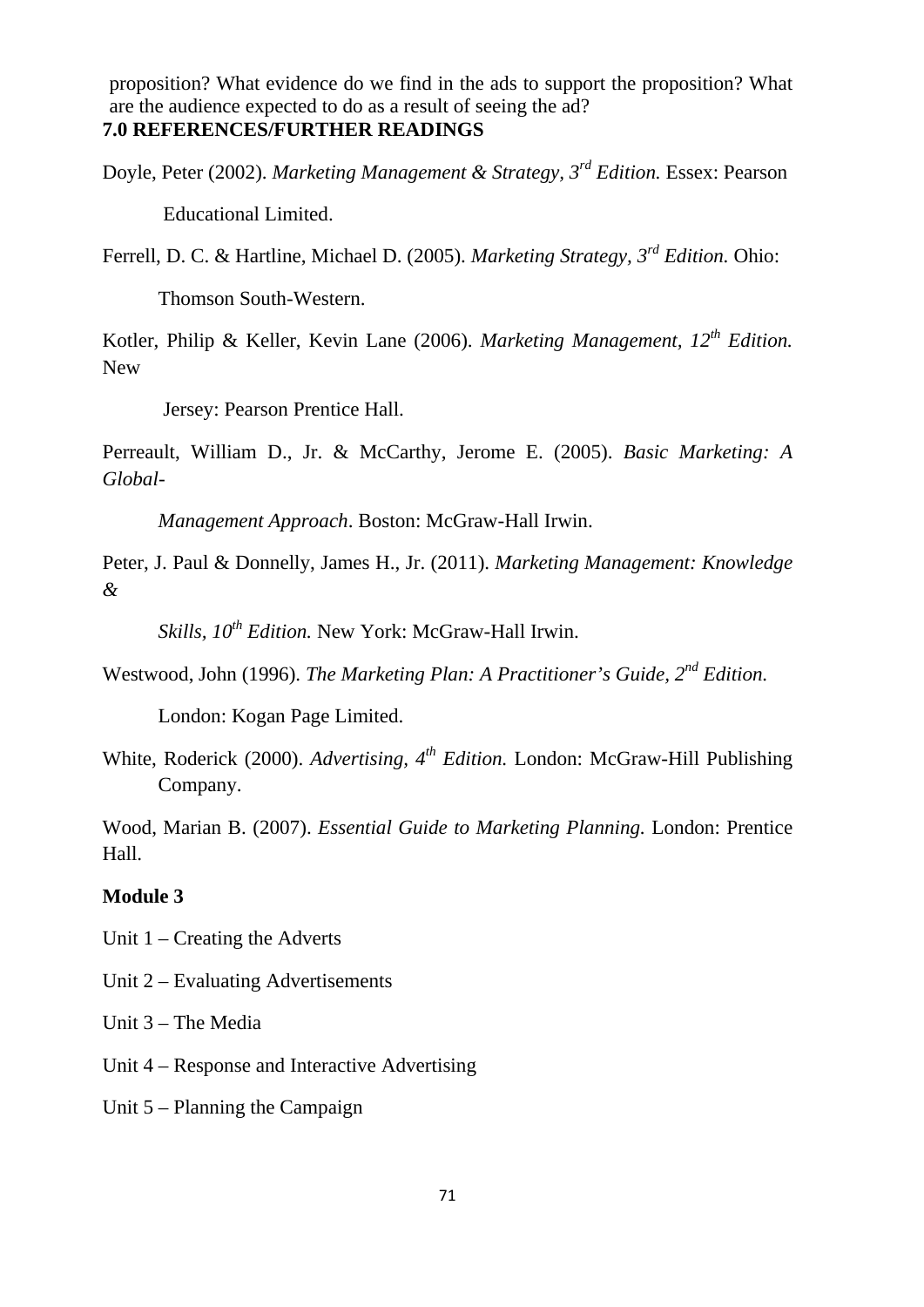# **UNIT 1 – CREATING THE ADVERTS**

### **CONTENTS**

- 1.0 Introduction
- 2.0 Objectives
- 3.0 Main Content 3.1 Essential Elements of Creating the Ads
- 4.0 Conclusion
- 5.0 Summary
- 6.0 Tutor-Marked Assignment
- 7.0 References/Further Readings

#### **1.0 INTRODUCTION**

There are a number of principles that can usually prevent the creation of positively bad advertising, and a substantial number of guidelines that may help refine the details of individual ads and enable them to work better. Since the world is full of very ordinary advertising, this may help to reach at least a good average standard. The problem is always to do better than that, and that is where creativity and imagination, rather than any rules, have to dominate. This unit focuses on creating the ads.

### **2.0 OBJECTIVES**

At the end of this unit, you should be able to:

- Discuss the essential elements of creating the ads.

### **3.0 MAIN CONTENT**

### **3.1 Essential Elements of Creating the Ads**

#### *Branding and category identification*

Any ad needs to make it clear what is being advertised—the product category and,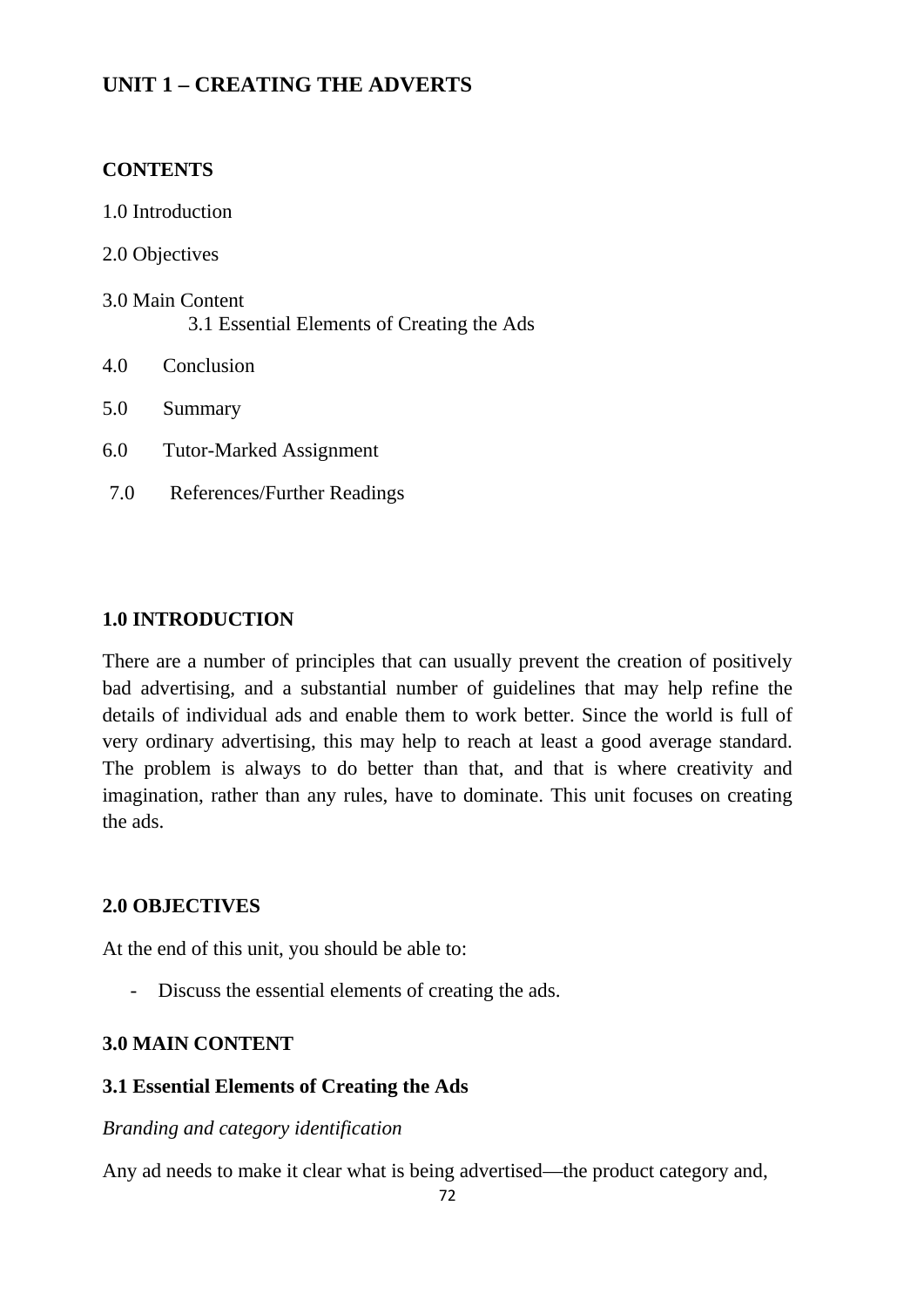most importantly, the brand. An important role for advertising is to enable the brand to say 'Look! Here I am'. It is possible, of course, to play a bit of a guessing game, and this is quite common on TV, where brand names are often not revealed until the end of the commercial

Research evidence quoted by Franzen suggests that suppressing the brand name can be counter-productive: the-earlier the brand name appears in a commercial, the more people will correctly make the link between ad and brand. You have to trade off this fact against the possible benefits of giving viewers a 'reward', in terms either of guessing the brand before it is revealed or of satisfying their curiosity towards the end.

Similarly, in press ads, there is a well-known desire among agency art directors to reduce the size of the client's logo or other branding devices, and a corresponding requirement among clients to have it as large as possible. It seems reasonably obvious that there is no point in being anonymous, though there may—just may—be some point in playing a bit of a 'guess the brand' game in some circumstances.

### *Attention -getting devices*

Advertising has to attract attention, somehow, in order to penetrate the divided interests of the audience. There are far too many commercial stimuli fighting for our attention, and most are ignored. So, ads have to find ways of breaking through the noise.

This leads, frequently, to excess. Loud music, hectoring voices, the over-use of what are believed to be key 'trigger' phrases: 'new', 'don't miss this', 'listen', 'free', `now' frantic speed of delivery of voice-overs, funny voices, press ads full of starbursts and bold print, fast-cut TV commercials, flashing lights, the use of provocative headline words ('sex', swear words), exploitative sexy pictures ..., and so on. The list is almost endless, though disappointingly predictable.

Looking constructively at the problem, it is clear that the keys to effective attention getting lie in a combination of the media context and the brand concerned. You stand a better chance of getting attention in a medium if what you are saying stands out in contrast to the programme or editorial in which it appears, or if it tunes in so closely with its context that it becomes almost seamlessly part of that context, and the reader or viewer is simply carried into the ad by the flow. Bearing in mind, too, that you are often going to be among other ads, a distinctive tone of voice—quieter, perhaps may make the difference.

Then again, if the brand carries its own interest, because it has something new or fascinating to say, this is a far better way of getting attention—in its own right—than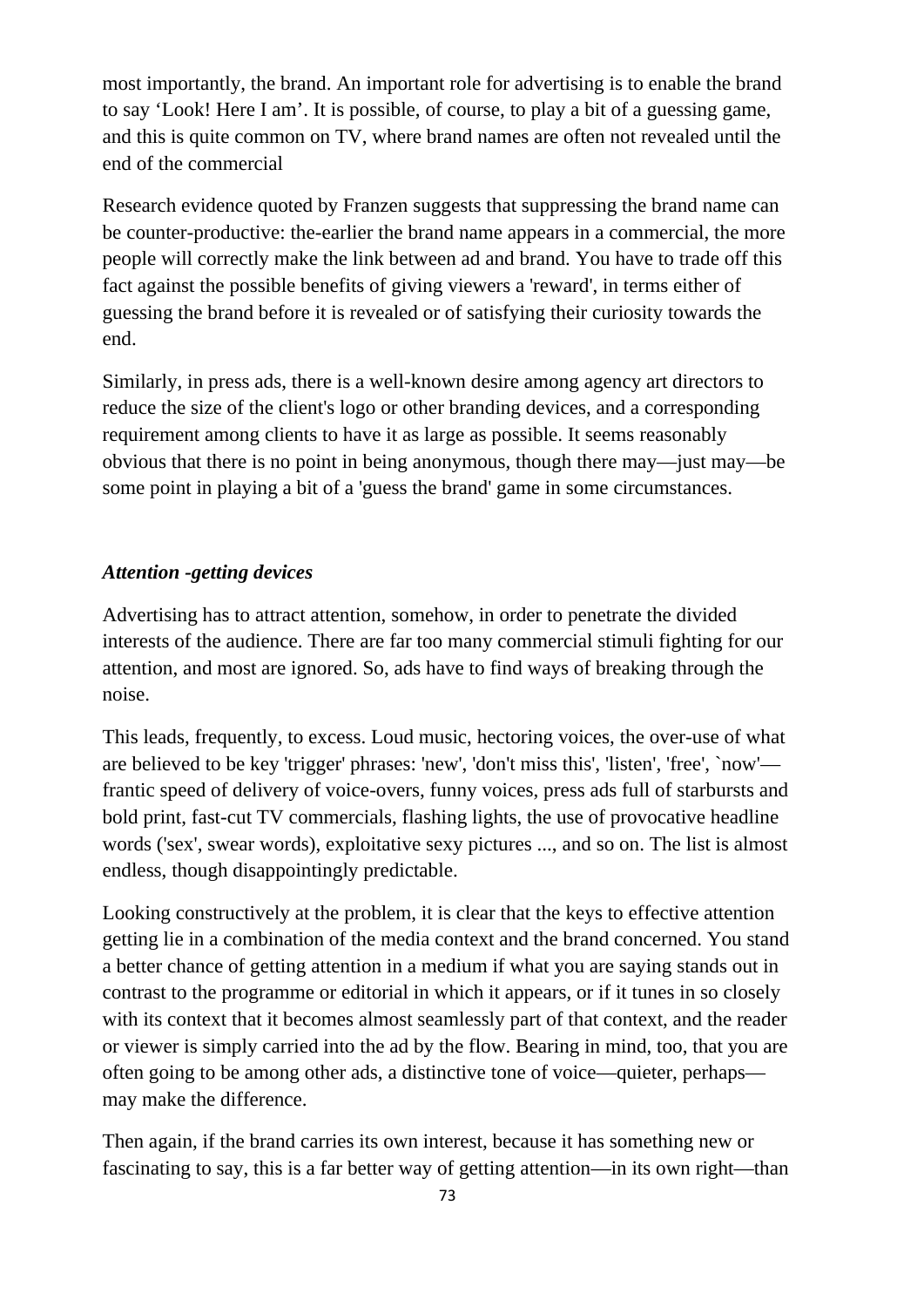standing up and shouting. What's more, it has a better chance of working for the brand than a 'bolt-on' attention-getting device that can actually divert attention from the brand; you then get an ad that people notice, at least superficially, but no benefit for the brand.

### *Likeability*

American research in the late 1980s identified the likeability of an ad as a key factor in its effectiveness. People respond better to ads they like.

Likeability is a complex concept: it does not simply mean that an ad should set out to be humorous or to entertain. It means that the audience should feel that it is useful, informative, helpful, pleasing, constructive—and, perhaps, entertaining and/ or humorous.

As should be apparent, this tends to run counter to many of the ways in which ads seek to attract attention, and emphasizes the problems associated with the more obtrusive attention-getting devices, since these can induce irritation.

By now, likeability is a common element in many TV strategies, and almost essential for cinema, but is less consistently aimed for in press. Part of the reason for this lies in the severely functional and informative nature of much press advertising, especially newspaper ads for retailers and financial services. It is notable, however, that press advertisers in these fields who do try to make their ads more palatable seem to do well.

#### *Simplicity*

In general, people are not particularly interested in what ads have to say. This means that ads have to have a straightforward, concentrated message, and to avoid confusing this message with extraneous matter.

On the face of it, this is a recipe for very boring ads—which will fail on the grounds of both attention getting and likeability—so it has to be recognized that simplicity on its own is not enough. What it does mean, though, is that the number of points that an ad tries to make has, in general, to be limited. This depends, ultimately, on the medium used and the nature and purpose of the ad, but it is a reasonable generalization that a single point made well and strongly will always be more effective than several different points, almost however well they are put across. Ideally, every ad should feature *one* key point, and this applies just as much to a long-copy press ad for a financial service or selling a complex product off-the-page as to a 30-second TV commercial or a poster. Posters, of course, are the ultimate discipline, because the maximum number of words that you can hope to use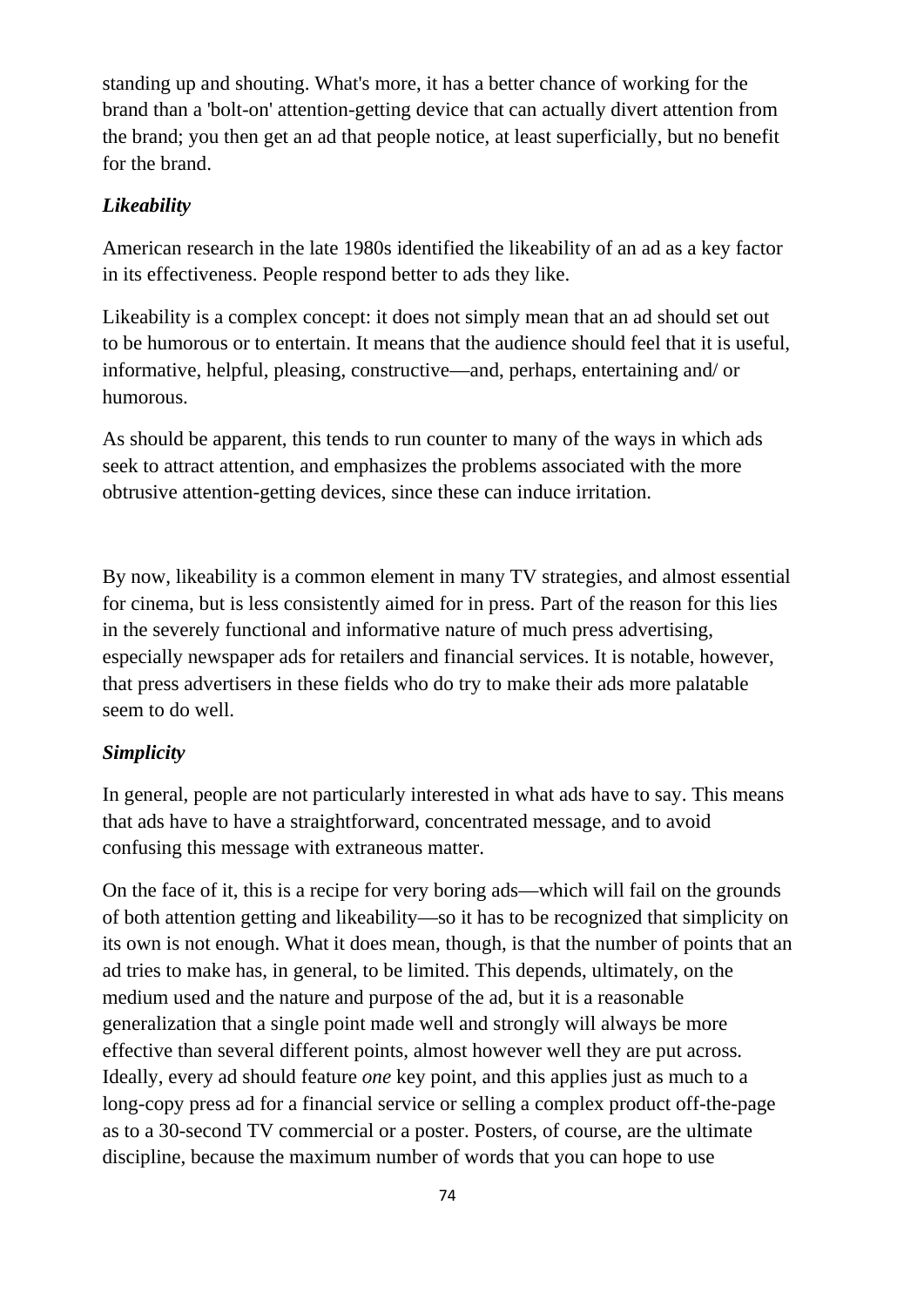successfully is reckoned to be seven, and even fewer are better: quite simply, the amount of time available for scanning a poster as you drive past it limits the number of words you can take in.

# *Have an idea: be original*

Implicit in the importance of novelty for getting and retaining attention is the need for originality. Ads that work tend to contain original ideas. The use of the word 'idea' here is important: it is not especially difficult to present a brand in a way that is novel—more or less. It is a lot more difficult to present it through the medium of an original idea, that says something new and interesting to the target audience and wraps it effectively around the brand.

# *Offer the audience real benefits*

One of the great—and true—advertising clichés is 'Sell the sizzle, not the steak'. In other words, make people salivate by offering them the rewards (or the anticipation) of the product, not the product itself. This heightens the desire for the product.

Mostly the benefits you offer should be those conferred by the product: the results people can expect to obtain by buying or using it.

There is a need to be a careful with humour. Obviously, there are some product categories where humour is clearly inappropriate, if not actually in bad taste (which may be seen as a recommendation for it in some circles!). Equally, humour can get in the way of an advertising message, unless the proposition and the brand are very carefully integrated into the joke. Finally, of course, you come up against the ultimate problem of all humour.

# **4.0 CONCLUSION**

A number of analyses of the contribution of humour to advertising show that humour tends to contribute to advertising recall and liking, but may be slightly less good at persuading or modifying attitudes. Humour can get in the way of an argument. Overall, however, it is clear that there are benefits to be had from getting humour right, and its ability to be liked is an important incentive to try.

# **5.0 SUMMARY**

May we summarize as follows:

- Creating good ads depends on creativity: having ideas. This cannot really be taught, though a good creative director can help the process develop and improve, by example and by advice and constructive criticism.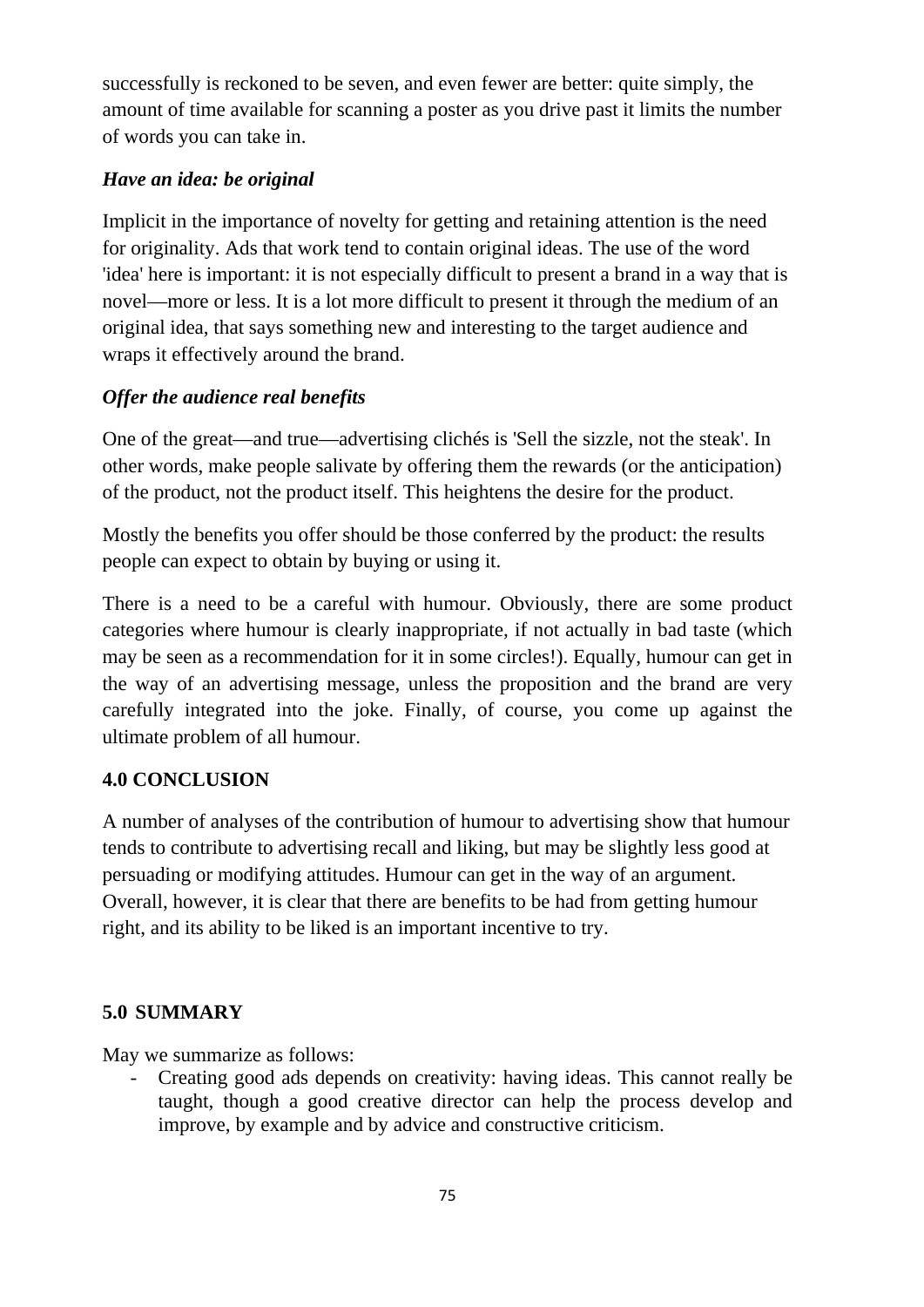- Correspondingly, the 'rules' that exist for helping create ads are, at best, guides to possible formats, suggestions as to how to organize the ad, lists of elements that should be included.

### **6.0TUTOR-MARKED ASSIGNMENT**

Discuss the essential elements of creating the ads.

#### **7.0 REFERENCES/FURTHER READINGS**

Doyle, Peter (2002). *Marketing Management & Strategy, 3rd Edition.* Essex: Pearson

Educational Limited.

Ferrell, D. C. & Hartline, Michael D. (2005). *Marketing Strategy, 3rd Edition.* Ohio:

Thomson South-Western.

Kotler, Philip & Keller, Kevin Lane (2006). *Marketing Management, 12th Edition.* New

Jersey: Pearson Prentice Hall.

Perreault, William D., Jr. & McCarthy, Jerome E. (2005). *Basic Marketing: A Global-*

*Management Approach*. Boston: McGraw-Hall Irwin.

Peter, J. Paul & Donnelly, James H., Jr. (2011). *Marketing Management: Knowledge &* 

*Skills, 10th Edition.* New York: McGraw-Hall Irwin.

Westwood, John (1996). *The Marketing Plan: A Practitioner's Guide, 2nd Edition.*

London: Kogan Page Limited.

White, Roderick (2000). *Advertising, 4th Edition.* London: McGraw-Hill Publishing Company.

Wood, Marian B. (2007). *Essential Guide to Marketing Planning.* London: Prentice Hall.

# **UNIT 2 – EVALUATING ADVERTISEMENTS**

#### **CONTENTS**

1.0 Introduction

2.0 Objectives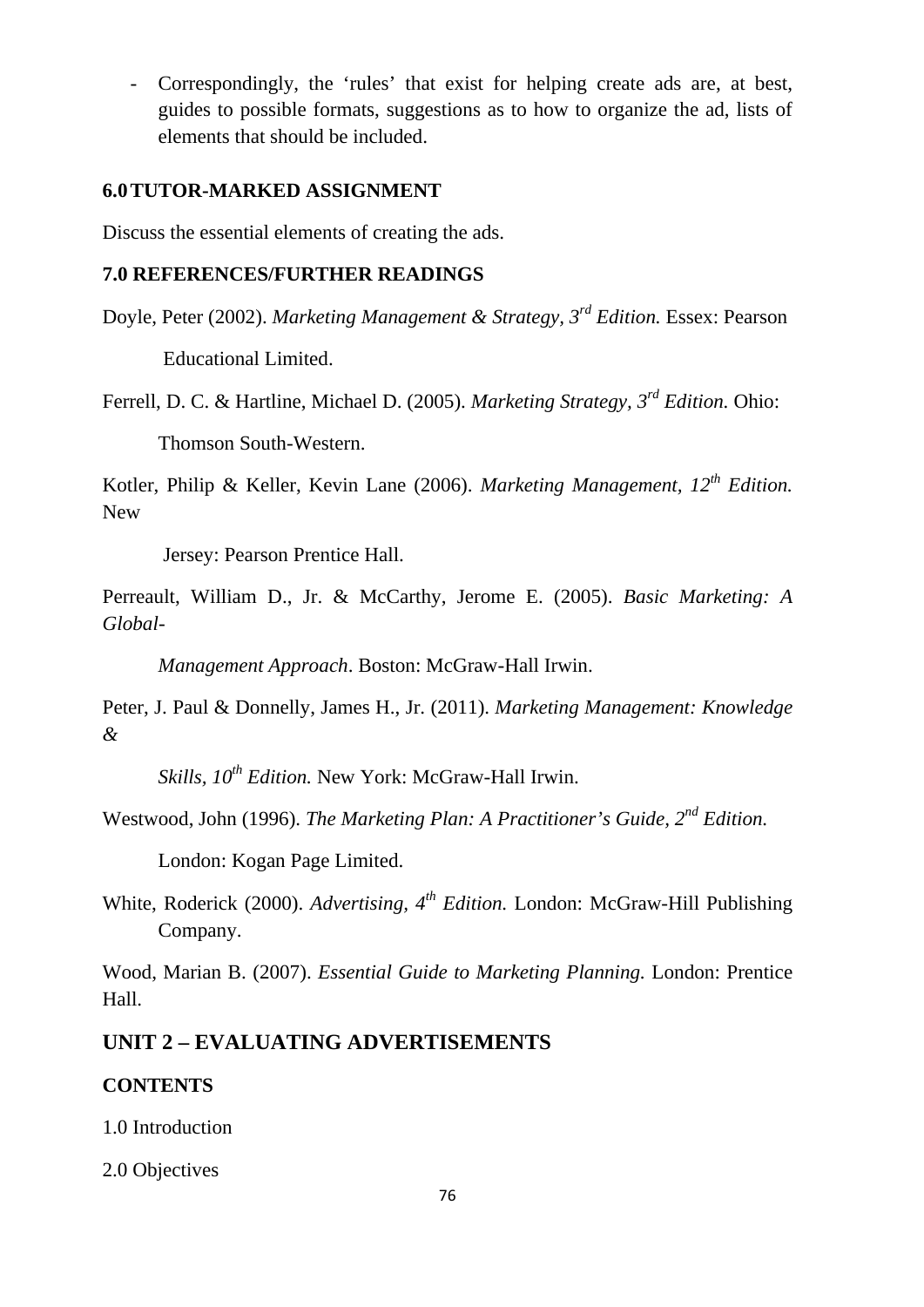3.0 Main Content

3.1 Is it a good ad? Why? Why not?

3.2 Pre-testing and Creative Development Research

3.3 Post-Testing and Campaign Evaluation

3.4 Consumer Feedback

4.0 Conclusion

5.0 Summary

6.0 Tutor-Marked Assignment

7.0 References/Further Readings

## **1.0 INTRODUCTION**

If you manage a substantial brand, and the agency is developing a new campaign, you want to be reassured, before spending perhaps several million pounds behind the ads, that what you are doing will work. Moreover, your senior management will take a dim view of a campaign that invests large sums and then bombs. So, you will want reassurance, preferably from consumer research, that what the agency is recommending is right. What's more, because you are probably a numbers person, and your management, especially the finance director who has to sign off your budget, certainly are, you would prefer this evidence quantified. Indeed, since a new commercial may cost millions to produce, and a series of them a good deal more, it would be nice to have this evidence *before* the investment in production takes place.

Even if you have not taken this precaution, you will certainly want evidence from the marketplace that the campaign, once running, is meeting its objectives—and, ideally, you would like early warning of success or, more vitally, failure.

We are, then, talking about two things: in the jargon, 'pre-testing' and 'post-testing'. As we shall see, post-testing now includes a variety of complex and sophisticated considerations, while pre-testing raises a number of difficult issue.

First, though, it is worth thinking about how you should set about judging an ad.

# **2.0 OBJECTIVES**

At the end of this unit, you should be able to:

- Discuss the evaluation of adverts in general;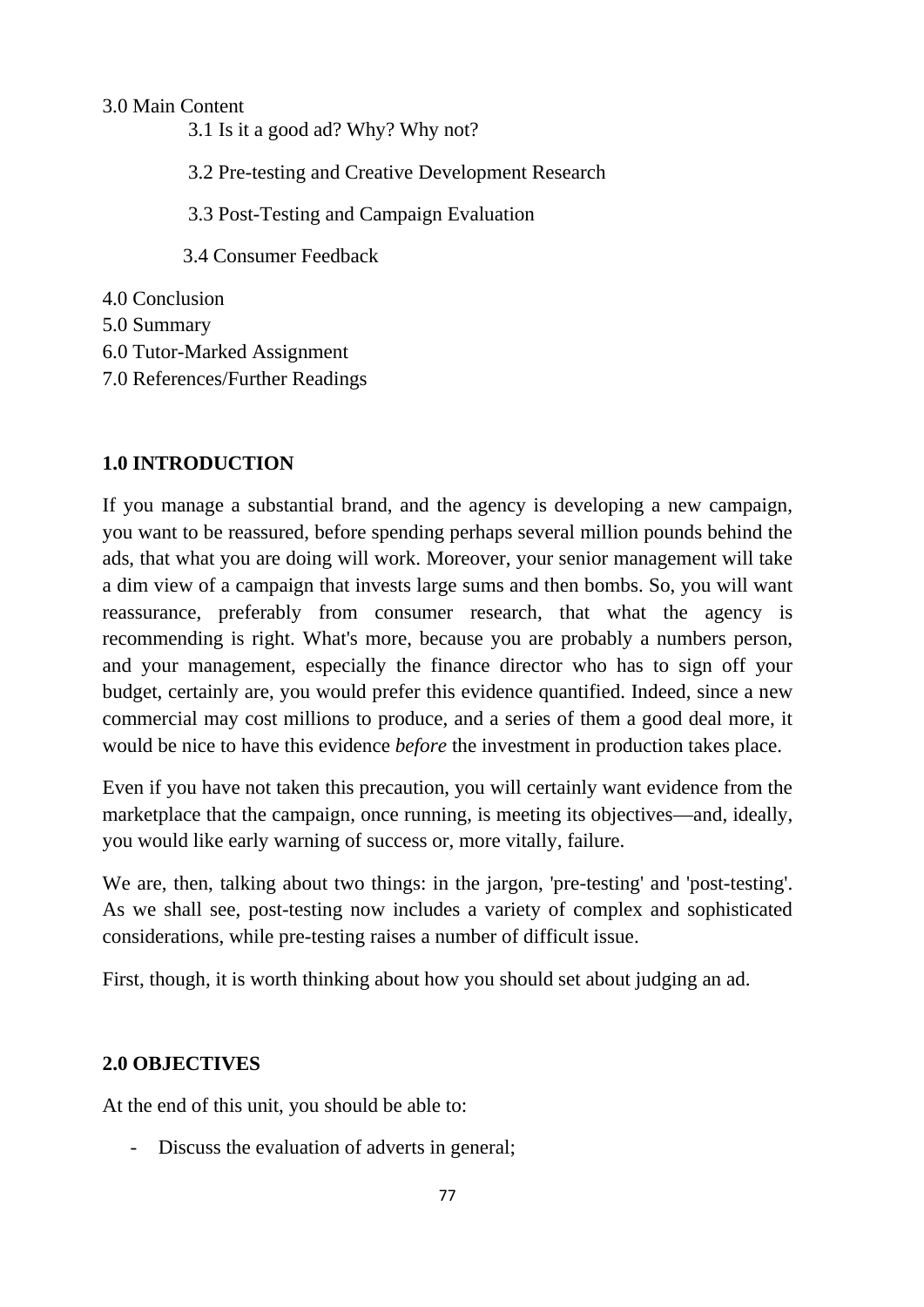- Highlight the considerations in Pre-testing and Creative Development Research;
- Discuss the factor in Post-Testing and Campaign Evaluation.

### **3.0 MAIN CONTENT**

## **3.1 Is it a good ad? Why? Why not?**

If you are involved with advertising, you will find yourself, all the time, looking at ads and asking yourself these questions. When you are the client, or the agency account director, faced by the creatives' latest gem, it is your job to do the same thing. How should you go about it?

Basically, there are just three questions that are fundamental:

- Is the ad on strategy?
- Is there a real idea here?
- Is it fresh and/or original?

There is, also, a fourth, which inevitably intrudes. It should, ideally, be ignored, but rarely is:

• Do I like it?

### *Is it on strategy?*

Assuming the strategy is clear, it should not be too difficult to answer this. You do have to remember, though, and it can be difficult, that the ad is usually designed to appeal to someone very different from yourself. You need to remember, too, that it is what people get out of the ad that matters—and that this will depend as much on the way it is said as on what is said. Further, a fact about the brand does not have to be spelled out if it is abundantly apparent from the visual—and vice versa.

# *Is there a real idea here?*

How do you recognize an idea, or at least a relevant one? Arguably, it has two key features: it is at least slightly unexpected; and it works indirectly, through metaphor or simile or analogy, as well as directly. And, if it is any good, it is absolutely appropriate to, and tied in with, the brand. An idea enhances and expands the brand: it goes beyond the mere words in the strategy, and adds something to them.

# *Is it fresh and original?*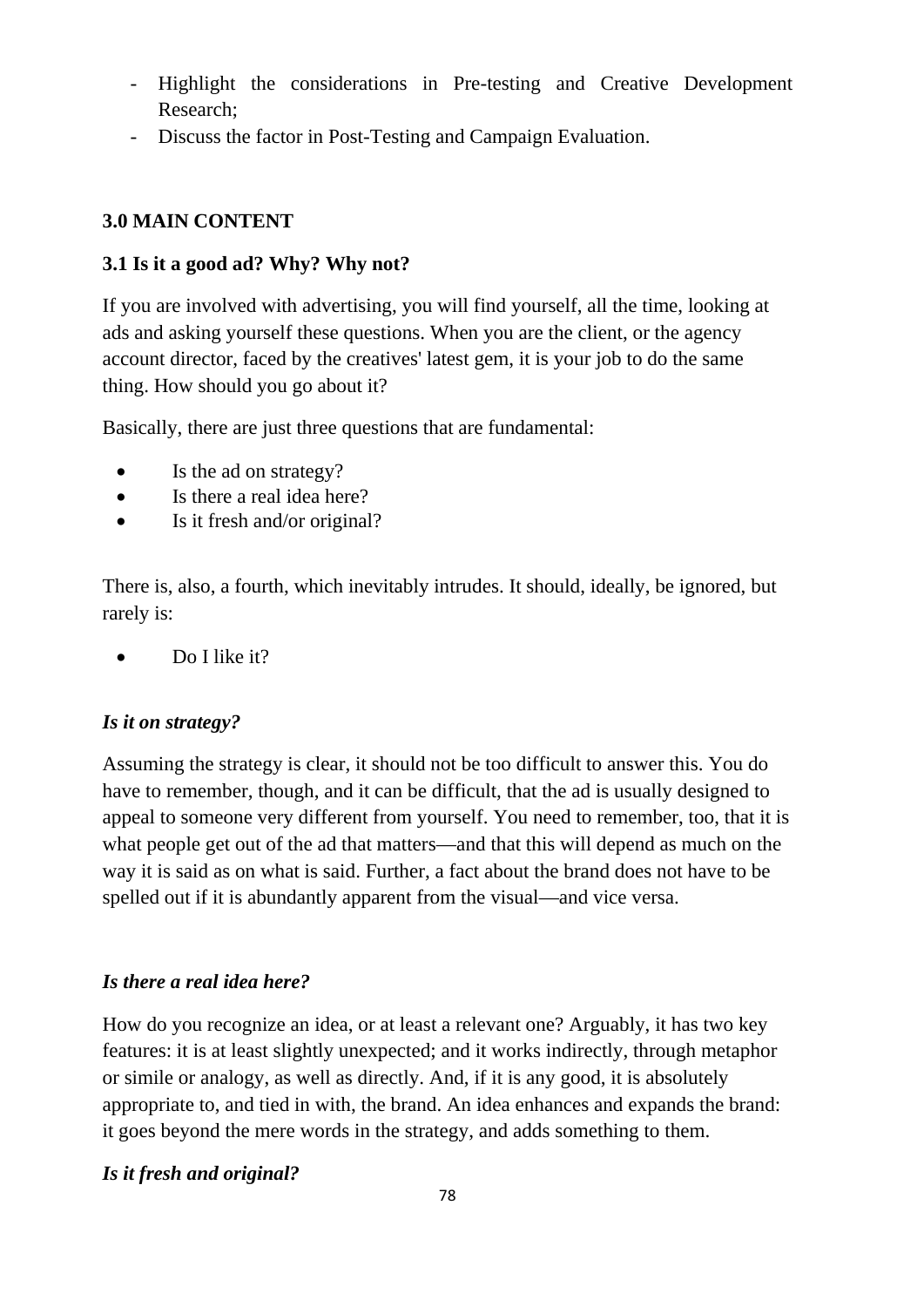You will find that creatives set great store by being original, and that the snidest criticisms in. Consumers set no store by originality for its own sake: creatives do. What grabs consumers is what is to *them* a new, fresh, exciting, enjoyable way of looking at a brand or product category. So, does your new campaign provide this? Does it redefine the rules of your competitive marketplace in some way? If so, is it *relevant* to the consumer? Then, you may have a winner on your hands.

#### **Do** *I like it?*

The most difficult decision you will ever take is the one that says 'I hate it: but if you tell me it is right for the market, I'll run it'. Unless you are slap in the middle of the target group for your campaign, it really doesn't matter whether you like it, or not. It does matter whether they do: as we have seen, likeability is a key characteristic of successful ads. But remember, you will have to defend the ads to your colleagues: so be prepared!

Few people, however, are prepared to rely solely on their own judgement where large sums of money are concerned. Corporate cultures are all against it. So what can you do to use research to guide and confirm your decisions?

#### **3.2 Pre-testing and Creative Development Research**

#### *Pre-testing*

In spite of this, many research agencies operate pre-testing systems that involve recruiting an audience to watch, in a typical example, a film show in a theatre. Into this a commercial or a series of commercials is inserted, much as in a TV commercial break. Before the show, they are asked a number of questions, more or less carefully masked, about the product category concerned in the test, and these questions include a form of brand choice designed to discover their preferences among the main brands, in the category. After the film show, further questions are asked, which show how imported attitudes to the various brands may have changed after exposure to the commercial and, in particular, whether the brand choice has moved in favour of the advertised brand.

#### *Creative Development Research*

Obviously, the first essential use of research for creative development is to ensure that the strategy is developing on the right lines. At a very early stage in the creative process, it makes sense to talk to real consumers about how certain ideas and ways of looking at the brand grab them—or fail to. A variety of very rough stimulus material—scrap art, snatches of music, rough drawings, tentative headlines or endlines for ads—can be used in qualitative research to confirm hunches about what may make a campaign work. Indeed, you can formalize even this stage of the exercise and carry out quantified research to rank in order of apparent attractiveness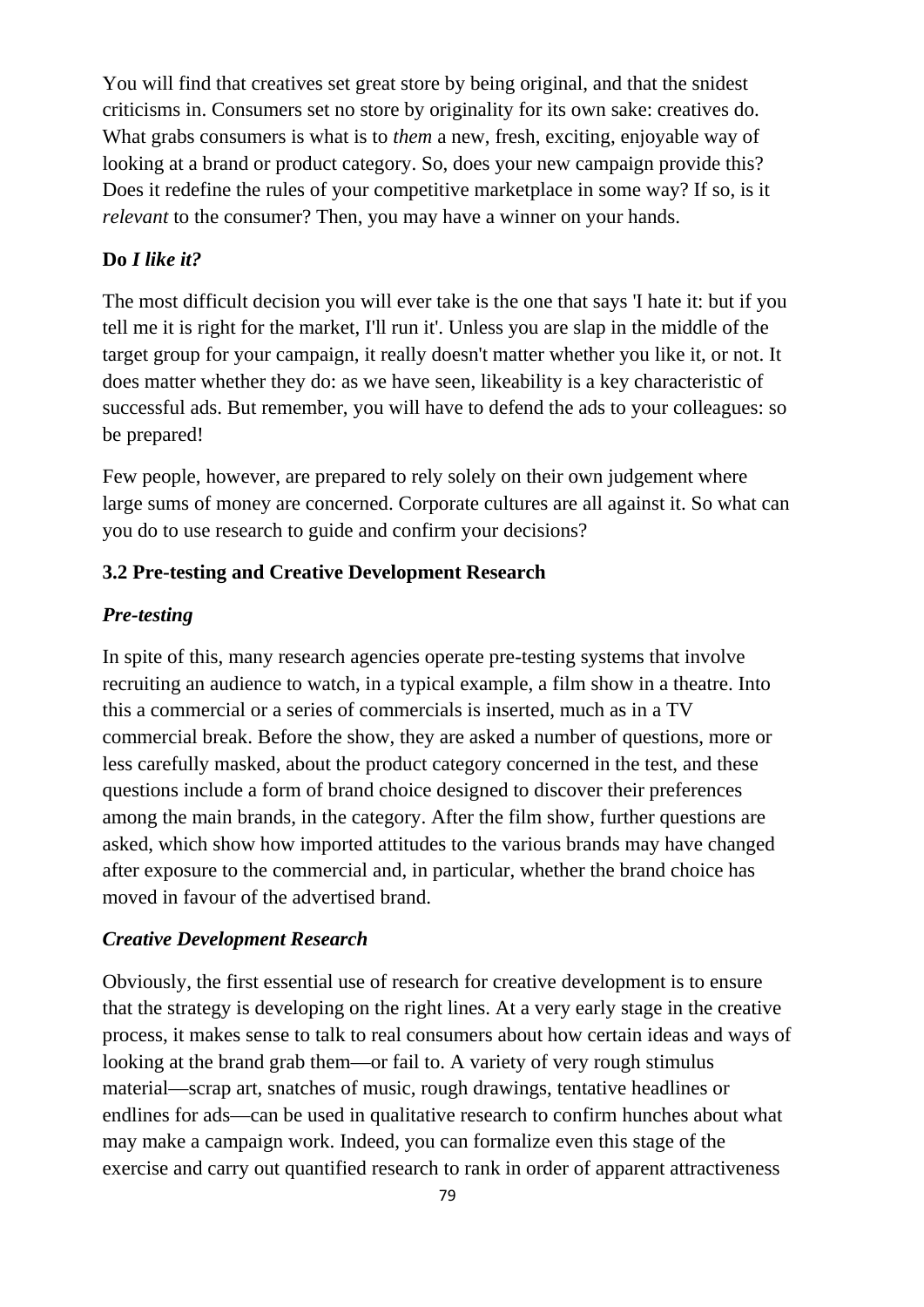a range of appeals, concepts, product features, possible celebrity endorsers for the brand, and so on, though this will usually be more appropriate later in the process.

The aim of this sort of research is essentially 'creative': it is there to rule out obvious dead ends, but it is also intended to encourage new hypotheses and directions. It should, as far as possible, involve the creative teams directly, because contact with the target audience will improve their understanding of the task and the restrictions that people's sophistication and knowledge (or lack of them) may impose. On the basis of the research, the planner and the creatives can improve the brief and even the underlying strategy, and build a more rounded picture of where the brand can go, and how to steer it there.

The next stage is to develop ideas for advertisements. These will be debated within the account group and, ideally, with the client. Although some agency creative directors prefer not to show the client anything until there is a fully-fledged recommendation on the table, I believe that the process works best when the client is involved in creative development from quite an early stage. For this to happen, however, there has to be a high level of confidence in the relationship, on both sides.

Then, there is room for a further round of research. Again, this will usually be qualitative, and designed to find out primarily how well the ad ideas are communicating to the target group. Do they understand, quickly and easily, what it's all about? Are they interested? What personality for the brand is projected by the ads? Are there specific elements in any of the ads that seem to be especially intriguing/ exciting/confusing/ new/strange, etc.? Does what is being put in front of them fit their idea of the brand or at least come close enough to be a realistic point to aim for? Do any ideas really grab them? Again, the aim should be to increase our—and particularly the creatives' - understanding. To help find out which words, which images, which thoughts carry resonance with the target audience, and can be used to build the brand. Finally, we have the finished product—or, perhaps, a couple of alternatives.

### **3.3 Post-Testing and Campaign Evaluation**

There are many ways to assess the success of an advertising campaign. All of them require at least some market research, and some are complex and expensive.

How do we know our advertising is working? A few suggestions:

- Sales have increased (beyond reasonable expectations).
- Market share has increased.
- More consumers are aware of the brand.
- More consumers have tried the brand, or are using it regularly ('trial' and 'repurchase').
- Consumers' attitudes to the brand have improved significantly, in ways that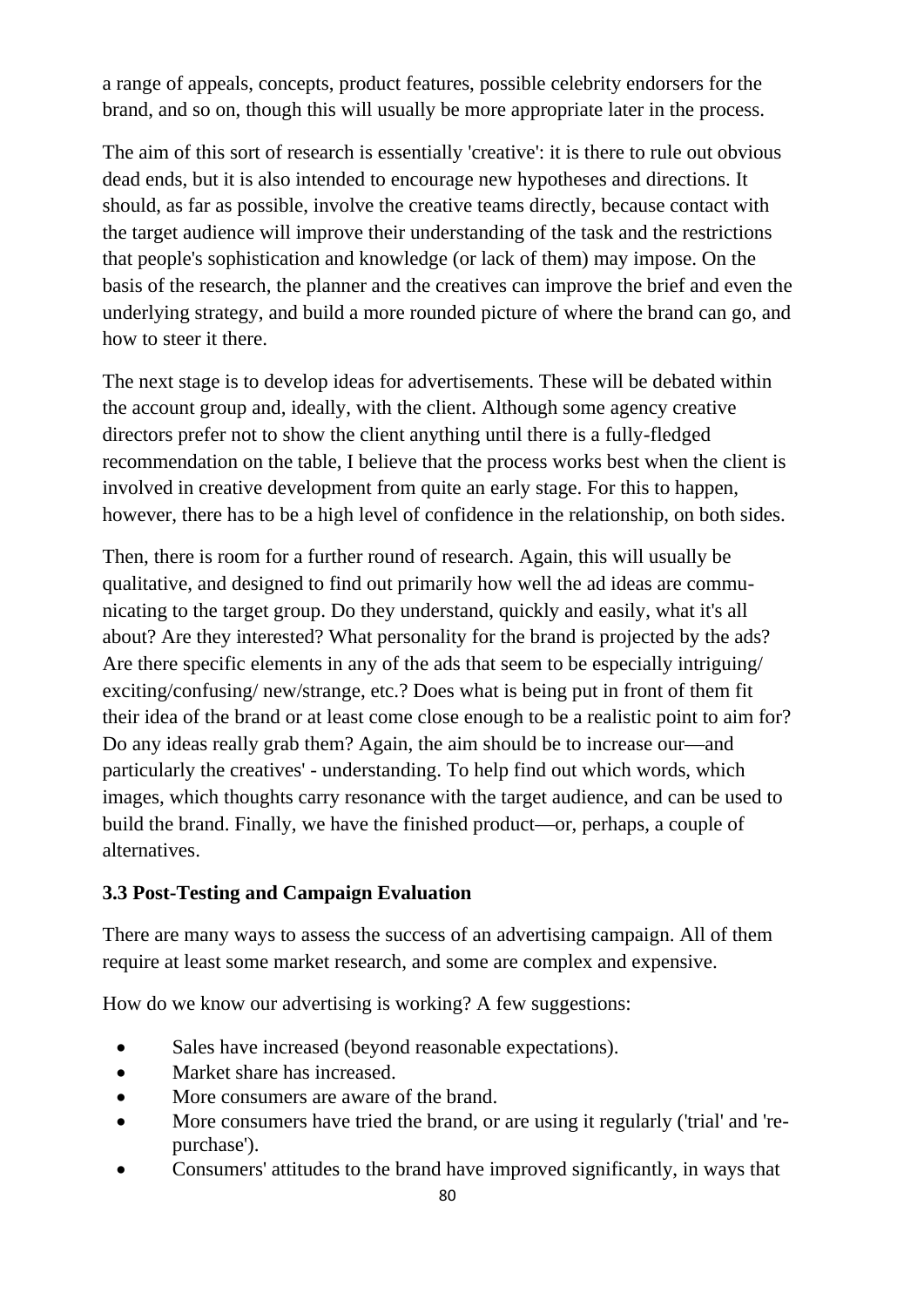the advertising was aiming for.

- Consumer responses have increased.
- Conversion rates from responses to sales have increased.
- The retail trade is willing to stock more/more retailers are stocking the brand.
- Our brand's price is higher relative to the market, with no loss of market share.
- Traffic in our stores has increased.
- People's behaviour has changed.
- The media liked our ads.
- Brand profits increased over time by five times the advertising investment.

#### **3.4 Consumer Feedback**

Apart from specific purchasing behaviour, information on how your target consumers are behaving, and how they are thinking about your brand and its competitors, is likely both to provide evidence of your advertising's direct effects and the potential means of diagnosing problems and refining future strategy. More or less regular consumer research is therefore a highly desirable part of post-campaign evaluation.

There are basically two ways of going about this. Traditionally, advertisers used to carry out an appropriate consumer survey before launching a new campaign, and then repeated the process, either at the end of the campaign or, if they were rich enough, at intervals throughout it. The latter makes most sense, because it avoids the possible problem of measuring what appears to be success, but is actually an incipient decline.

#### **4.0 CONCLUSION**

Real-life managers and marketing analysts approach the evaluation of advertising campaigns, with whatever tools are available. It just sometimes needs a bit of imagination.

#### **5.0 SUMMARY**

Advertisements can be judged purely subjectively. A good ad: is on strategy; contains a real, relevant idea; and is fresh and original (to its target market).

Commercial pressures dictate that ads should be researched, both before they run, to be sure they will work; and after they have run, to see how they have worked.

Pre-testing should, ideally, be designed to improve the ads, and ensure that they communicate effectively. While theory says that you cannot test ads to predict their effects, much pre-testing sets out to do this.

Post-testing, or tracking, aims to establish both that the ads have had the desired effect and to identify changes in consumer behaviour and attitudes that may be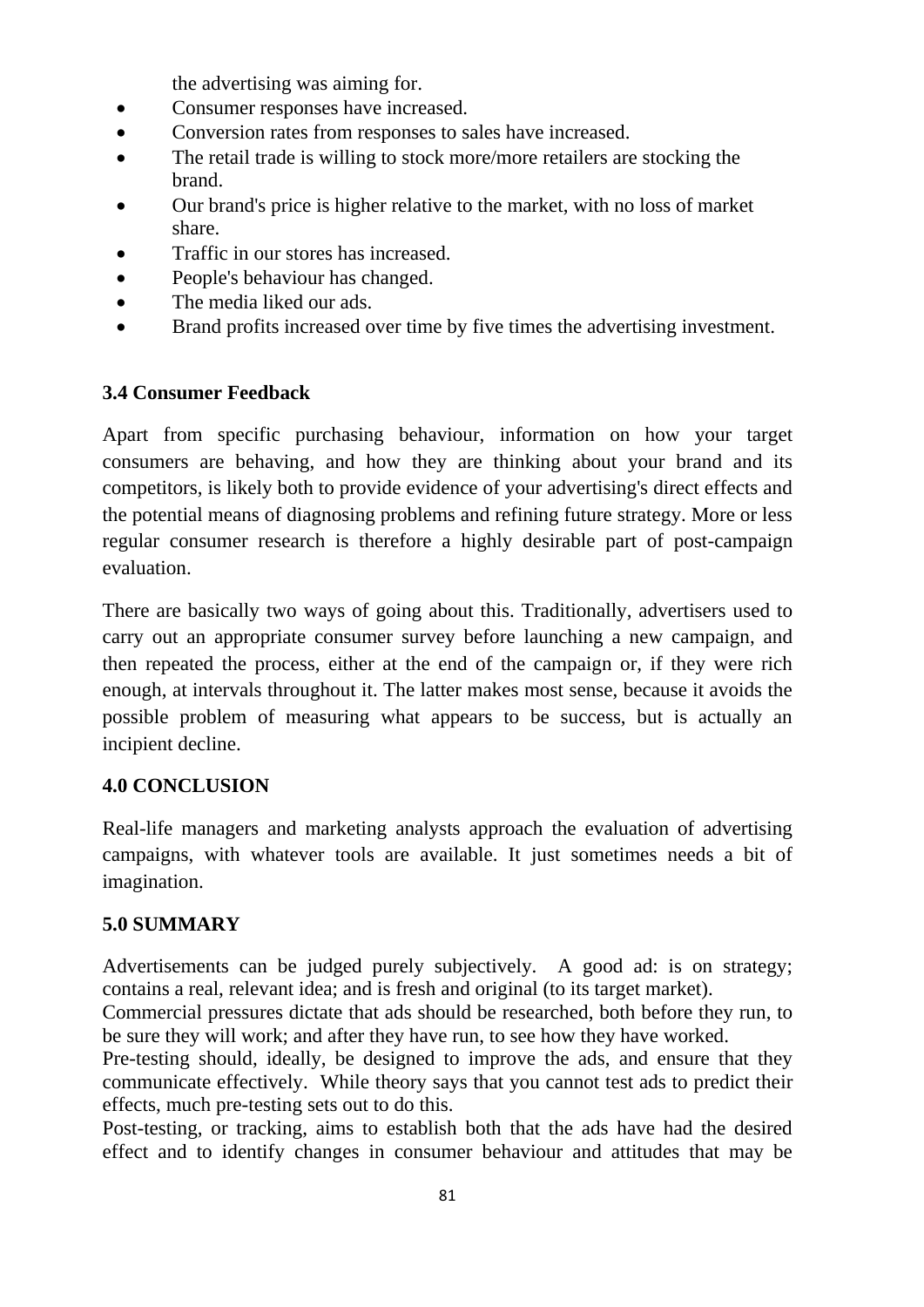attributed to the campaign and/or provide clues for future development. This research is best done more or less continuously.

#### **6.0 TUTOR-MARKED ASSIGNMENT**

You are responsible for advertising a new brand of ready meals. What market and research information would you hope to have in place to measure the success of the campaign? Realistically, how long do you think it would be before you could judge success or failure? Why? 'What factors are likely to affect this?

### **7.0 REFERENCES/FURTHER READINGS**

Doyle, Peter (2002). *Marketing Management & Strategy, 3rd Edition.* Essex: Pearson

Educational Limited.

Ferrell, D. C. & Hartline, Michael D. (2005). *Marketing Strategy, 3rd Edition.* Ohio:

Thomson South-Western.

Kotler, Philip & Keller, Kevin Lane (2006). *Marketing Management, 12th Edition.* New

Jersey: Pearson Prentice Hall.

Perreault, William D., Jr. & McCarthy, Jerome E. (2005). *Basic Marketing: A Global-*

*Management Approach*. Boston: McGraw-Hall Irwin.

Peter, J. Paul & Donnelly, James H., Jr. (2011). *Marketing Management: Knowledge &* 

*Skills, 10th Edition.* New York: McGraw-Hall Irwin.

Westwood, John (1996). *The Marketing Plan: A Practitioner's Guide, 2nd Edition.*

London: Kogan Page Limited.

White, Roderick (2000). *Advertising, 4th Edition.* London: McGraw-Hill Publishing Company.

Wood, Marian B. (2007). *Essential Guide to Marketing Planning.* London: Prentice Hall.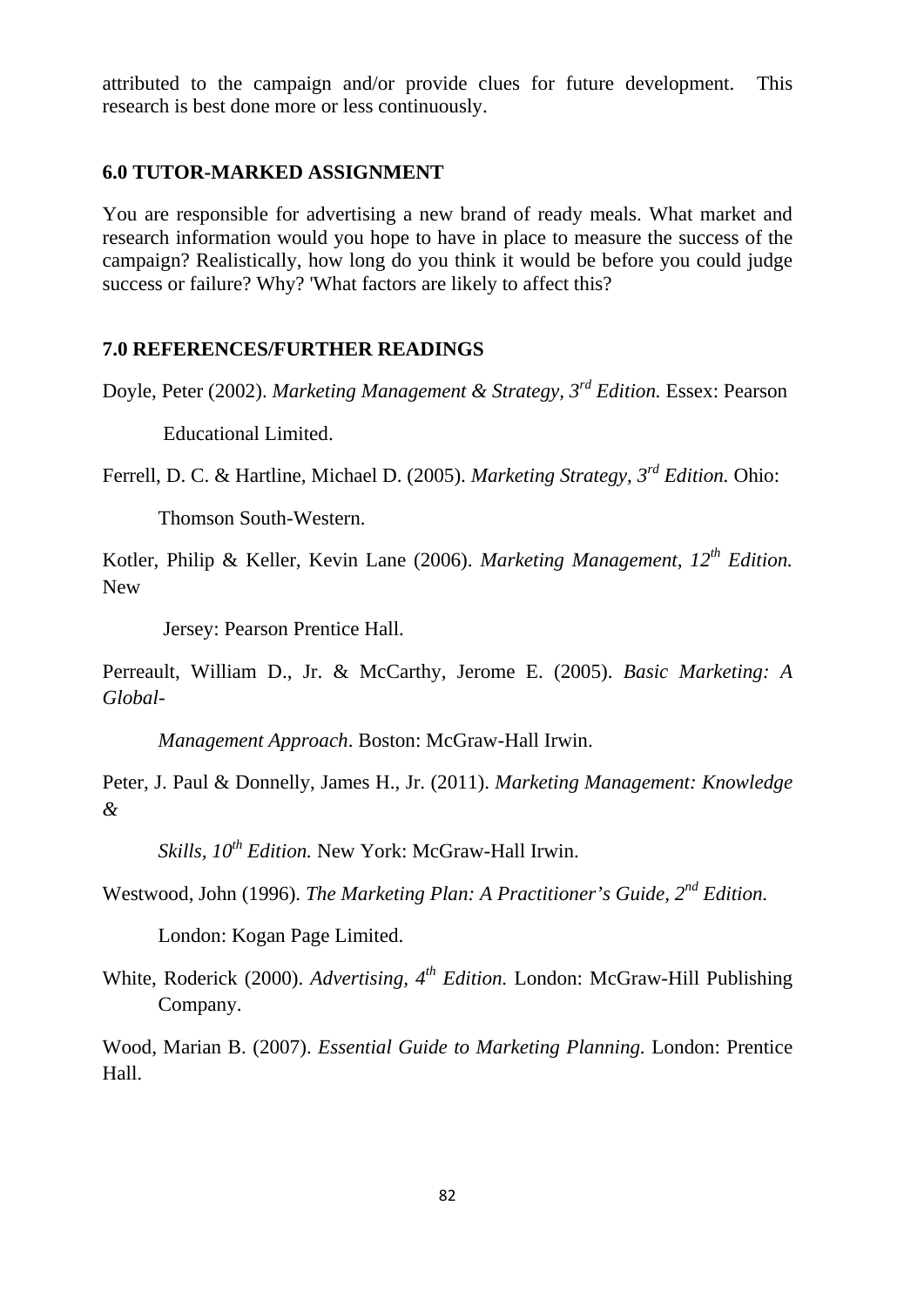# **UNIT 3 – THE MEDIA**

### **CONTENTS**

1.0 Introduction

2.0 Objectives

3.0 Main Content 3.1 What is Media?

3.2 Media Characteristics

4.0 Conclusion

5.0 Summary

6.0 Tutor-Marked Assignment

7.0 References/Further Readings

### **1.0 INTRODUCTION**

All advertisements appear in the media. Media as an ad agency function is rapidly being separated from the creative side of the business, and handled by specialist agencies. Companies are faced with the challenge of which media to use. This unit considers, primarily, what the available choices are.

### **2.0 OBJECTIVES**

After a careful study of this unit, you should be able to:

- Define media;
- List and explain the various terminologies in media;
- Enumerate and explain the available choices of media.

### **3.0 MAIN CONTENT**

### **3.1 What is Media?**

The word **media** comes from the Latin word "middle". Media carry messages to or from a targeted audience and can add meaning to these messages. The following terminologies can be found in media: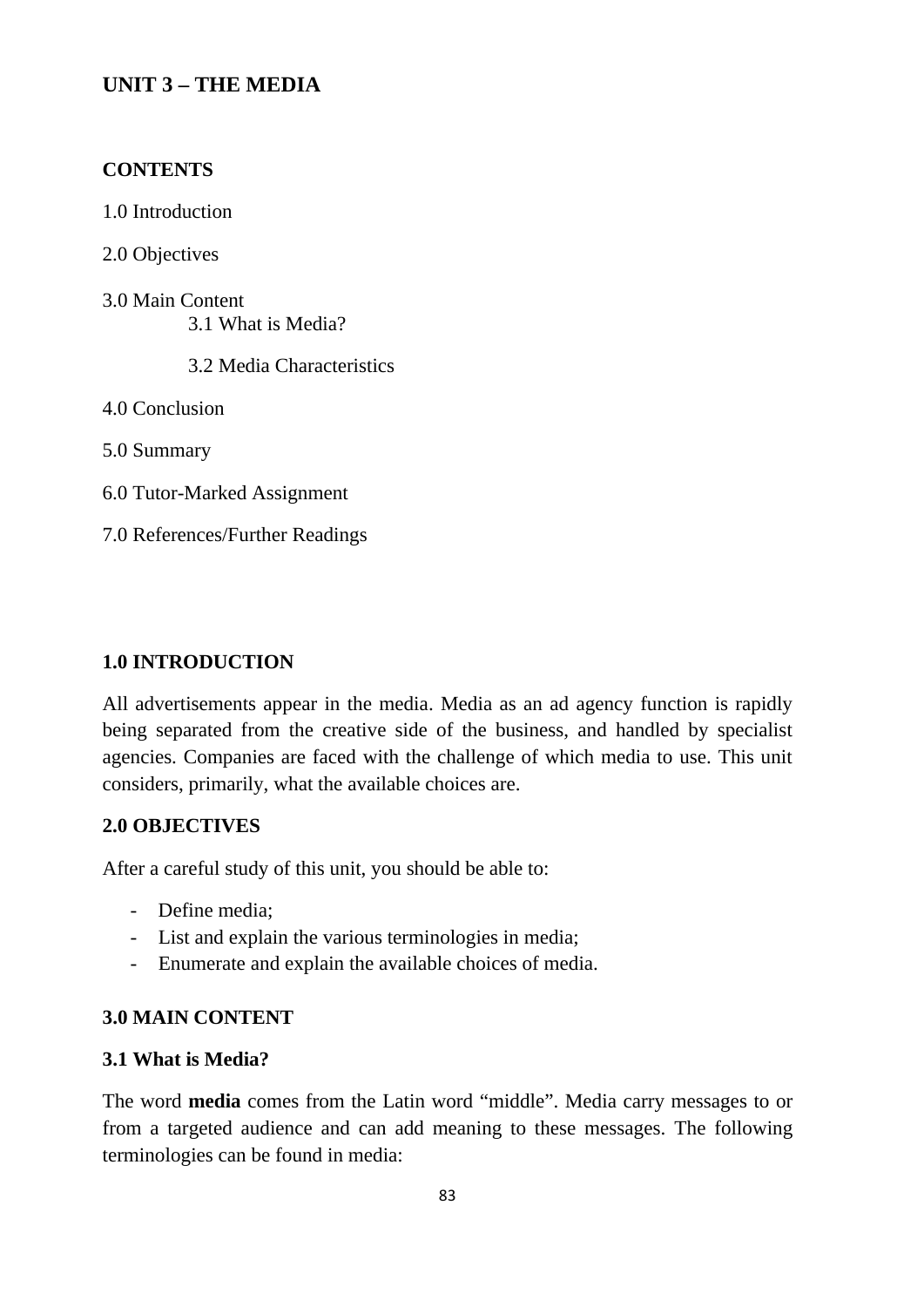**Media Planning** - Media Planning is the process of designing a strategic course of action that shows how advertising space and time can be used to present the message in order to achieve the advertisers' goal.

**Media Objectives** - Media objectives are goals to be attained by the media strategy and program.

**Media Strategy** - Decisions on how the media objectives can be achieved.

**Media** - The various category of delivery systems including broadcast and print media.

**Broadcast Media** - T.V., or Radio network or local radio station broadcast.

**Print Media** - Publications like Newspaper, Magazine, Direct Mail, etc.

**Media Vehicle** - The Specific Message Carrier, it can be a specific Television Show, or a Specific News Paper.

**Coverage** - Refers to the potential audience that might receive the message through the media vehicle.

**Reach** - Reach refers to the number of people that will be exposed to a media vehicle at least once during a given period of time.

**Frequency** - Frequency refers to the average number of times an individual within target audience is exposed to a media vehicle during a given period of time.

## **3.2 Media Characteristics**

There are two types of media for communication - mass media and interpersonal media. Interpersonal media is an expensive medium but highly useful for focused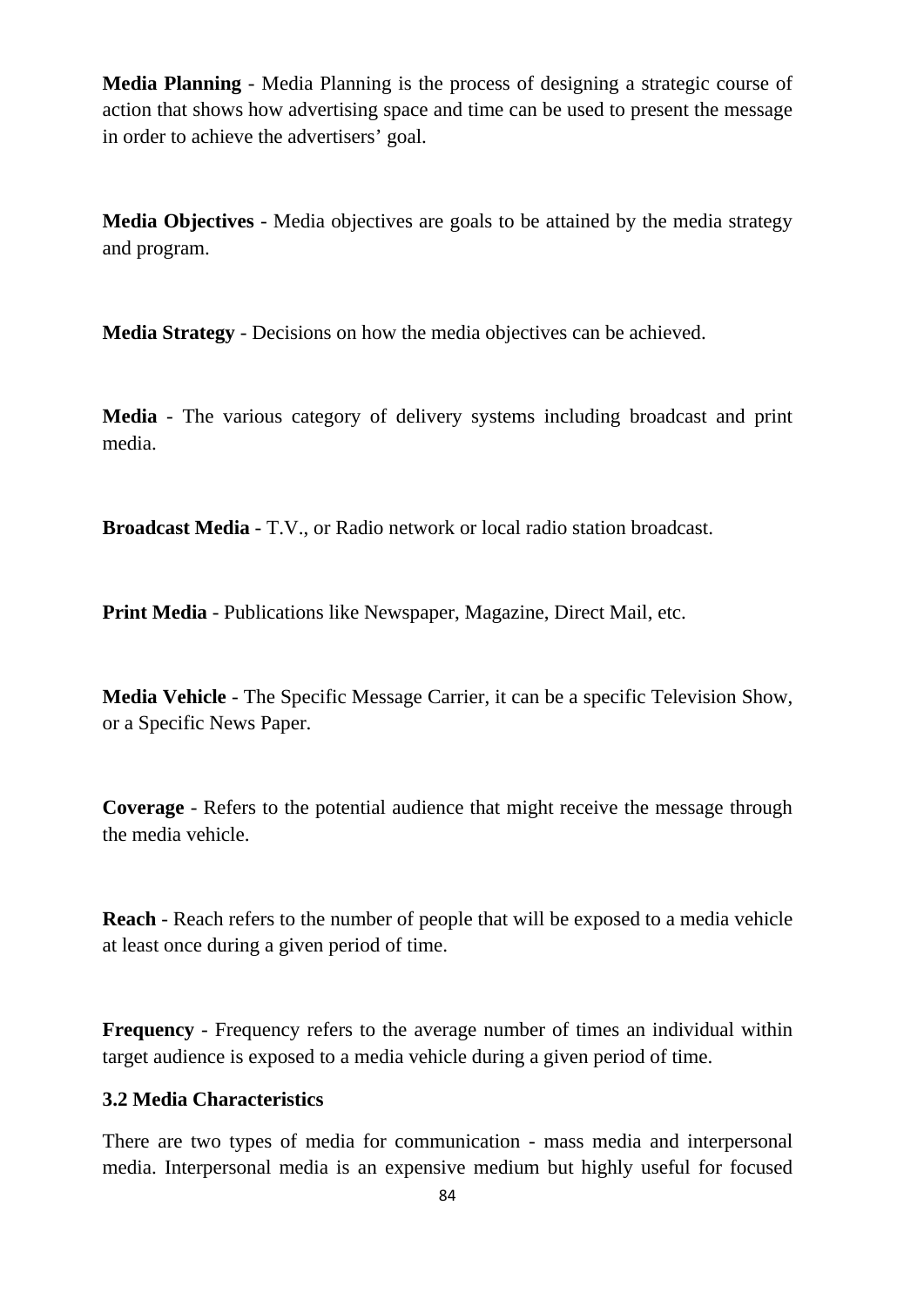reach. On the other hand mass media like television, or radio, or newspaper are cost efficient and characterised by wide reach. Now, let's examine the characteristics of each of the mass medium.

### 1. **Television**

Following are the specific characteristics of television:

- It is more impact-full as it is the combination of sound, sight, and motion,
- It has broad reach and mass coverage,
- It is highly intrusive medium,
- It has high absolute cost but cost per thousand is moderate.

| <b>Television Characteristics</b>                                                                                                                                                          |                                                                                                                                                                 |
|--------------------------------------------------------------------------------------------------------------------------------------------------------------------------------------------|-----------------------------------------------------------------------------------------------------------------------------------------------------------------|
| <b>Advantages</b>                                                                                                                                                                          | <b>Disadvantages</b>                                                                                                                                            |
| <b>Mass Coverage</b><br>$\bullet$<br>High Reach<br>Impact of sight, sound, and<br>$\bullet$<br>motion<br>High prestige<br>$\bullet$<br>Moderate cost per thousand<br>$\bullet$<br>exposure | Low selectivity<br>$\bullet$<br>High absolute cost<br>$\bullet$<br>Short message life<br>$\bullet$<br>High production cost<br>$\bullet$<br>Clutter<br>$\bullet$ |

# 2. **Radio**

Following are the specific characteristics of radio:

- It can reach out to remote audiences,
- It is most cost efficient among all mass media,
- Radio can reach mobile population,
- Radio has local market identification.

| <b>Radio Characteristics</b>                                                                                                                       |                                                |  |
|----------------------------------------------------------------------------------------------------------------------------------------------------|------------------------------------------------|--|
| <b>Advantages</b>                                                                                                                                  | <b>Disadvantages</b>                           |  |
| Local coverage<br>Low cost<br>$\bullet$<br>High frequency<br>$\bullet$<br>Low production cost<br>$\bullet$<br>Well segmented audience<br>$\bullet$ | Audio only<br>Clutter<br>Fleeting message<br>٠ |  |

### 3. **Newspaper**

Following are the specific characteristics of newspaper: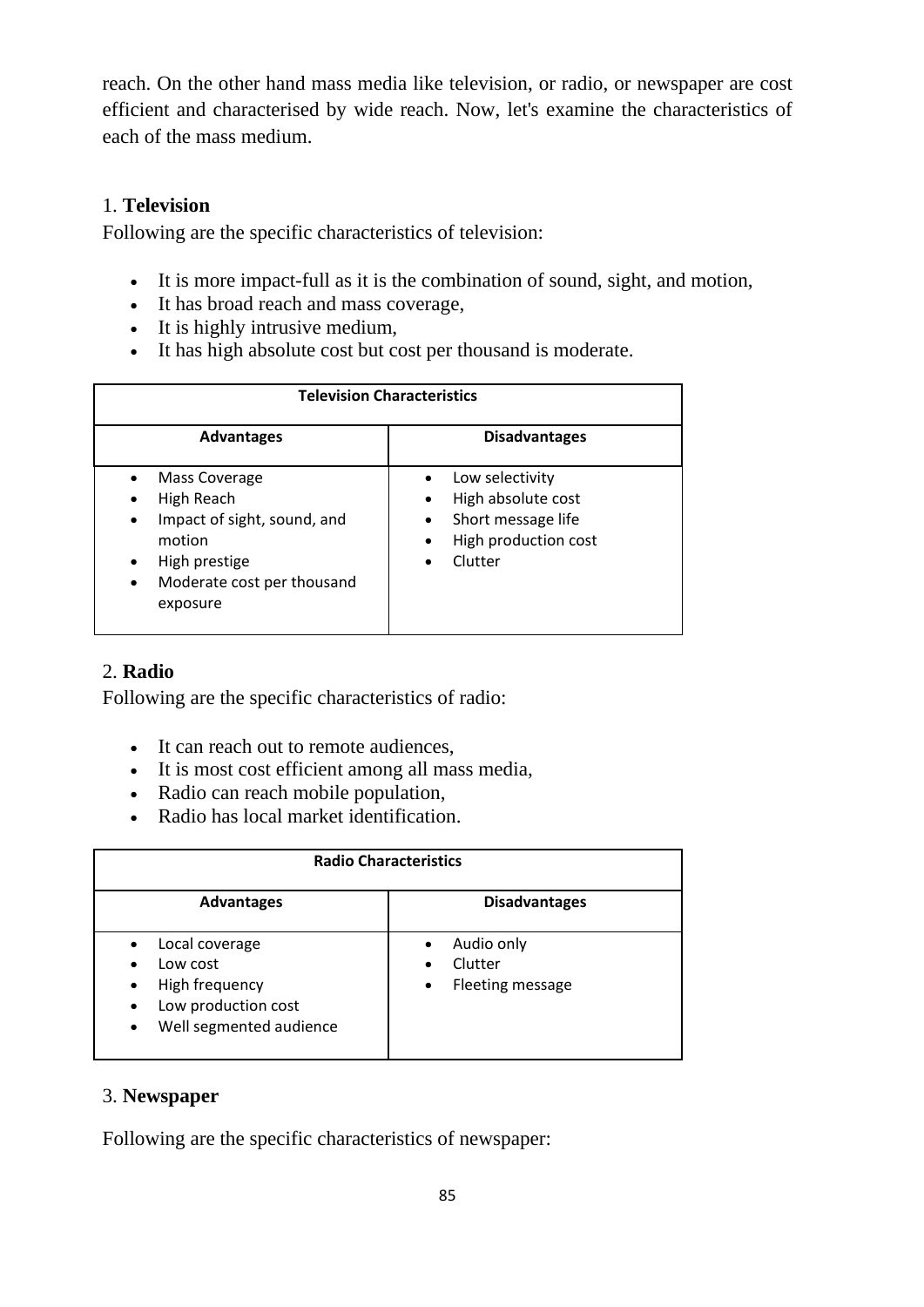- Newspaper is a better option to provide detailed information,
- A publication have different editions for different areas, so there is a geographic flexibility in newspaper,
- Newspaper have different sections, so there is opportunity of targeting special interest groups,
- Newspapers are vehicle for coupon delivery.

| <b>Newspaper Characteristics</b>                                                                                                                                                                                  |                                                                                                                                                 |
|-------------------------------------------------------------------------------------------------------------------------------------------------------------------------------------------------------------------|-------------------------------------------------------------------------------------------------------------------------------------------------|
| <b>Advantages</b>                                                                                                                                                                                                 | <b>Disadvantages</b>                                                                                                                            |
| High coverage<br>Low cost<br>$\bullet$<br>Short lead time for placing ads<br>$\bullet$<br>Ads can be placed in interest<br>$\bullet$<br>sections<br>Timely or current ads<br>$\bullet$<br>Can be used for coupons | Short life<br>Only visual<br>Clutter<br>Poor reproduction quality<br>Selective reader exposure<br>Low attention getting capability<br>$\bullet$ |

## 4. **Magazine**

Following are the specific characteristics of magazine:

- There are magazines for sports, corporate, business, women. children, etc., so we can say magazines have specific audience selectivity, as they are specialised,
- Magazines have longer life,
- Magazines provide them opportunity for message scrutiny, and geographic and demographic flexibility.

| <b>Magazines Characteristics</b>                                                                                                                                                                                |                                                                                            |
|-----------------------------------------------------------------------------------------------------------------------------------------------------------------------------------------------------------------|--------------------------------------------------------------------------------------------|
| <b>Advantages</b>                                                                                                                                                                                               | <b>Disadvantages</b>                                                                       |
| Segmentation potential<br>High information content<br>Longer life<br>$\bullet$<br>Compatible editorial<br>$\bullet$<br>environment<br>Multiple readers<br>$\bullet$<br><b>Quality reproduction</b><br>$\bullet$ | Only visual<br>Long lead time for ad<br>٠<br>placement<br>Lack of flexibility<br>$\bullet$ |

# 5. **Outdoor**

Following are specific characteristics of outdoor media:

- Outdoor media is easily noticeable, and it provides 24 hours coverage,
- Outdoor is location specific media, it has local market presence,
- Outdoor media is Cost efficient medium,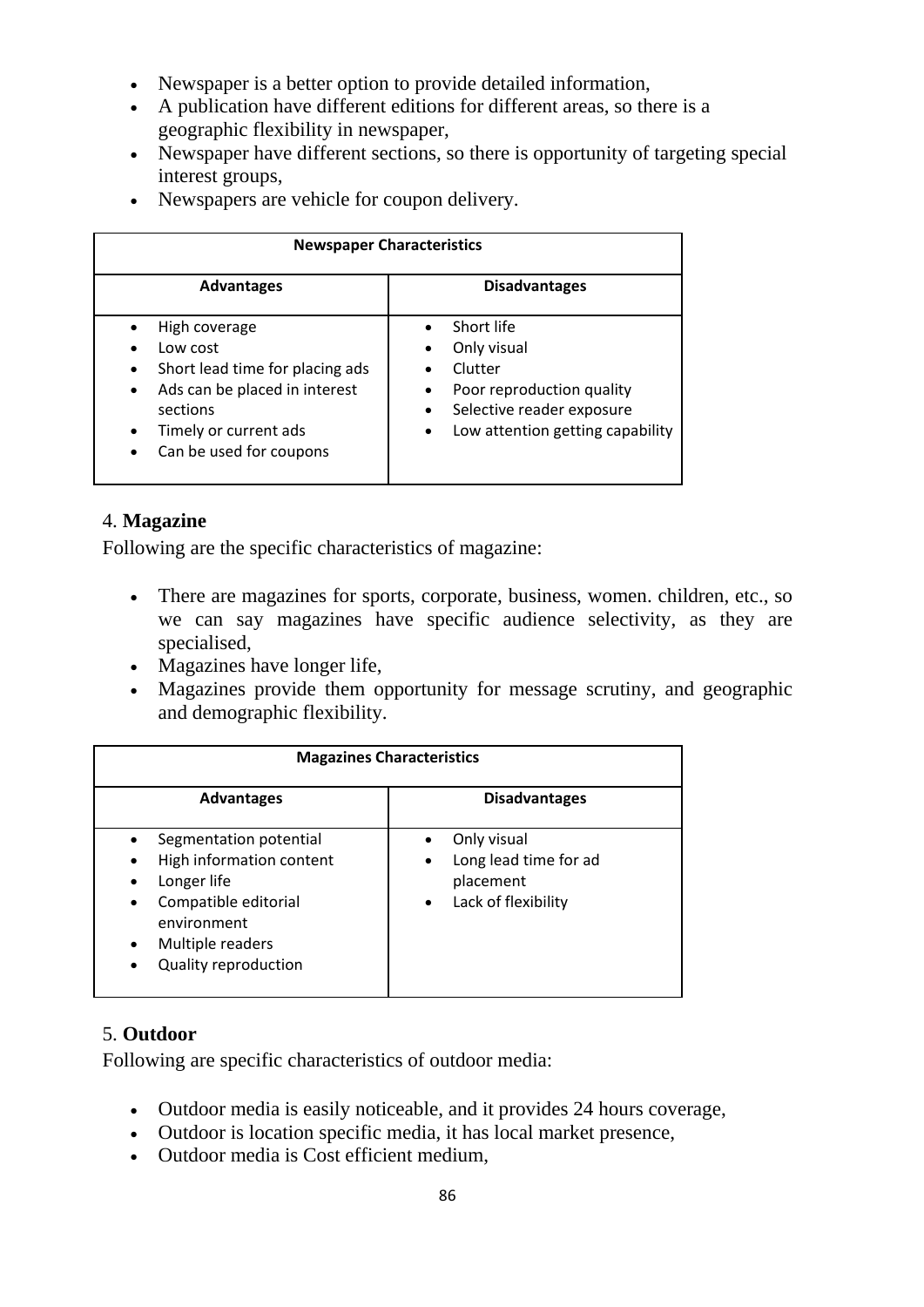It can be good reminder media.

| <b>Outdoor Characteristics</b>                                                                                                             |                                                                                                                      |  |
|--------------------------------------------------------------------------------------------------------------------------------------------|----------------------------------------------------------------------------------------------------------------------|--|
| <b>Advantages</b>                                                                                                                          | <b>Disadvantages</b>                                                                                                 |  |
| 24 hour coverage<br>Location specific<br>$\bullet$<br>High resolution<br>$\bullet$<br>Easily noticed<br>$\bullet$<br>Cost efficient medium | Short exposure time requires<br>$\bullet$<br>short ads<br>Poor image<br>$\bullet$<br>Local restrictions<br>$\bullet$ |  |

# **4.0 CONCLUSION**

Media planning and buying are becoming ever more sophisticated, in the face of burgeoning volumes of research data about an increasingly extensive and fragmented range of media. What's more, there is a growing business for specialist media auditors—companies who advise advertisers on the quality and efficiency of their media planning and buying.

# **5.0 SUMMARY**

In this unit, we have considered the following:

- The meaning of media as well as the terminologies in media;
- The available choices of media open to companies (media characteristics) which include television, radio, newspaper, magazine and outdoor.

# **6.0 TUTOR-MARKED ASSIGNMENT**

You have a product that, ideally, needs to be demonstrated to consumers. What media would you consider using, and what factors might influence your decision?

# **7.0 REFERENCES/FURTHER READINGS**

Doyle, Peter (2002). *Marketing Management & Strategy, 3rd Edition.* Essex: Pearson

Educational Limited.

Ferrell, D. C. & Hartline, Michael D. (2005). *Marketing Strategy, 3rd Edition.* Ohio:

Thomson South-Western.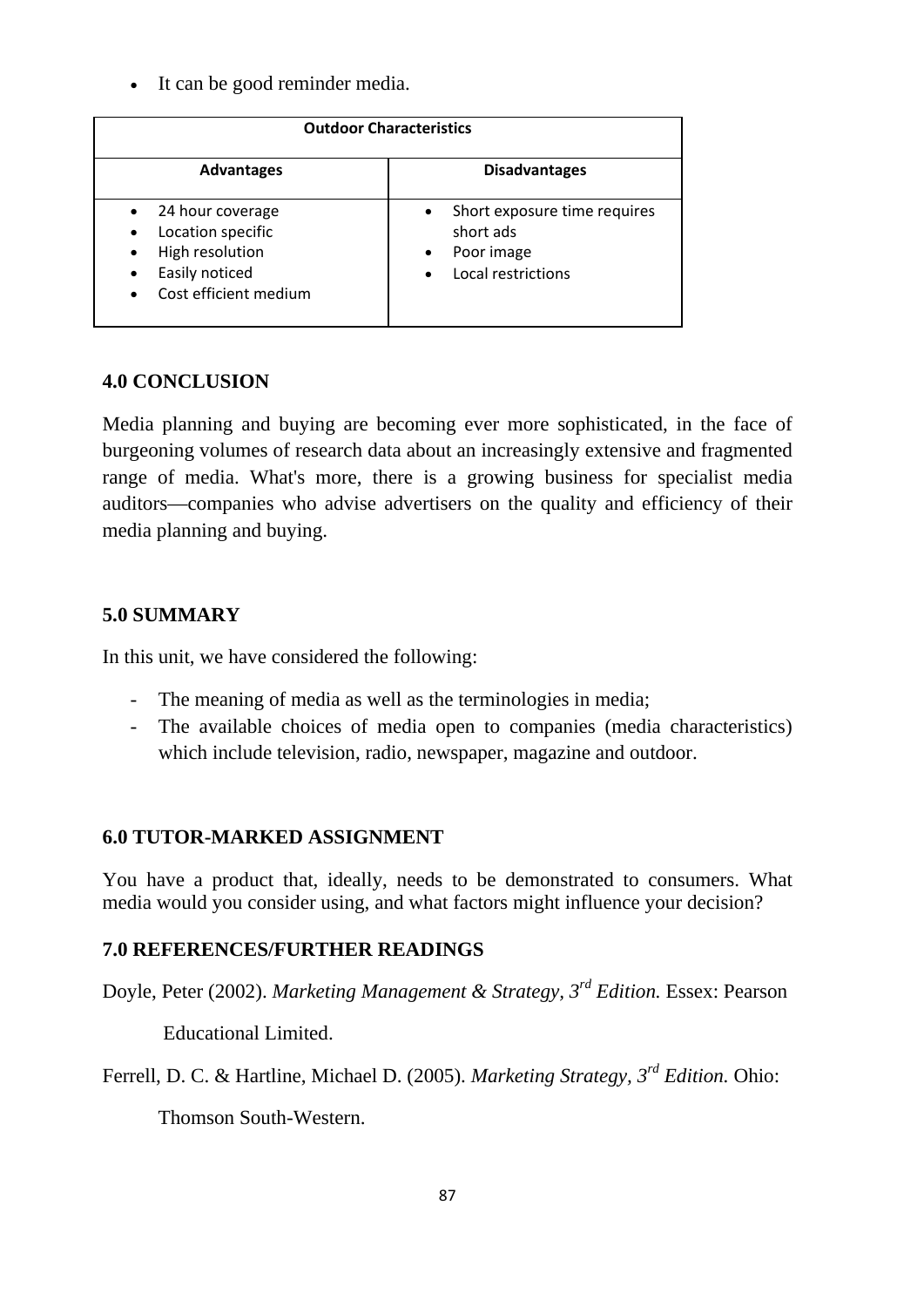Kotler, Philip & Keller, Kevin Lane (2006). *Marketing Management, 12th Edition.* New

Jersey: Pearson Prentice Hall.

Perreault, William D., Jr. & McCarthy, Jerome E. (2005). *Basic Marketing: A Global-*

*Management Approach*. Boston: McGraw-Hall Irwin.

Peter, J. Paul & Donnelly, James H., Jr. (2011). *Marketing Management: Knowledge &* 

*Skills, 10th Edition.* New York: McGraw-Hall Irwin.

Westwood, John (1996). *The Marketing Plan: A Practitioner's Guide, 2nd Edition.*

London: Kogan Page Limited.

White, Roderick (2000). *Advertising, 4th Edition.* London: McGraw-Hill Publishing Company.

Wood, Marian B. (2007). *Essential Guide to Marketing Planning.* London: Prentice Hall.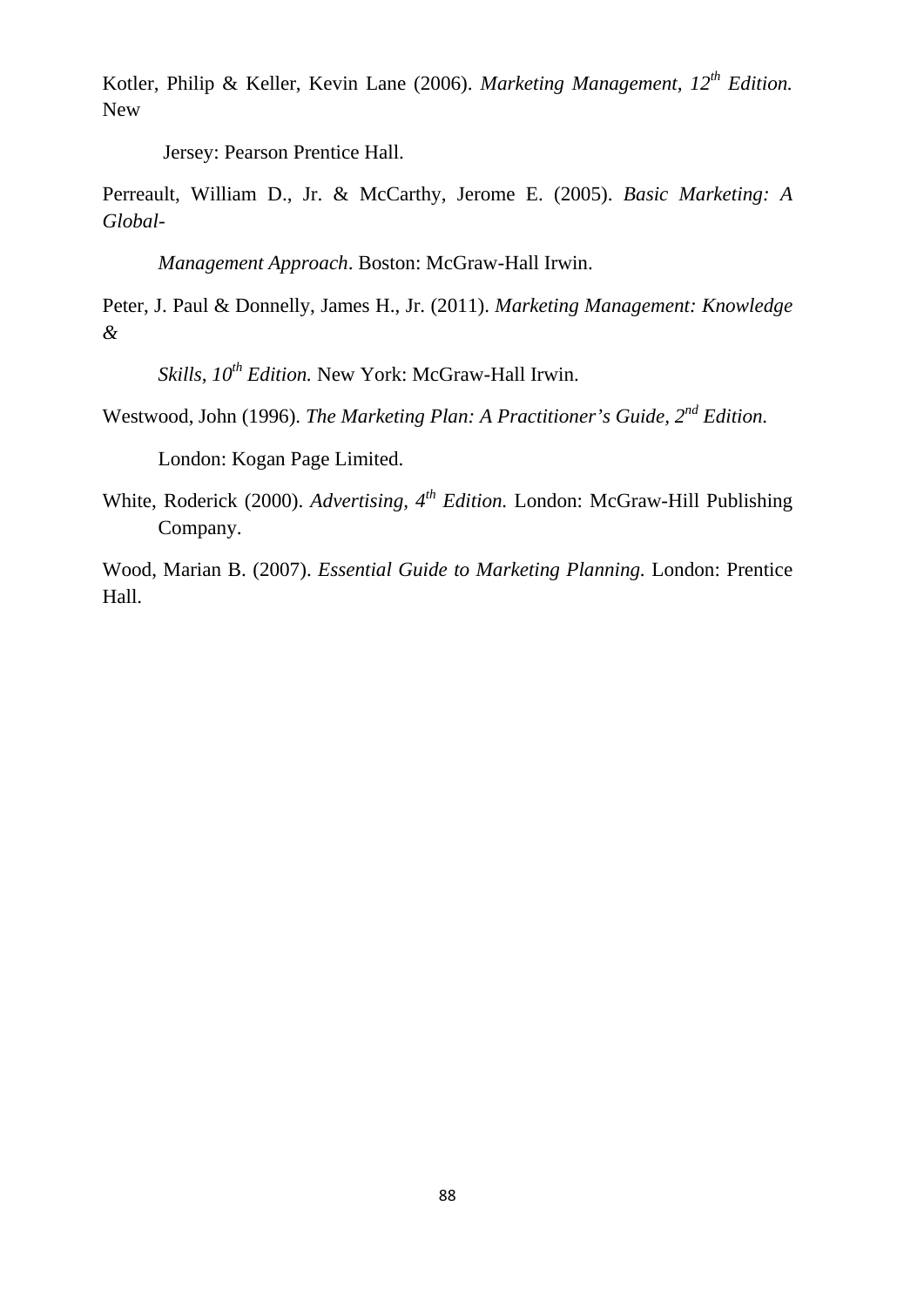# **UNIT 4 – RESPONSE AND INTERACTIVE ADVERTISING**

#### **CONTENTS**

1.0 Introduction 2.0 Objectives 3.0 Main Content 3.1 The-One-to-One Agenda 3.2 Direct Response Advertising 3.3 Direct Mail 3.4 Telemarketing 3.5 Interactive Media 3.6 The Internet 4.0 Conclusion 5.0 Summary 6.0 Tutor-Marked Assignment 7.0 References/Further Readings

### **1.0 INTRODUCTION**

Direct response advertising has long been a core element within advertising as a whole, and many serious theories about advertising in the 1920s and 1930s were based on direct response: Claude Hopkins, who wrote *Scientific Advertising* in 1924, derived his thinking from selling by mail order to the rural mid-West. This is the focus of this unit that will consider direct response advertising in conventional media, and going on to look briefly at the mail, telemarketing and the Internet and webvertising.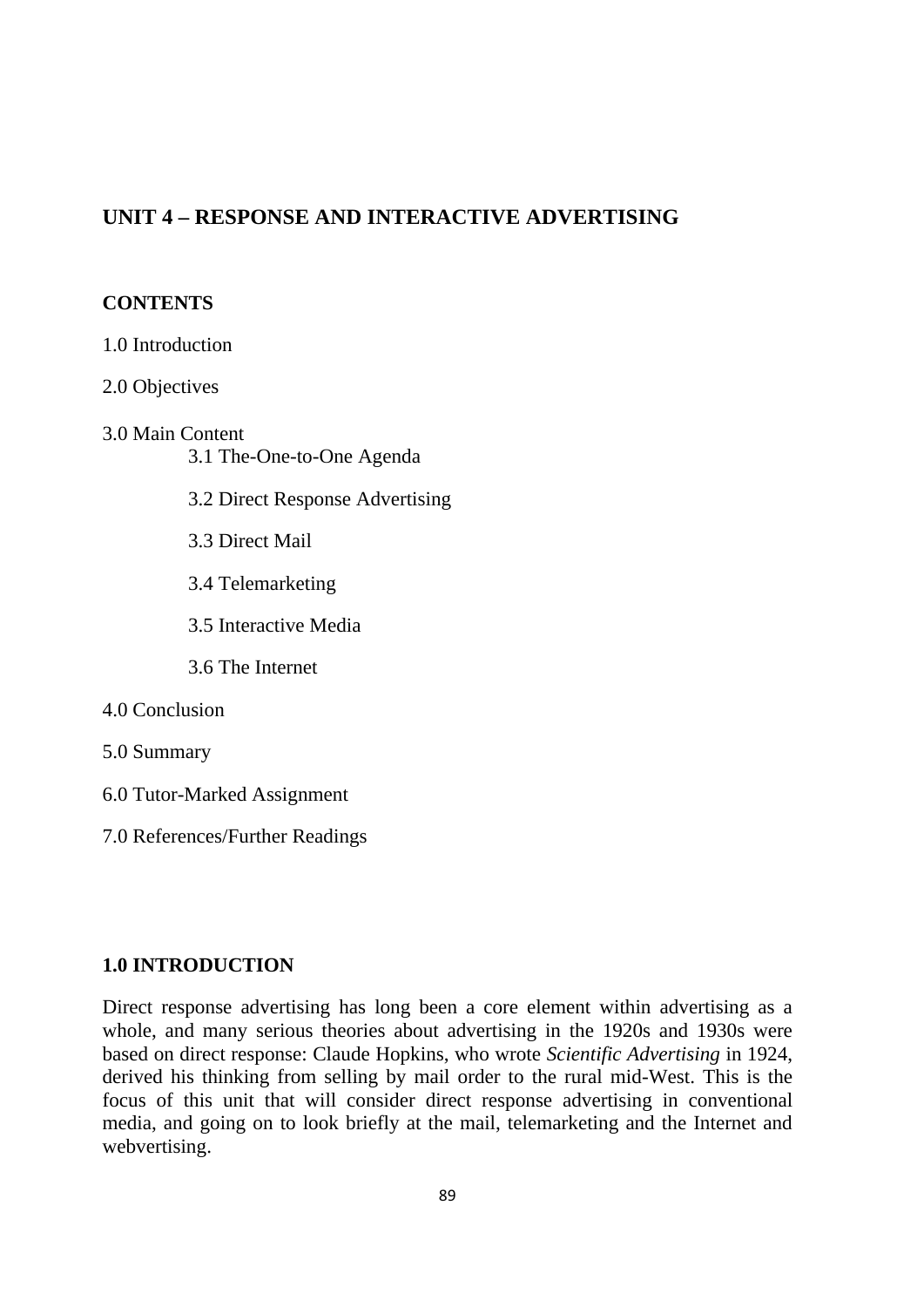### 2.0 **OBJECTIVES**

At the end of this unit, you should be able to:

- Explain response and interactive advertising with reference to
- The one-on-one agenda
- Direct response advertising
- Direct mail
- Telemarketing
- Interactive media
- The internet

### **3.0 MAIN CONTENT**

## **3.1 The-One-to-One Agenda**

In the 1990s, the growing power of computer databases has provided the technological infrastructure to enable advertisers to approach direct marketing with potentially far greater precision. At the same time, thinking about customer relationships, and the value to a business of its existing customers, has led to the development of a whole industry of 'relationship marketing' (or the new acronym CRM—customer relationship management. This movement is predicated on the Pareto principle: that approximately 80 per cent of your business (or profits, or whatever) will be generated by 20 per cent of your customers. Calculations originally by Bain & Co., widely banded about by the marketing press, suggest that it costs 5 to 10 times as much to get a new customer as to keep one, and that businesses should therefore concentrate efforts on the retention of their customers.

The way to do this is through 'one-to-one' marketing, which is where direct response, direct mail, the Internet and the interactive opportunities of digital TV come together. The key to success in customer retention lies in developing and maintaining a dialogue with the customer, and tailoring this dialogue, through the knowledge that is gathered into the data warehouse, to create, as far as possible, a genuinely one-to-one relationship with each individual.

Direct response and direct marketing, both through media advertising and the mail, the telephone and the Internet, is a massive growth sector of the advertising business, and worth a book on its own. The UK Direct Marketing Association (DMA) produces an annual 'Census' of direct marketing activity, which claims a total expenditure on all forms and aspects of direct marketing in 1997 of over £7 billion, compared with total advertising expenditure of some £12 billion. That is for 'over there'!

In the context of integrated communications, direct marketing can be simply part of a programme, 'combining with brand-building advertising and PR. Or it can take over the whole, or virtually the whole, communications programme, as the business becomes more established. It is important to remember, however, that marketing is a 'leaky bucket' business: however hard you try, you will lose some customers, over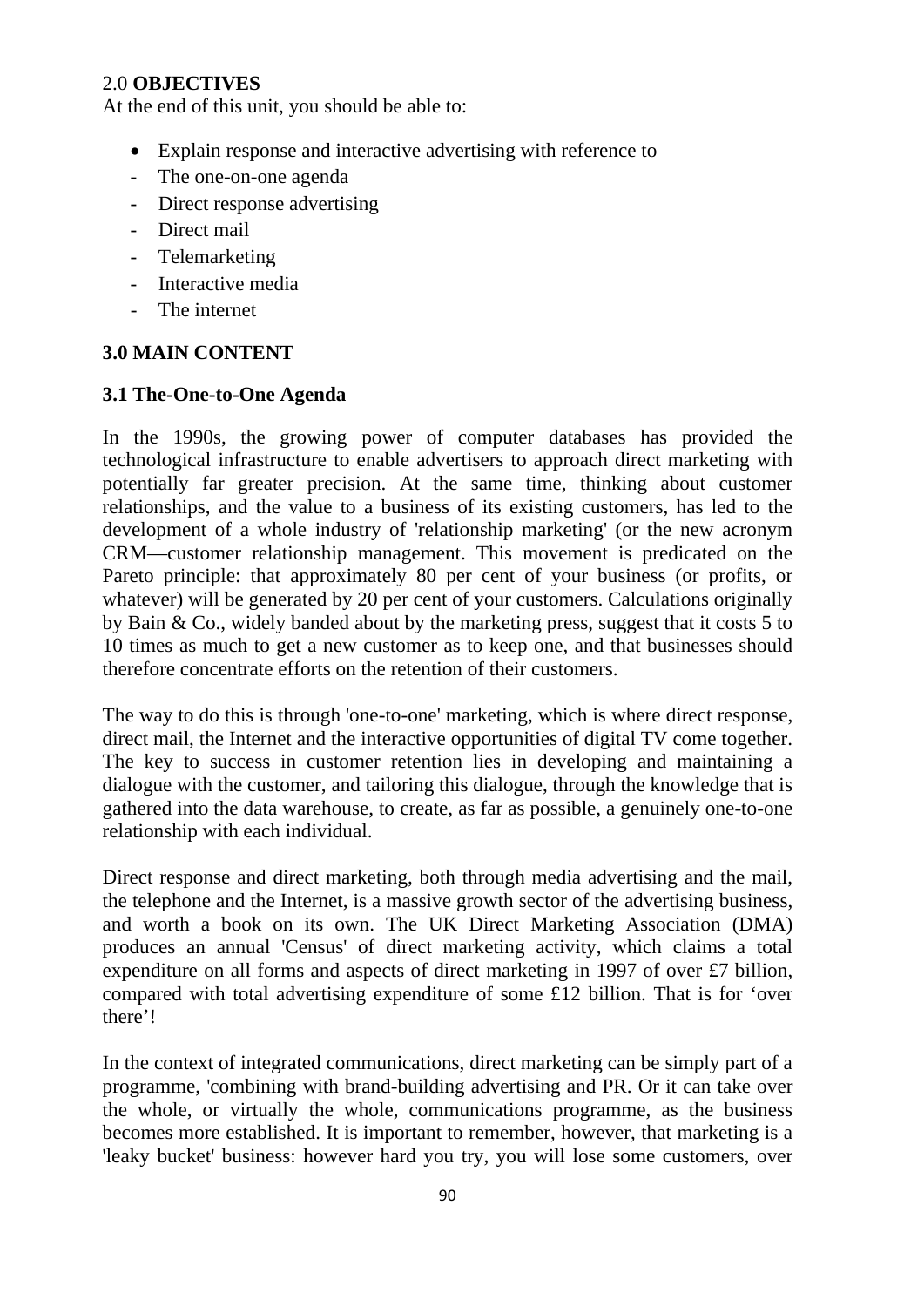time, and need to replace them—and, too, you will need to gain new customers if your business is to maintain dynamic growth.

### **3.2 Direct Response Advertising**

Direct response advertisers use ads almost purely for recruitment of new customers, and then maintain contact with them by letter or telephone. Even where substantial volumes of business are done 'off the page', this is only the start of a relationship, at least for the more sophisticated operators.

Media selection can be, and is, done on the basis of systematic testing, though experience can be valuable: among national newspapers. Newspapers will normally work faster, and generate more responses, than magazines—even though the latter offer more precise targeting and less wastage. As ever, the media equations require balancing of costs, volumes, timing and the value of the responses obtained: in the last resort, what matters to the direct response advertiser is making a sale—an enquiry that remains unconverted is not good enough.

From direct response operations, it is possible to cross-check the analyses of conventional advertisers' research into the effectiveness of different sizes and positions of ads. The square root relationship between size and effect is common to both disciplines, which encourages the thought that the less direct measures of effect have at least something relevant to tell us about what our advertising can achieve.

#### **3.3 Direct Mail**

Mailing lists come from two sources: from customers who have—one way or another—got into contact with the firm and from bought-in lists. Increasingly, companies are building databases of customers, which can become comprehensive and extremely well-informed banks of information about individuals. This provides the basis for the company to decide what to offer to a particular customer, how to do it and when to do so.

Apart from your own customers, lists can be purchased from a variety of sources, collectively described as 'list brokers', which may include other commercial organizations (and you can rent your list to others, so long as you have obtained permission to do so when you collected respondent's details). In theory, at least, you can buy lists of people or companies against very detailed specifications, in terms of their demographics, their interests and at least some of their buying behaviour.

Once you have attracted a customer, of course, your direct mail need not always be selling anything—at least not too openly. If you have an established customer relationship (something that the customer is, of course, the best judge of) you may be providing information, thanking him or her for their business, or whatever. You should not, of course, miss the opportunity to use a contact to try to sell, but it can be done discreetly, through an offer of information on a new product, or an invitation to ask about some new topic.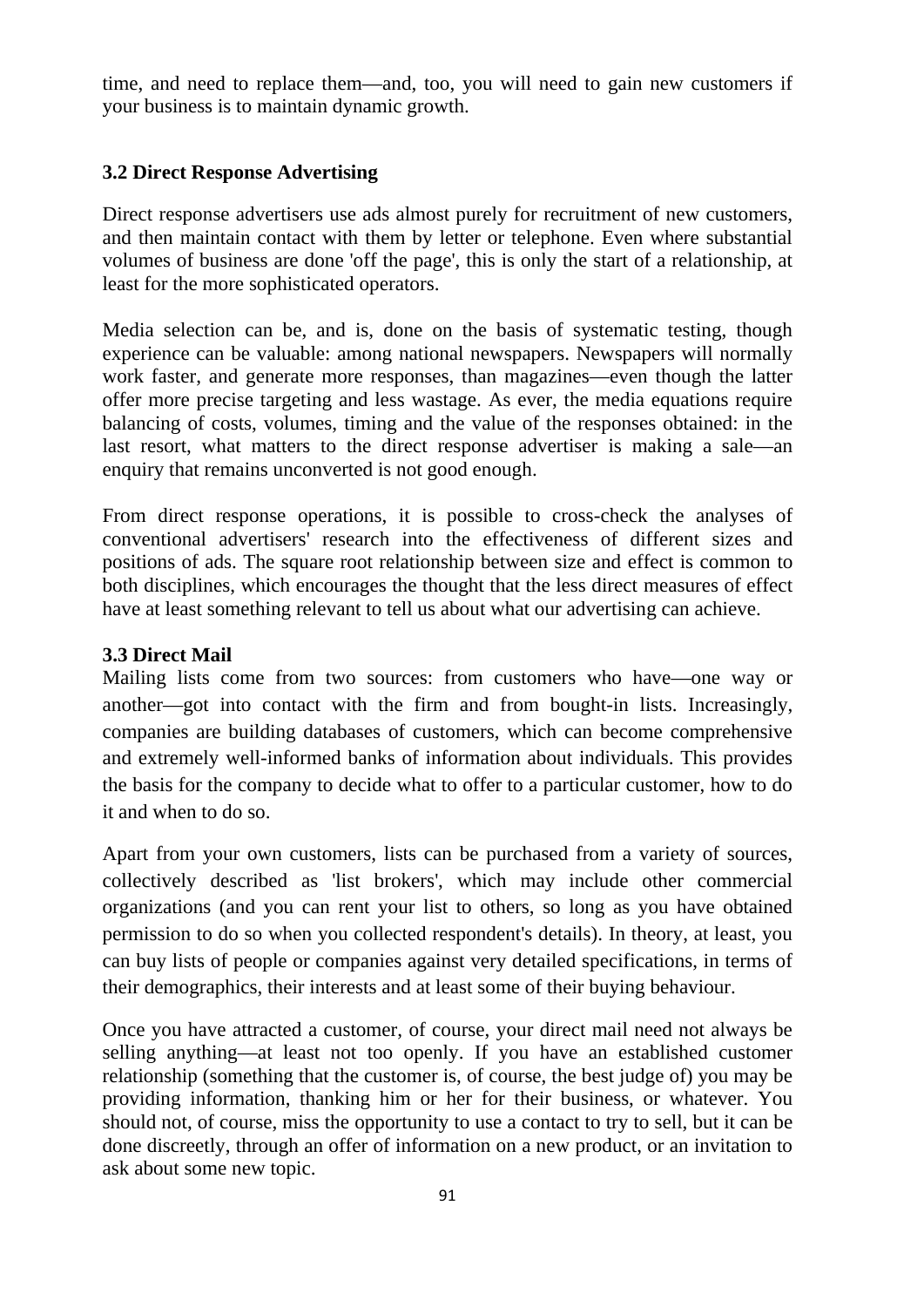#### **3.4 Telemarketing**

Telemarketing in the UK consumer market is predominantly 'inbound'—handling responses to ads, customer queries and complaints, and so on. There is considerable resistance among consumers to 'cold calling'—or, in the jargon, 'unsolicited outbound telemarketing'. The telephone is, however, a vital link in the direct marketing chain, since so much of the market is now geared to this form of contact. This means, in turn, that there is an enormous onus on marketing management to ensure that the call centre operators are able to 'live the brand', as represented in all those positioning statements and the advertisements.

#### **3.5 Interactive Media**

Direct response is, of course, interactive. But doing it electronically, via Teletext, a TV screen or the computer, has hi-jacked the name. Teletext, by now, is becoming outdated, and is not very flexibly interactive, but it has acquired, in the UK at least, a substantial role in one or two markets, notably travel.

The exciting new frontier, however, is interactive digital TV and the Internet, which are rapidly converging, and causing headaches for marketers and advertising agencies alike. At present, there are few, if any valid, business models of how to manage these channels in consumer markets, although `e-commerce' has become a reality for some business purposes, and there are IT marketers, such as Dell computers, who do most of their business in this way.

### **3.6 The Internet**

To advertise interactively on the net, you have, first, to establish a web site, to which your ads can be linked. You then have to buy space—'banner' ads, page sponsorships, etc.—on suitable sites that can provide you with traffic that may click on your link and visit your site. You then have to provide the visitors to your site with enough excitement, stimulation, information and motivation for them to place an order—and you need to give them the reassurance that you can be relied on to deliver and that the transaction is secure enough to avoid their credit card being hijacked.

This means that your site has to be well designed—not just pretty, but functional, too. There is nothing a web surfer hates more than hanging around while an elaborate set of graphics slowly loads itself on to the screen. Also, if your site is good, popular, and attracts a lot of traffic, you have to be prepared to alter it—or at least parts of it—quite frequently, so that regular users' interest remains stimulated. The same applies to web ads, too. The life of a single creative for a banner is reputedly no more than a week or so, in most cases. The great thing, though, is that you can get systems that will measure the response to both the ads and the individual pages of your site,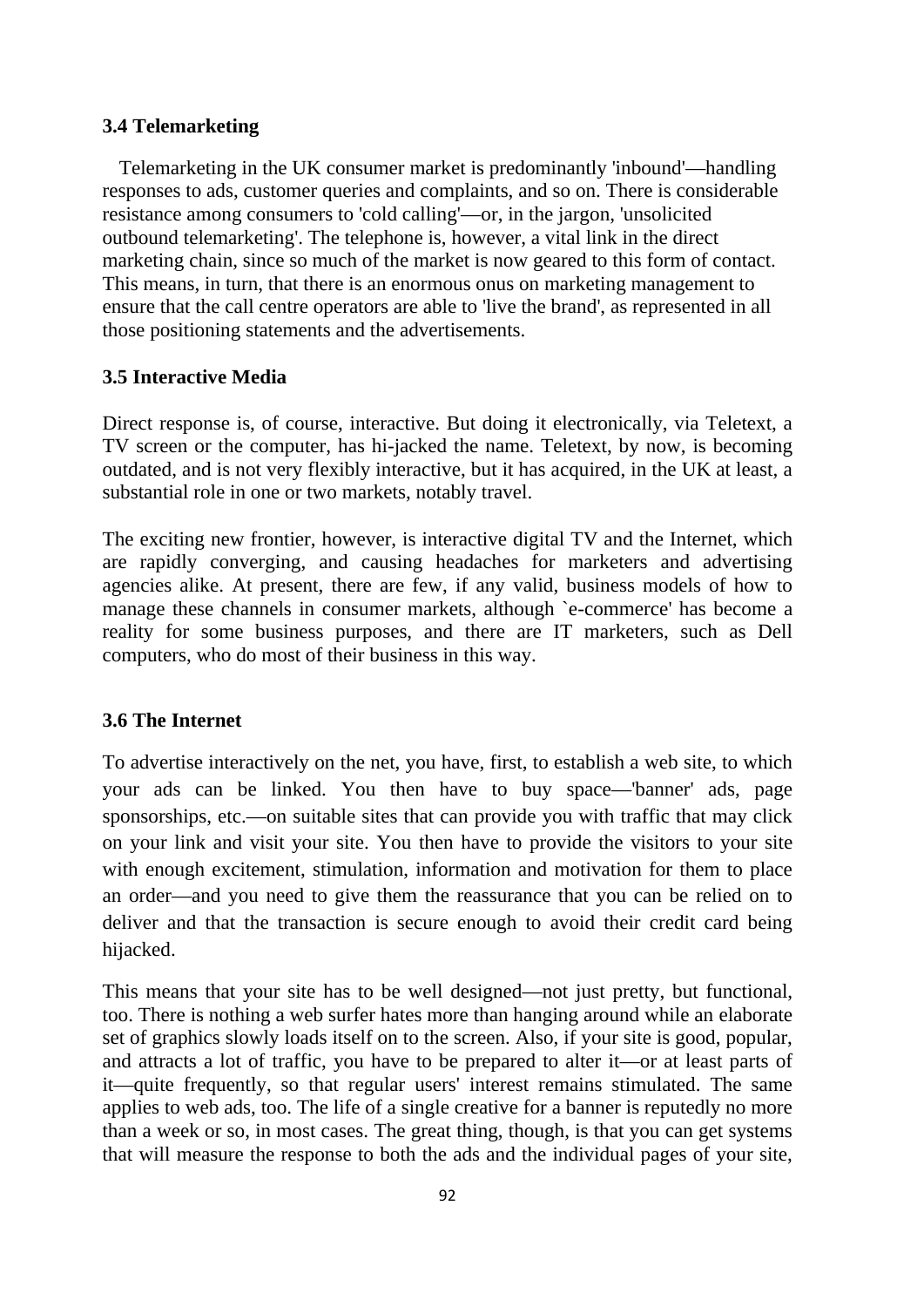so that you can tell which ones are getting a good response and when it is starting to wear out.

## **4.0CONCLUSION**

Like all marketing communications, direct marketing has to be planned strategically, and may work better when integrated with other types of activity.

# **5.0SUMMARY**

We can summarize as follows:

- Direct marketing, of all kinds, is a dynamic part of marketing communications.
- Direct techniques offer the ability to target precisely and limit wastage though even then response rates may be quite modest.
- In modern marketing jargon, direct marketing is the key to building and maintaining profitable customer relationships.
- Direct marketing lends itself to testing and experiment, and, correspondingly, to precise evaluation.
- It has permeated all advertising media, but its more potent weapons are 'nonmedia' – the mail and the Internet.

# **6.0TUTOR-MARKED ASSIGNMENT**

A marketing strategy that relies solely on direct marketing may be unable to maintain a company's customer franchise. Why should this be so? And what should the company do about it?

# **7.0 REFERENCES/FURTHER READINGS**

Doyle, Peter (2002). *Marketing Management & Strategy, 3rd Edition.* Essex: Pearson

Educational Limited.

Ferrell, D. C. & Hartline, Michael D. (2005). *Marketing Strategy, 3rd Edition.* Ohio:

Thomson South-Western.

Kotler, Philip & Keller, Kevin Lane (2006). *Marketing Management, 12th Edition.* New

Jersey: Pearson Prentice Hall.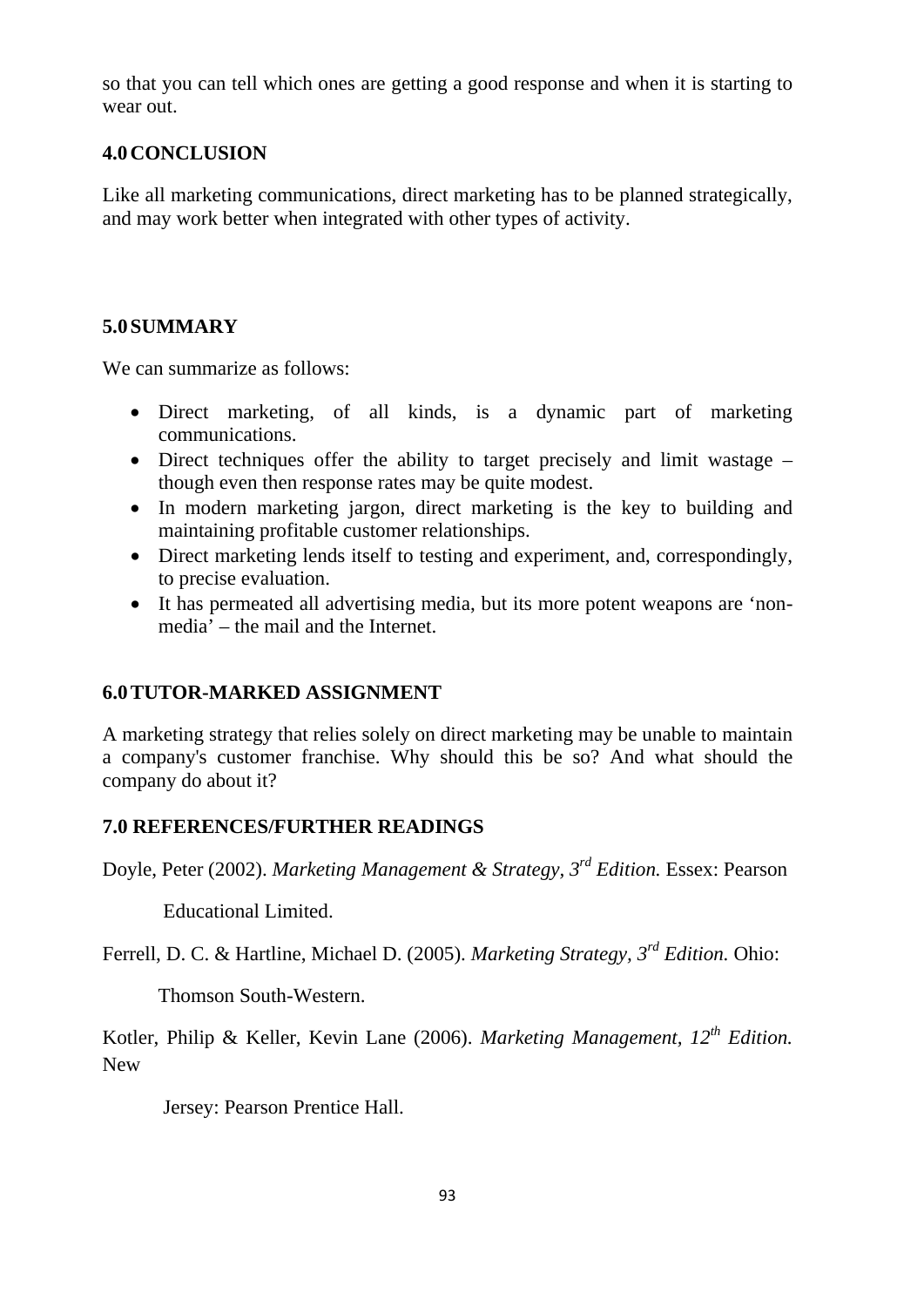Perreault, William D., Jr. & McCarthy, Jerome E. (2005). *Basic Marketing: A Global-*

*Management Approach*. Boston: McGraw-Hall Irwin.

Peter, J. Paul & Donnelly, James H., Jr. (2011). *Marketing Management: Knowledge &* 

*Skills, 10th Edition.* New York: McGraw-Hall Irwin.

Westwood, John (1996). *The Marketing Plan: A Practitioner's Guide, 2nd Edition.*

London: Kogan Page Limited.

White, Roderick (2000). *Advertising, 4th Edition.* London: McGraw-Hill Publishing Company.

Wood, Marian B. (2007). *Essential Guide to Marketing Planning.* London: Prentice Hall.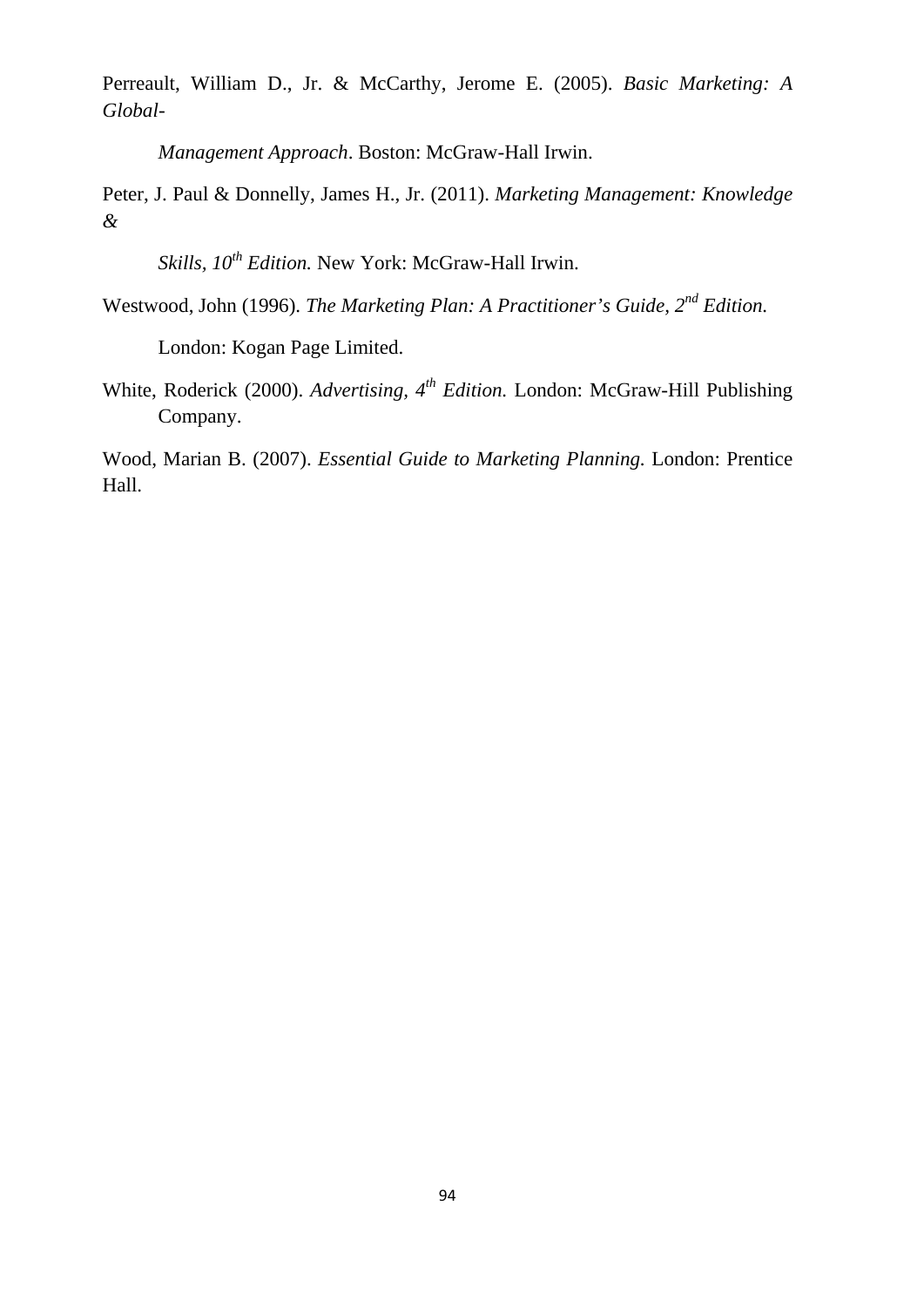# **UNIT 5 – PLANNING THE CAMPAIGN**

#### **CONTENTS**

- 1.0 Introduction
- 2.0 Objectives
- 3.0 Main Content 3.1 A Big Budget Campaign
	- 3.2 Forms of Communication
	- 3.3 Different Media
	- 3.4 Small Budgets in Practice
- 4.0 Conclusion
- 5.0 Summary
- 7.0Tutor-Marked Assignment
- 7.0 References/Further Readings

### **1.0 INTRODUCTION**

Most advertising campaigns are planned over a year. This is simply because most companies' operations are usually planned on this time-scale. The fact remains that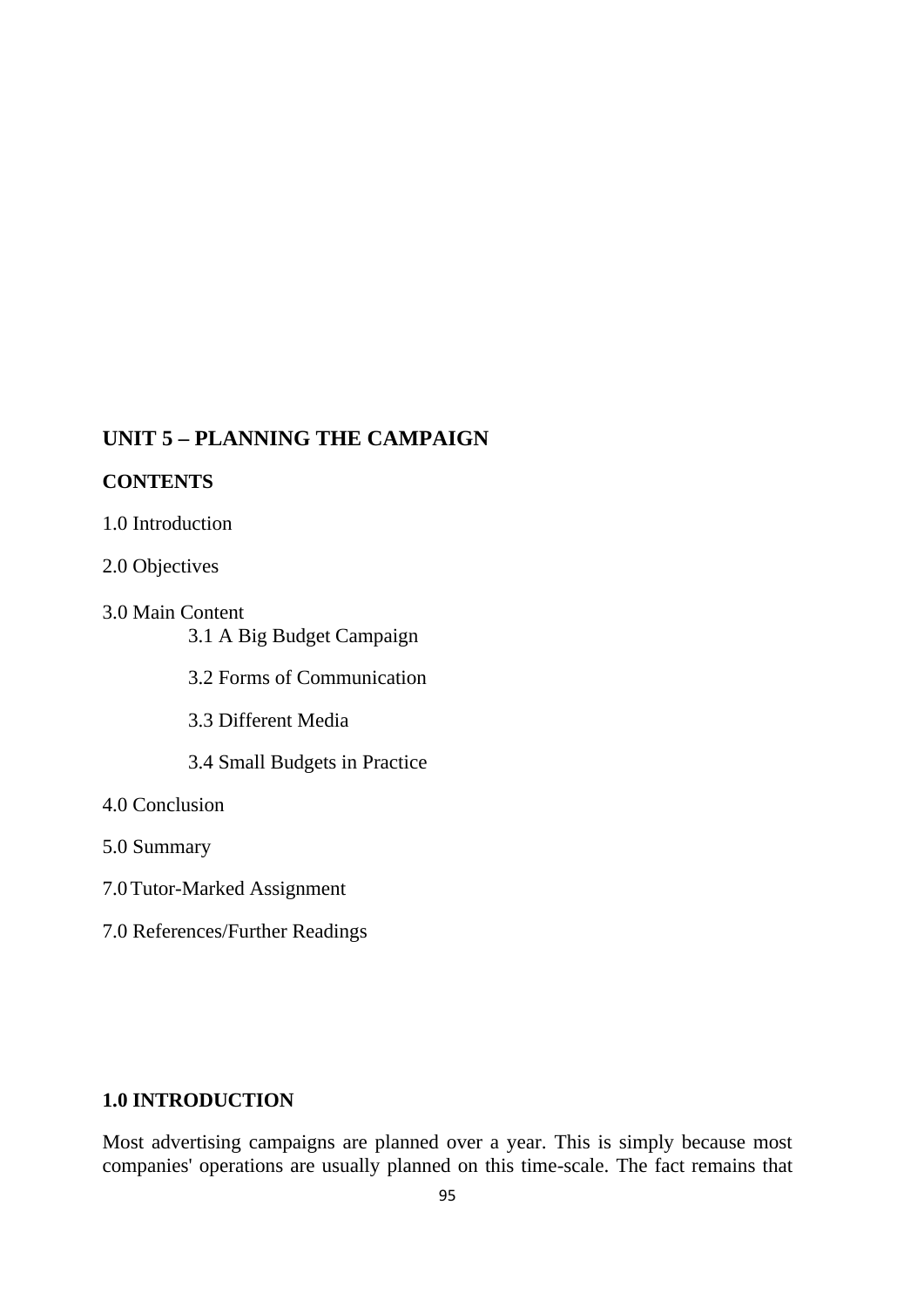although the half-life of a burst of advertising is unlikely to exceed three or four months, we will usually hope that our activities have an effect beyond the confines of a year. This is, in essence, what the whole concept of brand building, and its measurement by brand evaluation or brand equity, is all about.

What this means is that we have to approach a brand's communication programme by looking at it over the whole of the planning period, and with an eye to the future beyond that. It will not be very satisfactory to blast off all our money in the first two months of the year, and then watch helplessly as the brand gradually declines and we have no money to do anything about it. We have to think about the shape of an annual programme, and about how our various activities—of which advertising is only one—can be effectively knitted into a powerful whole. We need to integrate the relatively expensive advertising activity with other, usually less costly, forms of communication, so as to provide continuity of messages to our target audience. And we are also going to have to be able to convince our CEO and CFO that the whole project is earning its keep.

Obviously, the thinking that goes into planning the campaign is likely to be rather different for different sizes of brand and budget. If you have N10 or N15 million to spend, you can be reasonably confident of providing a high degree of continuity of message through the year, if you judge that to be appropriate. If you only have N250 000, or less, the problem is altogether different.

# **2.0 OBJECTIVES**

At the end of this unit, you should be able to:

- Evaluate the planning of advertising campaign considering
- A big budget;
- A small budget;
- Forms of communication;
- Different media.

## -

# **3.0 MAIN CONTENT**

# **3.1 A Big Budget Campaign**

Usually, if you have a large budget, you have competitors who are equally well endowed. You have to work hard to compete. Nonetheless, you have a wide range of options. You can be selective about when and where you spend your money; you can address particular subgroups of your target audience in different or unusual ways; and you can afford to put sophisticated evaluation research in place. The big questions are strategic (and apply equally to any scale of budget). The issues that you need to address, long before you get down to the detail of the planning of any particular medium, are questions such as these:

o 'What are the precise, detailed objectives of our communications programme, in order of priority?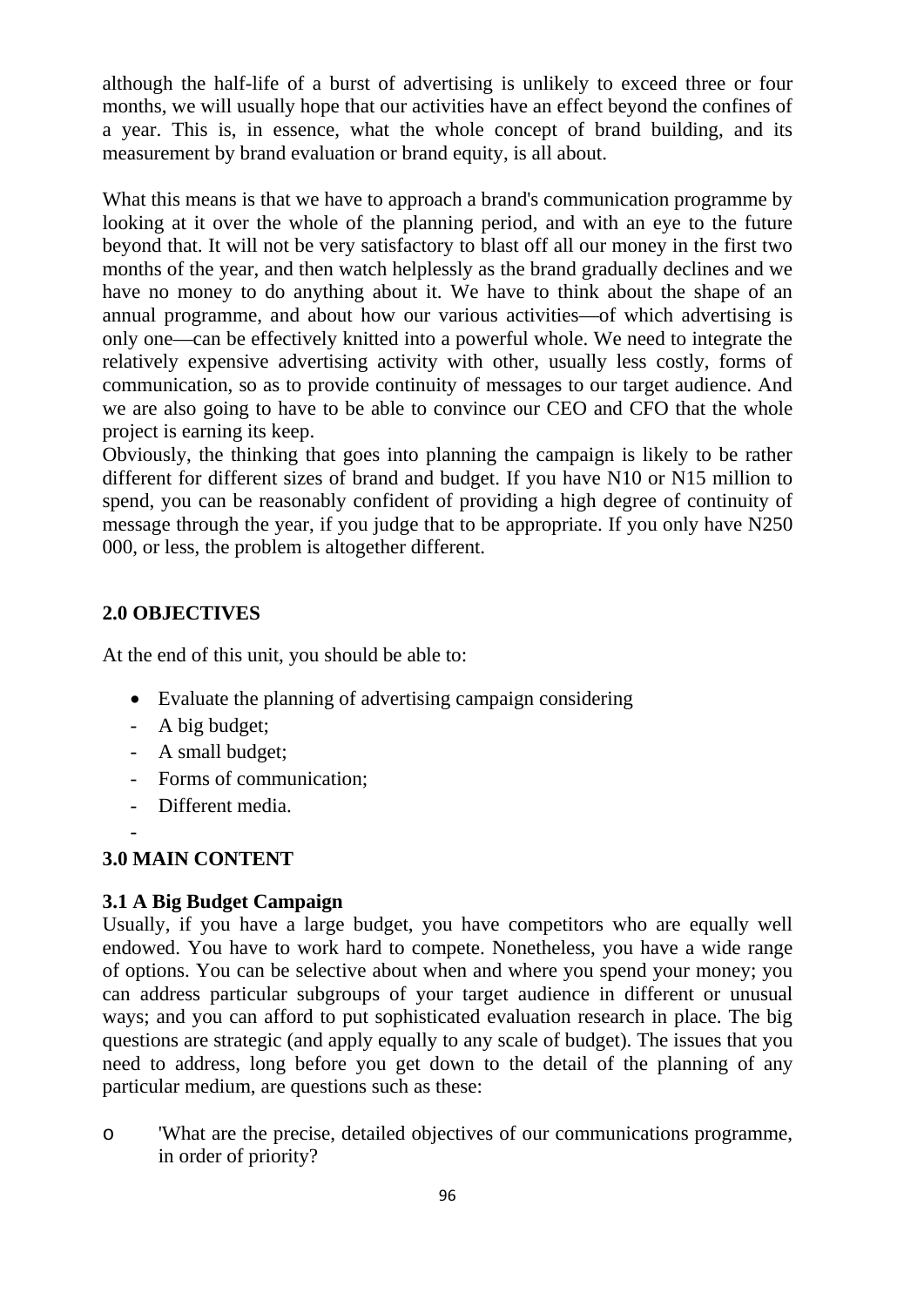- o What are the roles of the various forms of communications in reaching our objectives?
- o What proportion of the budget should be devoted to each objective?
- o And which method(s) are best for achieving the objectives concerned?
- o Does seasonality matter in our market? If so, do we support strong seasons, or are we aiming to extend into weaker periods?
- o Does geography matter? Should we support stronger or weaker areas differentially?
- o How far do we aim to respond—aggressively or defensively—to anticipate action by each of our leading competitors?
- o Can we see ways of leveraging the effects of specific campaigns or activities with the aid of other kinds of communication?

Out of the answers to these questions—which will have informed the entire strategy for the brand in ways discussed in earlier chapters, based on the way consumers buy in our market and the factors that are known to influence them—it becomes possible to start to plan the campaign.

What, in practice, are the key decisions?

These fall into five main areas:

- o Should we use bursts of activity or aim at continuity of message through the year?
- o How should we balance and combine different types of activity?
- o How should we balance and combine different media?
- o What do we expect the competition to be doing, and how will our plans counter this? Do we need to allocate resources to counter unexpected threats?
- o How are we proposing to evaluate the campaign?

In addition, the manager planning the campaign will have to take due note of the lead times involved both in booking the advertising time or space and in producing the ads to fill it. At the same time, too, the whole plan needs to be closely coordinated with other functions within the organization—especially sales (the goods have to be in the right shops at the right time, or the training programme for the telesales operation put in place); production (who will need to know what they have to produce, when, and where it needs to be sent to); and finance (who will want to manage cash flows, quite apart from hoping to have your budgets justified in advance).

# **3.2 Forms of Communication**

Media advertising is, in capital terms, relatively expensive. PR practitioners will argue—without very adequate tools to prove it—that PR can be vastly more costeffective, in terms of its ability to deliver media coverage of the brand, in an editorial context that actually provides an authoritative third-party endorsement for the brand.' The problem, of course, is to guarantee that the PR story actually appears in the media, and that it does so in the form the brand owner would like. Undoubtedly,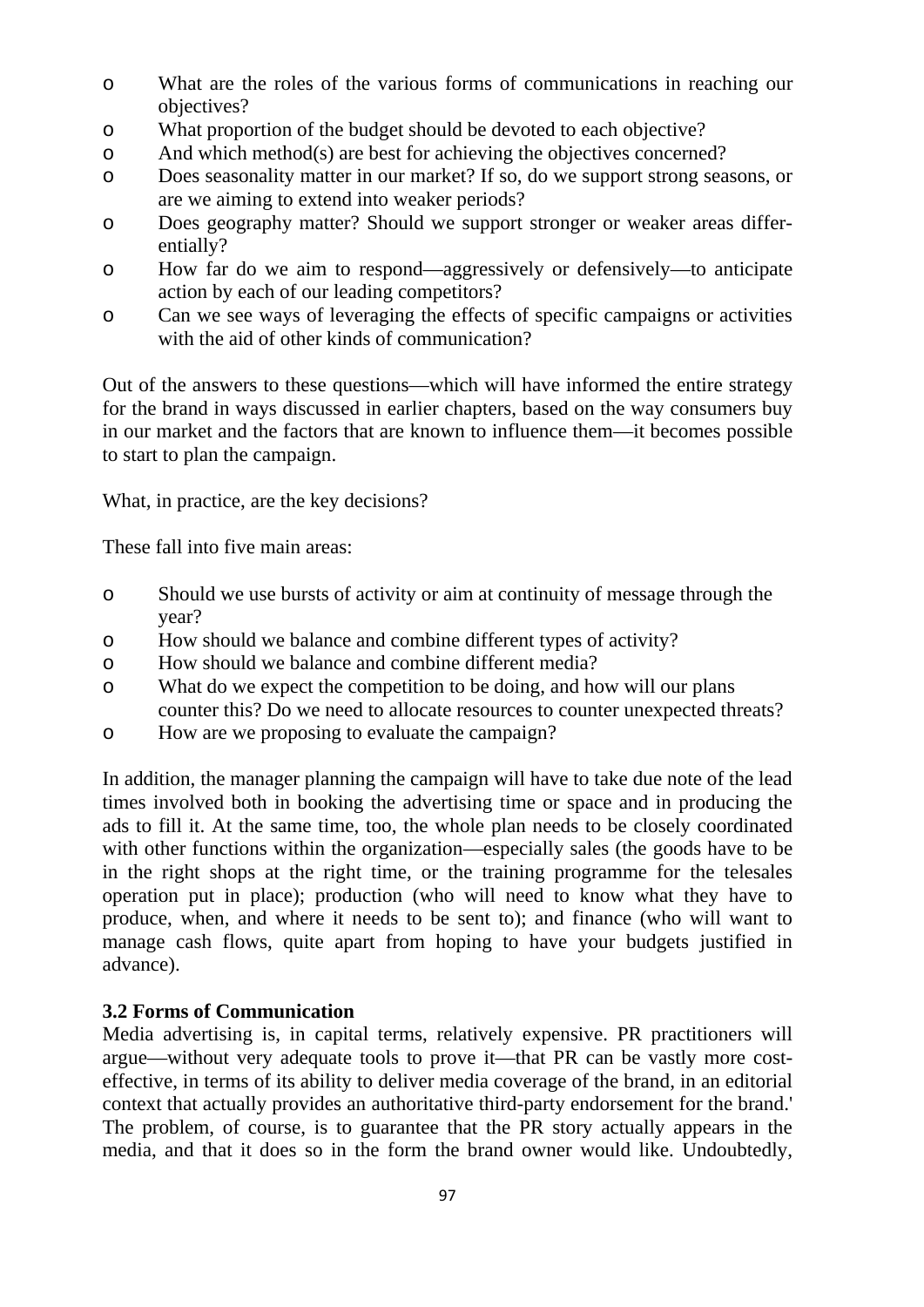though, PR can work with the advertising--and, indeed, sometimes feed off it.

Similarly, sales promotion—which can be quite economical to use, except when it involves price reductions, which are always highly expensive--can work to bridge gaps in the ad schedule, or to enhance the message of the ads. For example, there is a specialist agency, JIG, which develops promotional programmes that are designed to get people to watch ads in order to participate in quiz games; and another, Fast Marketing, which uses a technique of combining door-to-door sampling with advertising to generate product trial, both with very positive results.

Sponsorships—of various kinds—provide a means of keeping the brand name in front of the public, while giving the company opportunities for entertaining customers and for creating linked promotions and even advertising campaigns.

And then there's always the company web site—if you know how to manage it properly—though for most brands the potential coverage of the target audience is, and will remain for some time, rather limited.

Finally, if you have the right sort of brand, you are likely to have, or be developing, a customer or potential customer database, which can be used for direct marketing.

#### **3.3 Different Media**

The increased fragmentation of the media means that it is no longer possible to reach huge audiences through a limited number of TV spots. We know, too, that there are substantial groups of 'rejecters' of some or all advertising, but who may be more susceptible to press or radio or outdoor ads than to TV.

Further, there is growing evidence, from the work of the magazine publishers, that a combination of TV and magazines is likely to be more effective than TV alone; and the same appears to be true of TV and radio in combination. Similarly, we know that people use the ads in different media in rather different ways, taking from TV the more emotional brand values, or simply a desire to know more, but using press ads, or direct mail or leaflets, to gather more detailed information.

The chances are that any campaign will be aiming to achieve a combination of brand awareness, brand understanding and knowledge, and the development of more or less emotional brand values. The balance between the media used should depend on the priorities between these types of objectives. A typical example is the way in which car manufacturers generally use TV, or perhaps posters, to create awareness and a desire for a model; but use press ads (plus direct mail and point-of-sale material) to provide more detailed information about the car's specification and features, and to set up the basis of a deal.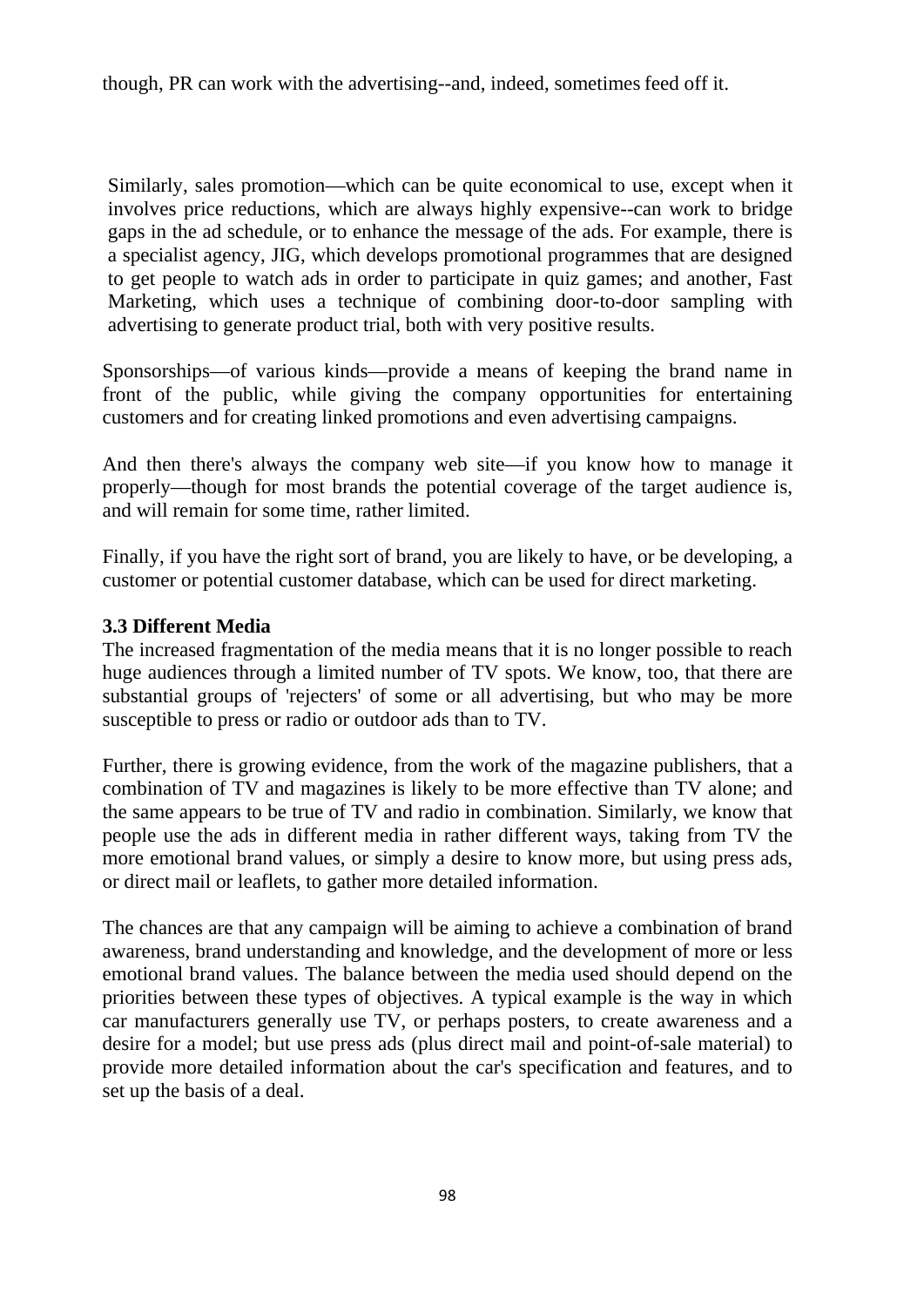## **3.4 Small Budgets in Practice**

Possible solutions to the problems posed by smaller budgets can be illustrated by two examples. The first is a financial product. Here, the brand is just one of many products marketed by a leading institution, so it may benefit from other parts of the company's substantial ad budget; but the product has to compete within its own market, and attract customers off the page—to telephone the company for more information and, perhaps, to buy over the phone.

The resulting programming has six characteristics:

- It uses small press spaces—nothing more than a broadsheet 25 x 4 cols, plus very selected magazine inserts.
- It uses a very narrow selection of media (which have been proven by experiment to work for this brand in this market).
- It aims as far as possible to spread the advertising over the year (in this, it is helped by the observation that too frequent ads in any one publication lead to reduced response, so that a 3-4 week interval is regarded as obligatory).
- The advertising is supported, as far as possible, by PR in the specialist press and the publications used.
- There is a small-scale supporting effort using statement stuffers to selected customers of the company's regular-contact products (current accounts, credit cards, for example).

# **4.0 CONCLUSION**

There are some proven solutions to the problems a small budget raises. Mostly these revolve around targeting: the more precisely you can identify your target audience, the easier it is to find one or more media that reach it effectively.

# **5.0 SUMMARY**

- Planning the whole campaign, especially when it is an integrated operation involving a mix of activities, is quite complex. The key to it is to retain an overall perspective, and a focus on the agreed objectives.
- While large campaigns present greater potential complexity, and the opportunity for radical and creative thinking, smaller budgets are equally challenges, because they demand the identification of ways to extend and amplify the money available.
- In both cases, the major problem is to find ways of stretching the money across the year at a rate that will be competitively powerful.

# **6.0 TUTOR-MARKED ASSIGNMENT**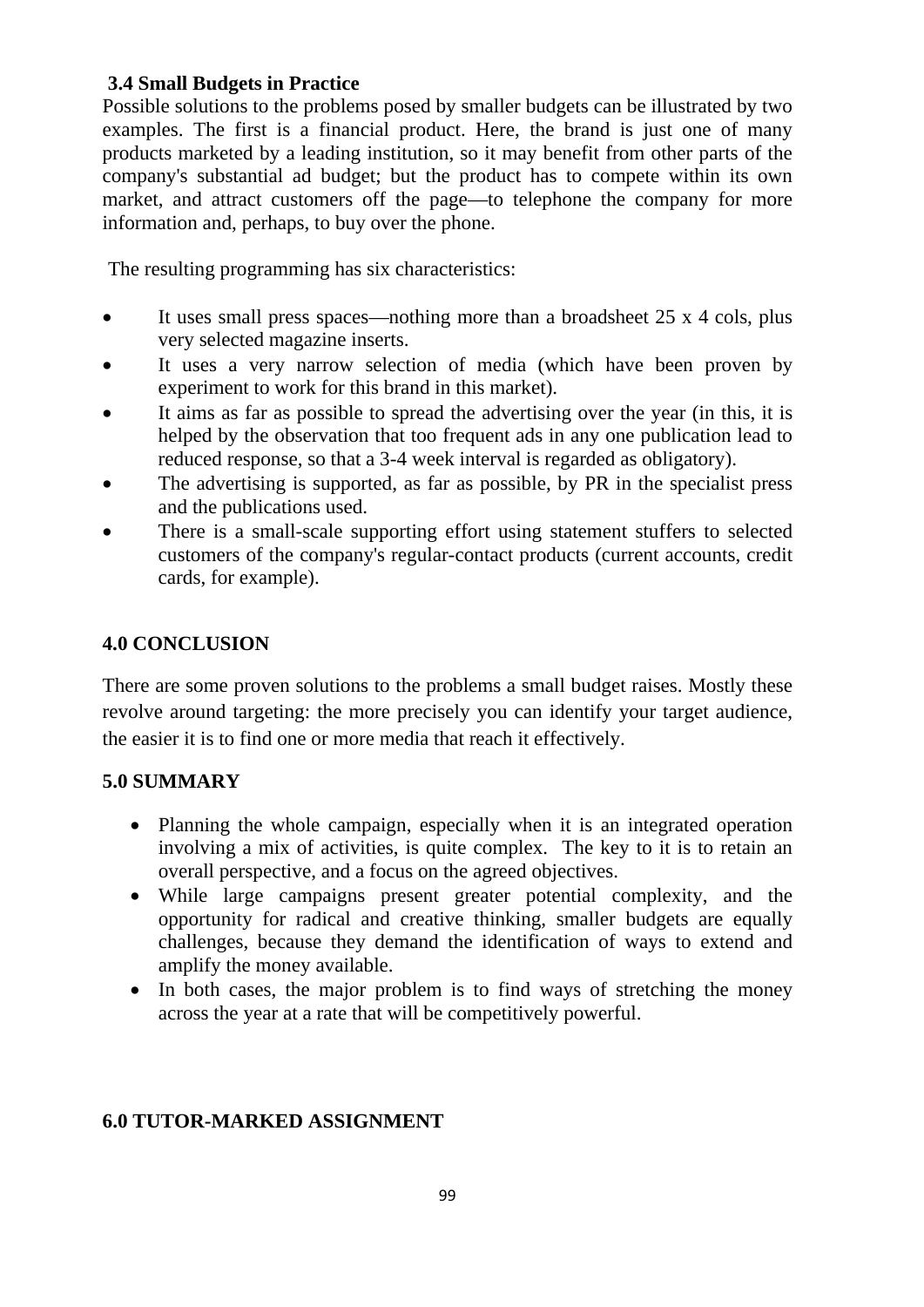Discuss the considerations for planning a big budget campaign in the context of advertising.

### **7.0 REFERENCES/FURTHER READINGS**

Doyle, Peter (2002). *Marketing Management & Strategy, 3rd Edition.* Essex: Pearson Educational Limited.

Ferrell, D. C. & Hartline, Michael D. (2005). *Marketing Strategy, 3rd Edition.* Ohio:

Thomson South-Western.

Kotler, Philip & Keller, Kevin Lane (2006). *Marketing Management, 12th Edition.* New

Jersey: Pearson Prentice Hall.

Perreault, William D., Jr. & McCarthy, Jerome E. (2005). *Basic Marketing: A Global-*

*Management Approach*. Boston: McGraw-Hall Irwin.

Peter, J. Paul & Donnelly, James H., Jr. (2011). *Marketing Management: Knowledge &* 

*Skills, 10th Edition.* New York: McGraw-Hall Irwin.

Westwood, John (1996). *The Marketing Plan: A Practitioner's Guide, 2nd Edition.*

London: Kogan Page Limited.

White, Roderick (2000). *Advertising, 4th Edition.* London: McGraw-Hill Publishing Company.

Wood, Marian B. (2007). *Essential Guide to Marketing Planning.* London: Prentice Hall.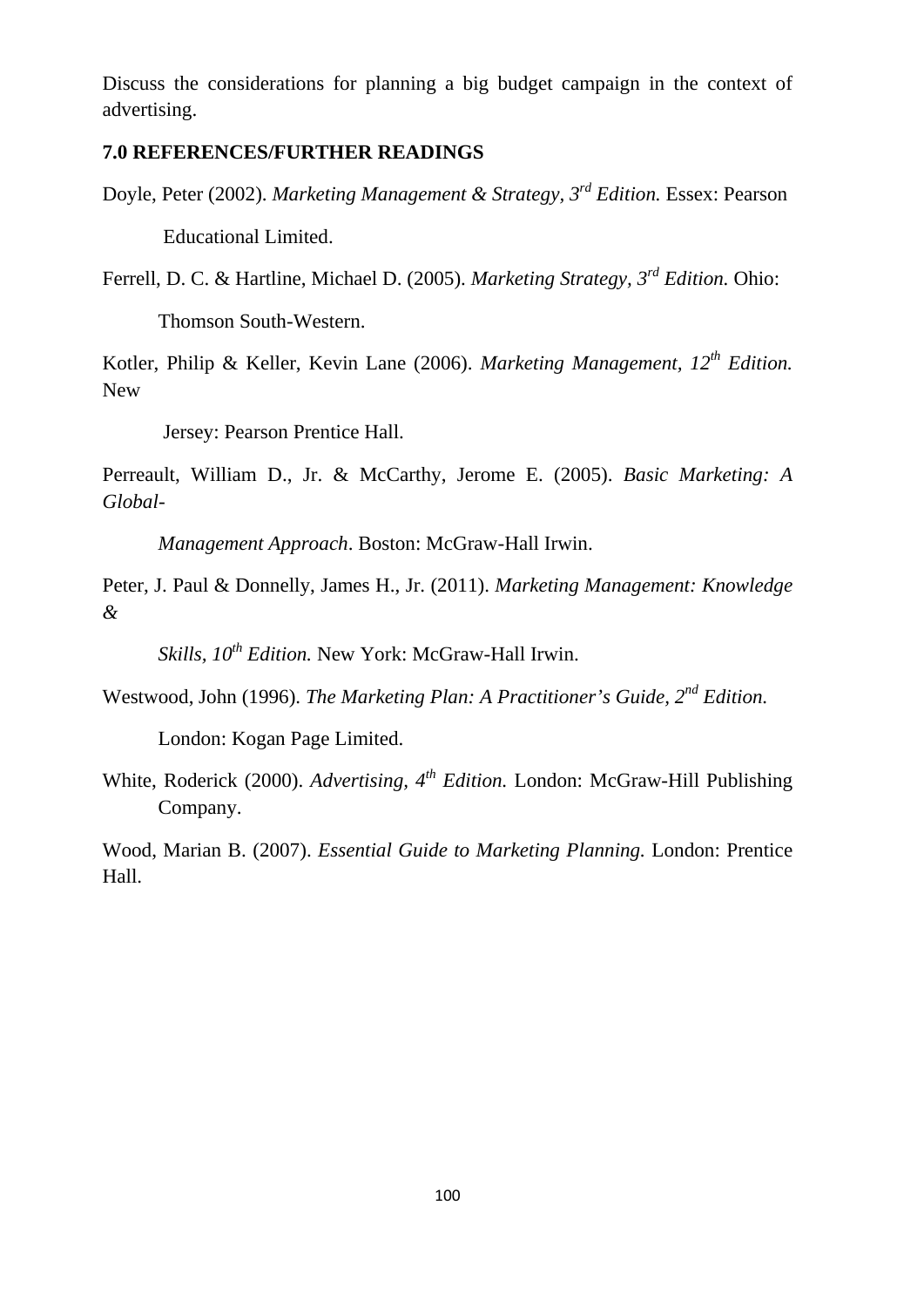#### **Module 4**

- Unit 1 Legal Issues in Advertising
- Unit 2 Advertising and Society
- Unit 3 Globalization and Advertising
- Unit 4 The Future of Advertising

# **UNIT 1 – LEGAL ISSUES IN ADVERTISING**

#### **CONTENTS**

- 1.0 Introduction
- 2.0 Objectives
- 3.0 Main Content
	- 3.1 The Advertising Practitioners Council of Nigeria (APCON): History and Its **Operations** 
		- 3.2 Control Functions of APCON
		- 3.3 Other Laws Controlling Advertising in Nigeria
- 4.0 Conclusion
- 5.0 Summary
- 6.0 Tutor-Marked Assignment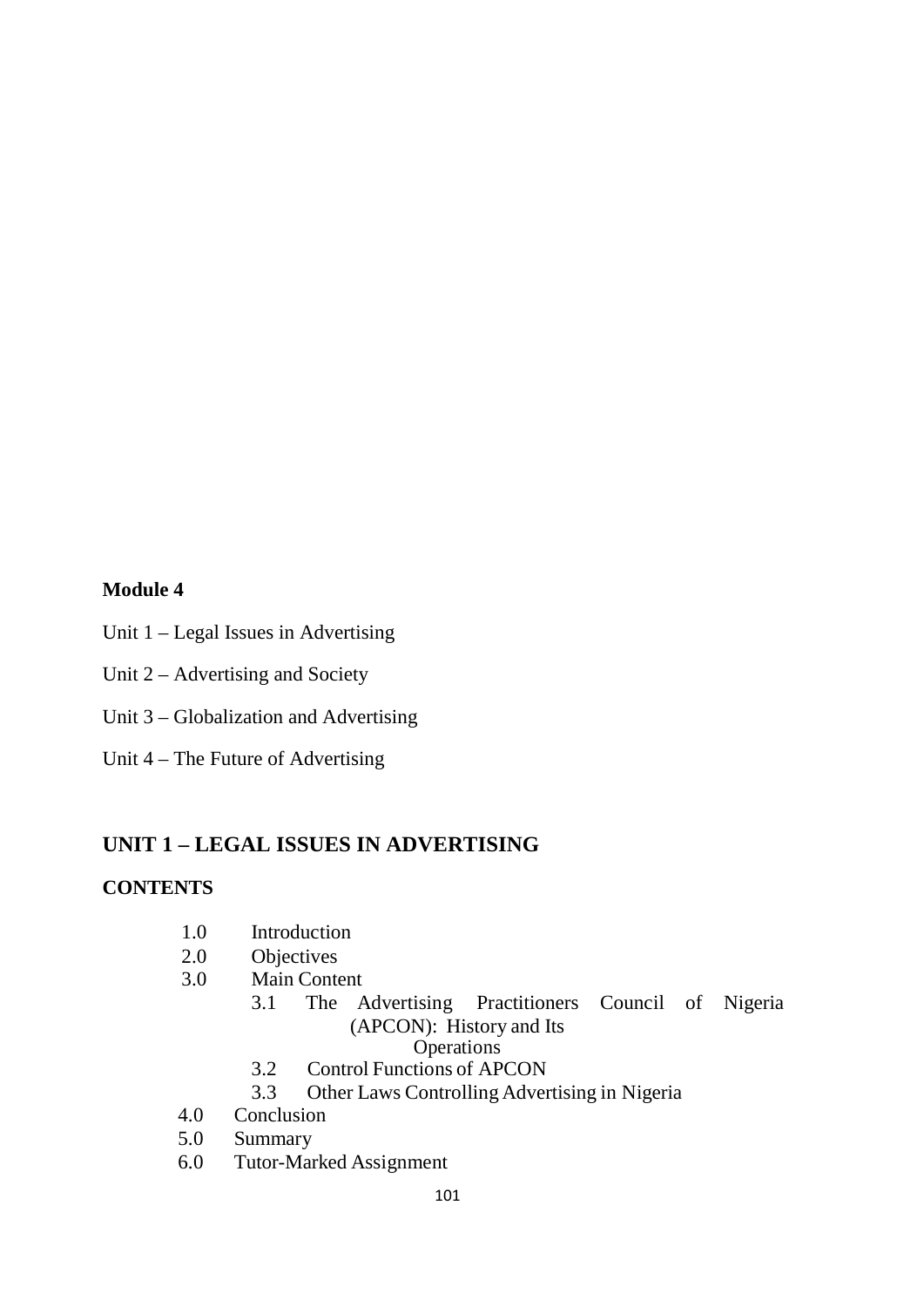# **1.0 INTRODUCTION**

This unit focuses on the history of APCON, its organisational structure regulatory and control functions, as well as areas where APCON needs more regulatory work.

# **2.0 OBJECTIVES**

At the end of this unit, you should be able to:

- Explain what APCON stands for;
- Discuss the regulatory and control functions of APCON;

Identify other laws concerned with the regulation of advertising in Nigeria.

# **3.0 MAIN CONTENT**

# **3.1 History of APCON and Its Operations**

We have noted in one of the earlier units that the main regulator of advertising practice in Nigeria is the Advertising Practitioners Council of Nigeria (APCON). It is the body established by the Federal Government to regulate advertising activities through APCON Decree 55 of 1988 and the subsequent amendments: Decree 93 of 1992 and Decree 116 of 1993. The adoption in January 1988 by the National Council of Ministers of a broad National Mass Communication Policy was an important milestone in the birth of the Advertising Practitioners Council of Nigeria. Various discussions were said to have led to the articulation of the relevance of advertising in the nation's social, political and economic activities as well as the need for recognition and regulation. The Advertising Practitioner Council of Nigeria (APCON), established by Act 55 of 1988, was a logical outcome of the legislative recognition to advertising as a profession in Nigeria.

# **Functions of APCON**

Section One Act 55 of 1988, which set up APCON, states its functions as:

- a. determining who are advertising practitioners;
- b. determining what standards of knowledge and skill are to be attained by persons seeking to become registered as members of the advertising profession and reviewing those standards from time to time;
- c. securing in accordance, with the provisions of the Decree, the establishment and maintenance of a register of practitioners and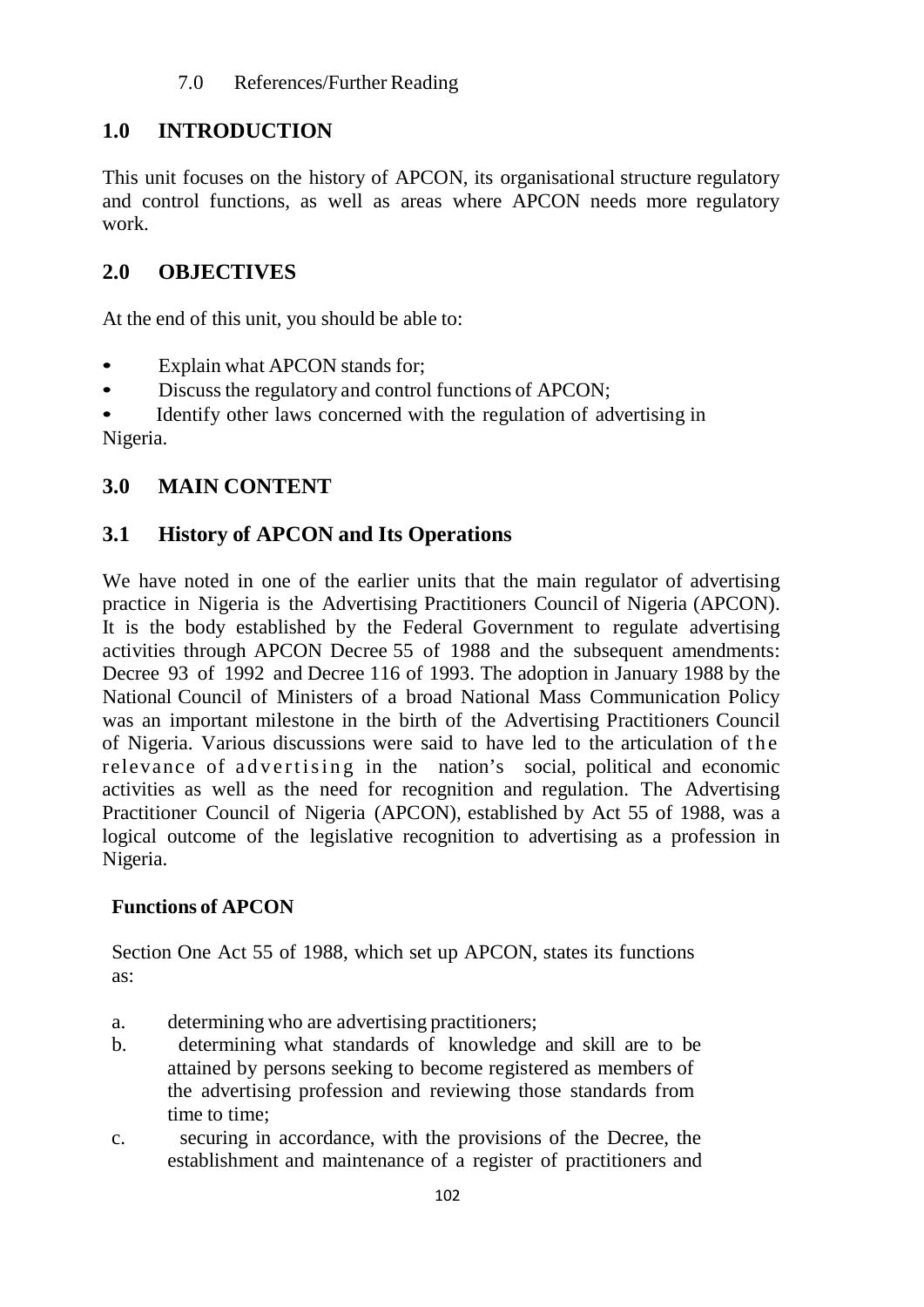the publication, from time to time, of list of those persons;

- d. regulating and controlling the practice of advertising in all its aspects and ramifications;
- e. conducting examinations in the profession and awarding certificates or diplomas to successful candidates and when appropriate and for such purpose, the council shall prescribe fees to be paid in respect thereof;
- f. Performing the other functions conferred on the council by the Act.

### Membership

The Decree makes provision for four grades of membership:

- Fellow
- Full Member
- Associate Member
- Student Member

#### **Registration as an Ad Practitioner**

#### **Associate Member**

Anyone above the age of 21, who possesses any of the degrees or diplomas listed under the student category, and is employed in a recognised organisation where he or she can acquire professional experience. He or she must be of good character and must not have been convicted in Nigeria or elsewhere of a criminal offence.

#### **Full Member**

Anyone, who has met the requirements for associate membership and in addition has been in continuous advertising practice for a minimum of five years.

#### **Fellow**

To be a fellow, the applicant must have fulfilled the conditions for associate and full membership. In addition, he or she must have been in continuous active advertising practice in the 15 years preceding the date of his or her application, and must show evidence of significant contributionsto the practice of advertising.

#### **Student Member**

Anyone who satisfied the Council that he or she is undergoing a course of studies recognised by the Council and leading to the award of: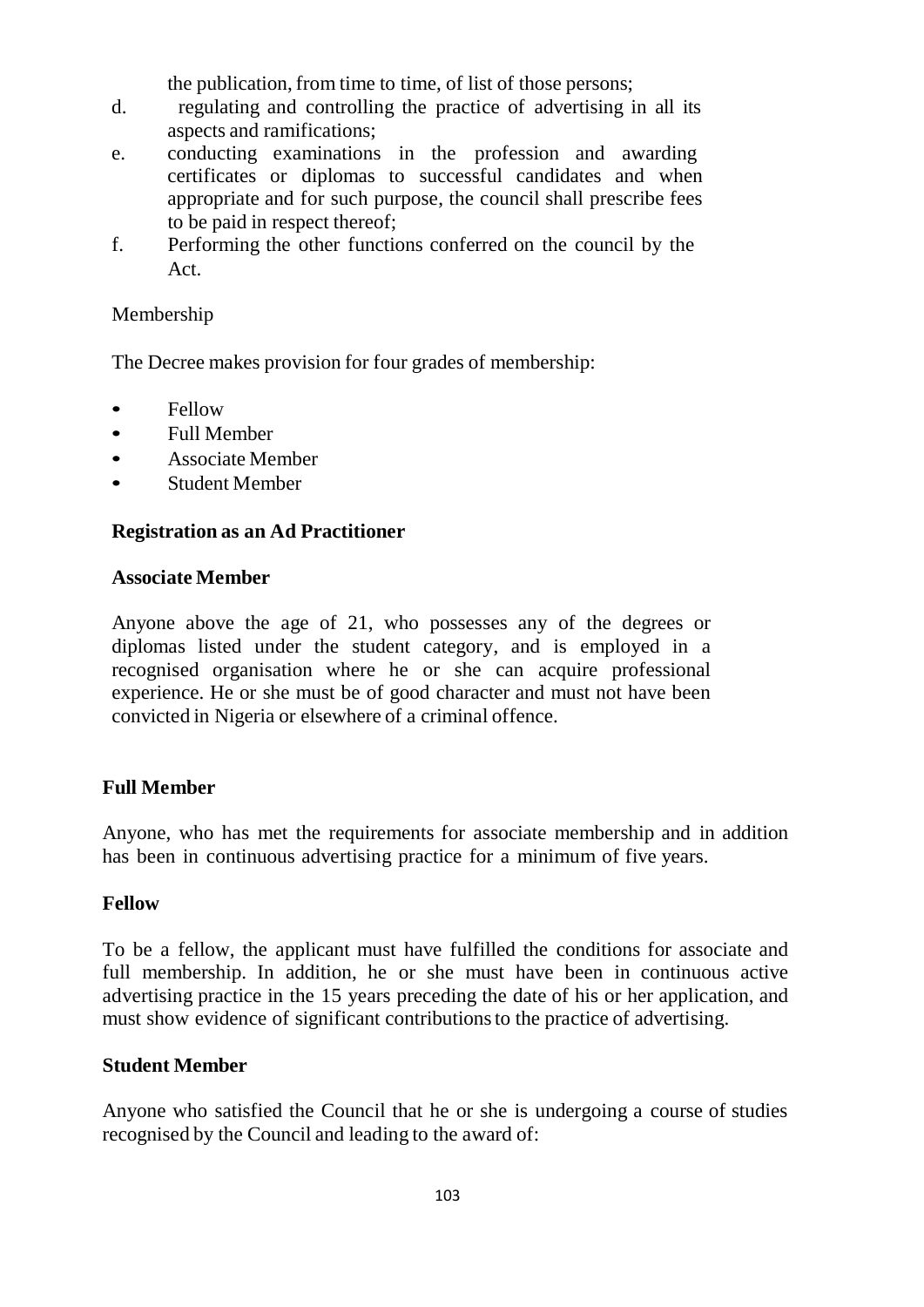- APCON Diploma/ProfessionalCertificate
- CAM or BEEC Diploma in Advertising
- Degree/HND in Marketing, Mass Communication, Graphic Arts or Advertising
- NIJ PGD Advertising

#### **Enrolment for the Examination**

Application for registration as a student must be made on the prescribed form, which requires an undertaking on the part of the applicant to abide by the rules laid down by the Council from time to time. Every applicant will be required to produce satisfactory evidence of age, name, character and eligibility together with certified photocopies of educational certificates and four certified passport size photographs.

#### **Examination Philosophy**

The examination is designed to test candidates' knowledge both in the theory and in practice of advertising. Emphasis is on professional knowledge and application of principles to practice. The challenge from the contemporary advertising environment requires that present and future advertising practitioners demonstrate knowledge and ability in solving advertising and marketing communications related problems. Thus, the syllabus is guided by the need to provide the students a perfect blend of professional and theoretical knowledge. The APCON Processional Diploma in Advertising is a qualifying certificate for registration into the advertising profession. The basic qualification for enrolment into the programme is a bachelor's degree or the Higher National Diploma in any discipline. Candidate who holds degree or HND in Marketing, Mass Communication and Graphic Arts would be exempted from some of the courses on individual/Merit. The examinations are conducted twice a year: June and November.

Specifically, with the APCON laws, the APCON is statutorily saddle with the regulation of advertising in Nigeria. This is in spite of the selfregulation of the profession through other bodies, such as the Association of Advertising Practitioners of Nigeria (AAPN), which is the umbrella association of all advertising practitioners in Nigeria, and other sectoral associationslike ADVAN, OAAN, BON and NPAN.

APCON is composed of a 20-member Council, which is its highest policy body. The Council is headed by a Chairman, and a Secretariat, also headed by a Registrar. The composition of the Council is made up of representatives of interest groups in advertising in Nigeria, including AAPN, ADVAN, OAAN, BON, NPAN and others. The chairman of the council is appointed by the President of the country. He must however be a fellow of the advertising practice in Nigeria; this requirement is compulsory.

Bel-Molokwu (2000), a former Registrar of APCON, presents the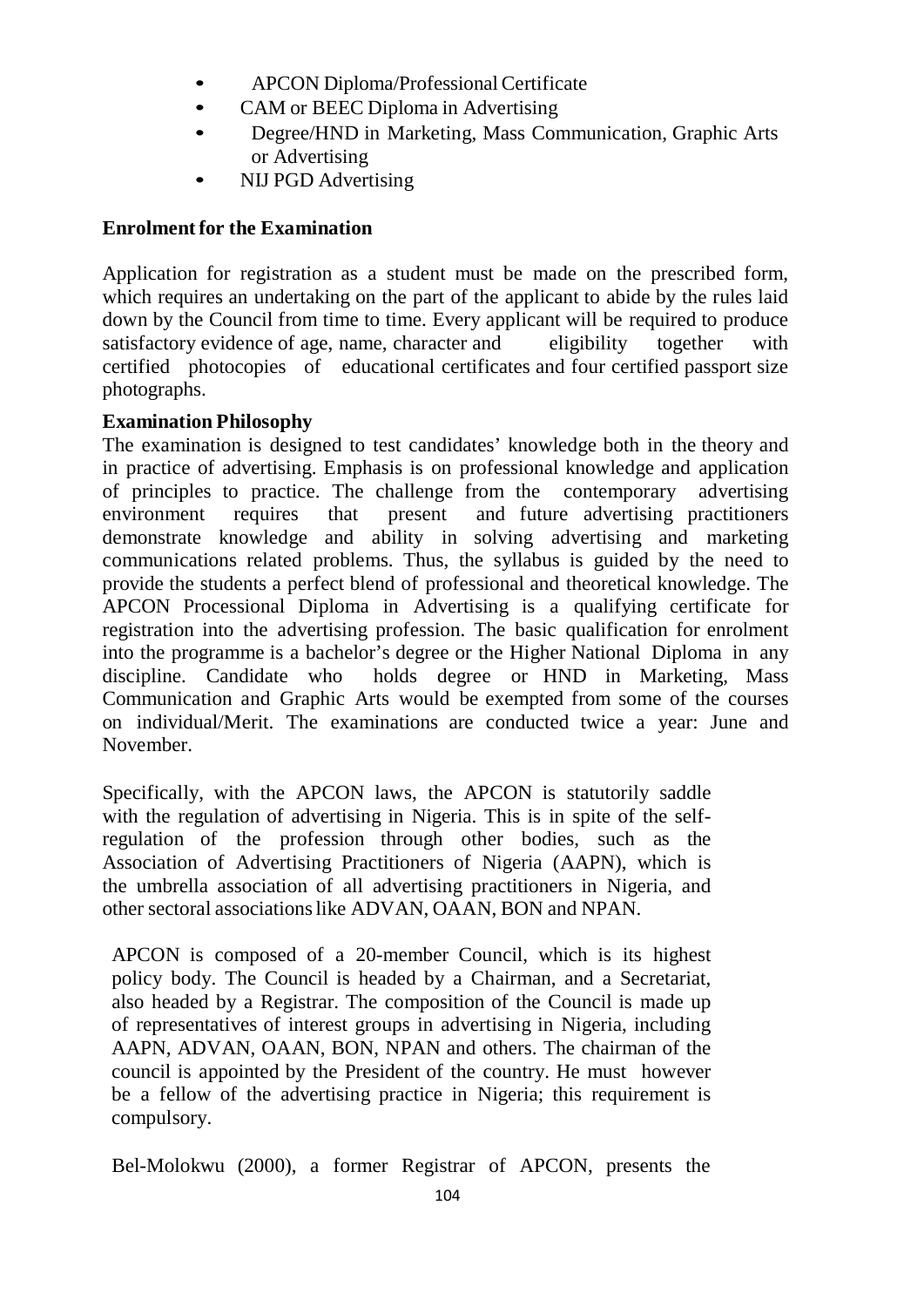structure of advertising in Nigeria as approved by the APCON:

- a) APCON
- b) Workforce
- c) Individual practitioner
- d) Organised practice
- e) Corporate practice
- f) Organised sectoral groupings: ADVAN, AAPN, OAAN, NPAN, BON

Indeed, the advent of APCON since 1988 changed a situation where advertising was an all-comer affair and agency operations and practice were loose. With the law, APCON defines the structure of advertising, regulates the functions and activities of the component groups and practitioners.

# **3.1 Control Functions of APCON**

In putting effect to the APCON law, a Secretariat was created, saddled with the responsibility of monitoring and enforcing the provisions of the APCON law and the Code of Advertising Practice in Nigeria.

In this regard, the Council appoints other bodies to support the secretariat in executing the provisions of the law. These bodies are:

 a) Investigating Panel: this body hears complaints from and against advertising practitioners and stakeholdersin the industry.

- b) The Advertising Practitioners Disciplinary Committee: this body is charged with adjudicating in these cases.
- c) The Advertising Standards Panel this ensures that practitioners maintain standards set in the industry.

Besides this regulatory structure of the industry, Fadipe (2002) also identifies other functions of APCON as set out in the law setting it up. These are:

i. screening and registration of practitioners

ii. induction of new practitioners

iii. assessing and upgrading

practitioners iv. vetting of new

advertisements

v. monitoring of the exposure of advertisements

vi. education of practitioners and training of new members

- vii. accreditation of departments offering advertising courses in universities and polytechnics
- viii. publishing reading and reference literature on advertising

ix. enforcing discipline

x. ensuring that ethical standards are maintained.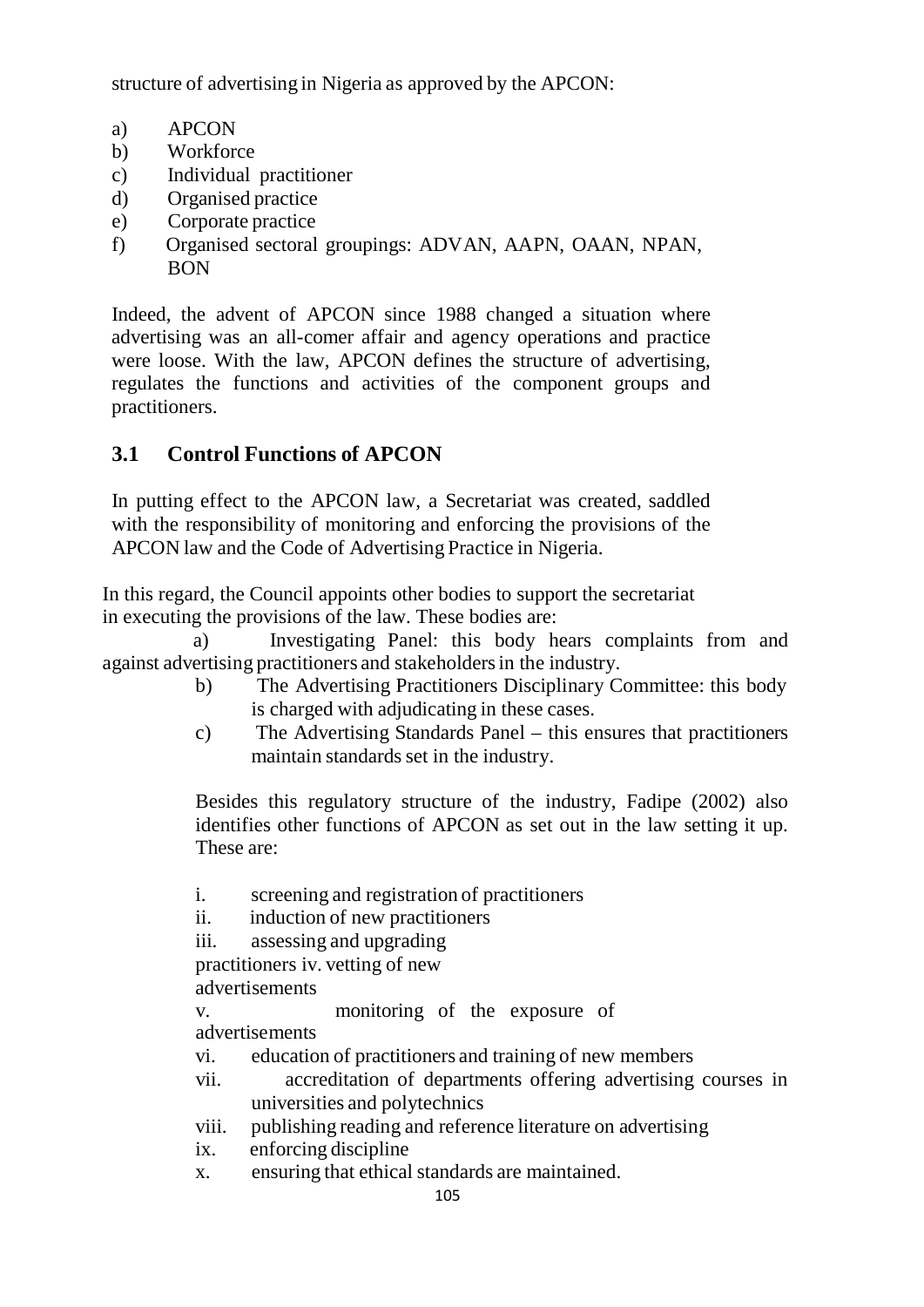Apart from these functions, APCON also ensures that advertising practice is developed and upgraded to international standards. Essentially, APCON recognises excellence in the practice of advertising in Nigeria by giving awards and an annual lecture series to increase debate and body of literature in the industry. These include:

- a) Annual Advertising Day/Lecture, at the end of very year.
- b) Student Encouragement Awards. These are sponsored by eminent and registered members of the advertising industry, corporate bodies and other practitioners in the practice.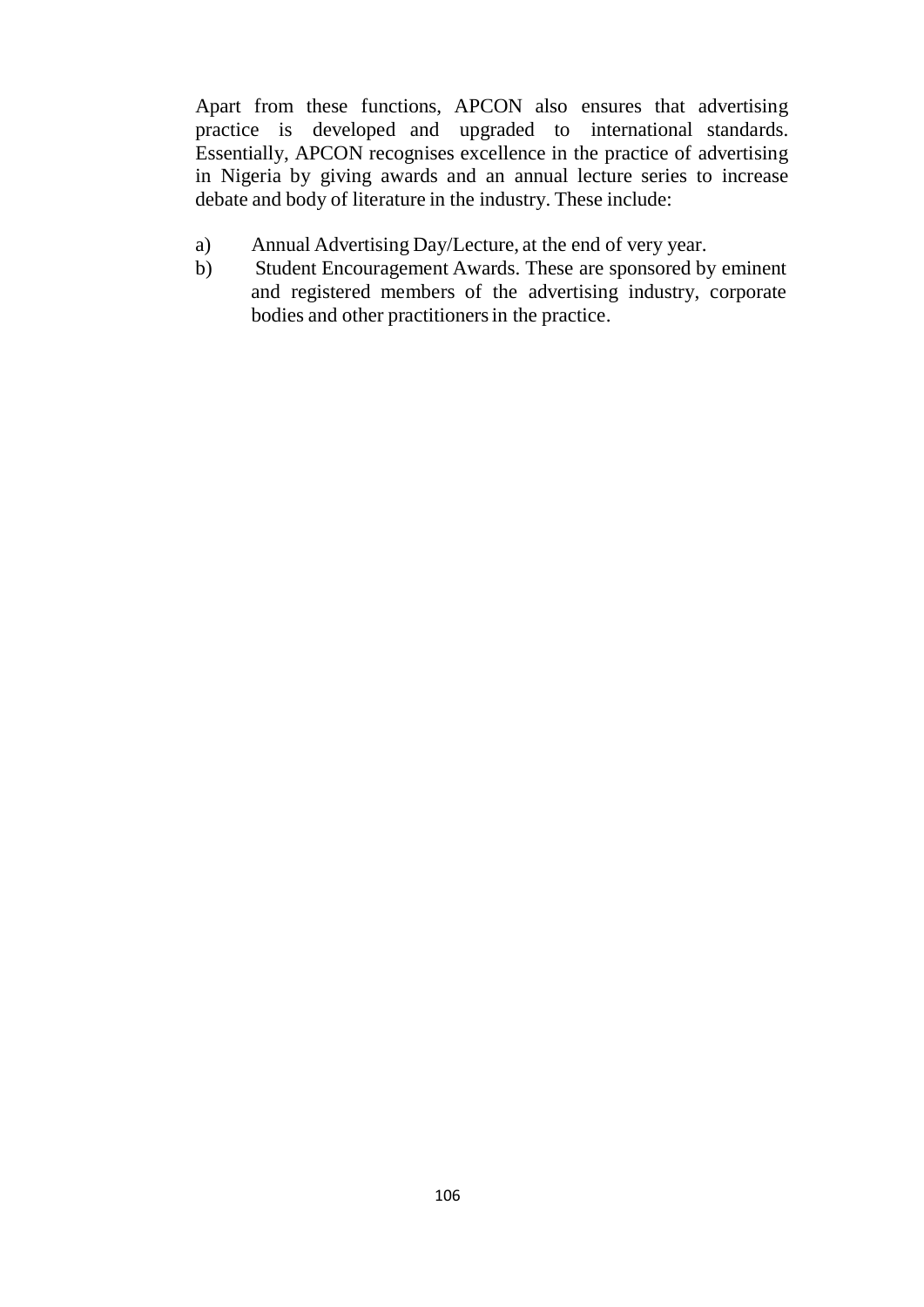However, issues continued to be raised by advertising practitioners where they think APCON needs to do more work. Some of these are:

- i. they believe that direct media buying and selling, which involves placement of advertisements by an advertiser without the knowledge of the practitioners, is against the APCON law and therefore unhealthy for the advertising industry
- ii. they believe that the entry into the profession is loose as many unregistered people still engage in the business of advertising in the country. They say this is also against the spirit and tenets of the APCON law

 iii. members of the public have continued to raise issues about the need to strengthen the effectiveness of the APCON laws regarding deceptive advertisements

 iv. in addition, issues of compliance with the advertising code of ethics are raised against APCON too as we shall see in subsequent units.

# **SELF-ASSESSMENTEXERCISE**

Which areas of advertising would you give APCON credit and where does it need to do more work?

# **3.2 Other Laws Governing Advertising in Nigeria**

Other agencies, organisations, or decrees put in place by the Federal Government to address the problem of unwholesome practices between producers, marketers, suppliers, service providers and the consumers in Nigeria include:

- Food and Drug Decree of 1974: this law prohibits sale of certain category of food and drugs, and or of such food and drugs because they are considered to be either unsafe or their are misleading the public. For example, you are not allowed to advertise a drug, which claims to cure obesity in Nigeria. Unfortunately, this is now flouted with impunity in Nigeria and APCON and some of the regulatory bodies concerned have proved incapable of dealing with these infractions.
- Standards Organisation of Nigeria (SON)
- National Drug Law Enforcement Agency (NDLEA)
- National Agency for Food and Drug Administration and Control (NAFDAC), 1993
- Nigerian Communication Commission (NCC)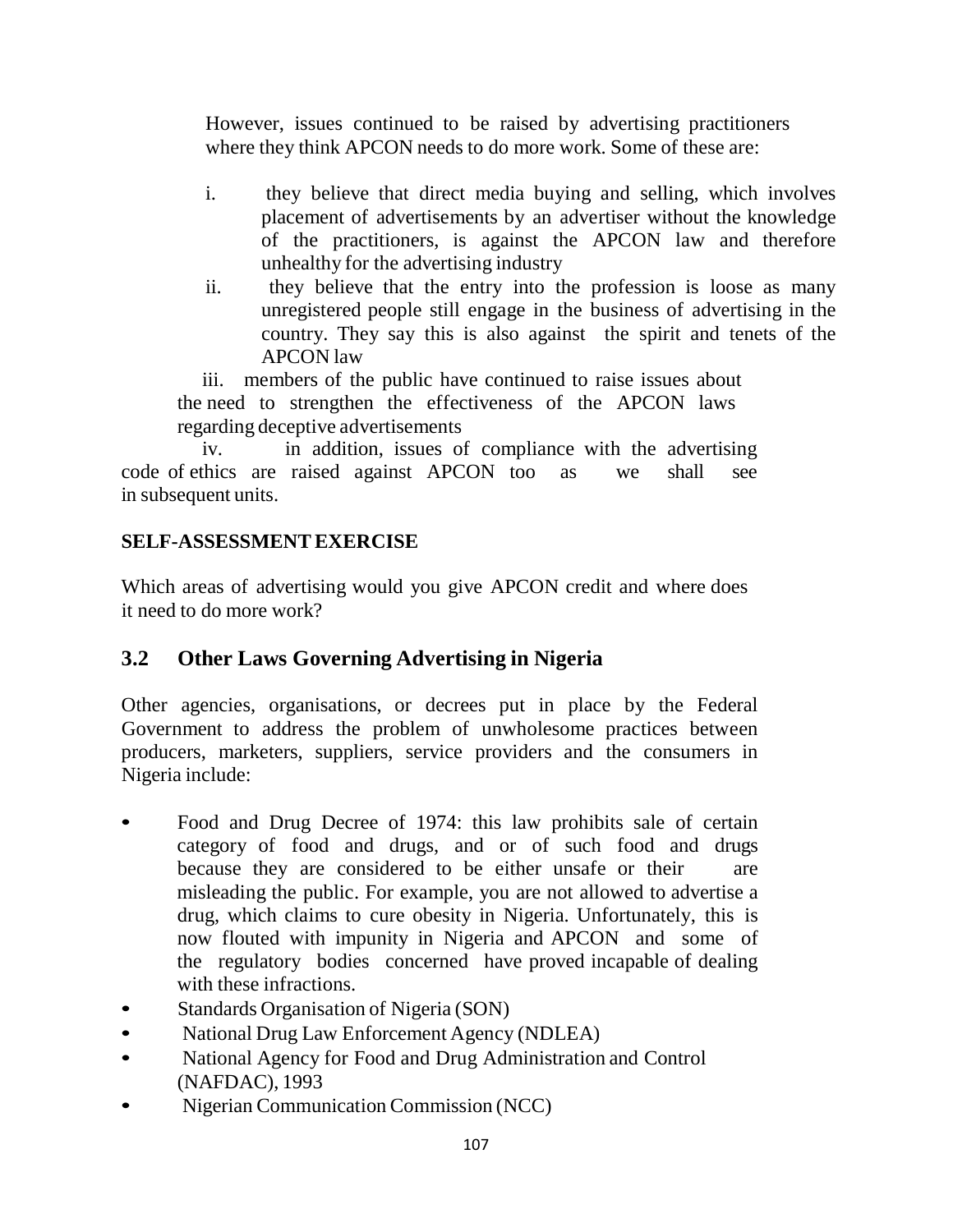- Economic and Financial Crimes Commission (EFCC).
- Independent Corrupt Practices and other related offences Commission (ICPC).
- Federal Environmental Protection Agency (FEPA)
- National Lottery Regulatory Commission
- The Counterfeit and Fake Drugs Decree No 21 of 1988
- The Food and Drugs Act Cap 150 of 1990
- The Poison and Pharmacy Act Cap 366 of 1990
- Consumer Protection Council (CPC), a parastatal of the Federal Government established by Act No. 66 of 1992 established to promote and protect consumers' interests in all areas of products and services, provide speedy redress to their complaints, inform, educate and empower them (consumers) to act as discerning and discriminating consumers in the market place. There is also the Consumers Association of Nigeria and other such groups, which we shall deal with under consumerism.

# **4.0 CONCLUSION**

Since 1988 when APCON came into being, advertising in Nigeria cannot be said to be without laws and regulations. The APCON law has provided the structure for operations and growth of the industry in Nigeria. There are of course, many areas in the advertising industry in the country that needs improvement and more work, especially the areas of direct media selling and buying and proper registration of members to weed out non-professionals. In addition, APCON needs more work in the area of regulating messages of advertisements to guide against deception, negative advertisements, misleading claims of products and other marketing abuses. It is hoped that the seeming protective cover of the practitioners against detection, report and prosecution of deceptive advertisements would be fought by the rising consumerism flavour in the country.

# **5.0 SUMMARY**

This unit has looked at the statutory regulation of advertising in Nigeria. In this regard, we have examined the composition of APCON, the structure of advertisements industry, control and functions of APCON in Nigeria. We have also identified the main areas where APCON needs to do more regulatory work. In the same vein, we have identified some other laws and organisations set up by the Federal Government to regulate the relation between producers, advertising agencies, marketers and the consumers in the country.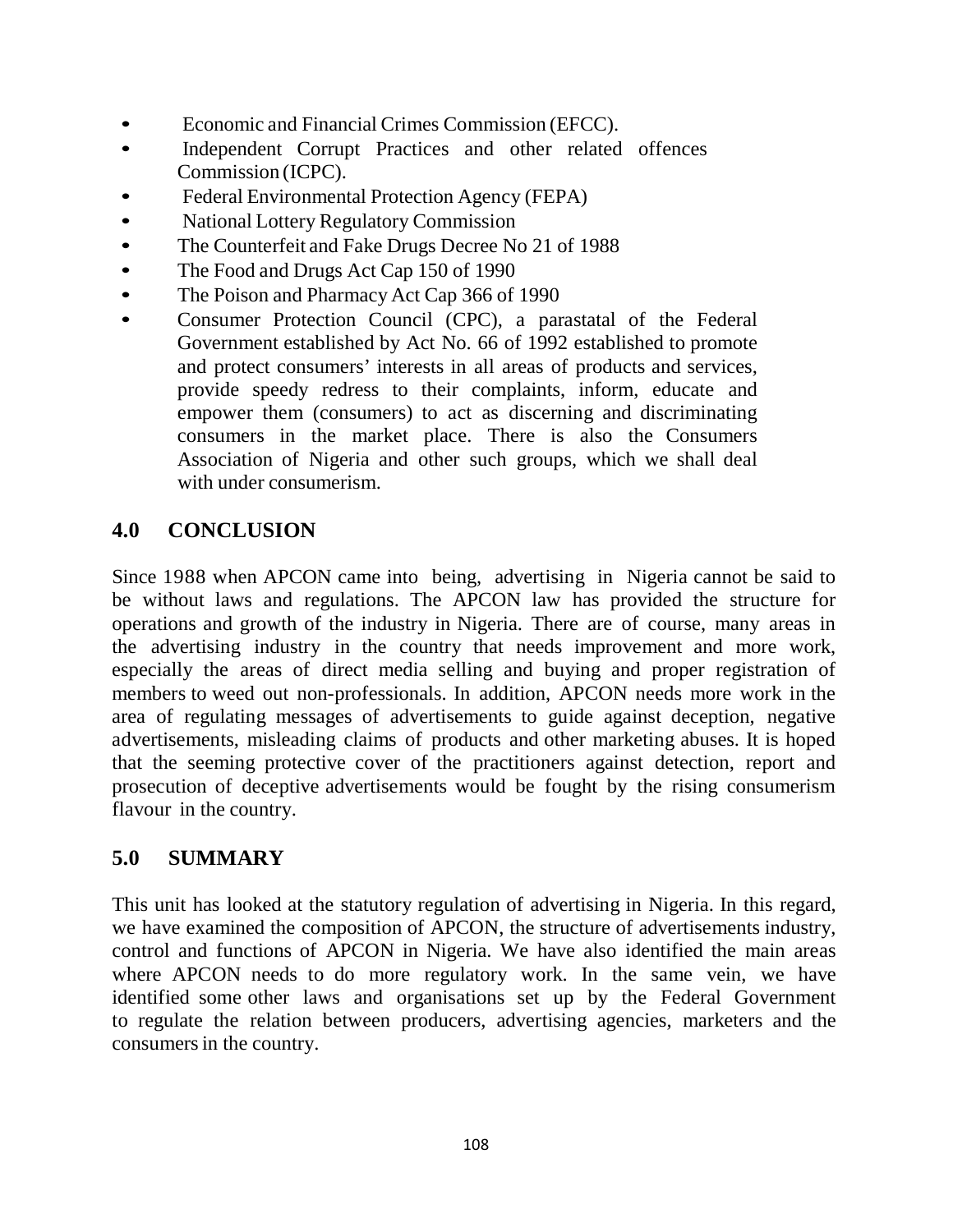## **6.0 TUTOR-MARKED ASSIGNMENT**

Discuss the composition of APCON and its control functions in regulating advertising in the country.

## **7.0 REFERENCES/FURTHER READING**

Bel-Molokwu,J. (2000). *Principles of Advertising in Nigeria*. APCON.

Bel-Molokwu,J. et al. (1997). *Advertising in Nigeria.* APCON.

Fadipe, S. (2002). *Advertising Practice with Nigerian Orientation.* Lagos: Christ Publishers.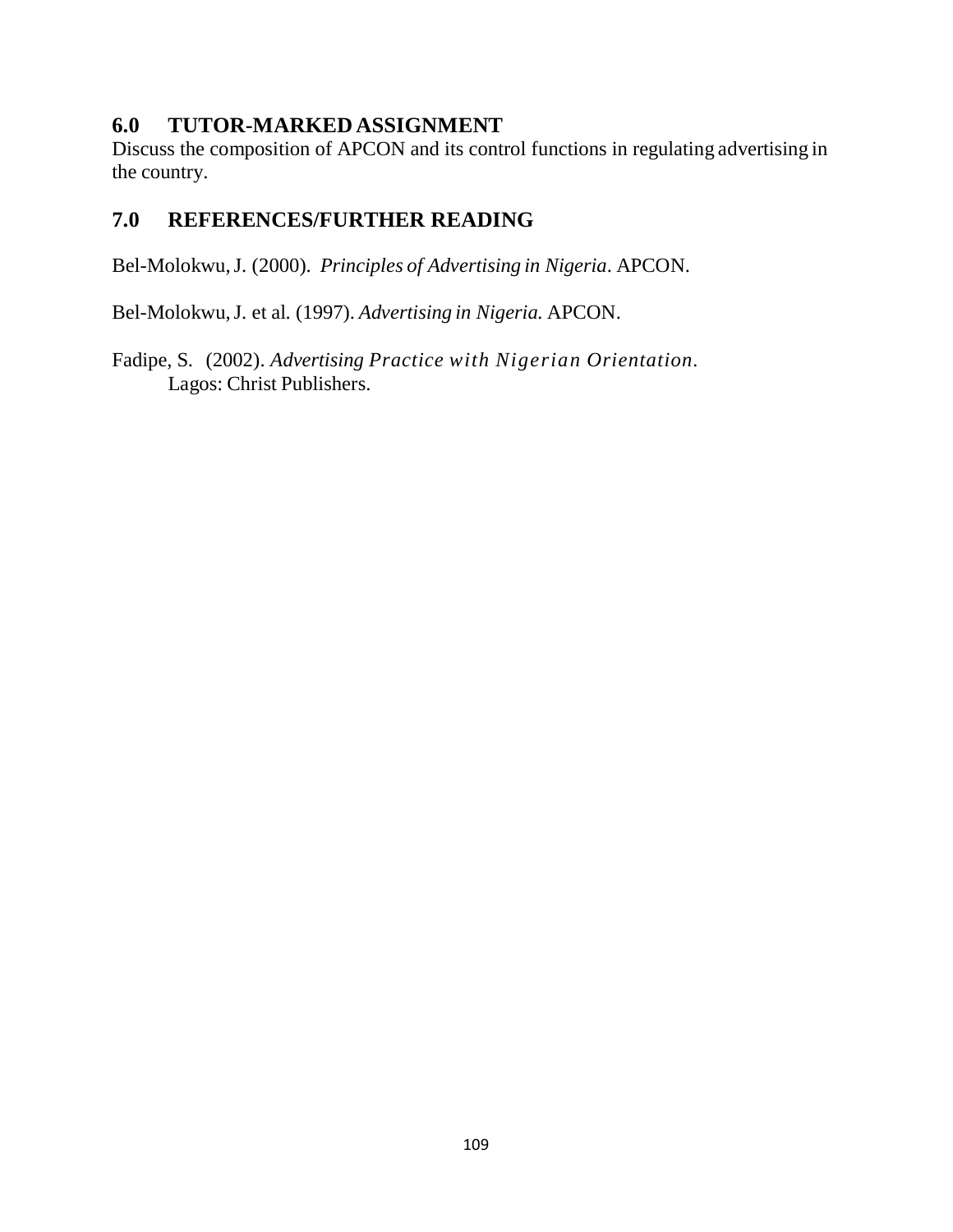# **UNIT 2 – ADVERTISING AND SOCIETY**

## **CONTENTS**

- 1.0 Introduction
- 2.0 Objectives

## 3.0 Main Content

- 3.1 Advertising and Children
- 3.2 Encouraging Antisocial and Dangerous Products and Behaviour
- 3.3 Dishonesty, Misleading, Cheating
- 3.4 Exploiting the Arts, Defacing the Environment 3.5 Promoting Consumerism 3.6 Undermining standards and values
- 4.0 Conclusion
- 5.0 Summary
- 6.0 Tutor-Marked Assignment
- 7.0 References/Further Readings

### **1.0 INTRODUCTION**

Advertising is blamed for many of the ills of society. Significantly, the word used when a politician—or a judge, a social worker, a clergyman, a pressure group or even the person next door—accuses advertising of some heinous crime against humanity is virtually always 'advertising'. Advertising clearly sets out to encourage 'consumerism' (a word that used to mean concern for consumers, but suddenly changed meaning, and, as such, exploits the gullibility of people who cannot afford the goodies portrayed in the ads.

Undoubtedly, there are real criticisms that can be levelled at advertisements, and possibly at the industry that produces them as well. Most of these criticisms are in fact more criticisms of the market economy and its workings than specifically of advertising, though they recognize advertising as its most obvious commercial face. There are a number of areas where society can reasonably attack advertisements and advertising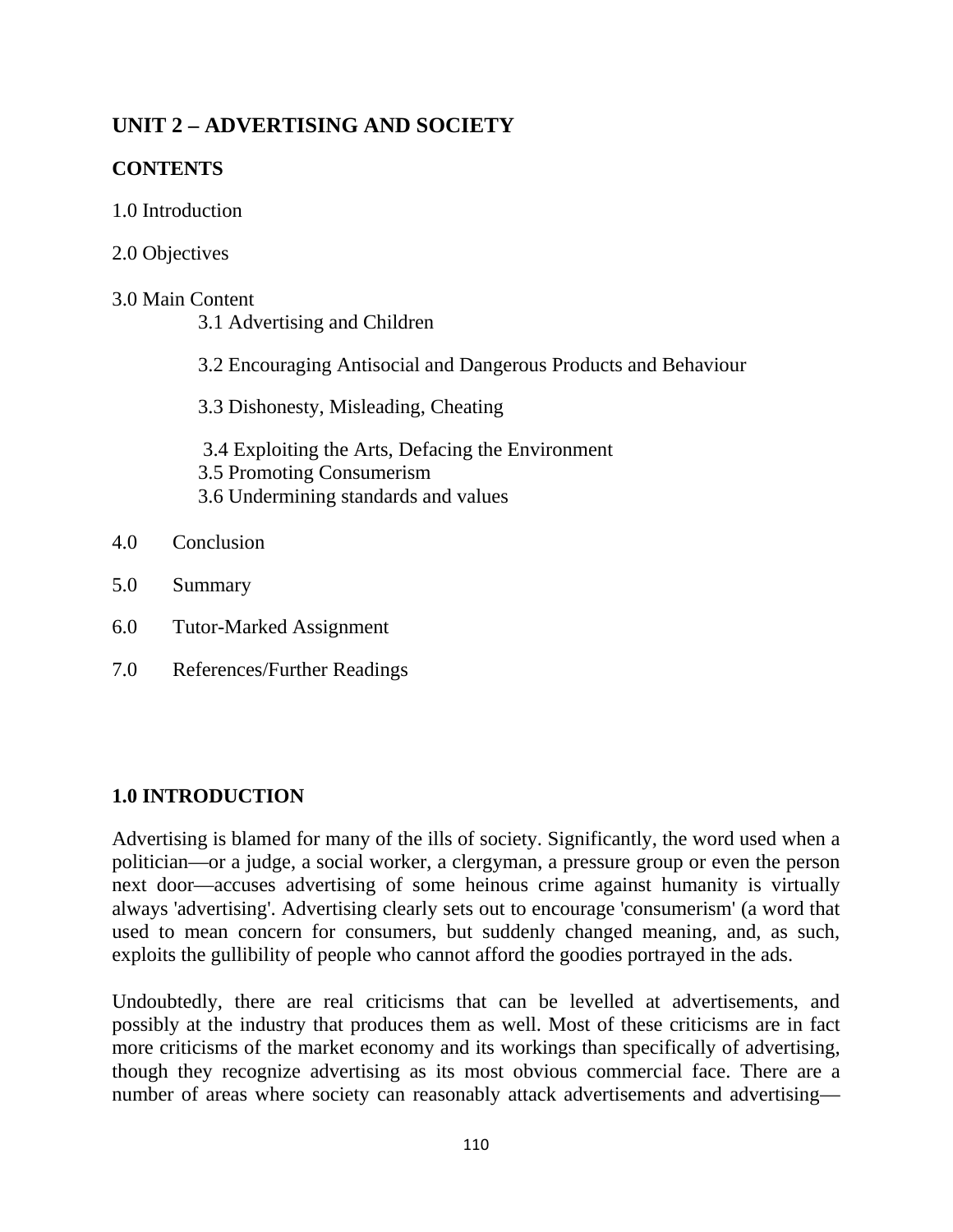and plenty more where someone may find cause to complain about an individual ad.

The main areas are:

- Influence and effects on children.
- Encouragement of antisocial or dangerous purchases or behaviour.
- Dishonesty, misleading or cheating the public.
- Bad taste, exploitation and devaluing of the arts, defacing the environment.
- The encouragement or acknowledgement of sexism and other 'isms'.
- The creation of unattainable desires among people who cannot realize them—the encouragement of 'consumerism'.
- The insidious undermining of standards and values.

Therefore, this unit will focus on the effects of advertising on the society.

# **2.0 OBJECTIVES**

At the end of this unit, you should be able to:

• Discuss the effects of advertising on the society.

# **3.0 MAIN CONTENT**

# **3.1 Advertising and Children**

The Codes of Practice are especially stringent in the attempt to control and regulate the content of advertising to children.

There are four related issues involved here. First, are children capable of recognizing that ads are ads, and understanding that the aim is to sell them something? Second, should we, in any event, regard them as a legitimate target for advertising? Third, because the way in which most advertising to children has to work is through 'pester power', is it right that advertisers should be encouraging children to put pressure on their parents in this way? Fourth, specific to nutrition, is the argument that the concentration of food advertising on 'junk' food (of a variety of kinds, according to current theories, or who is doing the complaining) leads to the development of a whole range of ailments.

Children do, in fact, learn to recognize ads as ads from quite an early age. Research by both commercial and academic researchers shows that they are well aware, as young as four or five, of what an ad is, and what it is trying to do. (This is younger than classical child development theory, exemplified by Piaget, would suggest, but the evidence seems clear). The Code of Practice aims to control the effects of advertising by (for example) ensuring that ads make clear to children the size and capabilities of, in particular, fantasy toys.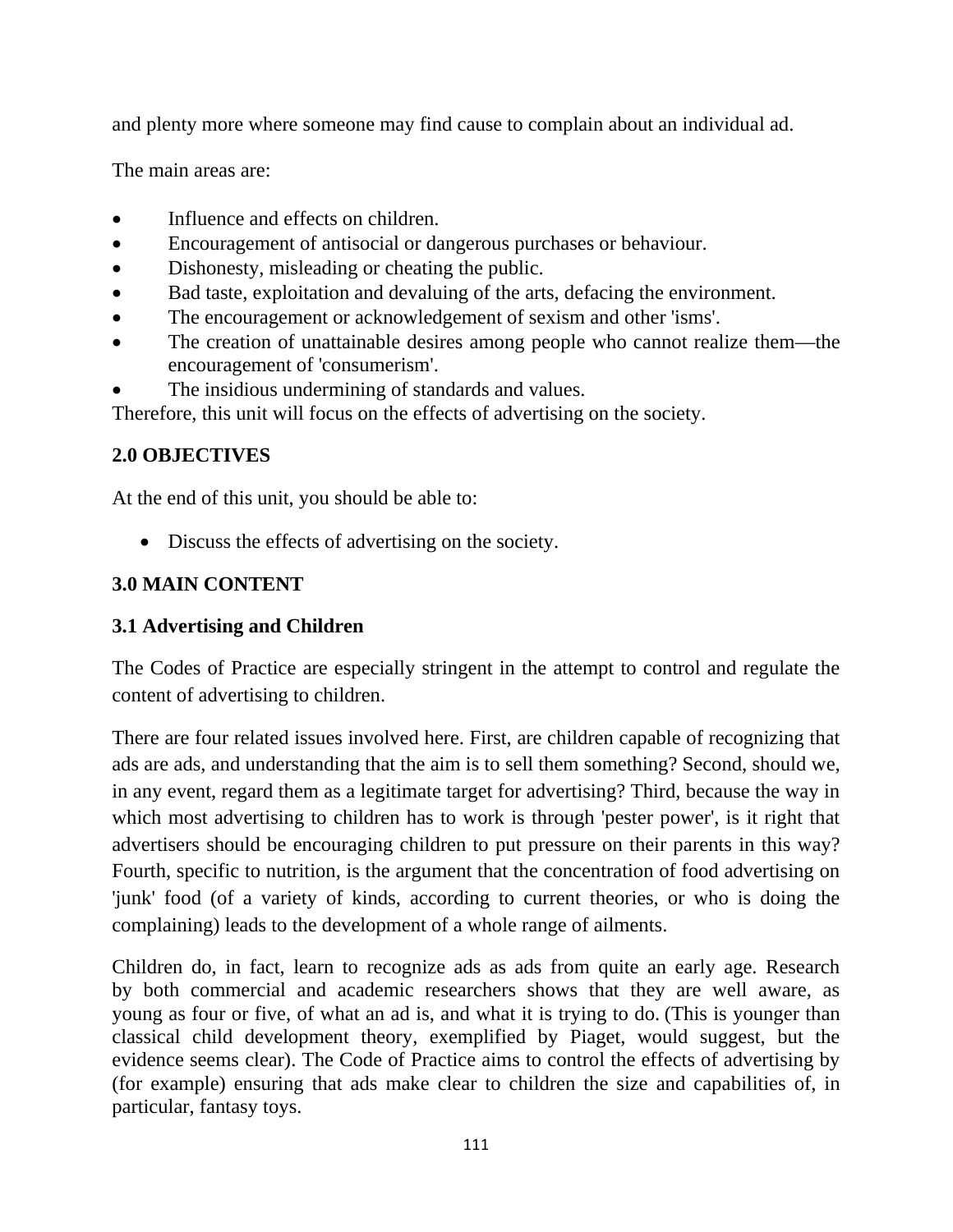The broader issue is the one of involvement in the market, and how this affects parents. I do not see how children can avoid the market. It therefore makes sense that they should learn how to deal with it. This will (inevitably) mean that they meet with disappointments, when they have believed too much of the (inevitable) hype. You can argue that they should not have to cope with this until they reach a certain age--but what age makes sense? Eight? Ten? Fifteen? Some people already remain incurably naïve until they reach their dotage. It seems to me that—almost—the earlier you learn not to believe everything you hear in the ads (just as you should learn not to believe everything you read in the papers or see on TV) the better.

#### 3.2 **Encouraging Antisocial and Dangerous Products and Behaviour**

This is an area where the Code of Practice and the self-regulatory system, together with a growing body of law, have the effect of making it very difficult to use advertising to promote anything harmful. Except, of course, that smoking and alcohol are both addictive and at times antisocial; and driving fast cars, to take the other main area, is potentially antisocial and dangerous. (Illegal drugs, by contrast, are not advertised, but there is frequent—sometimes justified—criticism of individual ads for using the language of the drug culture. It is extremely difficult for those not in this culture to prevent this happening: most people over about 30, even in ad agencies, find themselves in much the same position as the much-criticized judges.

More generally, the very extensive literature on the relationship between advertising and smoking is distinctly inconclusive as to whether ad bans lead to a reduction in smoking, or the presence of advertising creates extra volume demand. The manufacturers argue that the advertising is solely about brand competition; their critics vociferously disagree.

Alcohol is a more complex issue, because it is quite possible for children from quite a young age to see ads that sell the brands and the habit of drinking in a reasonably appealing way. Again, however, it is by no means clear that it is advertising that *starts*  people drinking: parental example—and, indeed, encouragement—seems the most potent factor, followed, again, by peer encouragement. Certainly, it is easy for a young person to use ads as a means of finding a repertoire of drinks to explore.

On the positive side, it should be pointed' out that government-sponsored advertising to prevent many of the dangers and abuses discussed in this area has been quite successful in changing attitudes—to drink and driving, in certain areas of the drug culture (a highly successful and totally unadvertised vice, incidentally), and so on.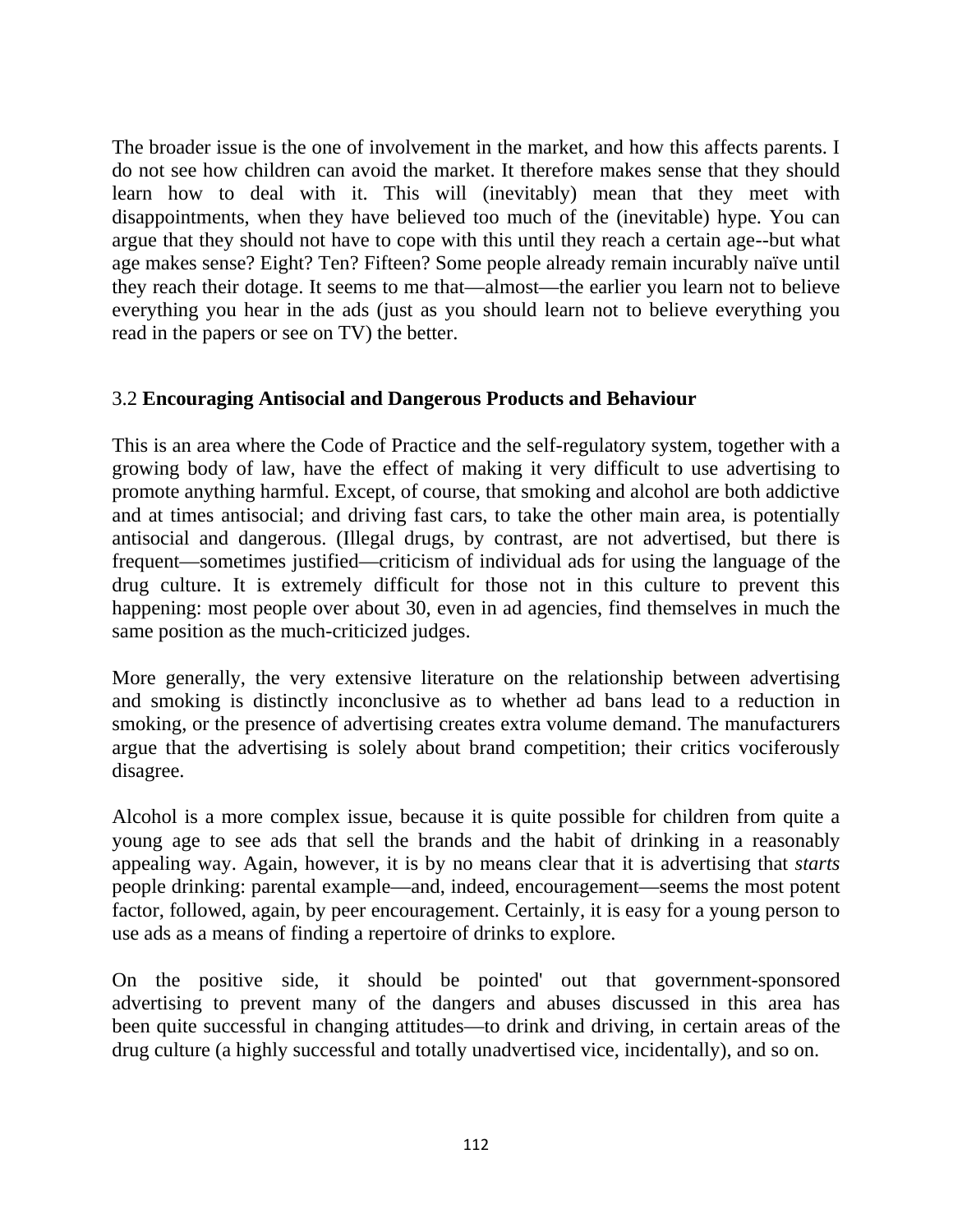#### 3.3 **Dishonesty, Misleading, Cheating**

Ads put the best face of the product forward, and may well conveniently forget to point out the disadvantages. This is a recognized part of the way the game is played.

Interestingly, however, there is a growing trend towards greater frankness, which has arisen alongside the apparently growing interest among consumers in the companies they deal with. If there is pressure on companies to be, and to be seen to be, ethical, environmentally concerned, and so on, there is definite pressure on their brands and their advertising to conform to the same sorts of standards. There is probably a great future for campaigns that acknowledge (small) weaknesses, at the same time as boosting the brand's advantages.

In the long run, it is in no advertiser's interests to mislead the public. A dissatisfied customer is the worst sort of advertisement: people are up to ten times as likely to tell their friends about a bad experience with a purchase as about a good one.

### 3.4 **Exploiting the Arts, Defacing the Environment**

The ad business has a quite incestuous relationship with the arts. Many people who work in the arts have worked—or even do work—in advertising, and advertising uses the arts all the time. The relationship is complex, and complicated by the fact that every now and then people in advertising act as if their latest ads actually are works of art. In fact, the only advertising form that seems to have got recognition as art is the poster, though there are those that claim some TV commercials to be works of art.

Of course, too, ads damage the environment. Think how much prettier our townscapes would be without all those posters, shop signs, street furniture. Think of all the paper wasted on printing all these ads that encourage us to consume, to deplete the earth's resources, to deposit rubbish (most of it packaging, which is also advertising) and further pollute the environment we live in.

### **3.5 Promoting Consumerism**

Ads encourage wasteful and excessive consumption. They promote the idea that all that matters is to own things and consume things. They persuade people to buy things they cannot afford—or else rub the noses of the poor in the fact that these desirables are out of reach.

#### **3.6 Undermining standards and values**

Advertising is, of course, all about cheap-jack commercialism. It panders to the lowest common denominator. It helps to drive out what is good, in favour of what is popular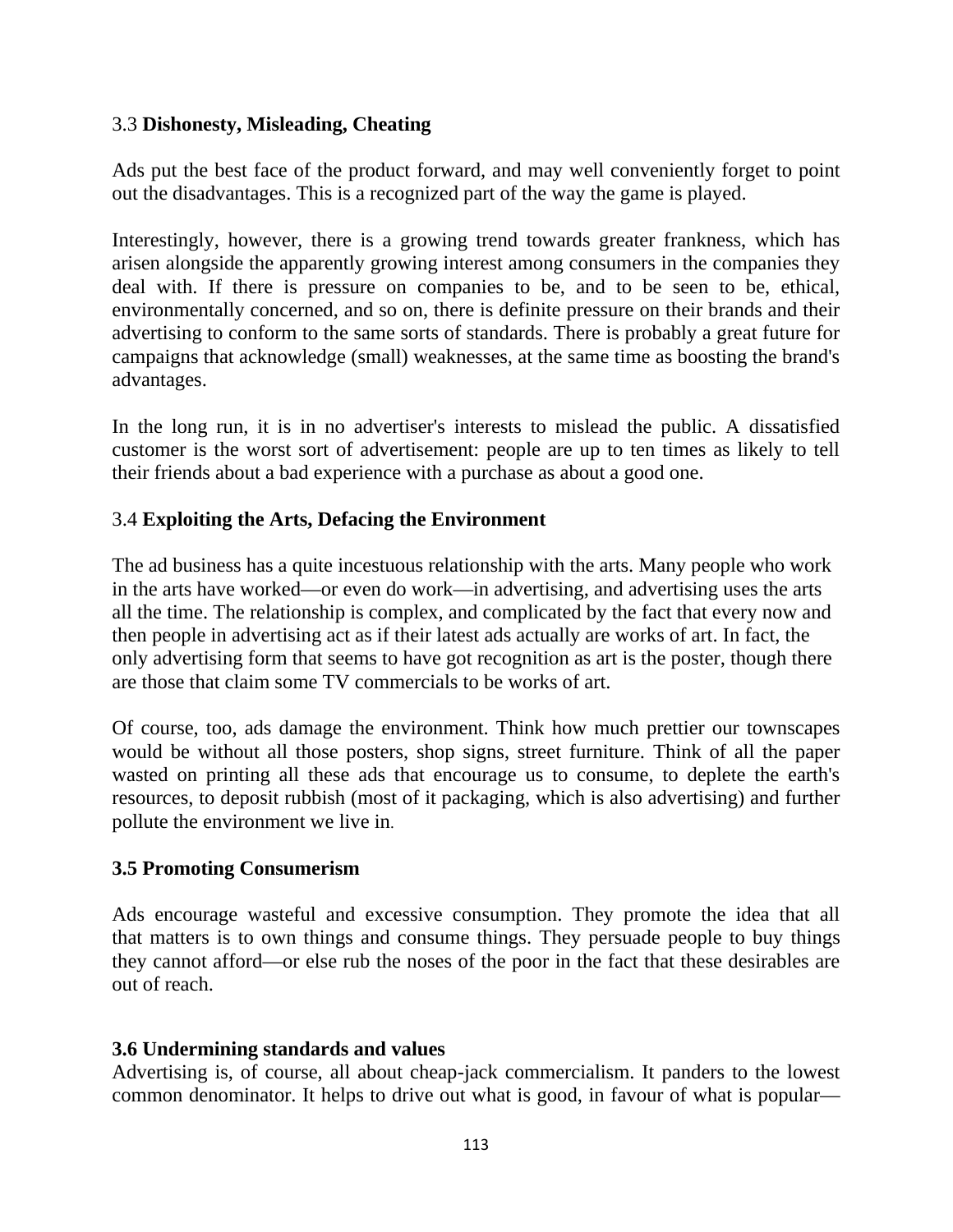and, of course, that's simply awful. If there was less advertising, or even if it was more responsible, standards and values would be higher.

## **4.0 CONCLUSION**

No one is perfect, and it would be mad to suggest that all ads are socially responsible and dedicated to the furtherance of humanity. It is considerably less easy to accept any of the blanket condemnations of advertising, at least without agreeing that the capitalist market economy in which we mostly live and work is fundamentally immoral and damaging. This may be true, but raises a different agenda.)

What is unhelpful and misleading is to blame advertising for all the faults both of the market and of society, without recognizing that it is merely an element in that system, and not necessarily the source of the problems under consideration. In particular, it is very easy to attribute to advertising powers that it does not possess. If it did, everyone in the business would be mightily richer!

### 5.0 **SUMMARY**

- Where advertising is most vulnerable is in its relationship with children. Here, we need to recognize just what children do and do not understand about advertising, at what ages, and recognize that they are in fact remarkably perceptive critics of ads from quite an early age.
- Advertising campaigns, on the whole, reflect society, rather than changing it-and this is primarily because it is remarkably difficult to change society by active intervention: societies evolve, in response to a very complex range of stimuli, of which advertising is a small part.

### **6.0 TUTOR-MARKED ASSIGNMENT**

You work for a snack food manufacturer. A food lobby has accused your company of promoting bad diet by advertising, intensively, products that are full of empty calories and excessive fat. Draft a reply.

### **7.0 REFERENCES/FURTHER READINGS**

Doyle, Peter (2002). *Marketing Management & Strategy, 3rd Edition.* Essex: Pearson

Educational Limited.

Ferrell, D. C. & Hartline, Michael D. (2005). *Marketing Strategy, 3rd Edition.* Ohio: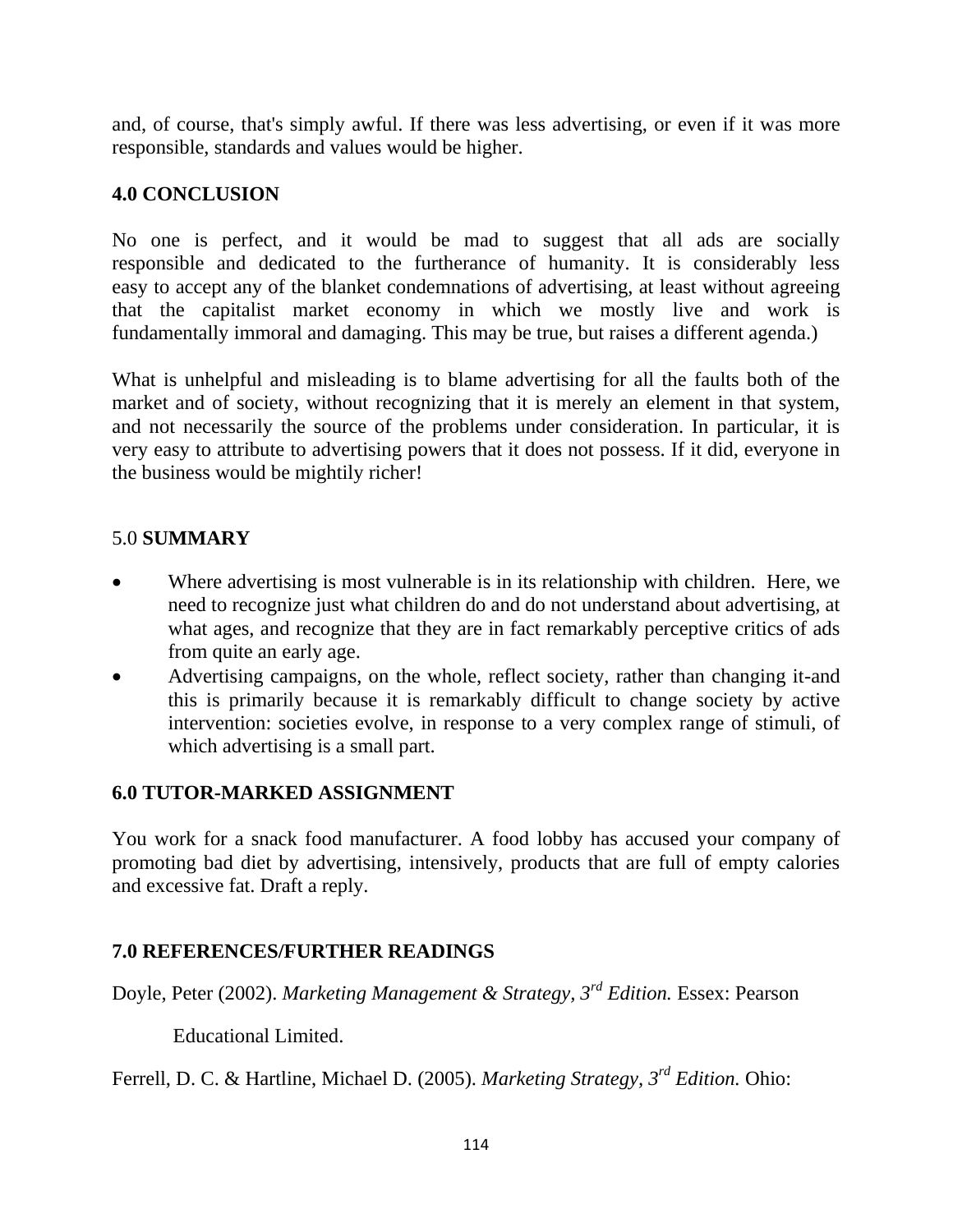Thomson South-Western.

- Kotler, Philip & Keller, Kevin Lane (2006). *Marketing Management, 12th Edition.* New Jersey: Pearson Prentice Hall.
- Perreault, William D., Jr. & McCarthy, Jerome E. (2005). *Basic Marketing: A Global-Management Approach*. Boston: McGraw-Hall Irwin.
- Peter, J. Paul & Donnelly, James H., Jr. (2011). *Marketing Management: Knowledge & Skills, 10th Edition.* New York: McGraw-Hall Irwin.
- Westwood, John (1996). *The Marketing Plan: A Practitioner's Guide, 2nd Edition.* London: Kogan Page Limited.
- White, Roderick (2000). *Advertising, 4th Edition.* London: McGraw-Hill Publishing Company.
- Wood, Marian B. (2007). *Essential Guide to Marketing Planning.* London: Prentice Hall.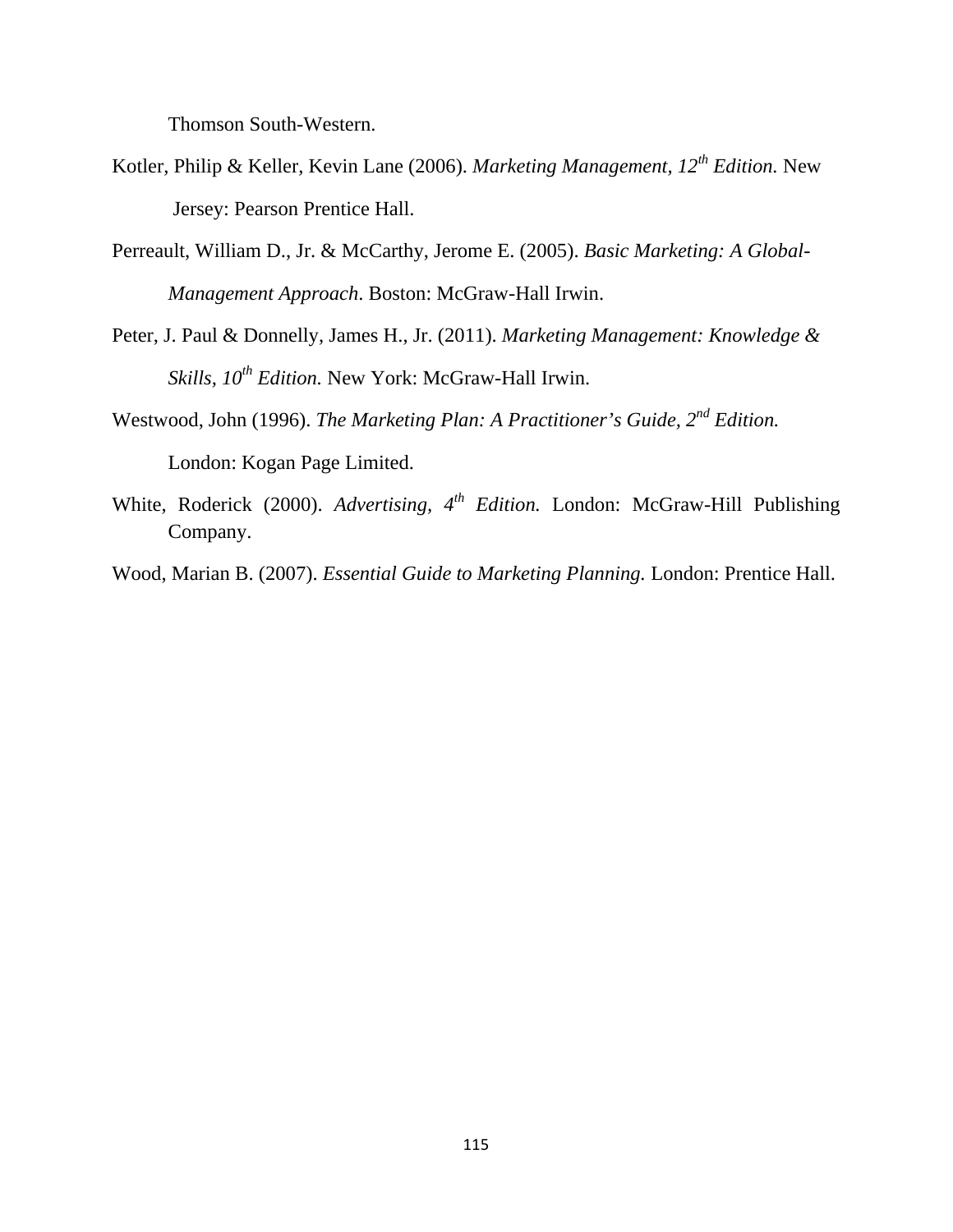# **UNIT 3 – GLOBALIZATION AND ADVERTISING**

### **CONTENTS**

- 1.0 Introduction
- 2.0 Objectives
- 3.0 Main Content 3.1 Globalization
	- 3.2 What about the Ads?
	- 3.3 Tribes and Tribulations
	- 3.4 Glocal Advertising
- 4.0 Conclusion
- 5.0 Summary
- 6.0 Tutor-Marked Assignment
- 7.0 References/Further Readings

### **1.0 INTRODUCTION**

A number of factors encourage the concept of global advertising campaigns. In this unit, we shall look at the concepts of globalization and advertising, and consider a compromise between 'global' and 'local' in advertising.

### **2.0 OBJECTIVES**

At the end of this unit, you should be able to:

- Discuss globalization relative to advertising;
- Explain why 'glocal' advertising is relevant.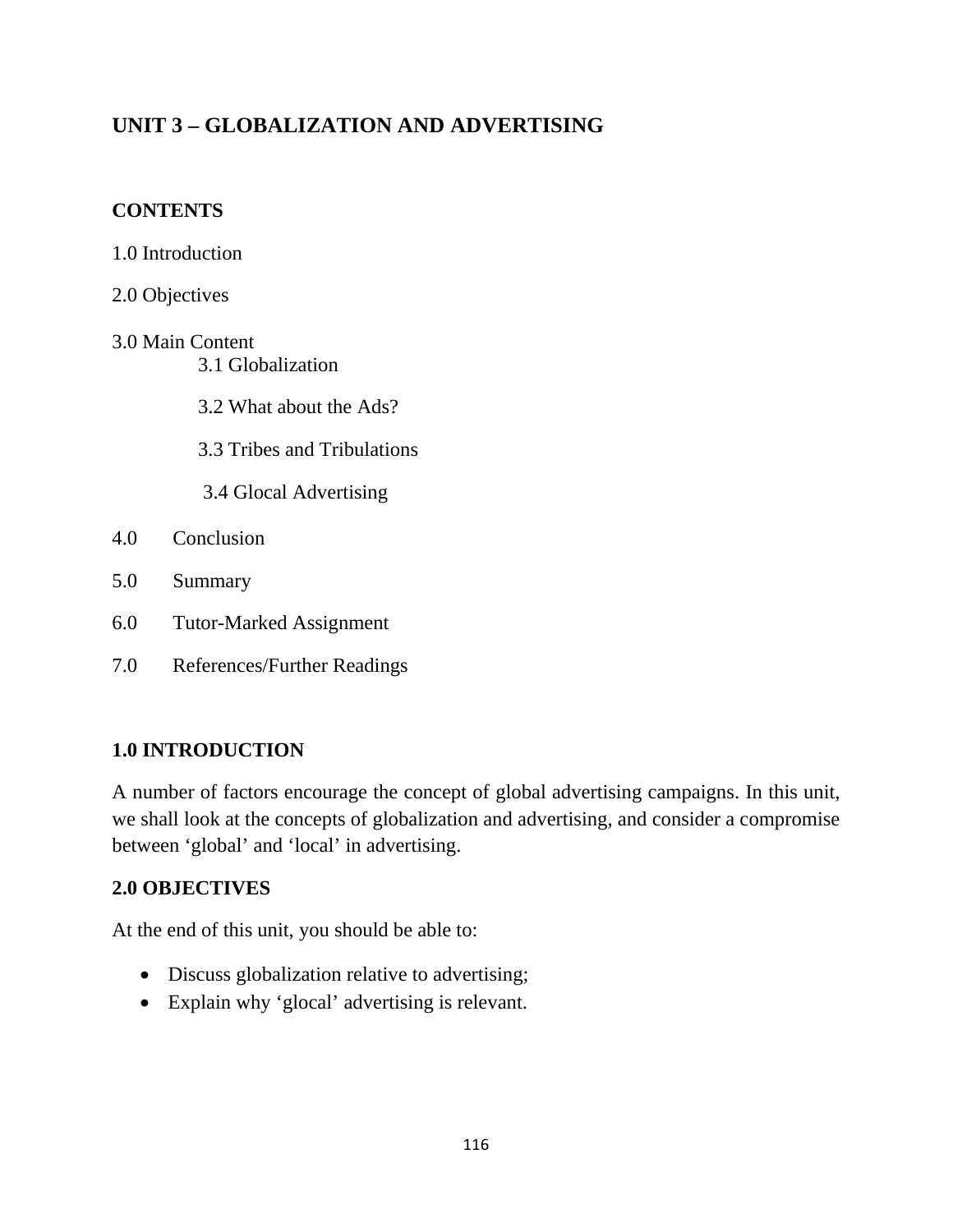### **3.0 MAIN CONTENT**

### **3.1 Globalization**

The formalized concept of globalization of markets and commerce has been around for over 25 years, and the idea of global advertising is nearly as old. If firms can produce products to a uniform specification for the world's markets, why should they not have global brands under which to sell them, and back these with global advertising? Production facilities have begun to migrate around the world, seeking suitable low-cost locations, and companies have grown ever larger, through internal expansion and through mergers and acquisitions. At the same time, as we have seen, media companies have begun to develop worldwide coverage, and even to sell space and time on an international basis.

In response, ad agencies have become more multinational in character, continuing a process which started in the 1920s, when, for example, J. Walter Thompson had an agreement to open an office wherever their then largest client, General Motors, asked them to. Agencies, again, are the subject of frequent mergers and acquisitions, as well as the forming and reforming of international alliances. There is an interesting contrast between the acquisitiveness of major US agency groups such as Omnicom and Interpublic, and the alliance-based strategy of the Japanese giant Dentsu.

The WPP Group's 1997 Annual Report carries an interesting brief analysis of the parallel processes of agency mergers and the consolidation of very large multinational advertising accounts into a small number of agencies on a worldwide basis. While 23 of the top 30 US agencies are now owned by just nine multinational groups, major multinational client companies such as Colgate, IBM, S C Johnson, Reckitt 8c Colman and Citibank have reduced their roster of agencies from as many as 40 or more to just one or two. This means that the big global networks have an overwhelming advantage over even the best local agencies in trying to win business from most major multinational clients. The fact that a major world brand such as Coca-Cola could suddenly start to buy advertisement ideas from a creative 'boutique' organization that was not even really in the business of producing advertising shows how potentially fluid the situation is.

The rationale for consolidating international business into just one or two agencies is largely one of management efficiencies: shorter chains of command and simpler coordination of activities, leading—hopefully—to reduced costs. These latter can certainly accrue from a reduction in the amount of management time that needs to be devoted to dealing with the agency, and may include a reduction in the amount that the agency or agencies is or are paid. At the same time, too, centralized negotiation, whether through the creative agency operating as a full-service agency, or through a multinational media specialist agency, could lead to reduced total media costs. In practice, it is worth noting that at least some financial arrangements reported (by agencies) appear to give the agency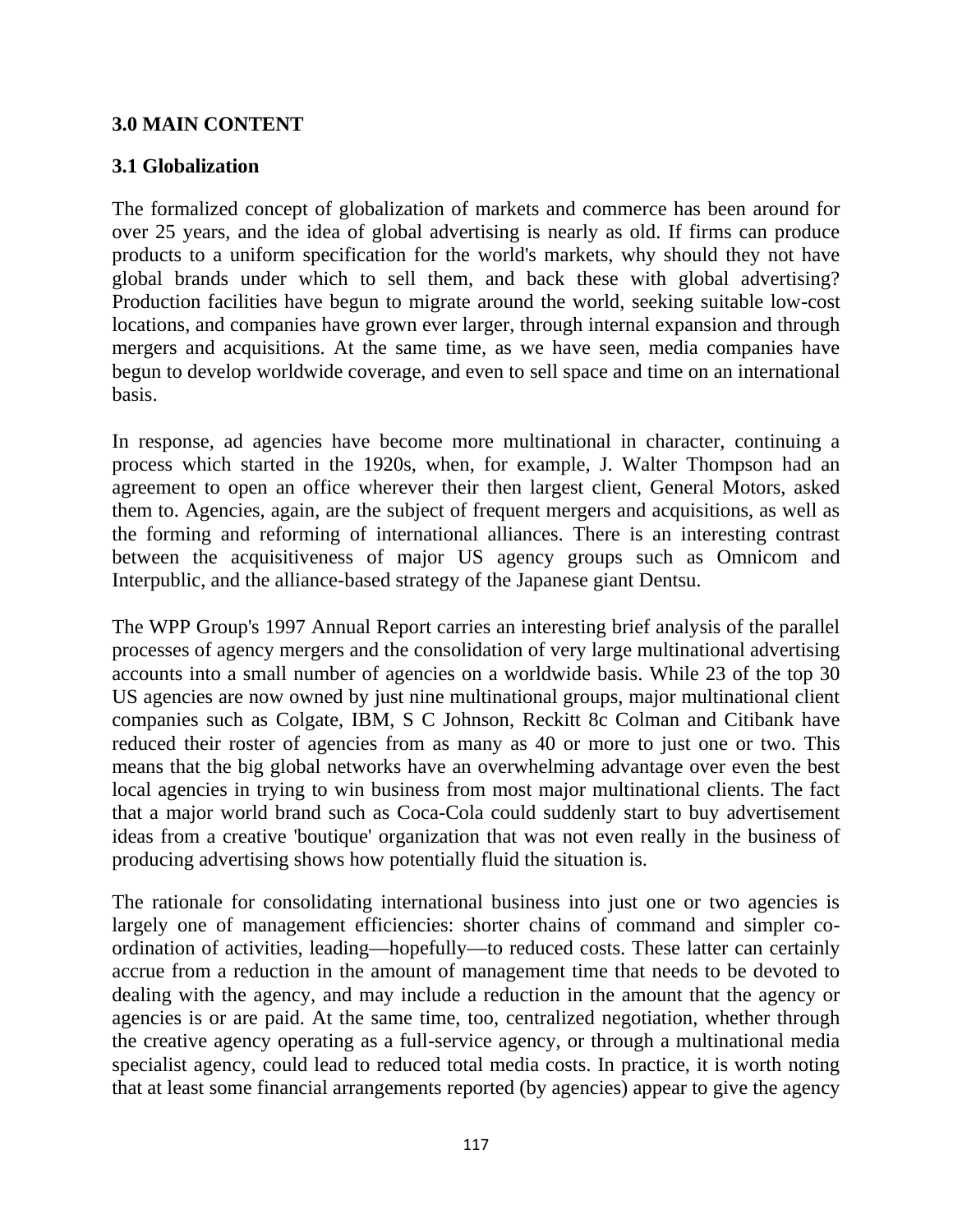*more* than the traditional 15 per cent commission (or its equivalent in fees), rather than any reduction.

### 3.2 **What about the ads?**

Part of the economy of effort to be looked for from international agency consolidation lies in the cost of creating and producing the ads. If you can produce one campaign, centrally, and use this all over the world, there should be savings to be gained: with a good major TV commercial costing perhaps £300 000 or more to produce, a 30-country campaign could spend nearly £10 million before ever putting an ad on air. In theory, you can instantly save about 90 per cent of that total, by developing and producing just one commercial.

Of course, this is naïve. The ad will have to be translated and the verbal part of the soundtrack rerecorded, at the very least—but this need not be very costly, except where the commercial's dialogue has been produced in lip-sync, where dubbing may be unacceptable in some key markets, such as the UK. We are still going to be well ahead just so long as the ad works as well in every other country as in the one for which it was originally produced.

What's more, the process will be making the maximum use of the most difficult bit of advertising development: having a great creative idea—always assuming that we have one. Great ideas, the argument goes, are too valuable to be wasted on a single market or group of markets: it would be sheer dereliction of duty on the part of the advertiser's management if they failed to use the idea in as many markets as possible. At least one major global marketer, Unilever, has a policy of taking excellent, successful advertising concepts, wherever they have been developed, and applying them elsewhere to whichever of their many brands seems appropriate. Because of the company's history, its brands tend not to be global, but their ad concepts sometimes are. By contrast, another multinational, Mars, has spent the last few years globalizing long-established brands, so that the UK has seen Marathon become Snickers, and Treets become M&Ms, for example, as part of this harmonization.

The big question, assuming we have a great idea—and the ability to recognize it as such—is whether it is realistic to expect it to work equally well all over the world; or, failing that, what we will have to do to adapt the idea to enable it to do so.

Again, there is a naïve assumption, most frequently, but by no means exclusively, found among senior managers of US multinationals, that what works there will work anywhere else. After all, the US is a very large and quite diverse set of markets, so a successful ad there has to have a degree of acceptability among people of widely differing backgrounds and, even, languages.

There are a number of reasons why this assumption is naïve—even though it is not necessarily wrong. These can be divided into two broad categories: country-specific and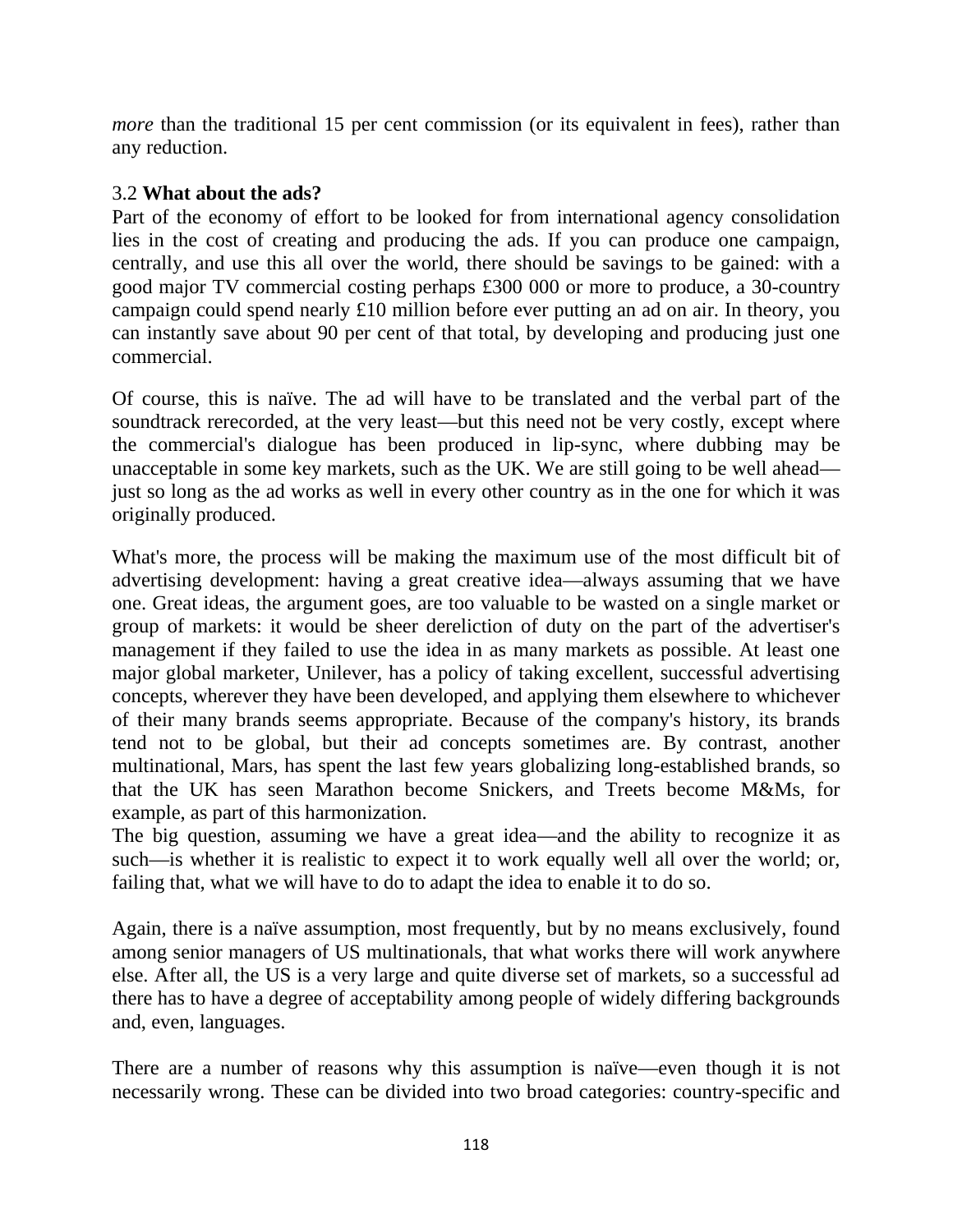market-specific.

Market-specific reasons for questioning the assumption derive primarily from the standing of the brand in different countries. Very few brands are equally strong or equally well developed in terms of their product life cycles, in more than a few 'of the countries in which they are sold. A brand may be a long-established market leader in the US; a well-known second or third brand in some other English-speaking countries such as the UK and Australia; a struggling newcomer in (say) France and Germany; and a luxury brand for the very rich in most of the South. In each of these markets or groups of markets, it may be faced by a different group of competitors (which will, to be sure, consistently include some well-known multinationals), and these, again, will occupy different positions within the market. A well-known example of the sort of differences that arise in this way is Levi's: in the US, Levi's jeans are mass-market and pricecompetitive; but in much of Europe, Levi's is a premium-priced, high-quality brand.

A further complication may be the way in which the product or product category is used or consumed in the various countries: Kelloggs have had a long uphill struggle to develop a market for breakfast cereals in Continental Europe, where some of their products have found a completely unexpected (to an American or Briton) niche in the snack market.

Clearly, where a brand's position can be so radically different from country to country, and if the optimum advertising strategy should be derived from a detailed analysis of the brand's specific position in its market, it is logically improbable that the same advertising could fit every country equally well, simply on the grounds of the brand's competitive situation.

Then there are country-specific factors. These interact with the market factors, but are primarily concerned with the nature of the society in the individual country, the values of that society, and characteristics of the culture that may involve body language, frames of reference, sense of humour, taboos, religion, and so on. It is quite easy to construct a case that makes it very difficult to believe that an ad that works excellently in one country could ever work as well in another. A most convincingly argued example of this is that any 'global' advertising campaign must be quite radically adapted to local needs if it is to stand a chance of success.

That there are national styles of advertising is undoubtedly true, as anyone who goes to any of the growing number of international advertising awards festivals would readily acknowledge. What is more, these styles seem to emerge most strongly in the best work from each country, which suggests that they are reflecting the reality of the national cultural character.

### **3.3 Tribes and Tribulations**

It is often suggested that particular groups of consumers have common characteristics and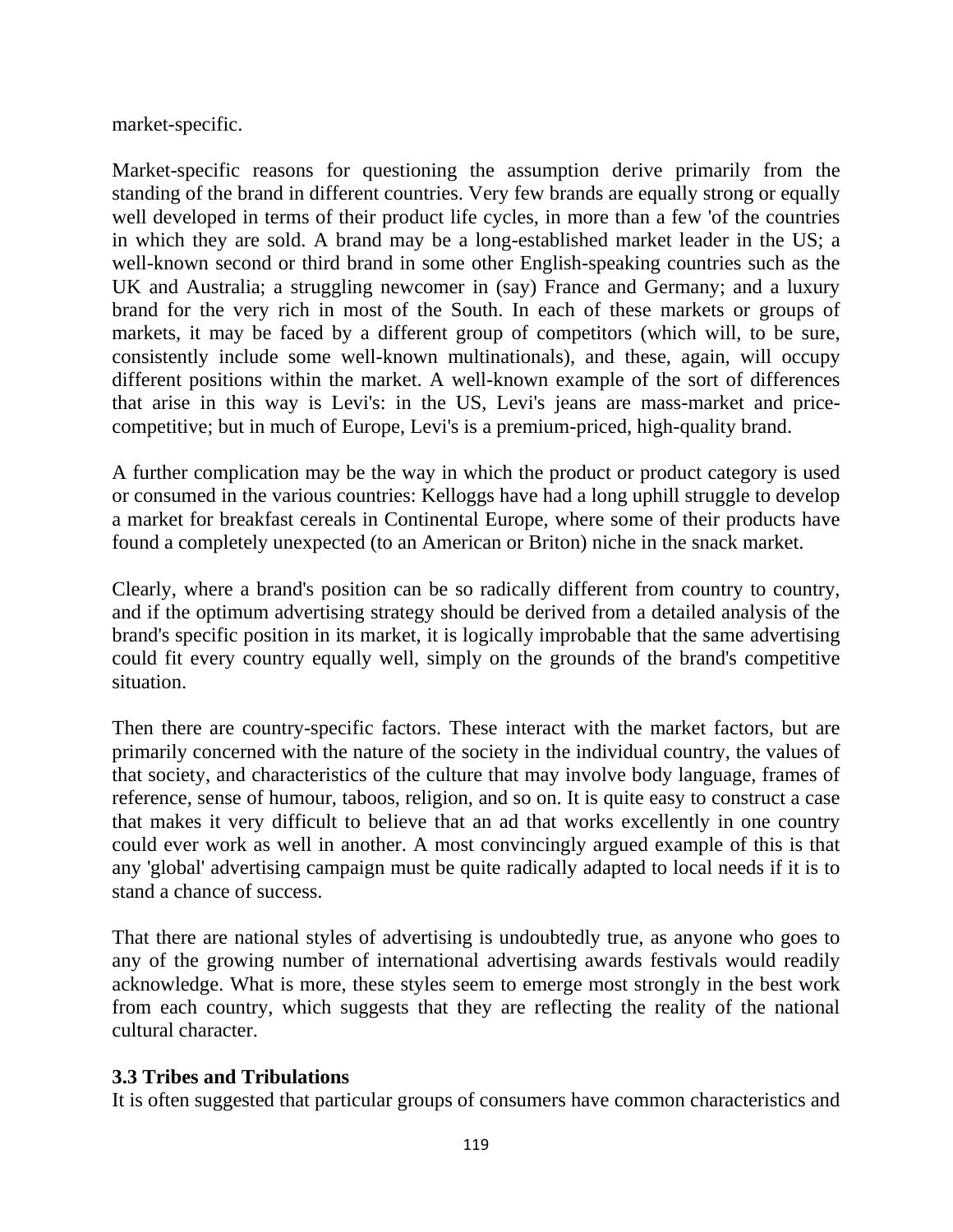interests that transcend national boundaries and that, therefore, it is right to target them with international advertising campaigns. The two groups that have traditionally been cited in this way are businesspeople and teenagers. Businesspeople, it is claimed, are now so used to travelling across national boundaries and ; interacting with other nationalities that they may be regarded in a way as international hybrids; while teenagers, as is well known, listen to the same music, wear the same (grungy) uniform, eat the same fast food and are, therefore, simply a global tribe. To these two groups can be added the growing 'Internet Community', which is assumed to have completely globalized instincts and interests—in the apparently total absence of any evidence.

One final argument that is sometimes used to support the concept of the global campaign is that with tourism rapidly becoming the world's number one industry, it would be immensely confusing to people if they travelled to another country and saw their familiar brands advertised in a totally different way. Quite apart from the fact that the numbers of people involved are still small when viewed against the total populations of either the hosts' or visitors' countries, there are two highly questionable assumptions built into this argument. First, that the tourist will be remotely in a frame of mind in which ads are relevant; and, second, that he or she can understand an ad in a foreign language.

We may not actually forget about global advertising.

### 3.4 **Glocal Advertising**

The argument about the cultural differences between countries looks extremely powerful. Indeed, it is, as it applies to the ends of the various scales of culture, attitudes and beliefs that she quotes. The only problem is that most countries are not at the extremes: they tend to cluster towards the middle, where the differences are far from clear-cut. The result of this is that it is frequently feasible to group broadly similar countries together, and to run the same—or virtually the same—advertising within the group. For example, you might treat northern and southern Europe as two rather different areas, or run a common campaign in most of the Middle East, or Latin America, without striking major problems.

Overall, then, the message from research seems to be that it is difficult, if not impossible, to run an absolutely homogeneous campaign across national borders, unless the countries concerned have a lot in common. You have to adapt: you have to take account of local idioms, metaphors, body language, and sense of humour. You have to recognize national styles. In a word, the ideal multinational campaign is not 'global', but `glocal': it embodies the widely quoted view that you should think global, but act local.

The fact remains that there are successful multinational—or even global—campaigns. Marlboro and Coca-Cola, to take two prime examples, have successfully sold what is, in effect, an American dream to the world for years. Esso's (Exxon's) tiger is pretty much global. Even, slightly surprisingly, British Airways' arrogant and improbable repositioning of itself as the World's Favourite Airline worked, with remarkably little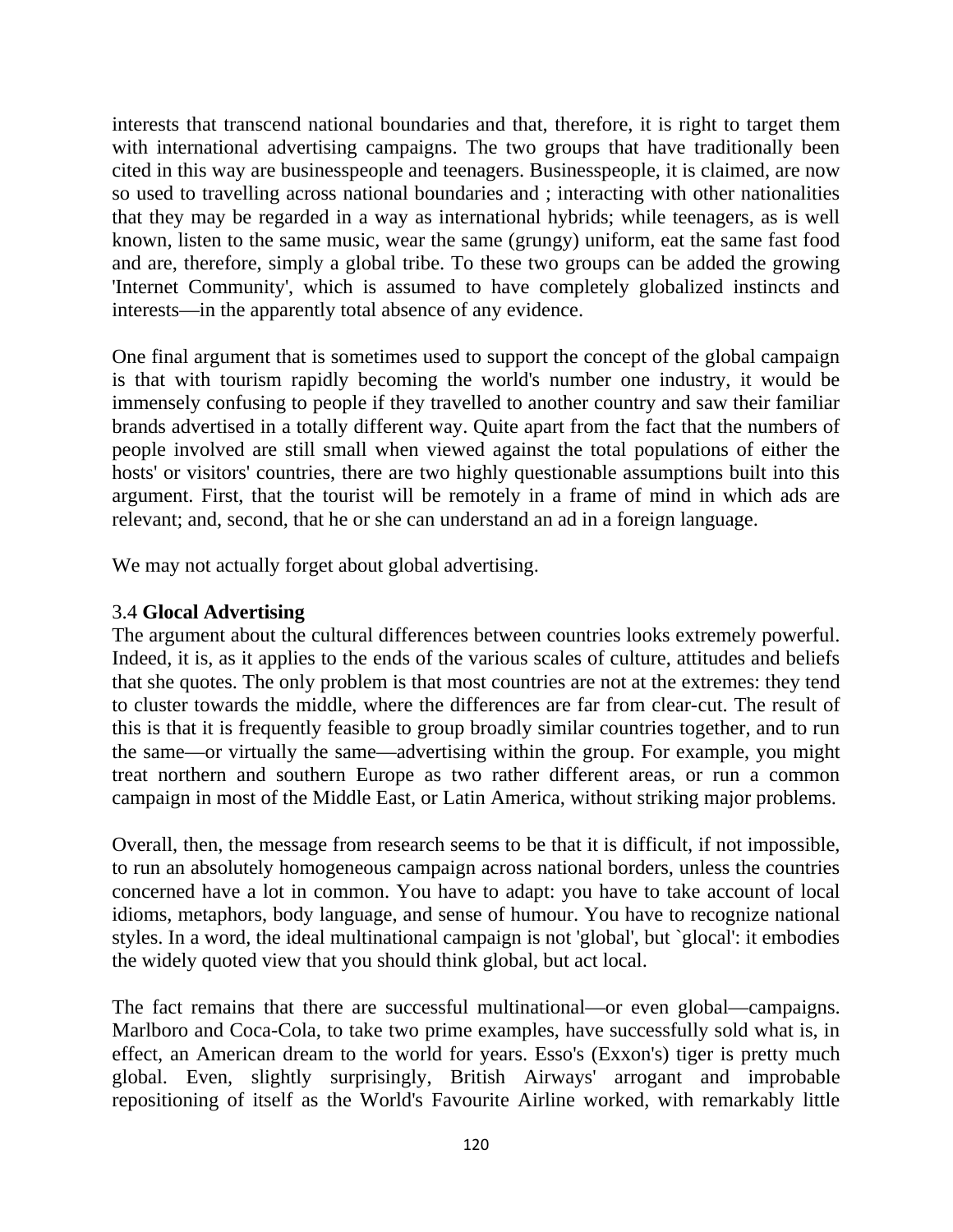variation, more or less all over the world.

### **4.0 CONCLUSION**

This careful tailoring and adaptation of core campaign concepts to be the inevitable way forward for most global brands' advertising, if they are to reap the full benefits of their creative ideas. In some cases, it may be impossible even to do this type of adaptation in an individual market, and a specific campaign will be required.

The ideal remains the purely local campaign, because this will be created and fine-tuned to its direct market, with all the style, humour, panache or whatever that is relevant to the local market situation. The one problem this inevitably raises is that it is unlikely that an advertiser can call on comparable levels of creativity and production excellence in all markets, and that the costs of production will be disproportionately high. If the results can be good enough, this would not be a problem: the best ads can be shown to outsell even average ads by so wide a margin that they can justify the expense.

So, the final message has to be one of compromise. Get a really good campaign—from somewhere—and adapt it as carefully and imaginatively as possible to local market conditions. And be prepared to reject it in one or two markets if all the evidence is that it really will not do the business.

### **5.0 SUMMARY**

- A number of factors encourage the concept of global advertising campaigns: the spread of global brands: the increased reach and centralization of TNCs; the apparent economies of scale of creation, production and management of advertising; the increased convergence of lifestyles and attitudes around the globe; the specific development of identifiable international 'tribes' (teenagers, the jet set).
- Experience shows, however, that these factors can be illusory. In particular, there are substantial and fundamental cultural differences between countries (or even between regions within countries) that demand consideration, and suggest caution.
- Increasingly, sophisticated managements are treating their advertising on a 'glocal' basis: using, as far as possible, global or regional strategies, but executing the ads locally, or adapting them heavily. There are genuinely global campaigns, but they are likely to remain few in number.

### **6.0 TUTOR-MARKED ASSIGNMENT**

What categories of product would you most expect to be able to advertise with multinational ads? Why?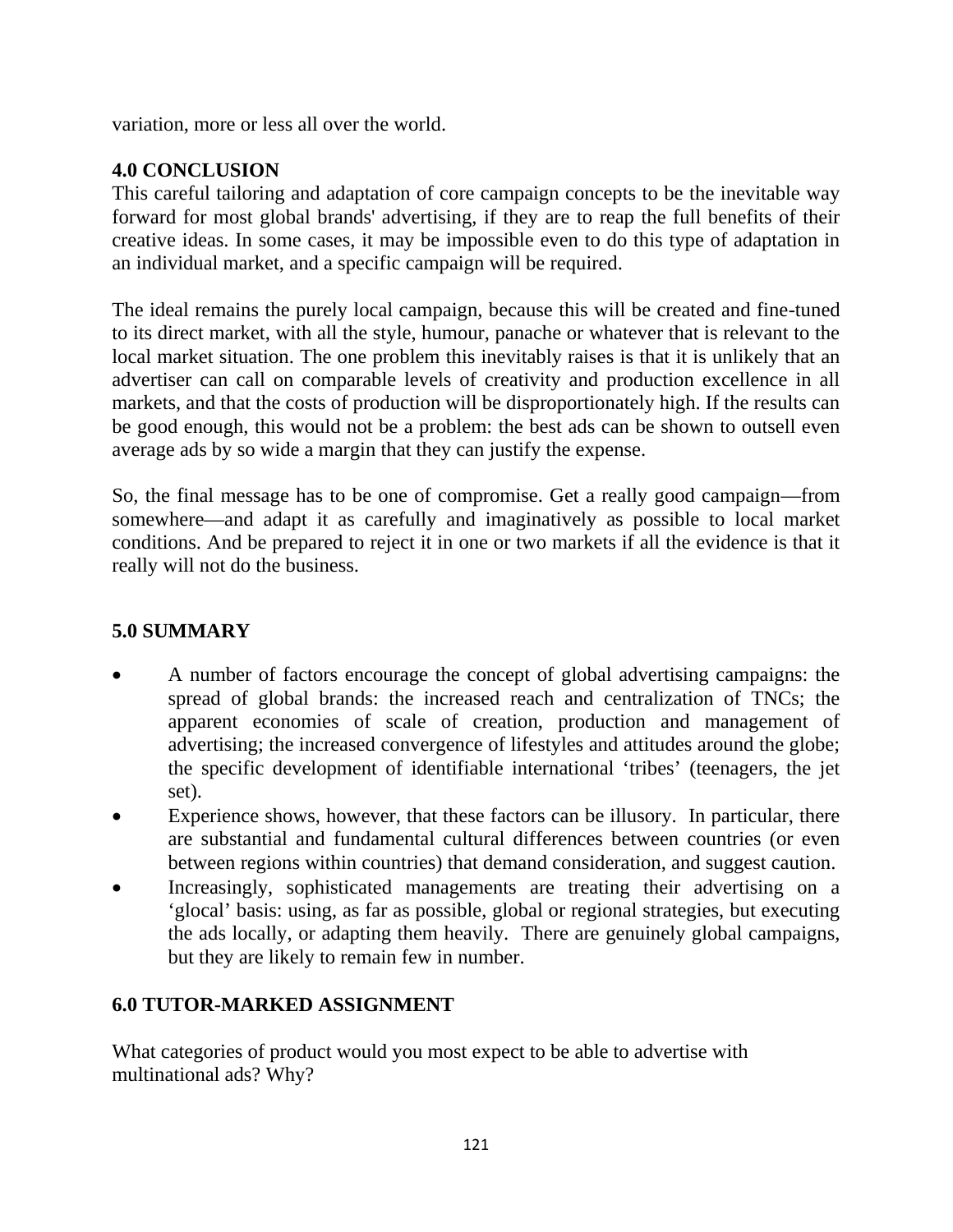#### **7.0 REFERENCES/FURTHER READINGS**

- Doyle, Peter (2002). *Marketing Management & Strategy, 3rd Edition.* Essex: Pearson Educational Limited.
- Ferrell, D. C. & Hartline, Michael D. (2005). *Marketing Strategy, 3rd Edition.* Ohio: Thomson South-Western.
- Kotler, Philip & Keller, Kevin Lane (2006). *Marketing Management, 12th Edition.* New Jersey: Pearson Prentice Hall.
- Perreault, William D., Jr. & McCarthy, Jerome E. (2005). *Basic Marketing: A Global-Management Approach*. Boston: McGraw-Hall Irwin.
- Peter, J. Paul & Donnelly, James H., Jr. (2011). *Marketing Management: Knowledge & Skills, 10th Edition.* New York: McGraw-Hall Irwin.
- Westwood, John (1996). *The Marketing Plan: A Practitioner's Guide, 2nd Edition.* London: Kogan Page Limited.
- White, Roderick (2000). *Advertising, 4th Edition.* London: McGraw-Hill Publishing Company.
- Wood, Marian B. (2007). *Essential Guide to Marketing Planning.* London: Prentice Hall.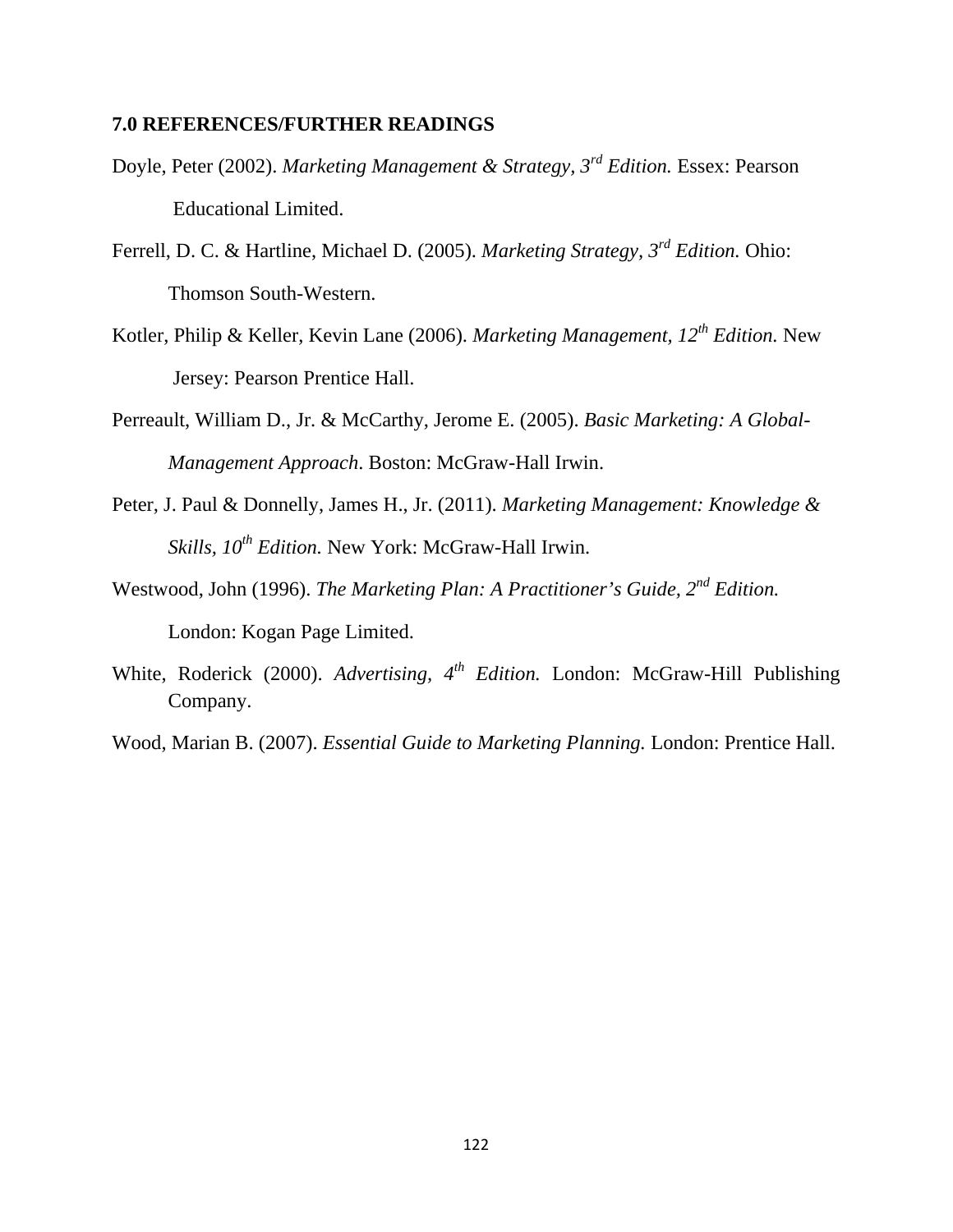## **UNIT 4 – THE FUTURE OF ADVERTISING**

### **CONTENTS**

- 1.0 Introduction
- 2.0 Objectives
- 3.0 Main Content 3.1 Globalization
	- 3.2 Unbundling
	- 3.3 Total communications
	- 3.4 Technology
	- 3.5 The Nigerian Situation
- 4.0 Conclusion
- 5.0 Summary
- 6.0 Tutor-Marked Assignment
- 7.0 References/Further Readings

### **1.0 INTRODUCTION**

We live in a time of rapid change, and that this is not merely a source of stress for anyone in business but an opportunity for management. This unit looks at some of the key themes for the future that will affect advertising and the context in which it is created and managed. Furthermore, the Nigerian situation will be presented.

The six themes are:

- o Globalization—of clients, agencies and media.
- o The 'unbundling' of the traditional functions of the full-service agency, and their erosion by specialist and non-specialist consultancies.
- o The increased focus on integrated communications or 'total communications'.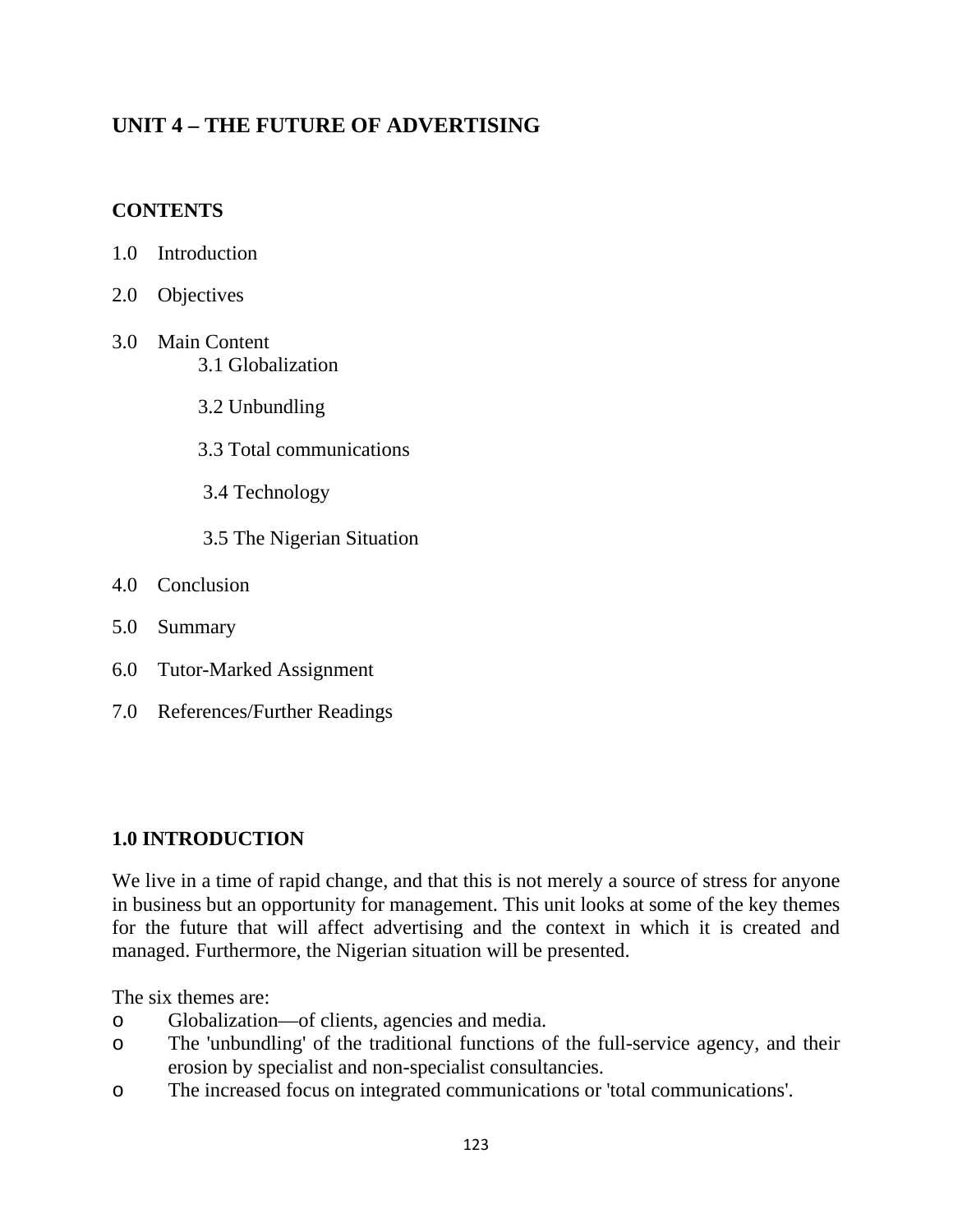- o The development of consumer-centred marketing, based on interactive and one-toone responsive communication, sales and delivery systems.
- o The growing importance to management of (rapid) evaluation of all of a firm's commercial activities.
- o The continuing development of technologies that affect the creation, production and distribution of advertising messages.

### **2.0 OBJECTIVES**

After a careful study of this unit, you should be able to:

- Evaluate the future of advertising
- globally;
- Assess the future of advertising in Nigeria.

### **3.0 MAIN CONTENT**

### **3.1 Globalization**

The last unit took a hard look at the way in which advertising can be effectively global, and outlined the pressures behind globalization. It has been estimated that the top 1000 advertisers account for 90 per cent of the world's ad expenditures. Assuming that this is remotely true, one possible implication is that there is room for no more than 40-odd global agencies, each handling, on average, 25 of these advertising giants. The vision in Pohl and Kornbluth's sci-fi classic *The Space Merchants,* of just two vast advertising mega-agencies effectively controlling the world, appears to be almost conceivable- especially since it seems reasonably certain that at least 10 per cent of the top 1000 advertisers will merge with, or acquire, one of the others in the next couple of years.

The question is then what good does this sort of giantism do? For whom? And, for an advertising text, does it help produce good, or excellent, advertising? It seems to me that this process of corporate aggrandisement runs counter to most other trends within the advertising business and—more significantly—within society as a whole. Huge organizations progressively lose contact with their customers, and become entirely reliant on bureaucratic system-building and system maintenance. This removes the possibility of any creative response to changing circumstances, and encourages a paralysis of the *status quo.*

This progressive giantism offers numerous opportunities for the smaller, swifter, more agile operator to start to pick off the juicy bits around the edges. Large businesses neglect their smaller, outlying operations, and this applies both to advertisers and their agencies. For many years now, the leading Italian ad agency has been the local Armando Testa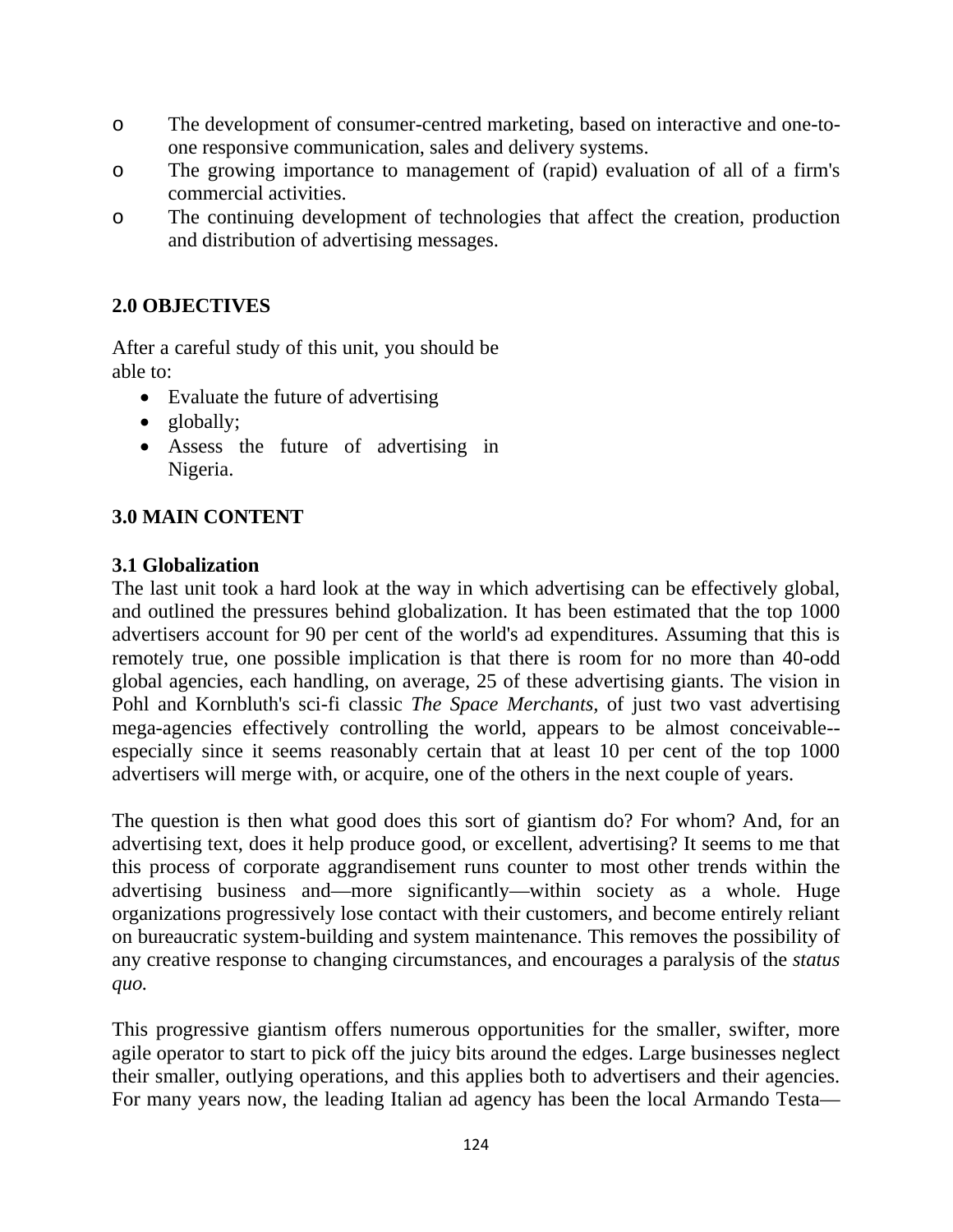the only non-multinational in the top 20 agencies in Italy. They have attained and held this position by being good at being Italian: something that none of their competitors is any longer able to do so well. As their founder says, this process has been helped by the agency's refusal to go public, which has relieved it of the need to damage the structure of the business in the search for ways to boost profits for the shareholders.

The problem for the smaller operator remains that it is difficult to penetrate the businesses of the large multinationals. Multinational executives find it a source of comfort that their agency has offices in outlying parts of the world—there is almost a process of ticking off the flags on the map, and no one got fired for buying IBM. The fact remains that it is perfectly possible for any agency to place advertising in a country where it has no office of its own, and perfectly possible for an advertiser to buy advertising from a creative source that has no agency network and to use this all over the world.

Agency commentators—mostly from the large groups—have for long observed that it is very difficult to be a medium-sized agency in most developed markets. In practice, most such agencies get taken over by larger groups, and this leaves a fertile source of material for smaller agencies to feed on. Meanwhile, there is an observable ebb and flow in large corporations' relationships with agencies: consolidation and concentration tend to be followed by a period in which local (especially) reins are loosened, and smaller firms are allowed to get a bite at the peripheral and minor brands where the pressures for conformity and the safe solution are fewer, and the opportunity to do something spectacular greatly enhanced.

If to this is added the current fashion in corporate management for 'focus', which means, in effect discarding brands, divisions and whole markets that no longer fit the vision of the company's expertise and future, and there are lots of quite rich pickings for the less gigantic agency to feed off. This will continue, in one form or another.

### **3.2 Unbundling**

Creative and media started to separate as long ago as the end of the 1960s in the UK, and the process is far advanced in most major advertising markets. It has proved less easy to hive off the creative function from the main agency that remained, and most of the creative boutiques seem to have transformed themselves into something else, while it is now more common to find freelance creative teams operating on a small scale. Yet Coca-Cola was able to reinvent the concept by going to CAA, which was, in effect, a talent agency.

More recently, the UK's planning initiative has begun to develop `splittise tendencies, with a variety of planning consultancies and individual consultants providing services that compete with, or complement, those of the agencies. These strategists do not have the monopoly of thinking about brand strategy, however: there is a new breed of brand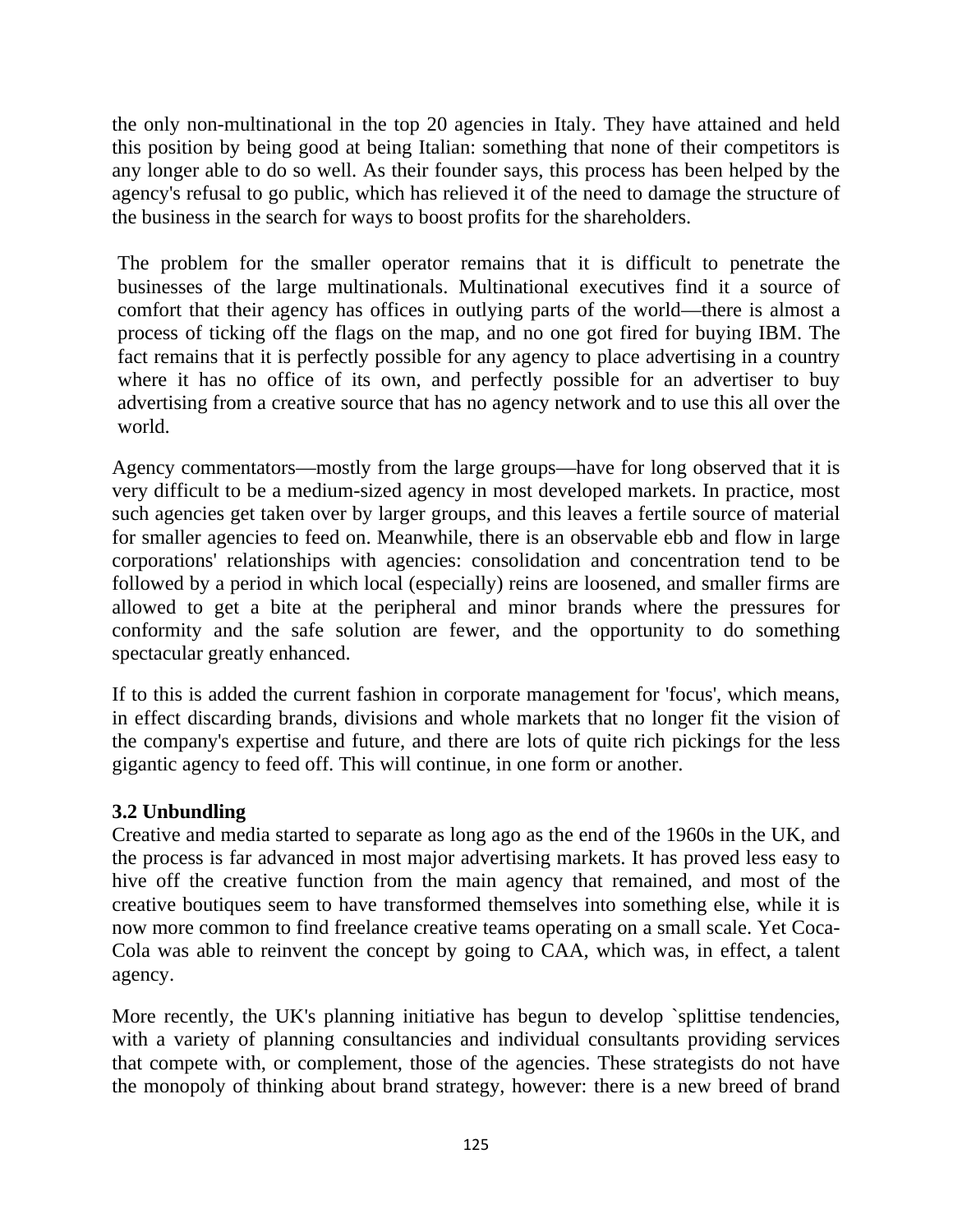strategy consultants, and the marketing divisions of the big management consultancy companies are also starting to intrude in this area—to the disquiet of some agency managements, who recognize that the consultants have access to higher levels of clients' management, and therefore pose a threat to the agency's assumed leadership in brand thinking.

By now, in fact, you can buy almost any advertising agency function from a specialist organization or consultant—there are even account managers who will run an account for a period if an agency is for some reason short of people to handle it.

However, the fact that it is possible to do this does not necessarily make it the right thing to do. While it is tempting to think that, as an advertiser, you should buy the best expertise available to perform every process involved, there is no guarantee that the experts you assemble will be able to work together as a team, especially as a creative team and creativity is, above all, what advertisers seek from their agencies, and the point where the agencies' advantage over management consultants identifiably lies. Certainly, what this 'cherry-picking' will achieve—unless you buy the services of an account manager to organize the whole process—is an enormous increase in the detailed workload that you have to undertake.

There is, however, a more fundamental problem with unbundling, and this lies in the way in which advertisers are, increasingly, looking at their communications.

### **3.3 Total Communications**

If a brand is the sum of its physical characteristics, plus whatever intangible values may be derived from the various brand communications, and if it is becoming more difficult to differentiate brands physically so that their emotional values become more important, then it becomes vital that every message the customer or consumer receives about the brand works to build a coherent story. This means that the brand's communications have to be integrated.

Further, as the media available become more fragmented and complex, and the possible ways of using them move from straightforward ads to a variety of forms of sponsorship, product placement, editorial and advertorial messages, and so on, the need to approach all of these options with both understanding and imagination begins to demand new ways of thinking about both the media and the creative material that should go into them.

If all these elements are being assembled from a range of different and specialist agencies and organizations, the task of coordinating and orchestrating the diverse contributions rapidly becomes awesomely complicated and extremely difficult—both because of the technical requirements of the different activities and because of the politics of the various parties involved.

It can be argued, too, that because the ways in which media can be used are proliferating,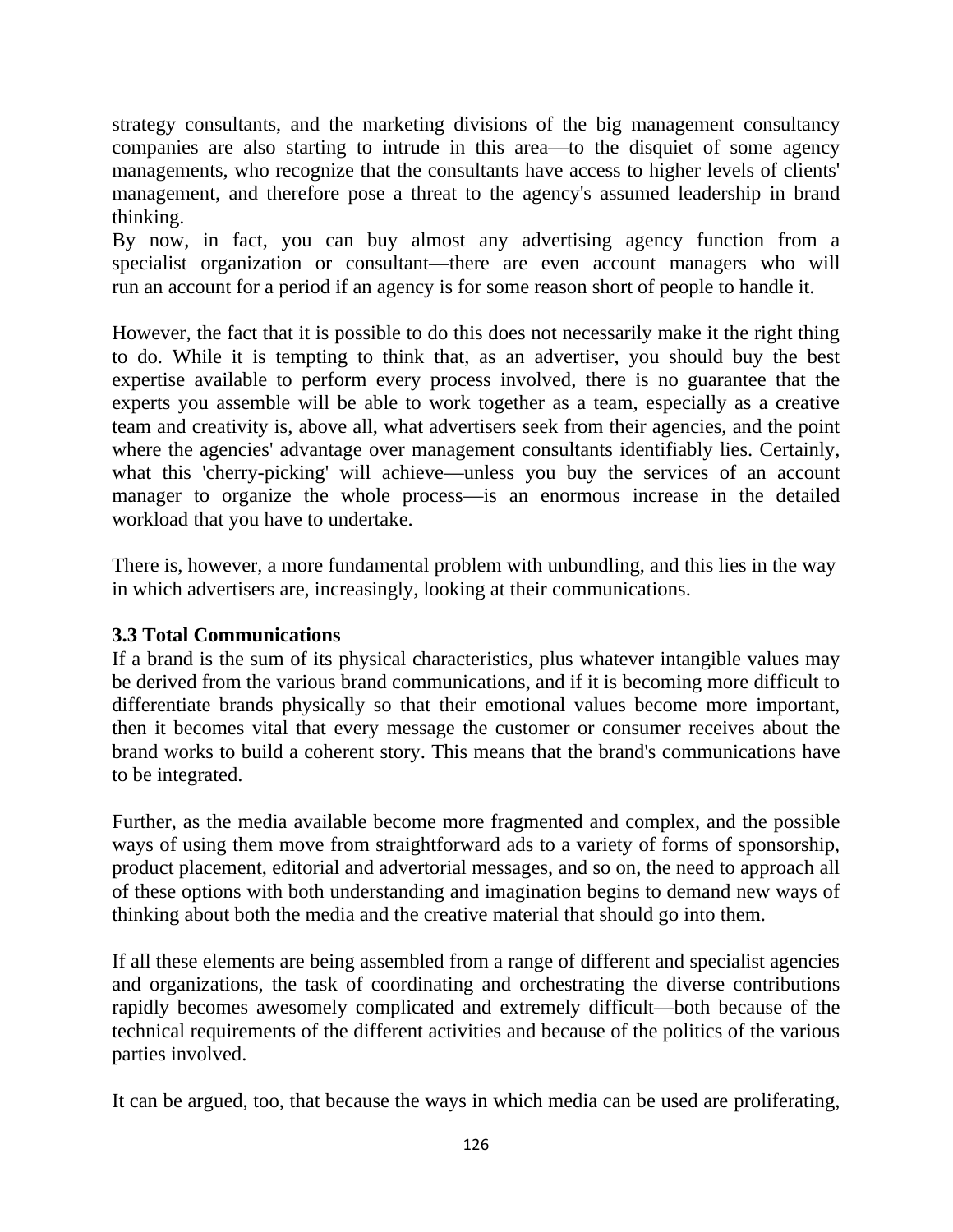the primary communications planning decisions should now be about the media, and that media thinking should precede any creative planning this would turn traditional practice on its head, though the more enlightened agencies have long tried to keep media thinking at least in parallel with creative.

The logic of this is that unbundling media from the creative agency is strategic mistake, however enticing it may be in terms of apparent economics. Either you have to create a new breed of media planner, separate from the media buying agency, and closely linked to the creative agency; or you have to reintegrate media with creative into a new type of full-service agency. Media agencies have already recognized part of this, by force of financial pressures: by the time they had turned buying successfully into a commodity business, they desperately needed to find ways of adding value to their operations, by developing more sophisticated planning systems and approaches.

What is very clear is that any large and forward-thinking advertiser will be looking to manage its use of media and of the types of communication it puts through each medium in a much more sophisticated, coherent and synergistic way than in the past. For large users of media advertising, in particular, this requires something of a sea-change in thinking, and a reappraisal of their whole marketing communications function.

### **3.4 Technology**

Technology has permeated the advertising world since the invention of the printing press. It affects the availability and nature of media; the ways in which we can create and produce ads; the ways in which we communicate our plans and strategies to colleagues and clients or agencies; the ways in which we conduct research into the media, into our ads, into our customers. It has created a whole new range of media opportunities, through the Internet, digital TV, interactive point-of-sale material of all kinds, the new plasma video screens appearing in shopping centres, and so on. Even printing has gone digital, so that in theory one could, for example, tailor a customer magazine to a single customer.

The technological revolution has had its most obvious impact on advertising in three areas: in media research, where modern computers make it possible to analyse vast tracts of data almost in real time; in production, especially for TV, where post-production wizardry has almost no bounds; and in the understanding of consumer information that underpins modern direct marketing

Agencies have so far tended to be erratic and cautious in their acceptance of most forms of new technology. Few have gone far in investing on their own behalf, and they have preferred to use specialized suppliers to provide the specific services that they have wished to adopt. There are exceptions to this, and I think that the next few years will see the larger agencies embarking on a quite massive move into owning, as opposed to merely renting, a variety of technologies. In particular, it seems very clear that the life of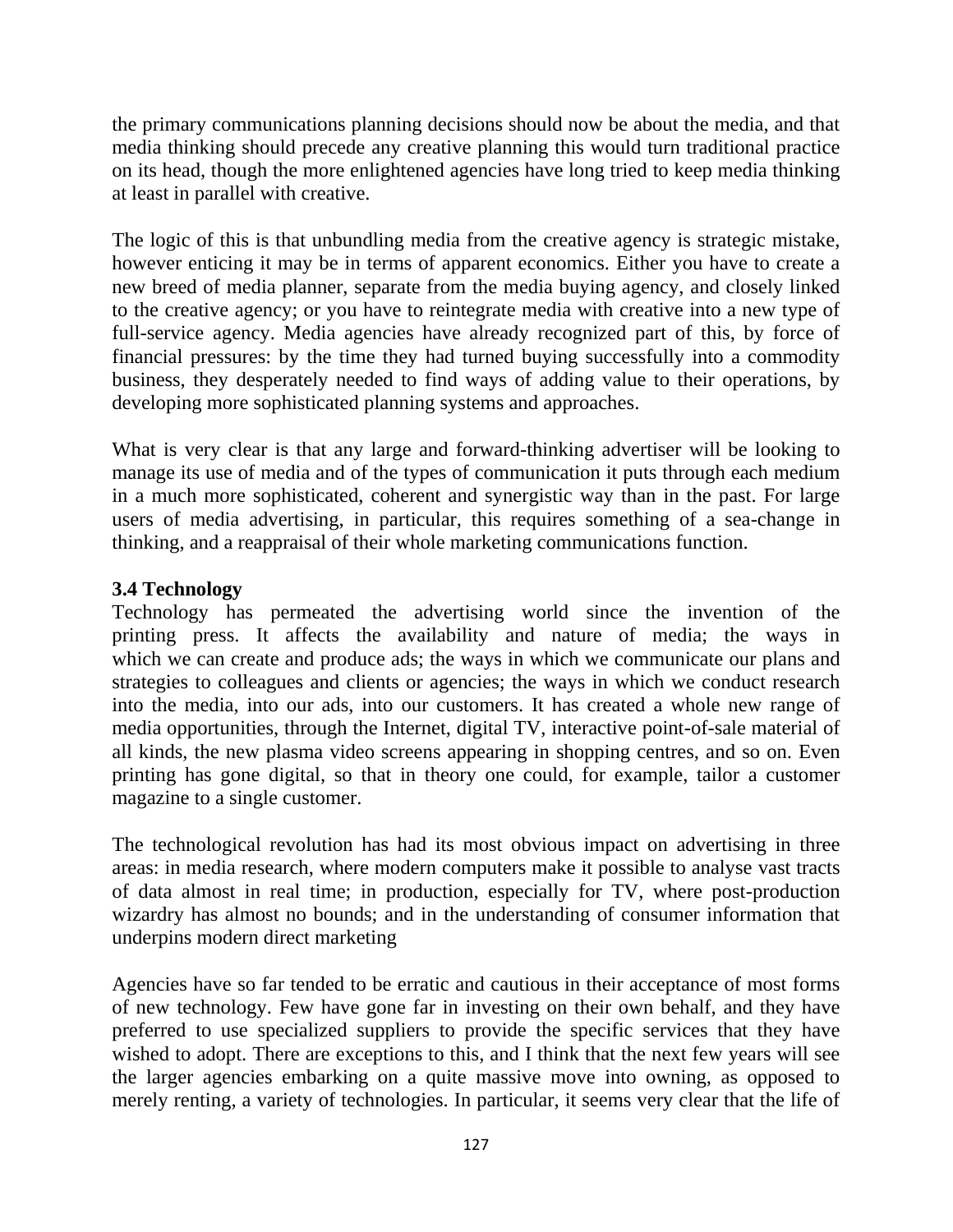so-called 'new media' agencies as a specialist group is going to be relatively short-lived: the good ones will be bought by established ad agencies, and the poor ones will die. Similarly, as production facilities become more computerized, the existing tendency for large agencies to acquire their own will gather momentum.

Quite simply, if the agencies do not become wired, to a high degree of sophistication, they will find themselves losing business. This will come to apply, too, to more mundane facilities such as video-conferencing: for international business, this is becoming an essential tool in most large client organizations and, although agencies tend to hate it, they will have to learn to live with it.

### **3.5 The Nigerian Situation**

As one of the important dynamics that will determine the future direction of this industry, there is currently a squabble going on between the major players in the industry. One of the main issues at stake is that of allowing foreign advertising agencies to invest their capital in the Nigerian advertising industry. Remember that the outgoing board of advertising practitioners' council of Nigeria (APCON) has instituted a law banning foreign advertising agencies from owning more than 25% stake in any advertising agency in the country. There are those that believe that the move will help protect local advertising industry by protecting it from the predatory practices of global advert agencies, thereby, allowing it to grow to a level where it will compete with bigger global brands not only on Nigerian soil but on the global scene.

Government has already reconstituted the board of APCON as well as appointing new interim chairman. Hopefully, the new board will steer the course of the body in the interest of all stakeholders in the industry and for the rapid development of the Nigerian advertising market.

The good thing with globalization is that it brings with it world- recognized parameters to bear on a local industry. Our local industry still needs the creativity, capital, and managerial know how of the big global advertising companies.

As the global marketing communication industry adopt the latest cutting edge technology in order to make it operations more efficient and satisfy the changing taste of consumers worldwide, Nigerian chapter is bound to follow suit spending billions of Naira in the years to come in the purchase of some of the best technology in the market money can buy. Already new satellite TVs are coming on stream together with new TV and radio stations. The increasing adaptation of the internet as a means of advertising has awoken the Nigerian advert industry on the need to quickly catch up with the global practice. Already numerous Nigerian corporate agencies are now allocating part of their annual advert budget on internet sites such as Yahoo, Face book, Google, LinkedIn, and others. The target is to reach the largest target audience possible at the most efficient cost possible.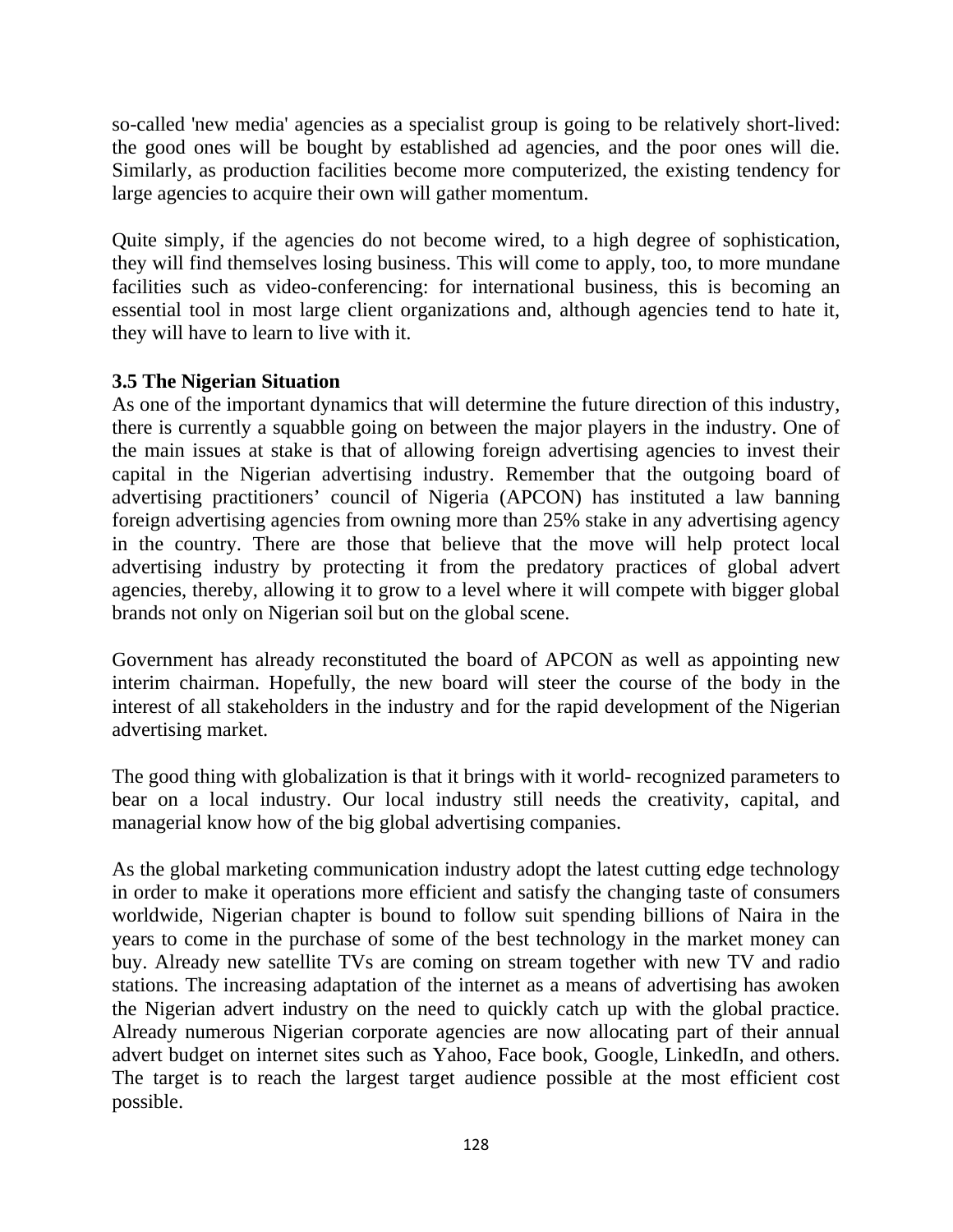As the economy continues to grow, major companies' efforts to boost their image through branding increase. Already major brands in the country such as Dangote, First Bank, MTN, Glo, BUA, and GTBank have been spending billions of Naira in order to increase the strength of their brand. Despite all these, the Nigerian advertising industry is still at developing stage, as it will take years before it will reach the level of maturity we are seeing in advanced markets such US, France and Japan. The total annual advert budget for the whole economy combine is still meager compared to South Africa.

In terms of creative content in our advertising, we still lag behind what is found in the Arab world, whose creative content does not even reach the level found in advanced countries. The Nigerian market is still being dominated by some few big local advert agencies (with monopolistic tendencies) who do not like new entrance into the business whether they are local or international; thus, for the interest of development of the industry there is need for fair play, healthy competition and effective regulations.

### **4.0 CONCLUSION**

Advertising depends on understanding the target customer. It is clear that advanced industrial societies have reached a stage where much consumption is purely discretionary for large numbers of people, and this means that widely different products or services may compete for consumers' attention. The consumer remains the great challenge, and the great fascination of the advertising business.

#### **5.0 SUMMARY**

- Globalization will continue to affect the advertising business, the clients it serves, and the media it uses. This appears to run counter to the growing expectation of sophisticated consumers that they will get individual attention from companies.
- The traditional full-service agency has been progressively 'unbundled' as functions have been spun off: this runs counter to the growing pressures for integrated marketing communications, and raises the question of who is going to do all this integration.
- Customer-centred, one-to-one marketing is a strong trend, which threatens media advertising budgets, but also calls in question most of the effects of globalization. A role for media advertising will remain, but it may be substantially smaller, within overall marketing budgets, than today.
- Firms are increasingly expecting to measure the value of marketing inputs. This puts heavy pressure on advertising, as opposed to some other marketing communications disciplines, to improve measurement techniques.
- The entire advertising industry is being changed and moulded by technology, to a greater extent than ever before. This is affecting, and will continue to affect, the